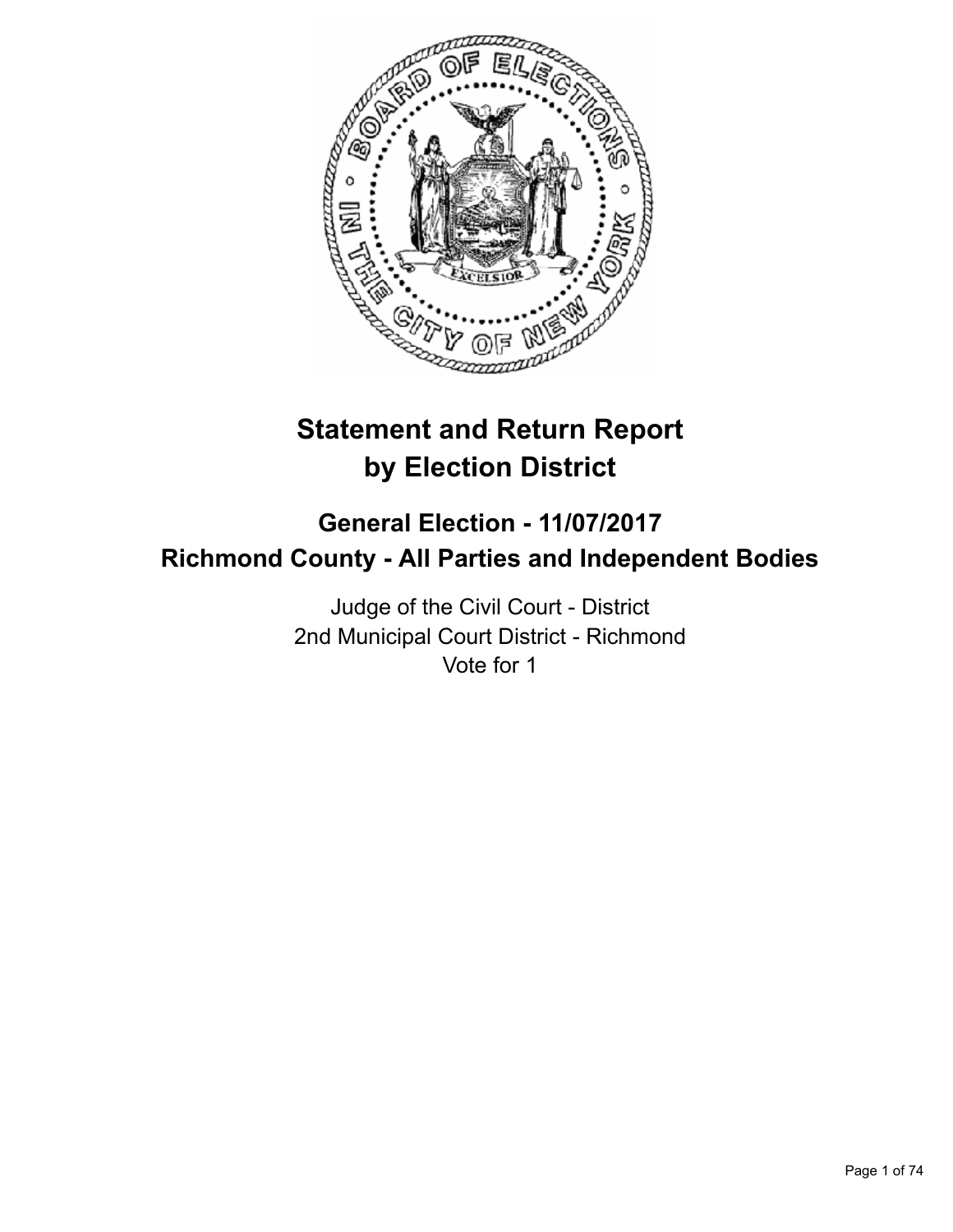

| <b>PUBLIC COUNTER</b>                                    | 245 |
|----------------------------------------------------------|-----|
| <b>MANUALLY COUNTED EMERGENCY</b>                        | 0   |
| ABSENTEE / MILITARY                                      | 11  |
| AFFIDAVIT                                                | 2   |
| <b>Total Ballots</b>                                     | 258 |
| Less - Inapplicable Federal/Special Presidential Ballots | 0   |
| <b>Total Applicable Ballots</b>                          | 258 |
| TERESA R. NUCCIO (DEMOCRATIC)                            | 189 |
| LISA GREY (REPUBLICAN)                                   | 38  |
| LISA GREY (CONSERVATIVE)                                 | 9   |
| LISA GREY (INDEPENDENCE)                                 | 4   |
| <b>KEVIN WALLACE (WRITE-IN)</b>                          |     |
| <b>Total Votes</b>                                       | 241 |
| Unrecorded                                               | 17  |

## **049/61**

| <b>PUBLIC COUNTER</b>                                    | 148            |
|----------------------------------------------------------|----------------|
| MANUALLY COUNTED EMERGENCY                               | 0              |
| ABSENTEE / MILITARY                                      | 3              |
| AFFIDAVIT                                                | 6              |
| <b>Total Ballots</b>                                     | 157            |
| Less - Inapplicable Federal/Special Presidential Ballots | 0              |
| <b>Total Applicable Ballots</b>                          | 157            |
| TERESA R. NUCCIO (DEMOCRATIC)                            | 115            |
| LISA GREY (REPUBLICAN)                                   | 22             |
| LISA GREY (CONSERVATIVE)                                 | 3              |
| LISA GREY (INDEPENDENCE)                                 | $\overline{2}$ |
| LAURA SWORD (WRITE-IN)                                   | 1              |
| UNATTRIBUTABLE WRITE-IN (WRITE-IN)                       | 1              |
| <b>Total Votes</b>                                       | 144            |
| Unrecorded                                               | 13             |

| PUBLIC COUNTER                                           | 187 |
|----------------------------------------------------------|-----|
| <b>MANUALLY COUNTED EMERGENCY</b>                        | 0   |
| ABSENTEE / MILITARY                                      | 4   |
| AFFIDAVIT                                                | 1   |
| <b>Total Ballots</b>                                     | 192 |
| Less - Inapplicable Federal/Special Presidential Ballots | 0   |
| <b>Total Applicable Ballots</b>                          | 192 |
| TERESA R. NUCCIO (DEMOCRATIC)                            | 130 |
| LISA GREY (REPUBLICAN)                                   | 37  |
| LISA GREY (CONSERVATIVE)                                 | 9   |
| LISA GREY (INDEPENDENCE)                                 | 3   |
| UNATTRIBUTABLE WRITE-IN (WRITE-IN)                       | 1   |
| <b>Total Votes</b>                                       | 180 |
| Unrecorded                                               | 12  |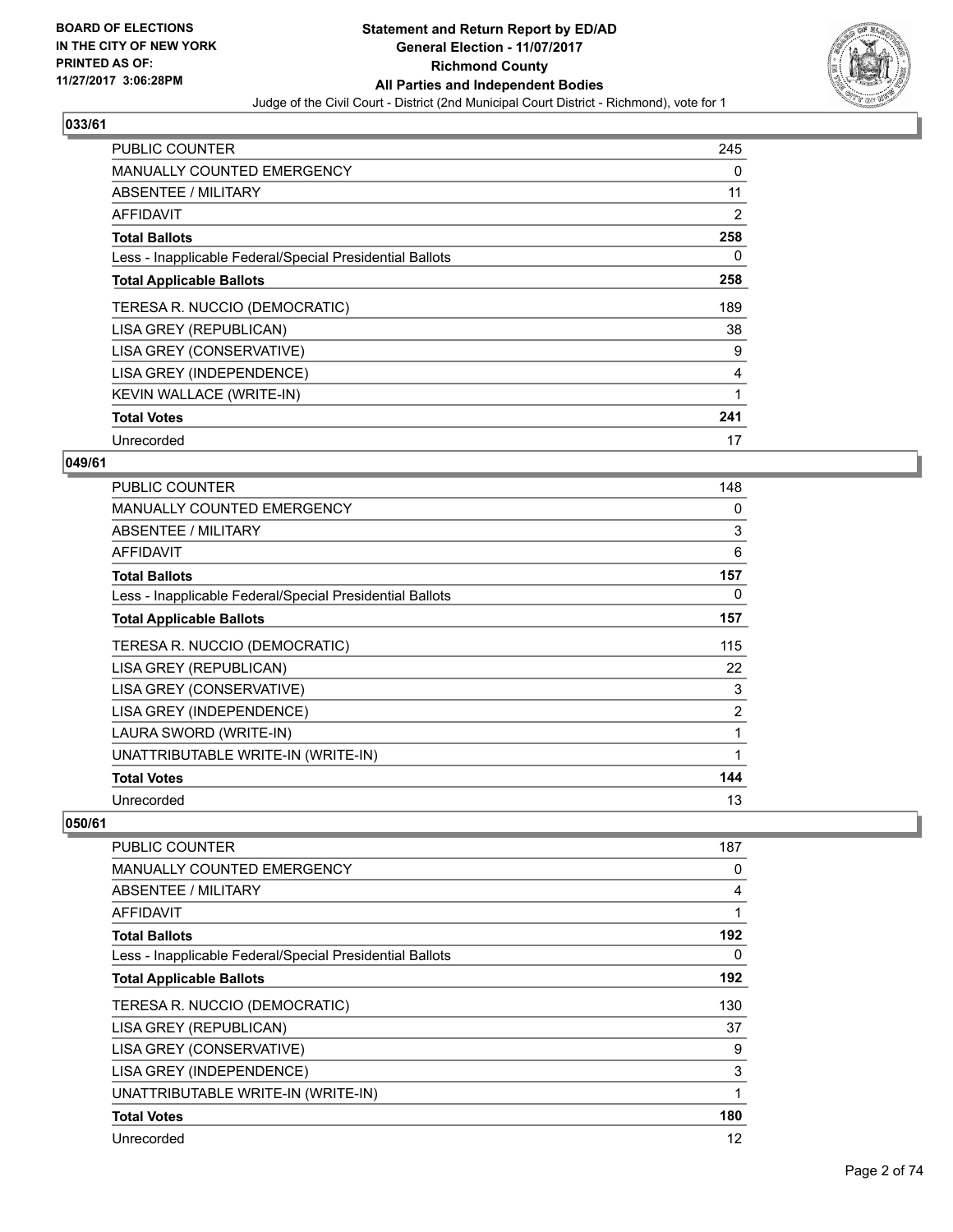

| <b>PUBLIC COUNTER</b>                                    | 262 |
|----------------------------------------------------------|-----|
| <b>MANUALLY COUNTED EMERGENCY</b>                        | 0   |
| ABSENTEE / MILITARY                                      | 24  |
| AFFIDAVIT                                                | 2   |
| <b>Total Ballots</b>                                     | 288 |
| Less - Inapplicable Federal/Special Presidential Ballots | 0   |
| <b>Total Applicable Ballots</b>                          | 288 |
| TERESA R. NUCCIO (DEMOCRATIC)                            | 194 |
| LISA GREY (REPUBLICAN)                                   | 60  |
| LISA GREY (CONSERVATIVE)                                 | 15  |
| LISA GREY (INDEPENDENCE)                                 | 6   |
| CARNELL ANTOINE (WRITE-IN)                               | 1   |
| ROBERT SUSS (WRITE-IN)                                   | 1   |
| <b>Total Votes</b>                                       | 277 |
| Unrecorded                                               | 11  |

## **052/61**

| <b>PUBLIC COUNTER</b>                                    | 247 |
|----------------------------------------------------------|-----|
| <b>MANUALLY COUNTED EMERGENCY</b>                        | 0   |
| ABSENTEE / MILITARY                                      | 9   |
| <b>AFFIDAVIT</b>                                         |     |
| <b>Total Ballots</b>                                     | 257 |
| Less - Inapplicable Federal/Special Presidential Ballots | 0   |
| <b>Total Applicable Ballots</b>                          | 257 |
| TERESA R. NUCCIO (DEMOCRATIC)                            | 123 |
| LISA GREY (REPUBLICAN)                                   | 96  |
| LISA GREY (CONSERVATIVE)                                 | 16  |
| LISA GREY (INDEPENDENCE)                                 | 5   |
| <b>Total Votes</b>                                       | 240 |
| Unrecorded                                               | 17  |

| <b>PUBLIC COUNTER</b>                                    | 229 |
|----------------------------------------------------------|-----|
| <b>MANUALLY COUNTED EMERGENCY</b>                        | 0   |
| ABSENTEE / MILITARY                                      | 12  |
| AFFIDAVIT                                                | 2   |
| <b>Total Ballots</b>                                     | 243 |
| Less - Inapplicable Federal/Special Presidential Ballots | 0   |
| <b>Total Applicable Ballots</b>                          | 243 |
| TERESA R. NUCCIO (DEMOCRATIC)                            | 191 |
| LISA GREY (REPUBLICAN)                                   | 19  |
| LISA GREY (CONSERVATIVE)                                 | 4   |
| LISA GREY (INDEPENDENCE)                                 | 3   |
| UNATTRIBUTABLE WRITE-IN (WRITE-IN)                       |     |
| <b>Total Votes</b>                                       | 218 |
| Unrecorded                                               | 25  |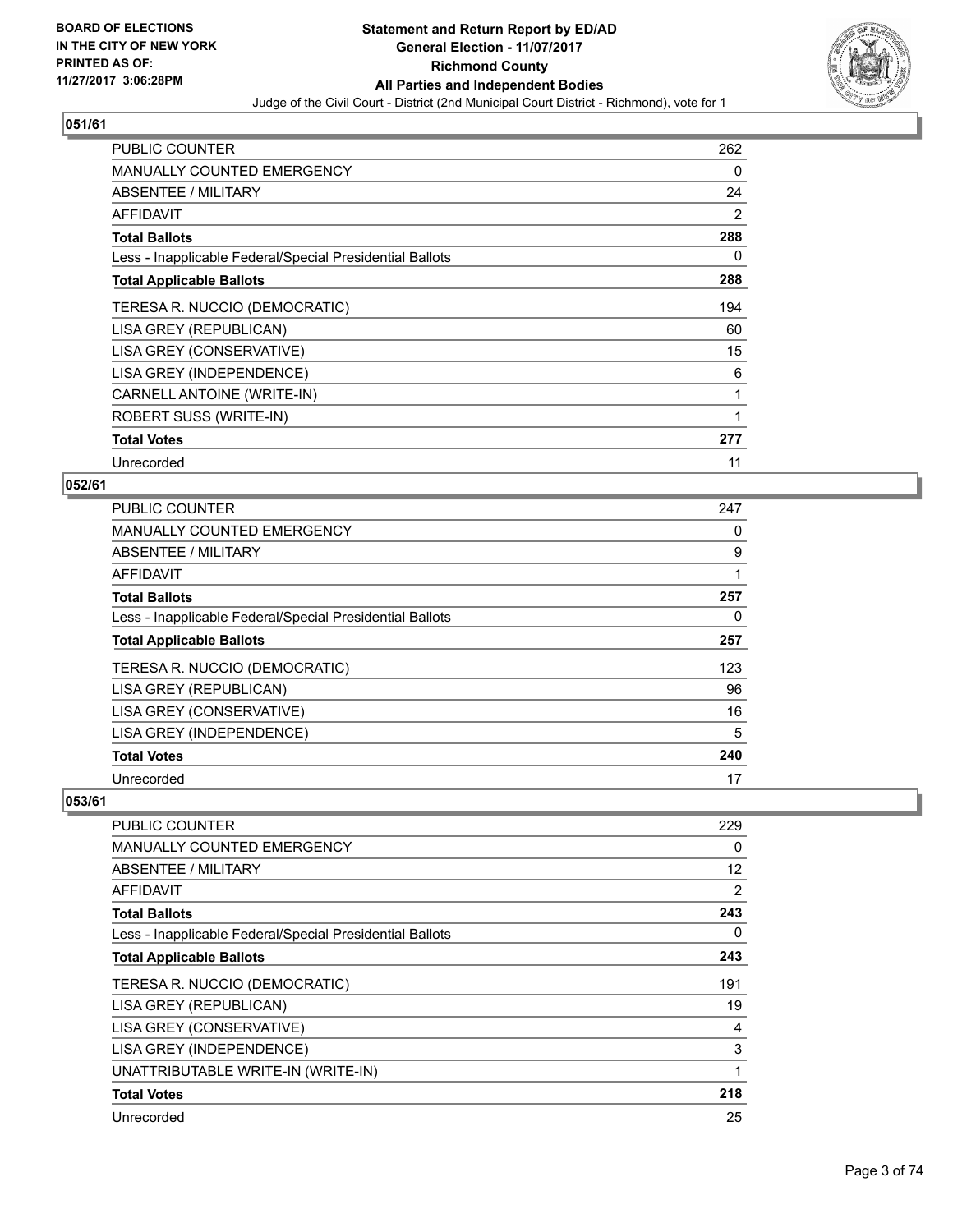

| <b>PUBLIC COUNTER</b>                                    | 148 |
|----------------------------------------------------------|-----|
| <b>MANUALLY COUNTED EMERGENCY</b>                        | 0   |
| <b>ABSENTEE / MILITARY</b>                               | 60  |
| <b>AFFIDAVIT</b>                                         | 0   |
| <b>Total Ballots</b>                                     | 208 |
| Less - Inapplicable Federal/Special Presidential Ballots | 0   |
| <b>Total Applicable Ballots</b>                          | 208 |
| TERESA R. NUCCIO (DEMOCRATIC)                            | 115 |
| LISA GREY (REPUBLICAN)                                   | 35  |
| LISA GREY (CONSERVATIVE)                                 | 14  |
| LISA GREY (INDEPENDENCE)                                 | 5   |
| CYNTHIA LOWNEY (WRITE-IN)                                | 1   |
| UNATTRIBUTABLE WRITE-IN (WRITE-IN)                       | 1   |
| <b>Total Votes</b>                                       | 171 |
| Unrecorded                                               | 37  |

# **055/61**

| <b>PUBLIC COUNTER</b>                                    | 236 |
|----------------------------------------------------------|-----|
| MANUALLY COUNTED EMERGENCY                               | 0   |
| ABSENTEE / MILITARY                                      | 11  |
| AFFIDAVIT                                                | 3   |
| <b>Total Ballots</b>                                     | 250 |
| Less - Inapplicable Federal/Special Presidential Ballots | 0   |
| <b>Total Applicable Ballots</b>                          | 250 |
| TERESA R. NUCCIO (DEMOCRATIC)                            | 201 |
| LISA GREY (REPUBLICAN)                                   | 18  |
| LISA GREY (CONSERVATIVE)                                 | 4   |
| LISA GREY (INDEPENDENCE)                                 | 7   |
| <b>Total Votes</b>                                       | 230 |
| Unrecorded                                               | 20  |

| PUBLIC COUNTER                                           | 229 |
|----------------------------------------------------------|-----|
| <b>MANUALLY COUNTED EMERGENCY</b>                        | 0   |
| ABSENTEE / MILITARY                                      | 11  |
| <b>AFFIDAVIT</b>                                         | 3   |
| <b>Total Ballots</b>                                     | 243 |
| Less - Inapplicable Federal/Special Presidential Ballots | 0   |
| <b>Total Applicable Ballots</b>                          | 243 |
| TERESA R. NUCCIO (DEMOCRATIC)                            | 196 |
| LISA GREY (REPUBLICAN)                                   | 31  |
| LISA GREY (CONSERVATIVE)                                 | 4   |
| LISA GREY (INDEPENDENCE)                                 | 3   |
| <b>Total Votes</b>                                       | 234 |
| Unrecorded                                               | 9   |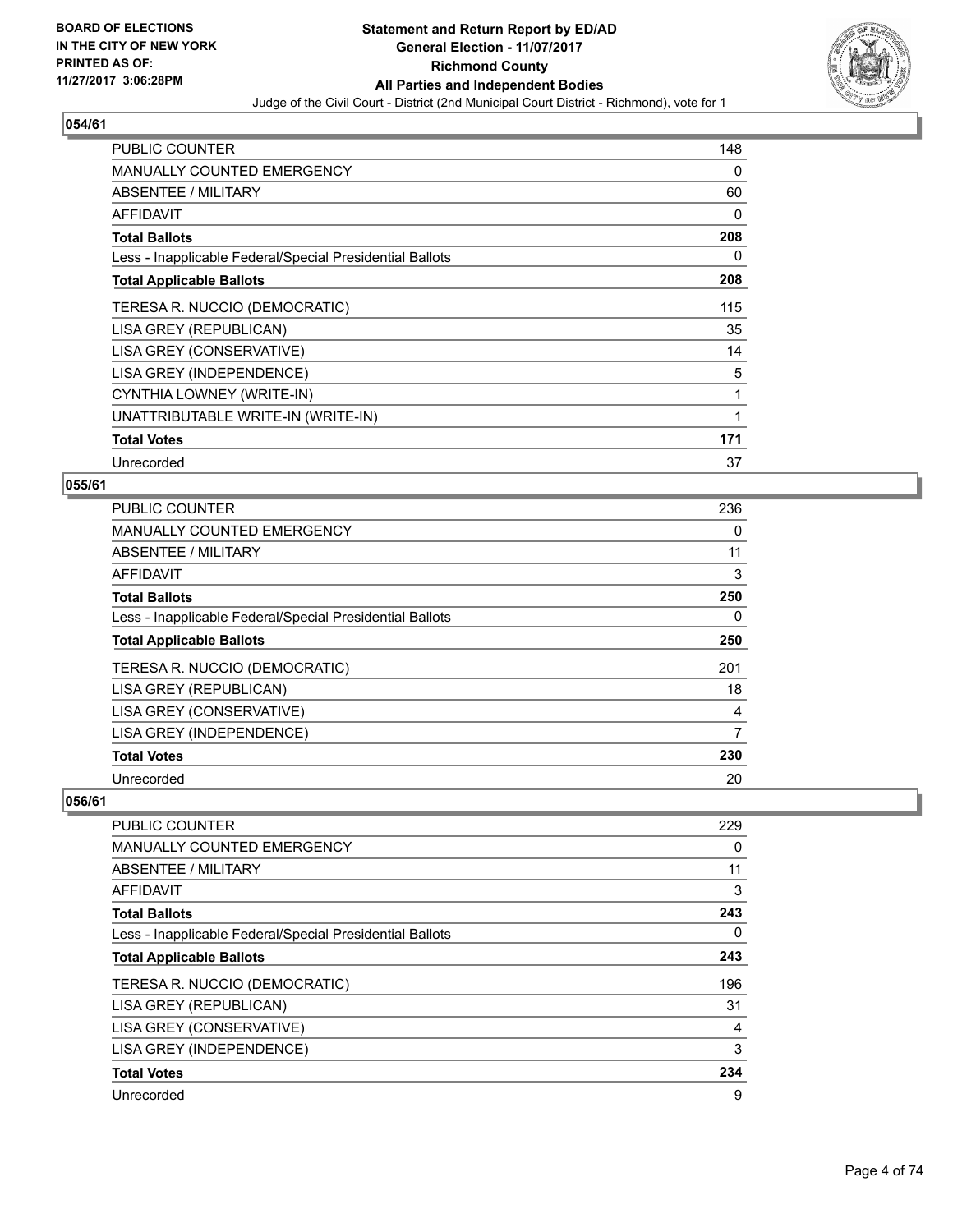

| <b>PUBLIC COUNTER</b>                                    | 322 |
|----------------------------------------------------------|-----|
| <b>MANUALLY COUNTED EMERGENCY</b>                        | 0   |
| ABSENTEE / MILITARY                                      | 15  |
| AFFIDAVIT                                                |     |
| <b>Total Ballots</b>                                     | 338 |
| Less - Inapplicable Federal/Special Presidential Ballots | 0   |
| <b>Total Applicable Ballots</b>                          | 338 |
| TERESA R. NUCCIO (DEMOCRATIC)                            | 178 |
| LISA GREY (REPUBLICAN)                                   | 114 |
| LISA GREY (CONSERVATIVE)                                 | 24  |
| LISA GREY (INDEPENDENCE)                                 | 7   |
| <b>Total Votes</b>                                       | 323 |
| Unrecorded                                               | 15  |

# **058/61**

| <b>PUBLIC COUNTER</b>                                    | 197      |
|----------------------------------------------------------|----------|
| <b>MANUALLY COUNTED EMERGENCY</b>                        | 0        |
| ABSENTEE / MILITARY                                      | 9        |
| <b>AFFIDAVIT</b>                                         | 0        |
| <b>Total Ballots</b>                                     | 206      |
| Less - Inapplicable Federal/Special Presidential Ballots | 0        |
| <b>Total Applicable Ballots</b>                          | 206      |
| TERESA R. NUCCIO (DEMOCRATIC)                            | 190      |
| LISA GREY (REPUBLICAN)                                   | 4        |
| LISA GREY (CONSERVATIVE)                                 |          |
| LISA GREY (INDEPENDENCE)                                 | $\Omega$ |
| <b>Total Votes</b>                                       | 195      |
| Unrecorded                                               | 11       |

| <b>PUBLIC COUNTER</b>                                    | 220            |
|----------------------------------------------------------|----------------|
| <b>MANUALLY COUNTED EMERGENCY</b>                        | 0              |
| ABSENTEE / MILITARY                                      | 6              |
| AFFIDAVIT                                                | 0              |
| <b>Total Ballots</b>                                     | 226            |
| Less - Inapplicable Federal/Special Presidential Ballots | 0              |
| <b>Total Applicable Ballots</b>                          | 226            |
| TERESA R. NUCCIO (DEMOCRATIC)                            | 191            |
| LISA GREY (REPUBLICAN)                                   | 21             |
| LISA GREY (CONSERVATIVE)                                 | $\overline{2}$ |
| LISA GREY (INDEPENDENCE)                                 | 0              |
| KAREN P. SIMMONS (WRITE-IN)                              | $\overline{2}$ |
| <b>Total Votes</b>                                       | 216            |
| Unrecorded                                               | 10             |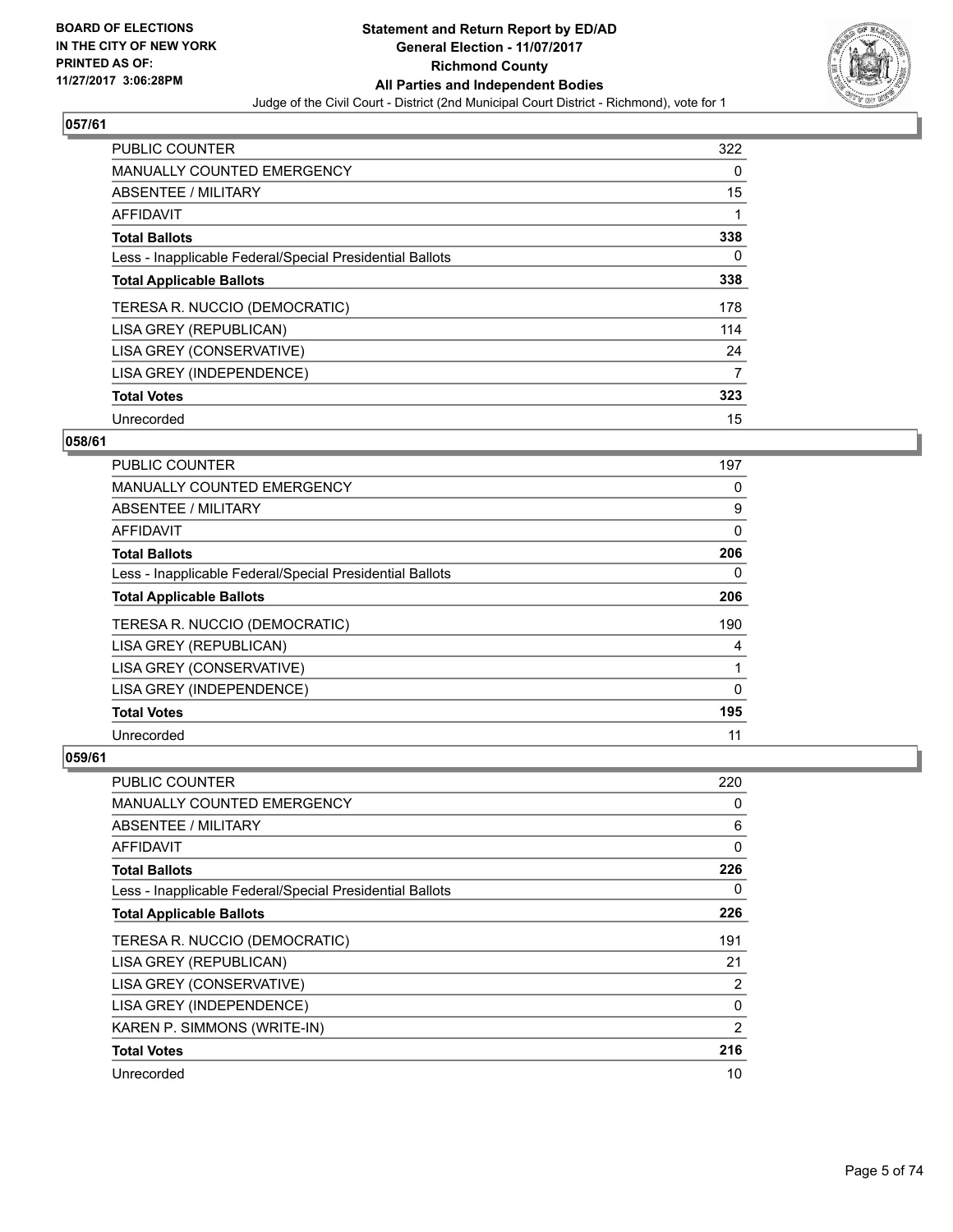

| <b>PUBLIC COUNTER</b>                                    | 194 |
|----------------------------------------------------------|-----|
| MANUALLY COUNTED EMERGENCY                               | 0   |
| ABSENTEE / MILITARY                                      | 4   |
| AFFIDAVIT                                                | 3   |
| <b>Total Ballots</b>                                     | 201 |
| Less - Inapplicable Federal/Special Presidential Ballots | 0   |
| <b>Total Applicable Ballots</b>                          | 201 |
| TERESA R. NUCCIO (DEMOCRATIC)                            | 114 |
| LISA GREY (REPUBLICAN)                                   | 49  |
| LISA GREY (CONSERVATIVE)                                 | 12  |
| LISA GREY (INDEPENDENCE)                                 | 5   |
| <b>Total Votes</b>                                       | 180 |
| Unrecorded                                               | 21  |

# **061/61**

| <b>PUBLIC COUNTER</b>                                    | 217 |
|----------------------------------------------------------|-----|
| <b>MANUALLY COUNTED EMERGENCY</b>                        | 0   |
| ABSENTEE / MILITARY                                      | 8   |
| <b>AFFIDAVIT</b>                                         | 2   |
| <b>Total Ballots</b>                                     | 227 |
| Less - Inapplicable Federal/Special Presidential Ballots | 0   |
| <b>Total Applicable Ballots</b>                          | 227 |
| TERESA R. NUCCIO (DEMOCRATIC)                            | 190 |
| LISA GREY (REPUBLICAN)                                   | 8   |
| LISA GREY (CONSERVATIVE)                                 | 0   |
| LISA GREY (INDEPENDENCE)                                 | 3   |
| <b>Total Votes</b>                                       | 201 |
| Unrecorded                                               | 26  |

| <b>PUBLIC COUNTER</b>                                    | 96 |
|----------------------------------------------------------|----|
| MANUALLY COUNTED EMERGENCY                               | 0  |
| ABSENTEE / MILITARY                                      | 2  |
| AFFIDAVIT                                                | 0  |
| <b>Total Ballots</b>                                     | 98 |
| Less - Inapplicable Federal/Special Presidential Ballots | 0  |
| <b>Total Applicable Ballots</b>                          | 98 |
| TERESA R. NUCCIO (DEMOCRATIC)                            | 71 |
| LISA GREY (REPUBLICAN)                                   | 14 |
| LISA GREY (CONSERVATIVE)                                 | 3  |
| LISA GREY (INDEPENDENCE)                                 | 3  |
| RICHARD LUTHMANN (WRITE-IN)                              | 1  |
| <b>Total Votes</b>                                       | 92 |
| Unrecorded                                               | 6  |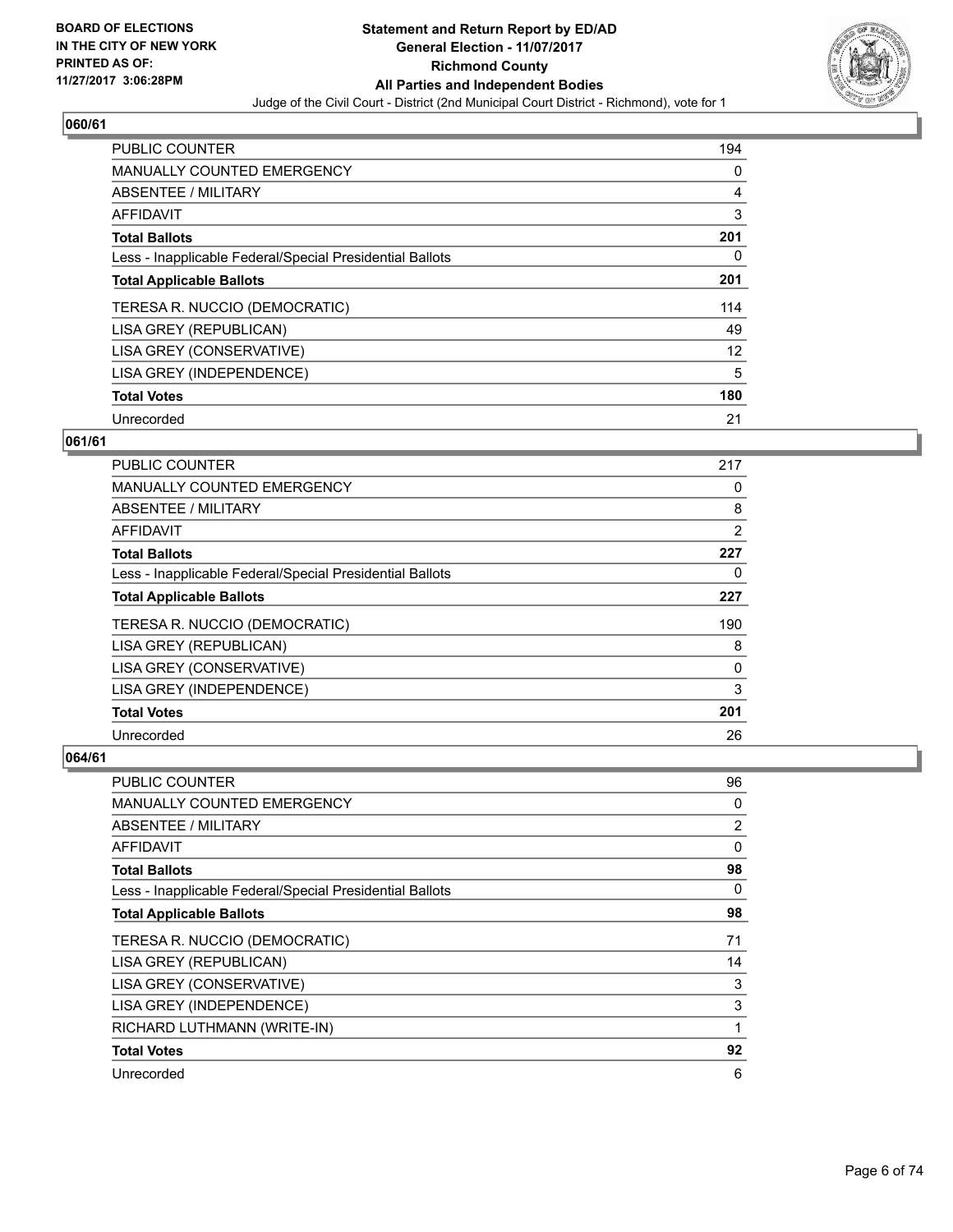

| <b>PUBLIC COUNTER</b>                                    | 269 |
|----------------------------------------------------------|-----|
| MANUALLY COUNTED EMERGENCY                               | 0   |
| ABSENTEE / MILITARY                                      | 3   |
| AFFIDAVIT                                                | 5   |
| <b>Total Ballots</b>                                     | 277 |
| Less - Inapplicable Federal/Special Presidential Ballots | 0   |
| <b>Total Applicable Ballots</b>                          | 277 |
| TERESA R. NUCCIO (DEMOCRATIC)                            | 203 |
| LISA GREY (REPUBLICAN)                                   | 39  |
| LISA GREY (CONSERVATIVE)                                 | 9   |
| LISA GREY (INDEPENDENCE)                                 | 8   |
| <b>Total Votes</b>                                       | 259 |
| Unrecorded                                               | 18  |

# **069/61**

| <b>PUBLIC COUNTER</b>                                    | 235 |
|----------------------------------------------------------|-----|
| <b>MANUALLY COUNTED EMERGENCY</b>                        | 0   |
| ABSENTEE / MILITARY                                      | 8   |
| AFFIDAVIT                                                | 2   |
| <b>Total Ballots</b>                                     | 245 |
| Less - Inapplicable Federal/Special Presidential Ballots | 0   |
| <b>Total Applicable Ballots</b>                          | 245 |
| TERESA R. NUCCIO (DEMOCRATIC)                            | 168 |
| LISA GREY (REPUBLICAN)                                   | 59  |
| LISA GREY (CONSERVATIVE)                                 | 6   |
| LISA GREY (INDEPENDENCE)                                 | 2   |
| <b>Total Votes</b>                                       | 235 |
| Unrecorded                                               | 10  |

| <b>PUBLIC COUNTER</b>                                    | 276            |
|----------------------------------------------------------|----------------|
| <b>MANUALLY COUNTED EMERGENCY</b>                        | 0              |
| ABSENTEE / MILITARY                                      | 4              |
| <b>AFFIDAVIT</b>                                         | 4              |
| <b>Total Ballots</b>                                     | 284            |
| Less - Inapplicable Federal/Special Presidential Ballots | 0              |
| <b>Total Applicable Ballots</b>                          | 284            |
| TERESA R. NUCCIO (DEMOCRATIC)                            | 232            |
| LISA GREY (REPUBLICAN)                                   | 22             |
| LISA GREY (CONSERVATIVE)                                 | 5              |
| LISA GREY (INDEPENDENCE)                                 | $\overline{2}$ |
| <b>Total Votes</b>                                       | 261            |
| Unrecorded                                               | 23             |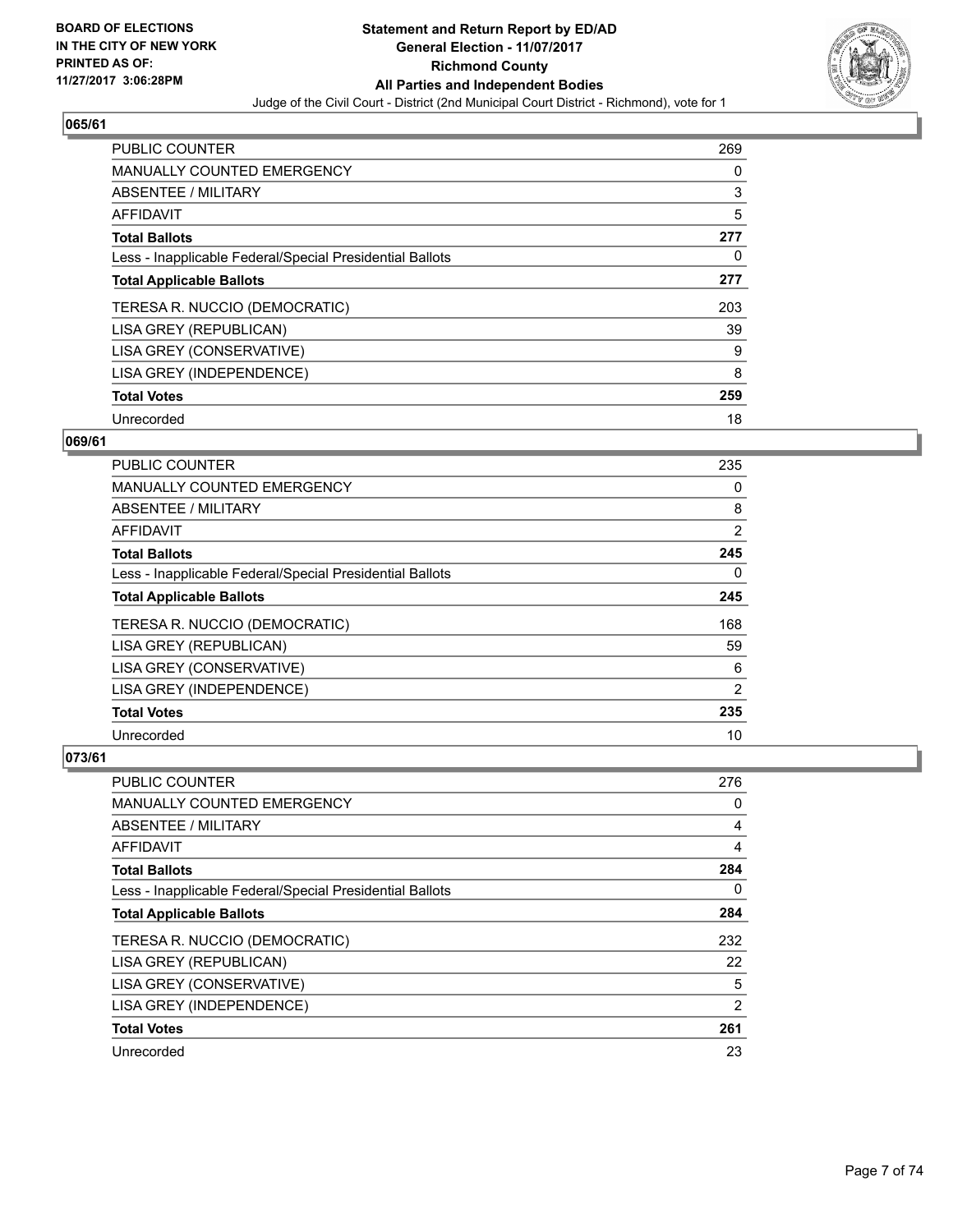

| <b>PUBLIC COUNTER</b>                                    | 136 |
|----------------------------------------------------------|-----|
| <b>MANUALLY COUNTED EMERGENCY</b>                        | 0   |
| ABSENTEE / MILITARY                                      | 14  |
| AFFIDAVIT                                                | 0   |
| <b>Total Ballots</b>                                     | 150 |
| Less - Inapplicable Federal/Special Presidential Ballots | 0   |
| <b>Total Applicable Ballots</b>                          | 150 |
| TERESA R. NUCCIO (DEMOCRATIC)                            | 108 |
| LISA GREY (REPUBLICAN)                                   | 23  |
| LISA GREY (CONSERVATIVE)                                 | 5   |
| LISA GREY (INDEPENDENCE)                                 | 3   |
| <b>Total Votes</b>                                       | 139 |
| Unrecorded                                               | 11  |

| <b>PUBLIC COUNTER</b>                                    | 197 |
|----------------------------------------------------------|-----|
| <b>MANUALLY COUNTED EMERGENCY</b>                        | 0   |
| ABSENTEE / MILITARY                                      | 11  |
| <b>AFFIDAVIT</b>                                         |     |
| <b>Total Ballots</b>                                     | 209 |
| Less - Inapplicable Federal/Special Presidential Ballots | 0   |
| <b>Total Applicable Ballots</b>                          | 209 |
| TERESA R. NUCCIO (DEMOCRATIC)                            | 130 |
| LISA GREY (REPUBLICAN)                                   | 48  |
| LISA GREY (CONSERVATIVE)                                 | 14  |
| LISA GREY (INDEPENDENCE)                                 | 4   |
| <b>Total Votes</b>                                       | 196 |
| Unrecorded                                               | 13  |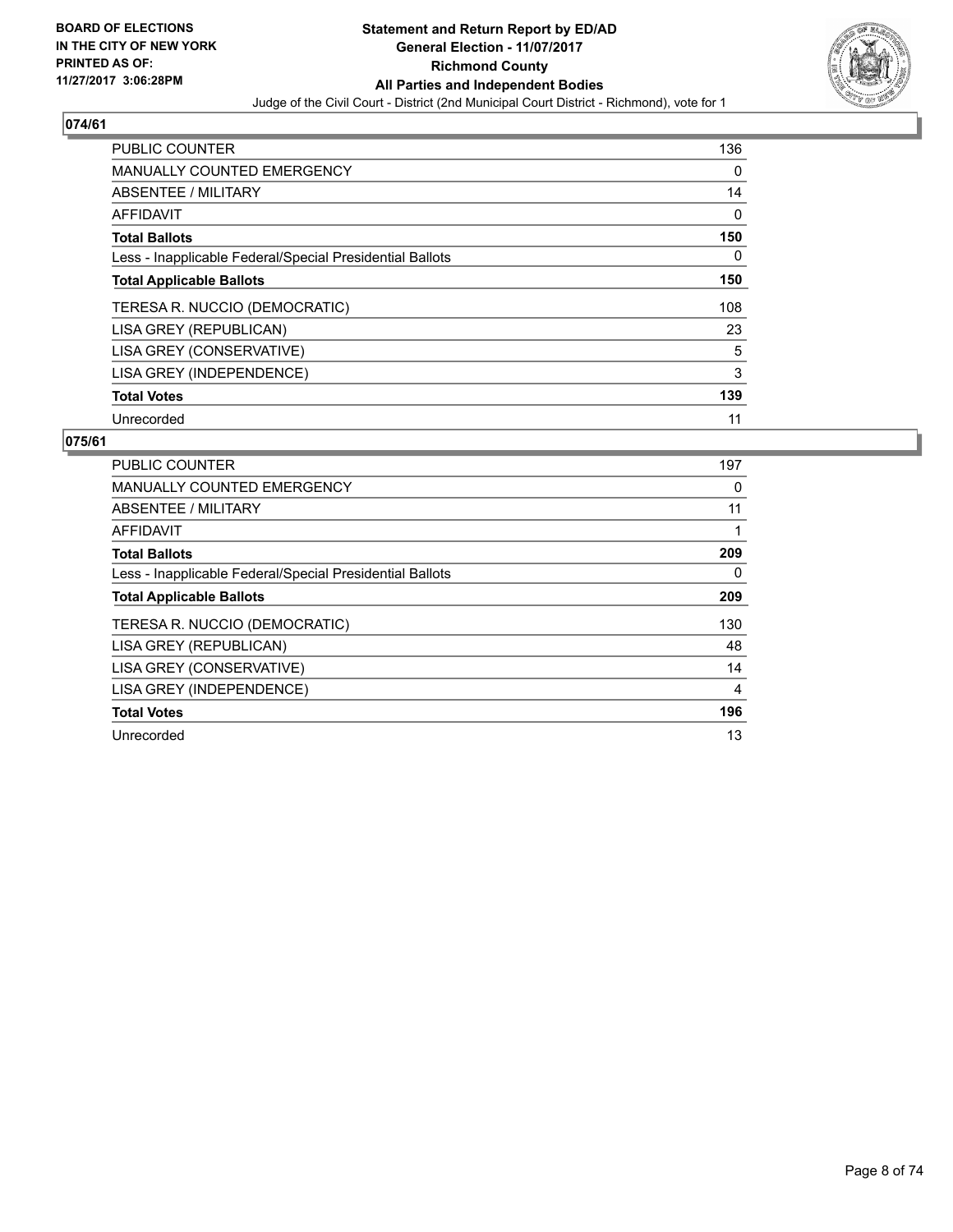

| <b>PUBLIC COUNTER</b>                                    | 378 |
|----------------------------------------------------------|-----|
| <b>MANUALLY COUNTED EMERGENCY</b>                        | 0   |
| ABSENTEE / MILITARY                                      | 5   |
| AFFIDAVIT                                                | 4   |
| <b>Total Ballots</b>                                     | 387 |
| Less - Inapplicable Federal/Special Presidential Ballots | 0   |
| <b>Total Applicable Ballots</b>                          | 387 |
| TERESA R. NUCCIO (DEMOCRATIC)                            | 73  |
| LISA GREY (REPUBLICAN)                                   | 248 |
| LISA GREY (CONSERVATIVE)                                 | 36  |
| LISA GREY (INDEPENDENCE)                                 | 6   |
| <b>Total Votes</b>                                       | 363 |
| Unrecorded                                               | 24  |

# **002/62**

| <b>PUBLIC COUNTER</b>                                    | 492 |
|----------------------------------------------------------|-----|
| <b>MANUALLY COUNTED EMERGENCY</b>                        | 0   |
| ABSENTEE / MILITARY                                      | 11  |
| AFFIDAVIT                                                | 6   |
| <b>Total Ballots</b>                                     | 509 |
| Less - Inapplicable Federal/Special Presidential Ballots | 0   |
| <b>Total Applicable Ballots</b>                          | 509 |
| TERESA R. NUCCIO (DEMOCRATIC)                            | 74  |
| LISA GREY (REPUBLICAN)                                   | 329 |
| LISA GREY (CONSERVATIVE)                                 | 64  |
| LISA GREY (INDEPENDENCE)                                 | 9   |
| <b>Total Votes</b>                                       | 476 |
| Unrecorded                                               | 33  |

| <b>PUBLIC COUNTER</b>                                    | 346 |
|----------------------------------------------------------|-----|
| <b>MANUALLY COUNTED EMERGENCY</b>                        | 0   |
| ABSENTEE / MILITARY                                      | 6   |
| AFFIDAVIT                                                | 7   |
| <b>Total Ballots</b>                                     | 359 |
| Less - Inapplicable Federal/Special Presidential Ballots | 0   |
| <b>Total Applicable Ballots</b>                          | 359 |
| TERESA R. NUCCIO (DEMOCRATIC)                            | 73  |
| LISA GREY (REPUBLICAN)                                   | 234 |
| LISA GREY (CONSERVATIVE)                                 | 26  |
| LISA GREY (INDEPENDENCE)                                 | 6   |
| <b>Total Votes</b>                                       | 339 |
| Unrecorded                                               | 20  |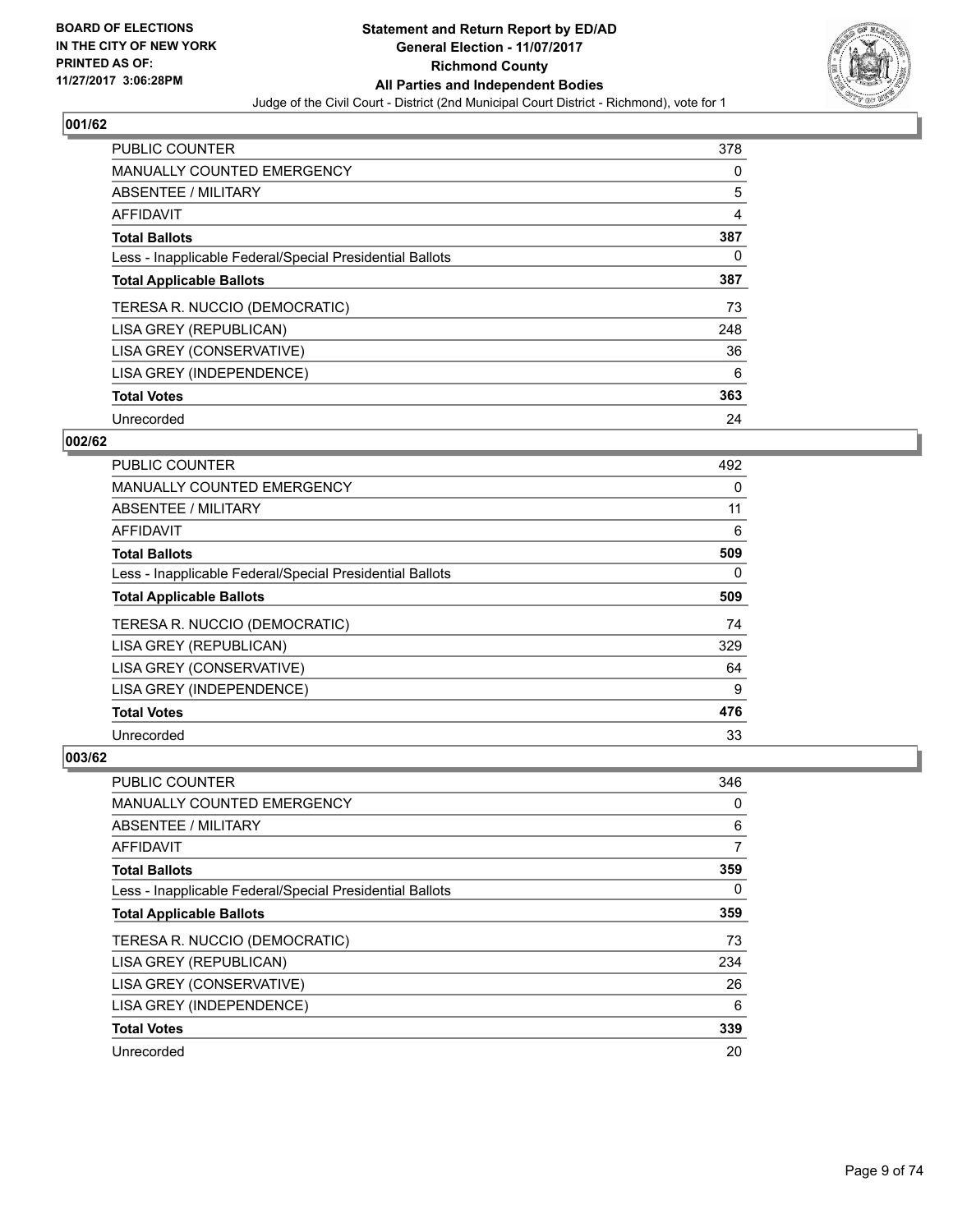

| <b>PUBLIC COUNTER</b>                                    | 395 |
|----------------------------------------------------------|-----|
| MANUALLY COUNTED EMERGENCY                               | 0   |
| ABSENTEE / MILITARY                                      | 8   |
| AFFIDAVIT                                                | 4   |
| <b>Total Ballots</b>                                     | 407 |
| Less - Inapplicable Federal/Special Presidential Ballots | 0   |
| <b>Total Applicable Ballots</b>                          | 407 |
| TERESA R. NUCCIO (DEMOCRATIC)                            | 84  |
| LISA GREY (REPUBLICAN)                                   | 250 |
| LISA GREY (CONSERVATIVE)                                 | 40  |
| LISA GREY (INDEPENDENCE)                                 | 7   |
| <b>Total Votes</b>                                       | 381 |
| Unrecorded                                               | 26  |

# **005/62**

| <b>PUBLIC COUNTER</b>                                    | 365 |
|----------------------------------------------------------|-----|
| <b>MANUALLY COUNTED EMERGENCY</b>                        | 0   |
| ABSENTEE / MILITARY                                      | 13  |
| <b>AFFIDAVIT</b>                                         | 5   |
| <b>Total Ballots</b>                                     | 383 |
| Less - Inapplicable Federal/Special Presidential Ballots | 0   |
| <b>Total Applicable Ballots</b>                          | 383 |
| TERESA R. NUCCIO (DEMOCRATIC)                            | 50  |
| LISA GREY (REPUBLICAN)                                   | 280 |
| LISA GREY (CONSERVATIVE)                                 | 25  |
| LISA GREY (INDEPENDENCE)                                 | 9   |
| <b>Total Votes</b>                                       | 364 |
| Unrecorded                                               | 19  |

| PUBLIC COUNTER                                           | 333 |
|----------------------------------------------------------|-----|
| <b>MANUALLY COUNTED EMERGENCY</b>                        | 0   |
| ABSENTEE / MILITARY                                      | 10  |
| AFFIDAVIT                                                | 3   |
| <b>Total Ballots</b>                                     | 346 |
| Less - Inapplicable Federal/Special Presidential Ballots | 0   |
| <b>Total Applicable Ballots</b>                          | 346 |
| TERESA R. NUCCIO (DEMOCRATIC)                            | 82  |
| LISA GREY (REPUBLICAN)                                   | 211 |
| LISA GREY (CONSERVATIVE)                                 | 32  |
| LISA GREY (INDEPENDENCE)                                 | 7   |
| <b>Total Votes</b>                                       | 332 |
| Unrecorded                                               | 14  |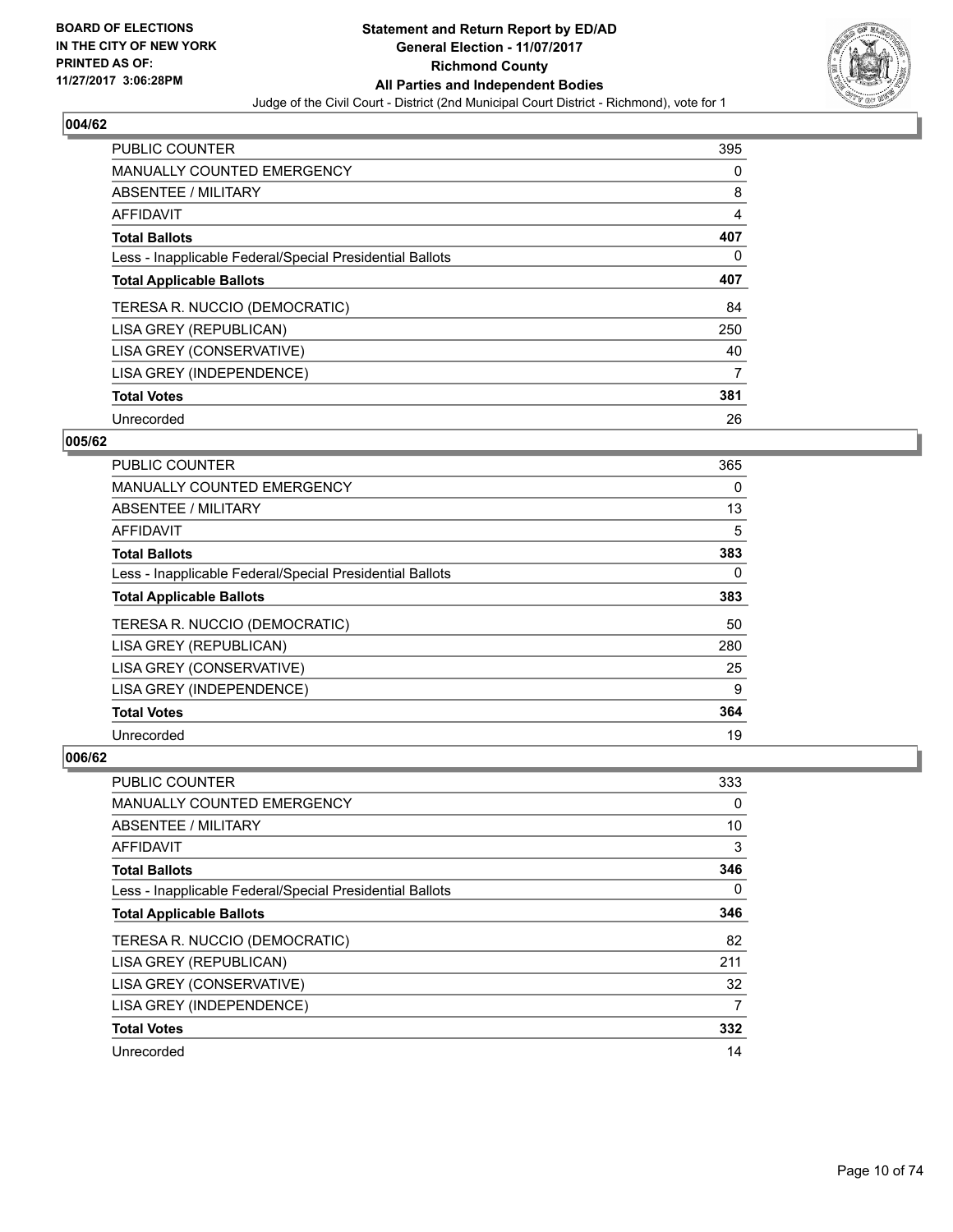

| <b>PUBLIC COUNTER</b>                                    | 409 |
|----------------------------------------------------------|-----|
| MANUALLY COUNTED EMERGENCY                               | 0   |
| ABSENTEE / MILITARY                                      | 7   |
| <b>AFFIDAVIT</b>                                         | 4   |
| <b>Total Ballots</b>                                     | 420 |
| Less - Inapplicable Federal/Special Presidential Ballots | 0   |
| <b>Total Applicable Ballots</b>                          | 420 |
| TERESA R. NUCCIO (DEMOCRATIC)                            | 84  |
| LISA GREY (REPUBLICAN)                                   | 259 |
| LISA GREY (CONSERVATIVE)                                 | 48  |
| LISA GREY (INDEPENDENCE)                                 | 7   |
| <b>Total Votes</b>                                       | 398 |
| Unrecorded                                               | 22  |

# **008/62**

| <b>PUBLIC COUNTER</b>                                    | 302 |
|----------------------------------------------------------|-----|
| <b>MANUALLY COUNTED EMERGENCY</b>                        | 0   |
| ABSENTEE / MILITARY                                      | 14  |
| <b>AFFIDAVIT</b>                                         | 3   |
| <b>Total Ballots</b>                                     | 319 |
| Less - Inapplicable Federal/Special Presidential Ballots | 0   |
| <b>Total Applicable Ballots</b>                          | 319 |
| TERESA R. NUCCIO (DEMOCRATIC)                            | 62  |
| LISA GREY (REPUBLICAN)                                   | 198 |
| LISA GREY (CONSERVATIVE)                                 | 30  |
| LISA GREY (INDEPENDENCE)                                 | 5   |
| MORDECHAI EISENBERG (WRITE-IN)                           | 1   |
| <b>Total Votes</b>                                       | 296 |
| Unrecorded                                               | 23  |

| <b>PUBLIC COUNTER</b>                                    | 225            |
|----------------------------------------------------------|----------------|
| <b>MANUALLY COUNTED EMERGENCY</b>                        | 0              |
| ABSENTEE / MILITARY                                      | $\overline{7}$ |
| AFFIDAVIT                                                | 2              |
| <b>Total Ballots</b>                                     | 234            |
| Less - Inapplicable Federal/Special Presidential Ballots | 0              |
| <b>Total Applicable Ballots</b>                          | 234            |
| TERESA R. NUCCIO (DEMOCRATIC)                            | 67             |
| LISA GREY (REPUBLICAN)                                   | 126            |
| LISA GREY (CONSERVATIVE)                                 | 26             |
| LISA GREY (INDEPENDENCE)                                 | 5              |
| <b>Total Votes</b>                                       | 224            |
| Unrecorded                                               | 10             |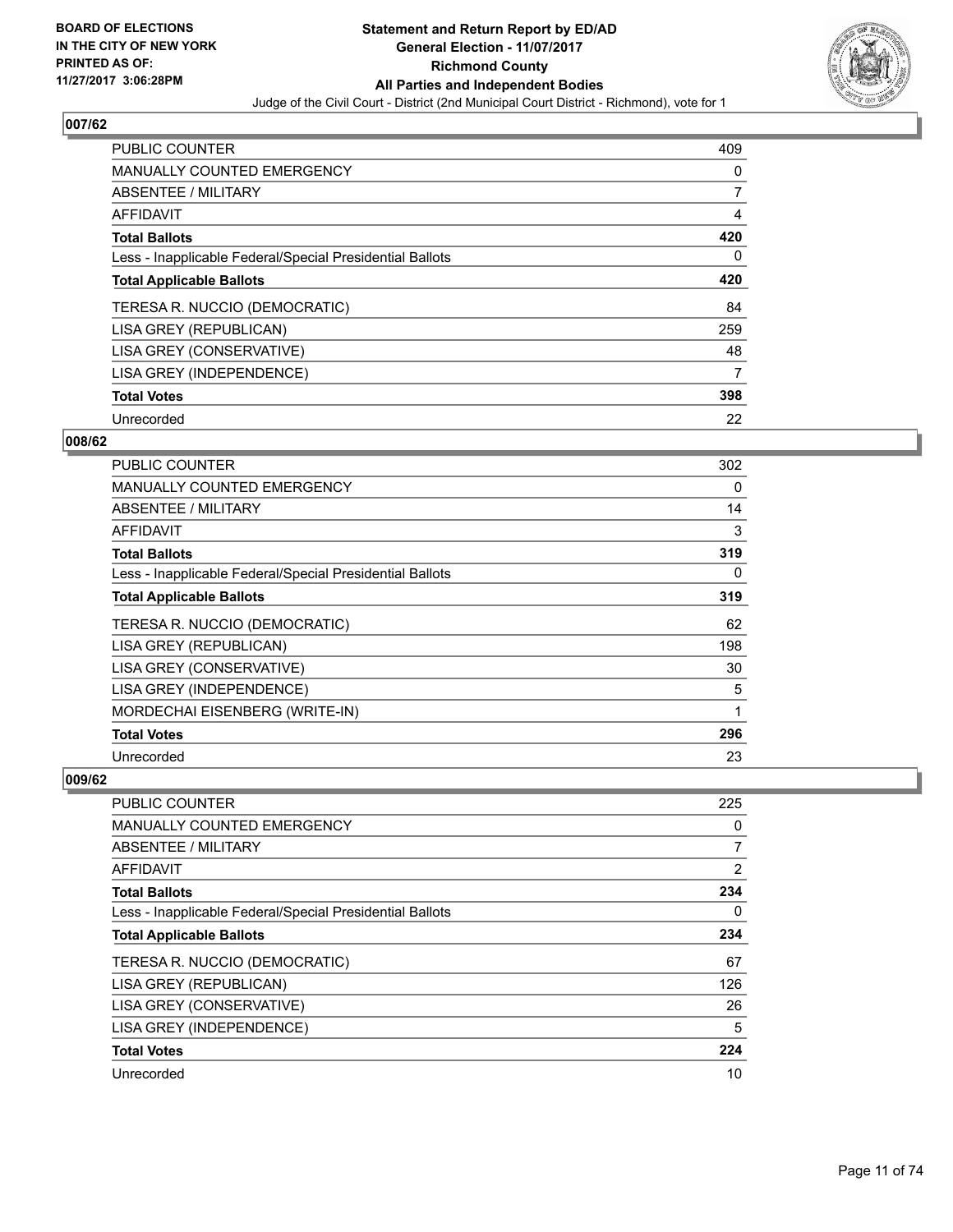

| <b>PUBLIC COUNTER</b>                                    | 250 |
|----------------------------------------------------------|-----|
| <b>MANUALLY COUNTED EMERGENCY</b>                        | 0   |
| ABSENTEE / MILITARY                                      | 5   |
| <b>AFFIDAVIT</b>                                         | 2   |
| <b>Total Ballots</b>                                     | 257 |
| Less - Inapplicable Federal/Special Presidential Ballots | 0   |
| <b>Total Applicable Ballots</b>                          | 257 |
| TERESA R. NUCCIO (DEMOCRATIC)                            | 48  |
| LISA GREY (REPUBLICAN)                                   | 171 |
| LISA GREY (CONSERVATIVE)                                 | 17  |
| LISA GREY (INDEPENDENCE)                                 | 4   |
| <b>Total Votes</b>                                       | 240 |
| Unrecorded                                               | 17  |

# **011/62**

| <b>PUBLIC COUNTER</b>                                    | 363               |
|----------------------------------------------------------|-------------------|
| <b>MANUALLY COUNTED EMERGENCY</b>                        | 0                 |
| ABSENTEE / MILITARY                                      | $12 \overline{ }$ |
| <b>AFFIDAVIT</b>                                         | 2                 |
| <b>Total Ballots</b>                                     | 377               |
| Less - Inapplicable Federal/Special Presidential Ballots | 0                 |
| <b>Total Applicable Ballots</b>                          | 377               |
| TERESA R. NUCCIO (DEMOCRATIC)                            | 69                |
| LISA GREY (REPUBLICAN)                                   | 241               |
| LISA GREY (CONSERVATIVE)                                 | 44                |
| LISA GREY (INDEPENDENCE)                                 | 0                 |
| ANDREW FEDERICO (WRITE-IN)                               | 1                 |
| <b>Total Votes</b>                                       | 355               |
| Unrecorded                                               | 22                |

| <b>PUBLIC COUNTER</b>                                    | 255 |
|----------------------------------------------------------|-----|
| <b>MANUALLY COUNTED EMERGENCY</b>                        | 0   |
| ABSENTEE / MILITARY                                      | 6   |
| AFFIDAVIT                                                | 6   |
| <b>Total Ballots</b>                                     | 267 |
| Less - Inapplicable Federal/Special Presidential Ballots | 0   |
| <b>Total Applicable Ballots</b>                          | 267 |
| TERESA R. NUCCIO (DEMOCRATIC)                            | 70  |
| LISA GREY (REPUBLICAN)                                   | 173 |
| LISA GREY (CONSERVATIVE)                                 | 13  |
| LISA GREY (INDEPENDENCE)                                 | 0   |
| UNATTRIBUTABLE WRITE-IN (WRITE-IN)                       | 1   |
| <b>Total Votes</b>                                       | 257 |
| Unrecorded                                               | 10  |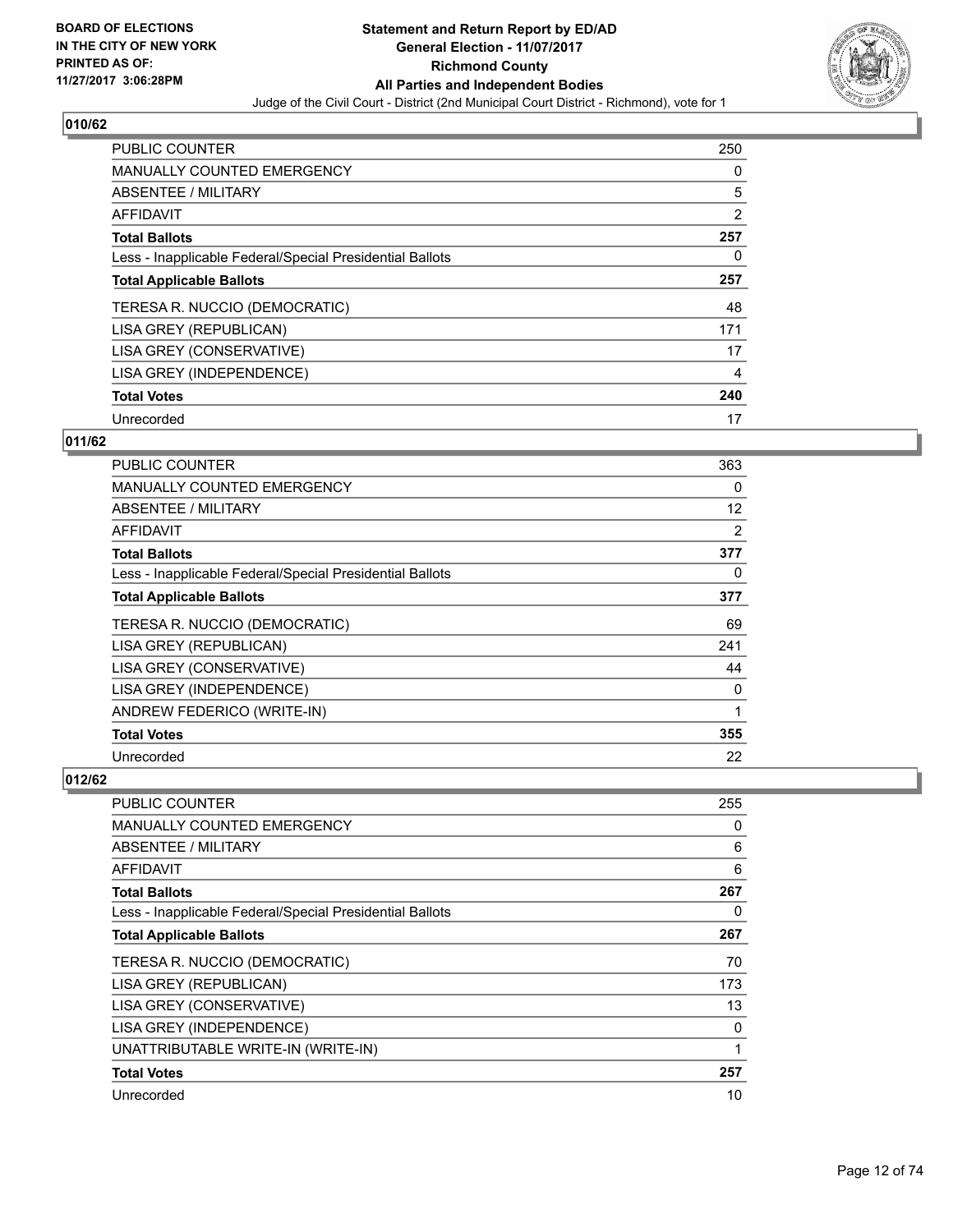

| PUBLIC COUNTER                                           | 354 |
|----------------------------------------------------------|-----|
| <b>MANUALLY COUNTED EMERGENCY</b>                        | 0   |
| ABSENTEE / MILITARY                                      | 11  |
| <b>AFFIDAVIT</b>                                         | 5   |
| <b>Total Ballots</b>                                     | 370 |
| Less - Inapplicable Federal/Special Presidential Ballots | 0   |
| <b>Total Applicable Ballots</b>                          | 370 |
| TERESA R. NUCCIO (DEMOCRATIC)                            | 102 |
| LISA GREY (REPUBLICAN)                                   | 213 |
| LISA GREY (CONSERVATIVE)                                 | 26  |
| LISA GREY (INDEPENDENCE)                                 | 7   |
| <b>JOSEPH ARABELLA (WRITE-IN)</b>                        |     |
| <b>Total Votes</b>                                       | 349 |
| Unrecorded                                               | 21  |

# **014/62**

| PUBLIC COUNTER                                           | 233 |
|----------------------------------------------------------|-----|
| <b>MANUALLY COUNTED EMERGENCY</b>                        | 0   |
| ABSENTEE / MILITARY                                      | 5   |
| AFFIDAVIT                                                |     |
| <b>Total Ballots</b>                                     | 239 |
| Less - Inapplicable Federal/Special Presidential Ballots | 0   |
| <b>Total Applicable Ballots</b>                          | 239 |
| TERESA R. NUCCIO (DEMOCRATIC)                            | 60  |
| LISA GREY (REPUBLICAN)                                   | 148 |
| LISA GREY (CONSERVATIVE)                                 | 12  |
| LISA GREY (INDEPENDENCE)                                 | 3   |
| <b>Total Votes</b>                                       | 223 |
| Unrecorded                                               | 16  |

| <b>PUBLIC COUNTER</b>                                    | 363 |
|----------------------------------------------------------|-----|
| MANUALLY COUNTED EMERGENCY                               | 0   |
| ABSENTEE / MILITARY                                      | 10  |
| AFFIDAVIT                                                | 6   |
| <b>Total Ballots</b>                                     | 379 |
| Less - Inapplicable Federal/Special Presidential Ballots | 0   |
| <b>Total Applicable Ballots</b>                          | 379 |
| TERESA R. NUCCIO (DEMOCRATIC)                            | 94  |
| LISA GREY (REPUBLICAN)                                   | 223 |
| LISA GREY (CONSERVATIVE)                                 | 27  |
| LISA GREY (INDEPENDENCE)                                 | 4   |
| <b>Total Votes</b>                                       | 348 |
| Unrecorded                                               | 31  |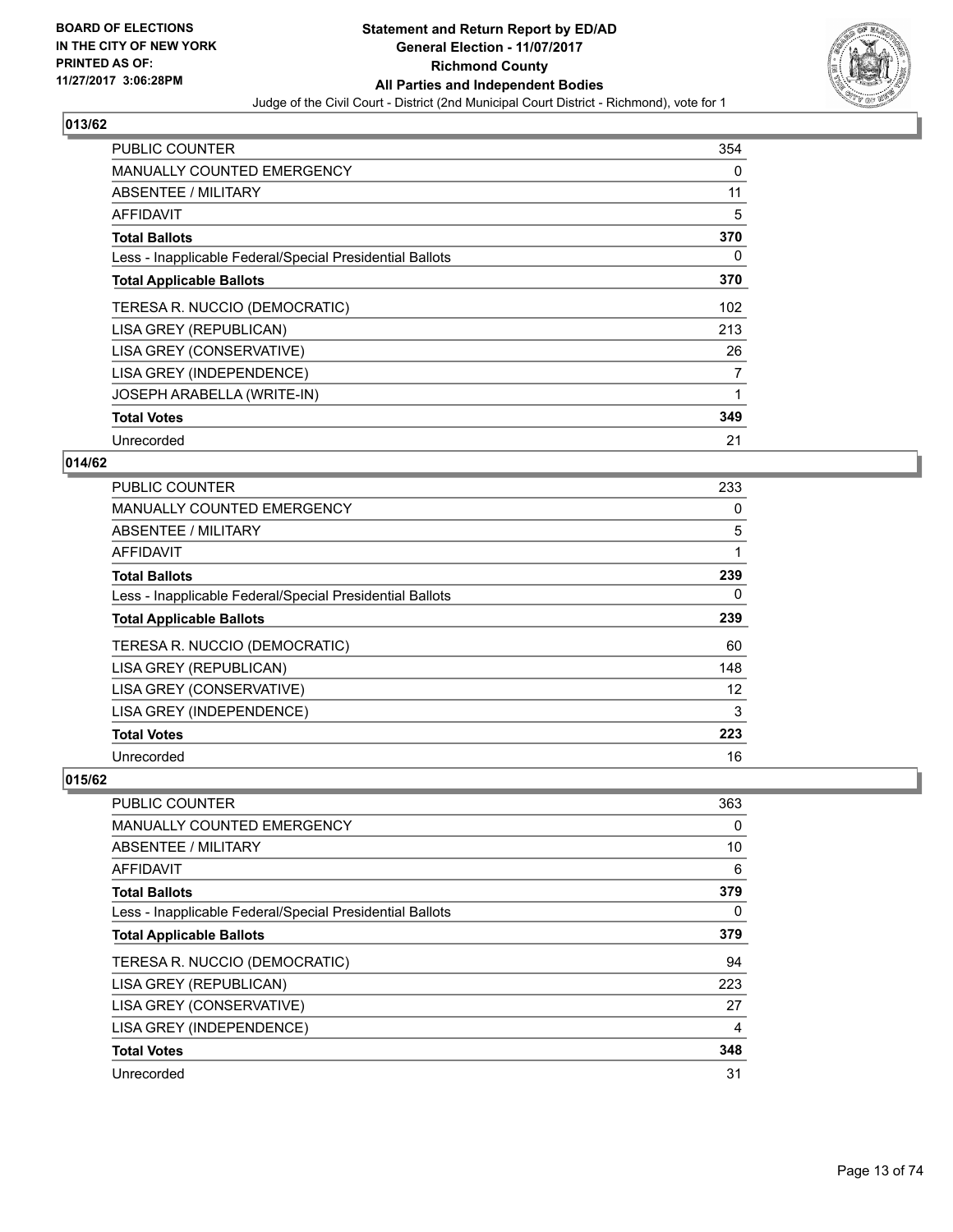

| <b>PUBLIC COUNTER</b>                                    | 364 |
|----------------------------------------------------------|-----|
| <b>MANUALLY COUNTED EMERGENCY</b>                        | 0   |
| <b>ABSENTEE / MILITARY</b>                               | 12  |
| AFFIDAVIT                                                |     |
| <b>Total Ballots</b>                                     | 377 |
| Less - Inapplicable Federal/Special Presidential Ballots | 0   |
| <b>Total Applicable Ballots</b>                          | 377 |
| TERESA R. NUCCIO (DEMOCRATIC)                            | 121 |
| LISA GREY (REPUBLICAN)                                   | 191 |
| LISA GREY (CONSERVATIVE)                                 | 26  |
| LISA GREY (INDEPENDENCE)                                 | 8   |
| UNATTRIBUTABLE WRITE-IN (WRITE-IN)                       | 2   |
| <b>Total Votes</b>                                       | 348 |
| Unrecorded                                               | 29  |

# **017/62**

| PUBLIC COUNTER                                           | 277 |
|----------------------------------------------------------|-----|
| <b>MANUALLY COUNTED EMERGENCY</b>                        | 0   |
| ABSENTEE / MILITARY                                      | 7   |
| AFFIDAVIT                                                | 4   |
| <b>Total Ballots</b>                                     | 288 |
| Less - Inapplicable Federal/Special Presidential Ballots | 0   |
| <b>Total Applicable Ballots</b>                          | 288 |
| TERESA R. NUCCIO (DEMOCRATIC)                            | 66  |
| LISA GREY (REPUBLICAN)                                   | 181 |
| LISA GREY (CONSERVATIVE)                                 | 19  |
| LISA GREY (INDEPENDENCE)                                 | 3   |
| <b>Total Votes</b>                                       | 269 |
| Unrecorded                                               | 19  |

| <b>PUBLIC COUNTER</b>                                    | 272            |
|----------------------------------------------------------|----------------|
| <b>MANUALLY COUNTED EMERGENCY</b>                        | 0              |
| ABSENTEE / MILITARY                                      | $\overline{2}$ |
| AFFIDAVIT                                                | 2              |
| <b>Total Ballots</b>                                     | 276            |
| Less - Inapplicable Federal/Special Presidential Ballots | 0              |
| <b>Total Applicable Ballots</b>                          | 276            |
| TERESA R. NUCCIO (DEMOCRATIC)                            | 69             |
| LISA GREY (REPUBLICAN)                                   | 172            |
| LISA GREY (CONSERVATIVE)                                 | 15             |
| LISA GREY (INDEPENDENCE)                                 | 4              |
| <b>Total Votes</b>                                       | 260            |
| Unrecorded                                               | 16             |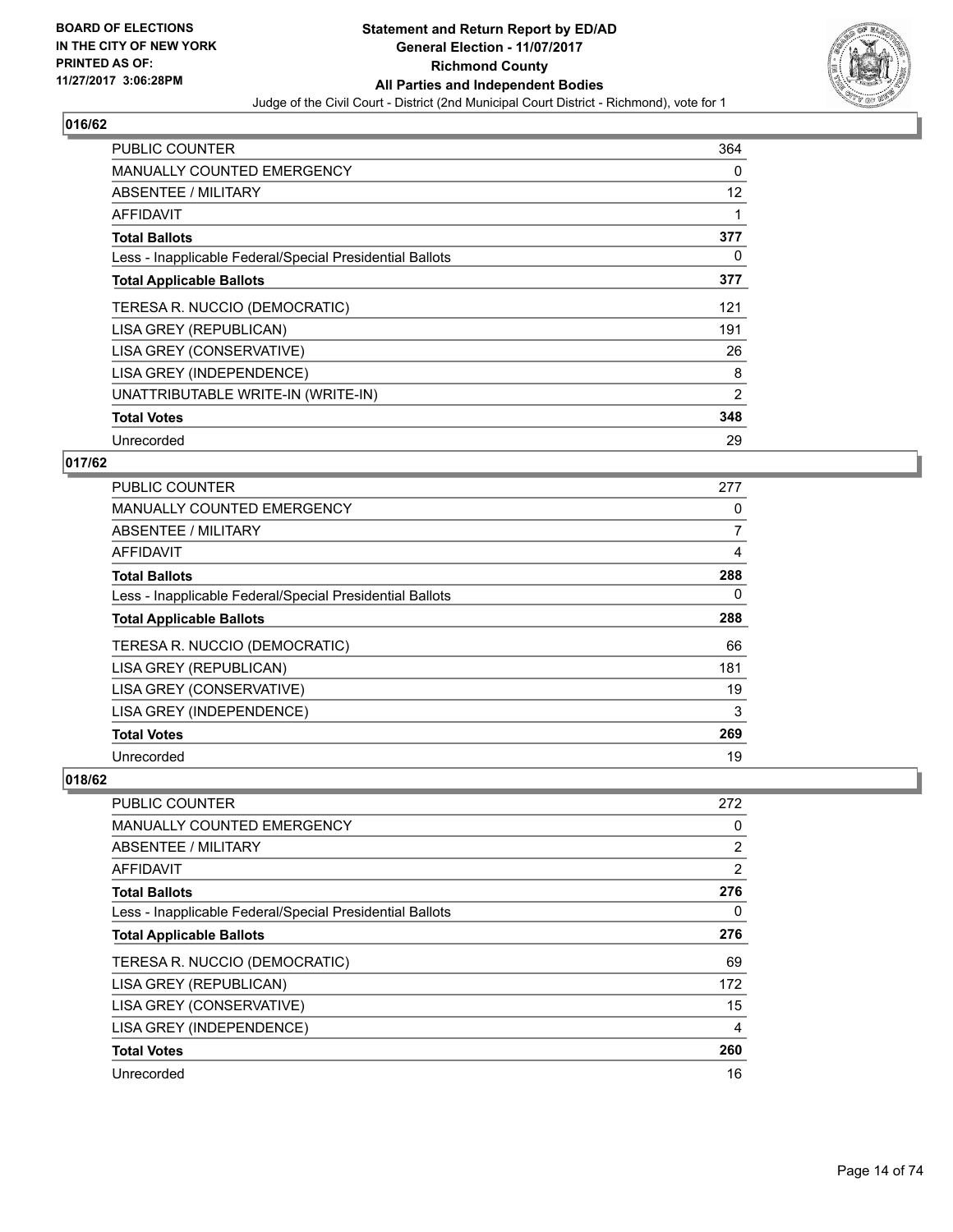

| <b>PUBLIC COUNTER</b>                                    | 300 |
|----------------------------------------------------------|-----|
| <b>MANUALLY COUNTED EMERGENCY</b>                        | 0   |
| ABSENTEE / MILITARY                                      | 8   |
| <b>AFFIDAVIT</b>                                         | 9   |
| <b>Total Ballots</b>                                     | 317 |
| Less - Inapplicable Federal/Special Presidential Ballots | 0   |
| <b>Total Applicable Ballots</b>                          | 317 |
| TERESA R. NUCCIO (DEMOCRATIC)                            | 75  |
| LISA GREY (REPUBLICAN)                                   | 180 |
| LISA GREY (CONSERVATIVE)                                 | 30  |
| LISA GREY (INDEPENDENCE)                                 | 10  |
| <b>Total Votes</b>                                       | 295 |
| Unrecorded                                               | 22  |

# **020/62**

| <b>PUBLIC COUNTER</b>                                    | 378 |
|----------------------------------------------------------|-----|
| <b>MANUALLY COUNTED EMERGENCY</b>                        | 0   |
| ABSENTEE / MILITARY                                      | 18  |
| AFFIDAVIT                                                | 2   |
| <b>Total Ballots</b>                                     | 398 |
| Less - Inapplicable Federal/Special Presidential Ballots | 0   |
| <b>Total Applicable Ballots</b>                          | 398 |
| TERESA R. NUCCIO (DEMOCRATIC)                            | 63  |
| LISA GREY (REPUBLICAN)                                   | 272 |
| LISA GREY (CONSERVATIVE)                                 | 38  |
| LISA GREY (INDEPENDENCE)                                 | 4   |
| <b>Total Votes</b>                                       | 377 |
| Unrecorded                                               | 21  |

| <b>PUBLIC COUNTER</b>                                    | 392 |
|----------------------------------------------------------|-----|
| <b>MANUALLY COUNTED EMERGENCY</b>                        | 0   |
| ABSENTEE / MILITARY                                      | 17  |
| AFFIDAVIT                                                | 7   |
| <b>Total Ballots</b>                                     | 416 |
| Less - Inapplicable Federal/Special Presidential Ballots | 0   |
| <b>Total Applicable Ballots</b>                          | 416 |
| TERESA R. NUCCIO (DEMOCRATIC)                            | 84  |
| LISA GREY (REPUBLICAN)                                   | 245 |
| LISA GREY (CONSERVATIVE)                                 | 59  |
| LISA GREY (INDEPENDENCE)                                 | 4   |
| <b>Total Votes</b>                                       | 392 |
| Unrecorded                                               | 24  |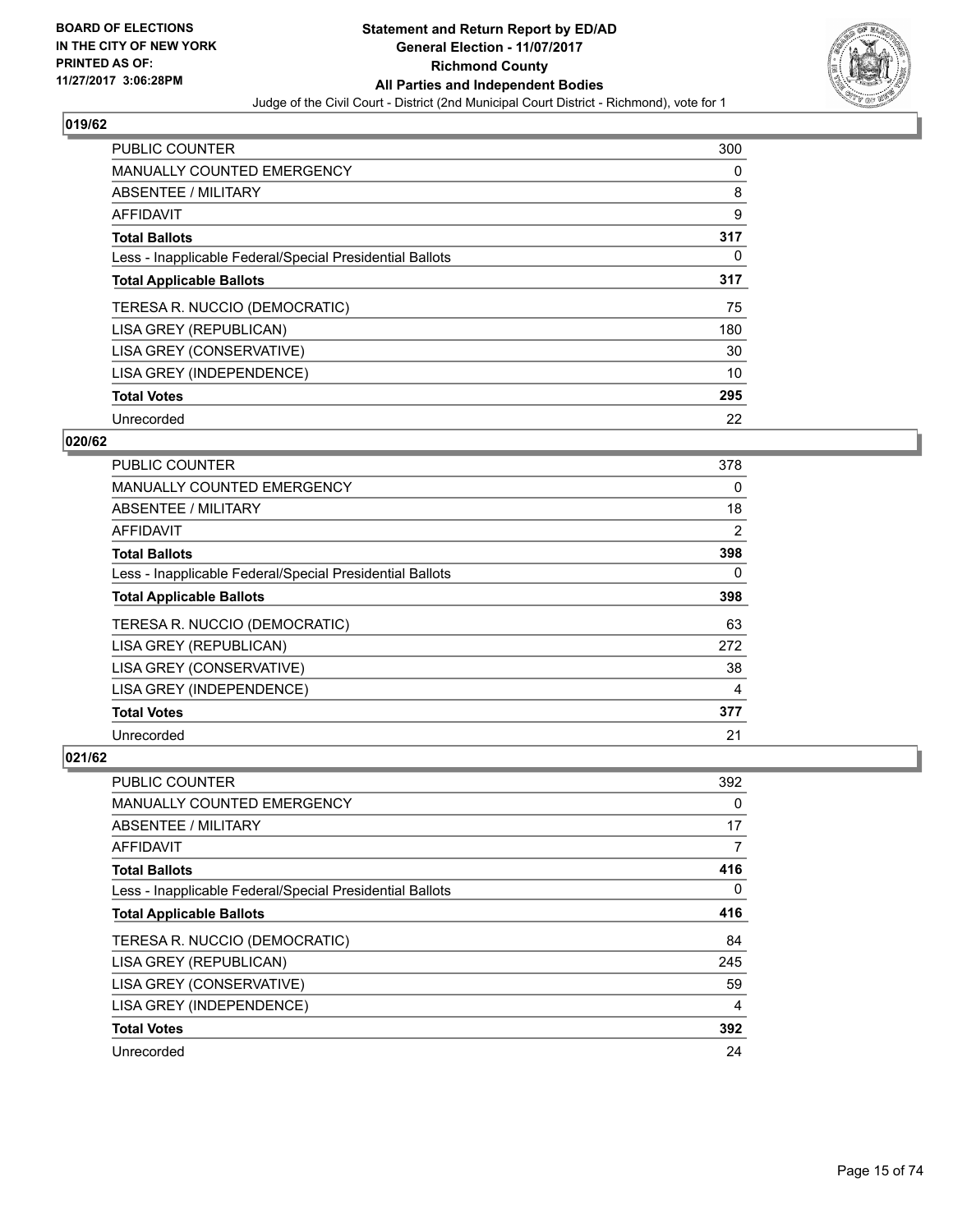

| <b>PUBLIC COUNTER</b>                                    | 396 |
|----------------------------------------------------------|-----|
| <b>MANUALLY COUNTED EMERGENCY</b>                        | 0   |
| ABSENTEE / MILITARY                                      | 17  |
| <b>AFFIDAVIT</b>                                         | 2   |
| <b>Total Ballots</b>                                     | 415 |
| Less - Inapplicable Federal/Special Presidential Ballots | 0   |
| <b>Total Applicable Ballots</b>                          | 415 |
| TERESA R. NUCCIO (DEMOCRATIC)                            | 90  |
| LISA GREY (REPUBLICAN)                                   | 264 |
| LISA GREY (CONSERVATIVE)                                 | 28  |
| LISA GREY (INDEPENDENCE)                                 | 7   |
| <b>Total Votes</b>                                       | 389 |
| Unrecorded                                               | 26  |

# **023/62**

| <b>PUBLIC COUNTER</b>                                    | 336            |
|----------------------------------------------------------|----------------|
| <b>MANUALLY COUNTED EMERGENCY</b>                        | 0              |
| ABSENTEE / MILITARY                                      | 6              |
| <b>AFFIDAVIT</b>                                         | $\overline{2}$ |
| <b>Total Ballots</b>                                     | 344            |
| Less - Inapplicable Federal/Special Presidential Ballots | 0              |
| <b>Total Applicable Ballots</b>                          | 344            |
| TERESA R. NUCCIO (DEMOCRATIC)                            | 60             |
| LISA GREY (REPUBLICAN)                                   | 213            |
| LISA GREY (CONSERVATIVE)                                 | 38             |
| LISA GREY (INDEPENDENCE)                                 | 5              |
| <b>Total Votes</b>                                       | 316            |
| Unrecorded                                               | 28             |

| <b>PUBLIC COUNTER</b>                                    | 263 |
|----------------------------------------------------------|-----|
| <b>MANUALLY COUNTED EMERGENCY</b>                        | 0   |
| ABSENTEE / MILITARY                                      | 21  |
| AFFIDAVIT                                                | 5   |
| <b>Total Ballots</b>                                     | 289 |
| Less - Inapplicable Federal/Special Presidential Ballots | 0   |
| <b>Total Applicable Ballots</b>                          | 289 |
| TERESA R. NUCCIO (DEMOCRATIC)                            | 85  |
| LISA GREY (REPUBLICAN)                                   | 156 |
| LISA GREY (CONSERVATIVE)                                 | 19  |
| LISA GREY (INDEPENDENCE)                                 | 3   |
| UNATTRIBUTABLE WRITE-IN (WRITE-IN)                       | 1   |
| <b>Total Votes</b>                                       | 264 |
| Unrecorded                                               | 25  |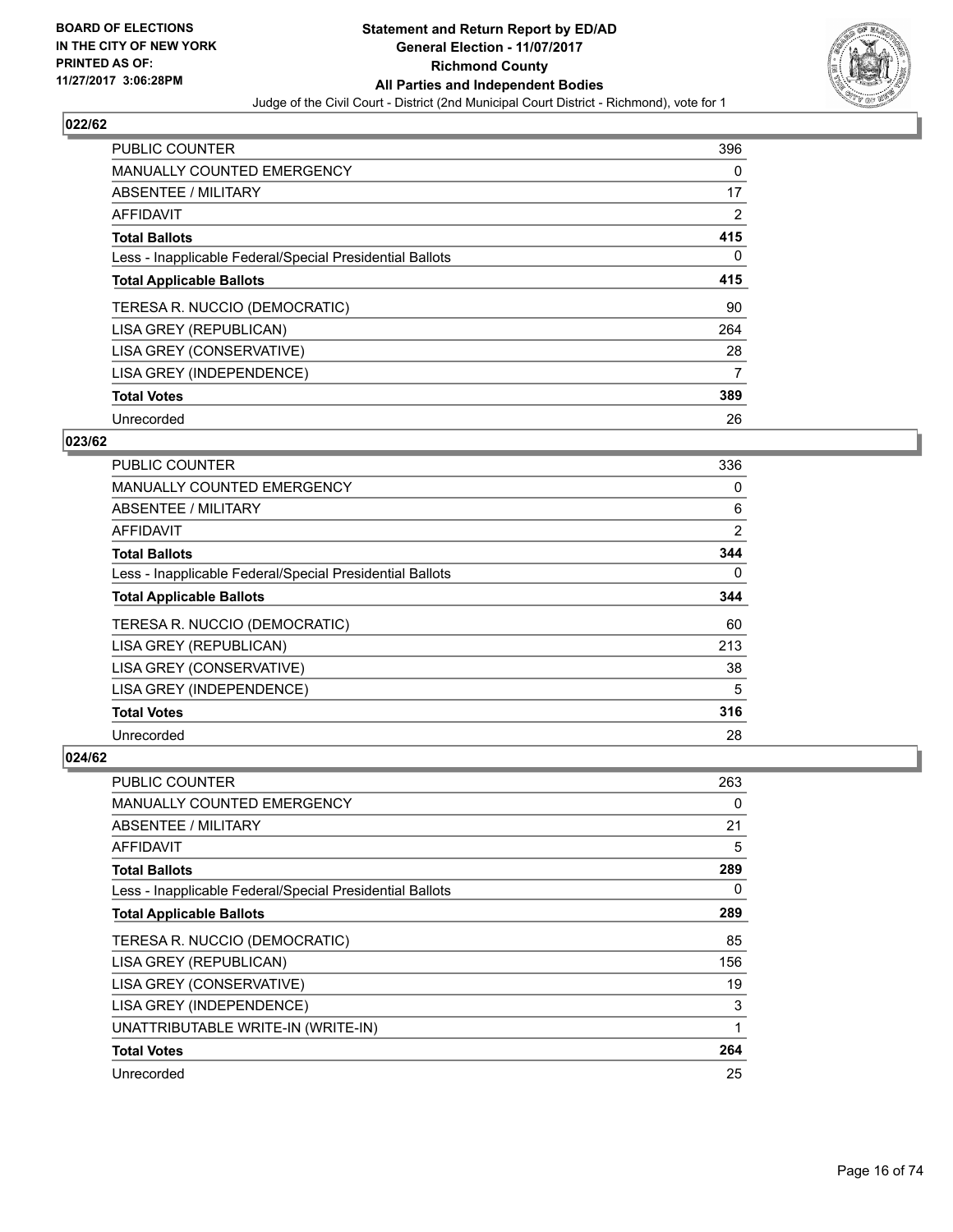

| <b>PUBLIC COUNTER</b>                                    | 329 |
|----------------------------------------------------------|-----|
| <b>MANUALLY COUNTED EMERGENCY</b>                        | 0   |
| ABSENTEE / MILITARY                                      | 13  |
| <b>AFFIDAVIT</b>                                         | 0   |
| <b>Total Ballots</b>                                     | 342 |
| Less - Inapplicable Federal/Special Presidential Ballots | 0   |
| <b>Total Applicable Ballots</b>                          | 342 |
| TERESA R. NUCCIO (DEMOCRATIC)                            | 50  |
| LISA GREY (REPUBLICAN)                                   | 217 |
| LISA GREY (CONSERVATIVE)                                 | 47  |
| LISA GREY (INDEPENDENCE)                                 | 5   |
| <b>Total Votes</b>                                       | 319 |
| Unrecorded                                               | 23  |

# **026/62**

| <b>PUBLIC COUNTER</b>                                    | 359 |
|----------------------------------------------------------|-----|
| <b>MANUALLY COUNTED EMERGENCY</b>                        | 0   |
| ABSENTEE / MILITARY                                      | 13  |
| <b>AFFIDAVIT</b>                                         | 4   |
| <b>Total Ballots</b>                                     | 376 |
| Less - Inapplicable Federal/Special Presidential Ballots | 0   |
| <b>Total Applicable Ballots</b>                          | 376 |
| TERESA R. NUCCIO (DEMOCRATIC)                            | 130 |
| LISA GREY (REPUBLICAN)                                   | 169 |
| LISA GREY (CONSERVATIVE)                                 | 43  |
| LISA GREY (INDEPENDENCE)                                 | 6   |
| UNATTRIBUTABLE WRITE-IN (WRITE-IN)                       | 1   |
| <b>Total Votes</b>                                       | 349 |
| Unrecorded                                               | 27  |

| <b>PUBLIC COUNTER</b>                                    | 424 |
|----------------------------------------------------------|-----|
| <b>MANUALLY COUNTED EMERGENCY</b>                        | 0   |
| ABSENTEE / MILITARY                                      | 9   |
| AFFIDAVIT                                                | 6   |
| <b>Total Ballots</b>                                     | 439 |
| Less - Inapplicable Federal/Special Presidential Ballots | 0   |
| <b>Total Applicable Ballots</b>                          | 439 |
| TERESA R. NUCCIO (DEMOCRATIC)                            | 98  |
| LISA GREY (REPUBLICAN)                                   | 280 |
| LISA GREY (CONSERVATIVE)                                 | 34  |
| LISA GREY (INDEPENDENCE)                                 | 4   |
| <b>Total Votes</b>                                       | 416 |
| Unrecorded                                               | 23  |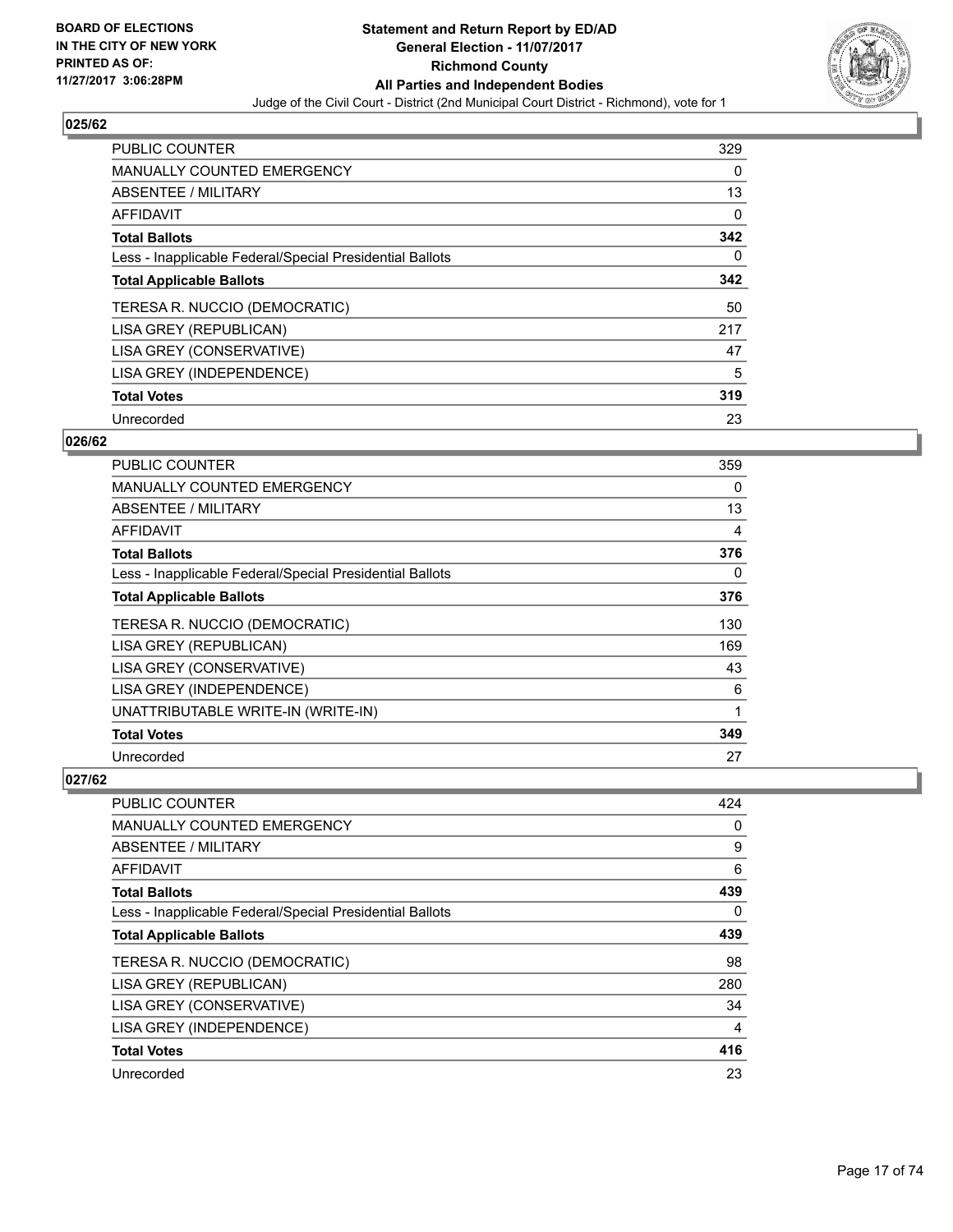

| <b>PUBLIC COUNTER</b>                                    | 364 |
|----------------------------------------------------------|-----|
| <b>MANUALLY COUNTED EMERGENCY</b>                        | 0   |
| <b>ABSENTEE / MILITARY</b>                               |     |
| AFFIDAVIT                                                | 4   |
| <b>Total Ballots</b>                                     | 369 |
| Less - Inapplicable Federal/Special Presidential Ballots | 0   |
| <b>Total Applicable Ballots</b>                          | 369 |
| TERESA R. NUCCIO (DEMOCRATIC)                            | 70  |
| LISA GREY (REPUBLICAN)                                   | 243 |
| LISA GREY (CONSERVATIVE)                                 | 27  |
| LISA GREY (INDEPENDENCE)                                 | 7   |
| UNATTRIBUTABLE WRITE-IN (WRITE-IN)                       |     |
| <b>Total Votes</b>                                       | 348 |
| Unrecorded                                               | 21  |

# **029/62**

| PUBLIC COUNTER                                           | 264 |
|----------------------------------------------------------|-----|
| <b>MANUALLY COUNTED EMERGENCY</b>                        | 0   |
| ABSENTEE / MILITARY                                      | 12  |
| AFFIDAVIT                                                | 0   |
| <b>Total Ballots</b>                                     | 276 |
| Less - Inapplicable Federal/Special Presidential Ballots | 0   |
| <b>Total Applicable Ballots</b>                          | 276 |
| TERESA R. NUCCIO (DEMOCRATIC)                            | 66  |
| LISA GREY (REPUBLICAN)                                   | 167 |
| LISA GREY (CONSERVATIVE)                                 | 26  |
| LISA GREY (INDEPENDENCE)                                 | 4   |
| <b>Total Votes</b>                                       | 263 |
| Unrecorded                                               | 13  |

| <b>PUBLIC COUNTER</b>                                    | 331 |
|----------------------------------------------------------|-----|
| <b>MANUALLY COUNTED EMERGENCY</b>                        | 0   |
| ABSENTEE / MILITARY                                      | 4   |
| AFFIDAVIT                                                | 3   |
| <b>Total Ballots</b>                                     | 338 |
| Less - Inapplicable Federal/Special Presidential Ballots | 0   |
| <b>Total Applicable Ballots</b>                          | 338 |
| TERESA R. NUCCIO (DEMOCRATIC)                            | 69  |
| LISA GREY (REPUBLICAN)                                   | 217 |
| LISA GREY (CONSERVATIVE)                                 | 30  |
| LISA GREY (INDEPENDENCE)                                 |     |
| <b>Total Votes</b>                                       | 317 |
| Unrecorded                                               | 21  |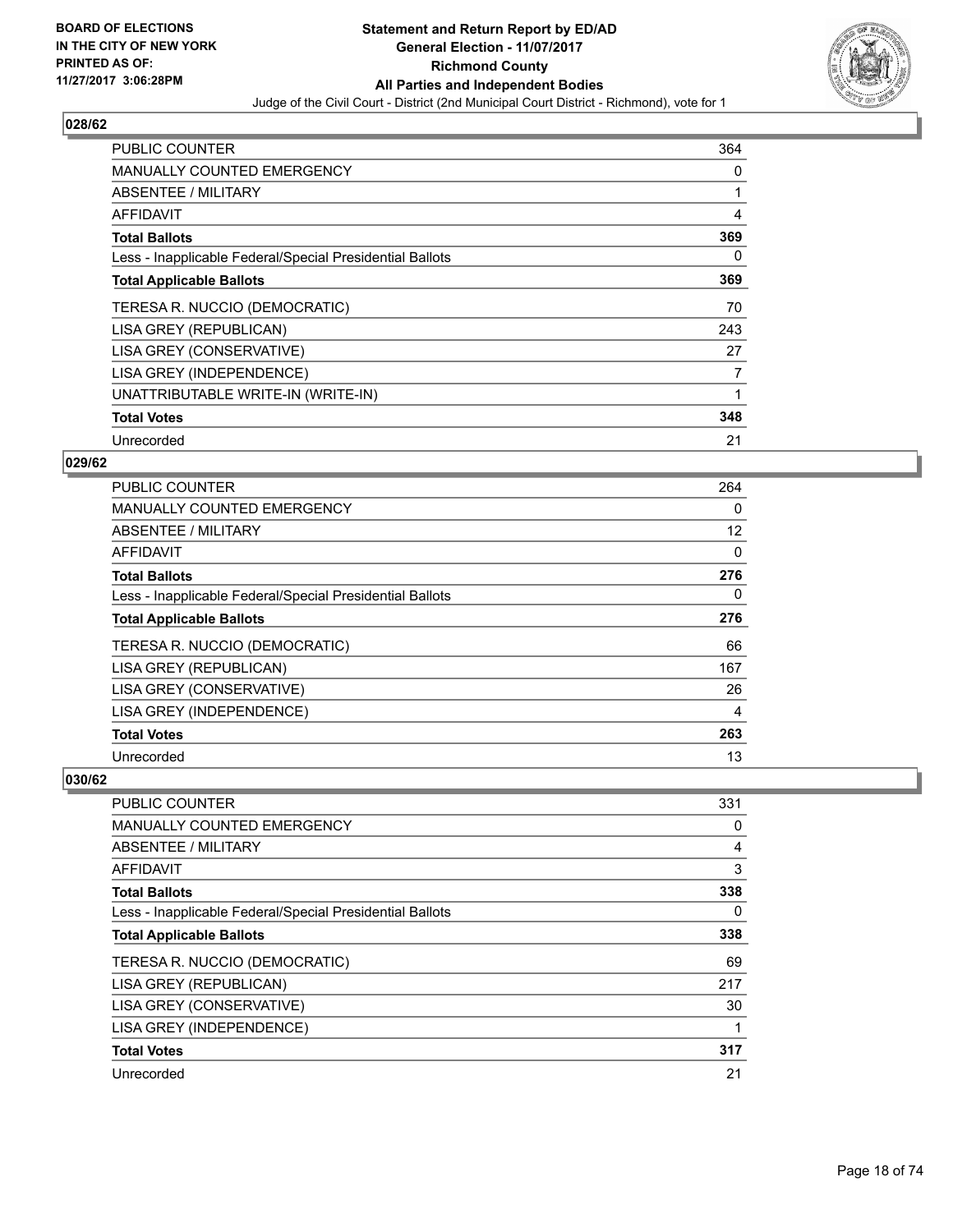

| <b>PUBLIC COUNTER</b>                                    | 372 |
|----------------------------------------------------------|-----|
| <b>MANUALLY COUNTED EMERGENCY</b>                        | 0   |
| ABSENTEE / MILITARY                                      | 20  |
| AFFIDAVIT                                                | 5   |
| <b>Total Ballots</b>                                     | 397 |
| Less - Inapplicable Federal/Special Presidential Ballots | 0   |
| <b>Total Applicable Ballots</b>                          | 397 |
| TERESA R. NUCCIO (DEMOCRATIC)                            | 75  |
| LISA GREY (REPUBLICAN)                                   | 251 |
| LISA GREY (CONSERVATIVE)                                 | 41  |
| LISA GREY (INDEPENDENCE)                                 | 5   |
| HAROLD OTTERBECK (WRITE-IN)                              | 1   |
| <b>Total Votes</b>                                       | 373 |
| Unrecorded                                               | 24  |

# **032/62**

| <b>PUBLIC COUNTER</b>                                    | 344 |
|----------------------------------------------------------|-----|
| <b>MANUALLY COUNTED EMERGENCY</b>                        | 0   |
| ABSENTEE / MILITARY                                      | 21  |
| AFFIDAVIT                                                | 5   |
| <b>Total Ballots</b>                                     | 370 |
| Less - Inapplicable Federal/Special Presidential Ballots | 0   |
| <b>Total Applicable Ballots</b>                          | 370 |
| TERESA R. NUCCIO (DEMOCRATIC)                            | 68  |
| LISA GREY (REPUBLICAN)                                   | 234 |
| LISA GREY (CONSERVATIVE)                                 | 35  |
| LISA GREY (INDEPENDENCE)                                 | 4   |
| <b>Total Votes</b>                                       | 341 |
| Unrecorded                                               | 29  |

| <b>PUBLIC COUNTER</b>                                    | 364 |
|----------------------------------------------------------|-----|
| <b>MANUALLY COUNTED EMERGENCY</b>                        | 0   |
| ABSENTEE / MILITARY                                      | 5   |
| AFFIDAVIT                                                | 3   |
| <b>Total Ballots</b>                                     | 372 |
| Less - Inapplicable Federal/Special Presidential Ballots | 0   |
| <b>Total Applicable Ballots</b>                          | 372 |
| TERESA R. NUCCIO (DEMOCRATIC)                            | 73  |
| LISA GREY (REPUBLICAN)                                   | 238 |
| LISA GREY (CONSERVATIVE)                                 | 35  |
| LISA GREY (INDEPENDENCE)                                 | 2   |
| <b>Total Votes</b>                                       | 348 |
| Unrecorded                                               | 24  |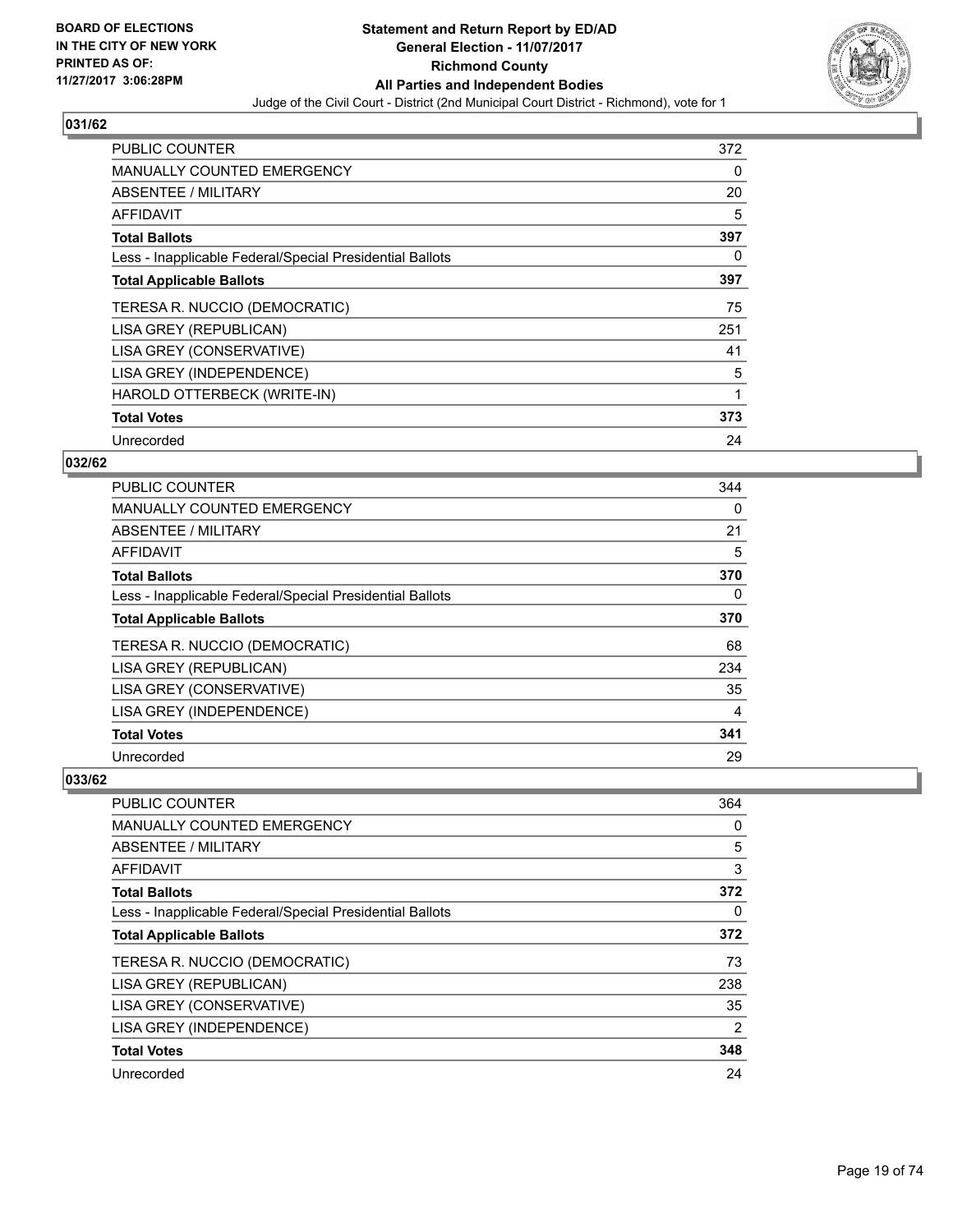

| <b>PUBLIC COUNTER</b>                                    | 389 |
|----------------------------------------------------------|-----|
| <b>MANUALLY COUNTED EMERGENCY</b>                        | 0   |
| <b>ABSENTEE / MILITARY</b>                               | 13  |
| AFFIDAVIT                                                | 5   |
| <b>Total Ballots</b>                                     | 407 |
| Less - Inapplicable Federal/Special Presidential Ballots | 0   |
| <b>Total Applicable Ballots</b>                          | 407 |
| TERESA R. NUCCIO (DEMOCRATIC)                            | 67  |
| LISA GREY (REPUBLICAN)                                   | 266 |
| LISA GREY (CONSERVATIVE)                                 | 39  |
| LISA GREY (INDEPENDENCE)                                 | 6   |
| UNATTRIBUTABLE WRITE-IN (WRITE-IN)                       | 1   |
| <b>Total Votes</b>                                       | 379 |
| Unrecorded                                               | 28  |

# **035/62**

| <b>PUBLIC COUNTER</b>                                    | 345 |
|----------------------------------------------------------|-----|
| MANUALLY COUNTED EMERGENCY                               | 0   |
| ABSENTEE / MILITARY                                      | 3   |
| <b>AFFIDAVIT</b>                                         | 0   |
| <b>Total Ballots</b>                                     | 348 |
| Less - Inapplicable Federal/Special Presidential Ballots | 0   |
| <b>Total Applicable Ballots</b>                          | 348 |
| TERESA R. NUCCIO (DEMOCRATIC)                            | 58  |
| LISA GREY (REPUBLICAN)                                   | 239 |
| LISA GREY (CONSERVATIVE)                                 | 31  |
| LISA GREY (INDEPENDENCE)                                 | 8   |
| KATHLEEN GORMAN (WRITE-IN)                               | 1   |
| <b>Total Votes</b>                                       | 337 |
| Unrecorded                                               | 11  |

| PUBLIC COUNTER                                           | 321 |
|----------------------------------------------------------|-----|
| <b>MANUALLY COUNTED EMERGENCY</b>                        | 0   |
| ABSENTEE / MILITARY                                      | 8   |
| AFFIDAVIT                                                | 2   |
| <b>Total Ballots</b>                                     | 331 |
| Less - Inapplicable Federal/Special Presidential Ballots | 0   |
| <b>Total Applicable Ballots</b>                          | 331 |
| TERESA R. NUCCIO (DEMOCRATIC)                            | 70  |
| LISA GREY (REPUBLICAN)                                   | 203 |
| LISA GREY (CONSERVATIVE)                                 | 31  |
| LISA GREY (INDEPENDENCE)                                 | 4   |
| AARON JUDGE (WRITE-IN)                                   | 2   |
| BERT KANNUDO (WRITE-IN)                                  | 1   |
| <b>Total Votes</b>                                       | 311 |
| Unrecorded                                               | 20  |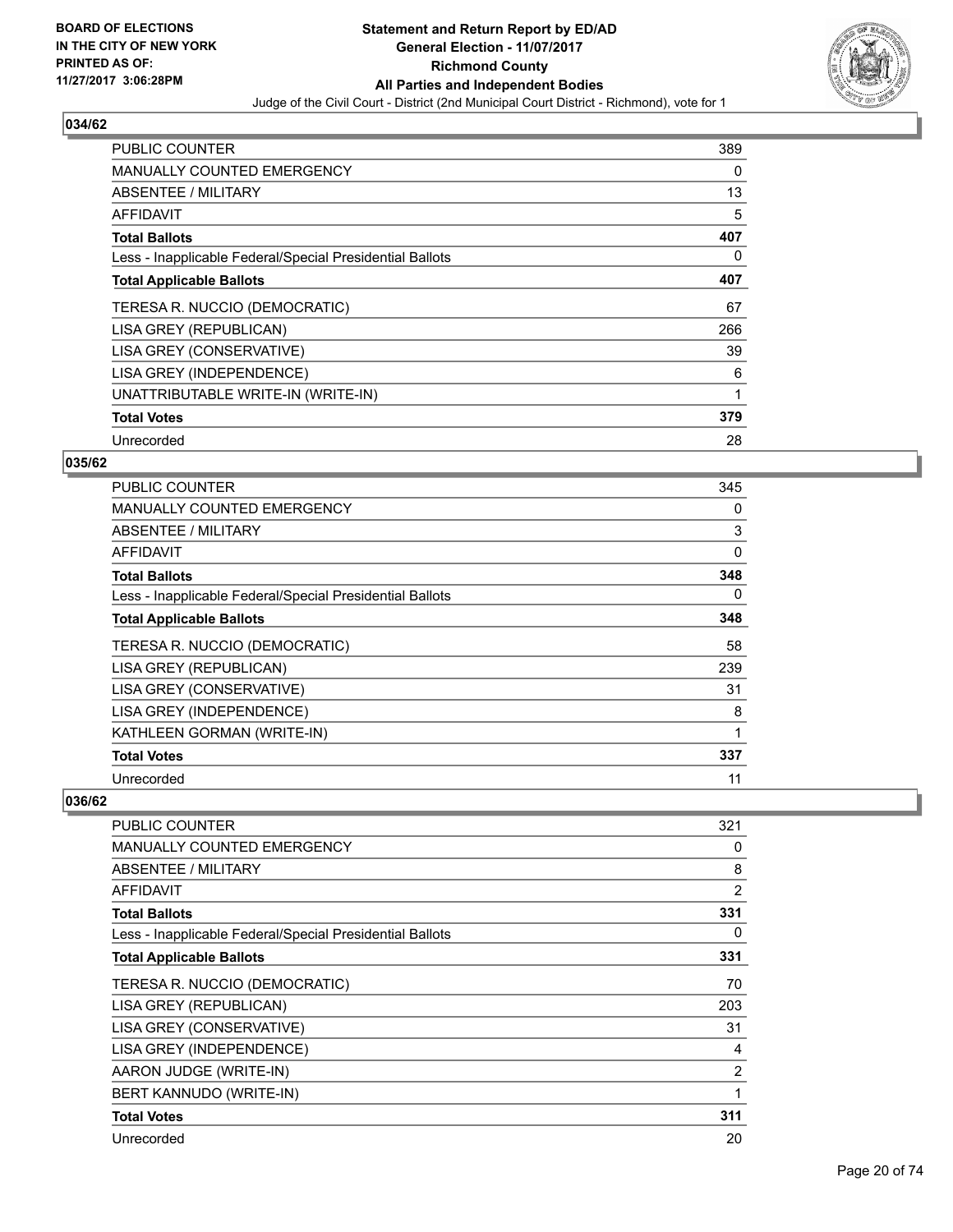

| <b>PUBLIC COUNTER</b>                                    | 421 |
|----------------------------------------------------------|-----|
| MANUALLY COUNTED EMERGENCY                               | 0   |
| ABSENTEE / MILITARY                                      | 11  |
| AFFIDAVIT                                                | 2   |
| <b>Total Ballots</b>                                     | 434 |
| Less - Inapplicable Federal/Special Presidential Ballots | 0   |
| <b>Total Applicable Ballots</b>                          | 434 |
| TERESA R. NUCCIO (DEMOCRATIC)                            | 79  |
| LISA GREY (REPUBLICAN)                                   | 266 |
| LISA GREY (CONSERVATIVE)                                 | 51  |
| LISA GREY (INDEPENDENCE)                                 | 5   |
| <b>Total Votes</b>                                       | 401 |
| Unrecorded                                               | 33  |

# **038/62**

| <b>PUBLIC COUNTER</b>                                    | 440 |
|----------------------------------------------------------|-----|
| MANUALLY COUNTED EMERGENCY                               | 0   |
| ABSENTEE / MILITARY                                      | 18  |
| AFFIDAVIT                                                | 5   |
| <b>Total Ballots</b>                                     | 463 |
| Less - Inapplicable Federal/Special Presidential Ballots | 0   |
| <b>Total Applicable Ballots</b>                          | 463 |
| TERESA R. NUCCIO (DEMOCRATIC)                            | 95  |
| LISA GREY (REPUBLICAN)                                   | 279 |
| LISA GREY (CONSERVATIVE)                                 | 49  |
| LISA GREY (INDEPENDENCE)                                 | 7   |
| EDWARD L. LEAVY, JR. (WRITE-IN)                          | 1   |
| <b>Total Votes</b>                                       | 431 |
| Unrecorded                                               | 32  |

| <b>PUBLIC COUNTER</b>                                    | 455 |
|----------------------------------------------------------|-----|
| <b>MANUALLY COUNTED EMERGENCY</b>                        | 0   |
| ABSENTEE / MILITARY                                      | 13  |
| AFFIDAVIT                                                | 5   |
| <b>Total Ballots</b>                                     | 473 |
| Less - Inapplicable Federal/Special Presidential Ballots | 0   |
| <b>Total Applicable Ballots</b>                          | 473 |
| TERESA R. NUCCIO (DEMOCRATIC)                            | 86  |
| LISA GREY (REPUBLICAN)                                   | 287 |
| LISA GREY (CONSERVATIVE)                                 | 68  |
| LISA GREY (INDEPENDENCE)                                 | 4   |
| <b>Total Votes</b>                                       | 445 |
| Unrecorded                                               | 28  |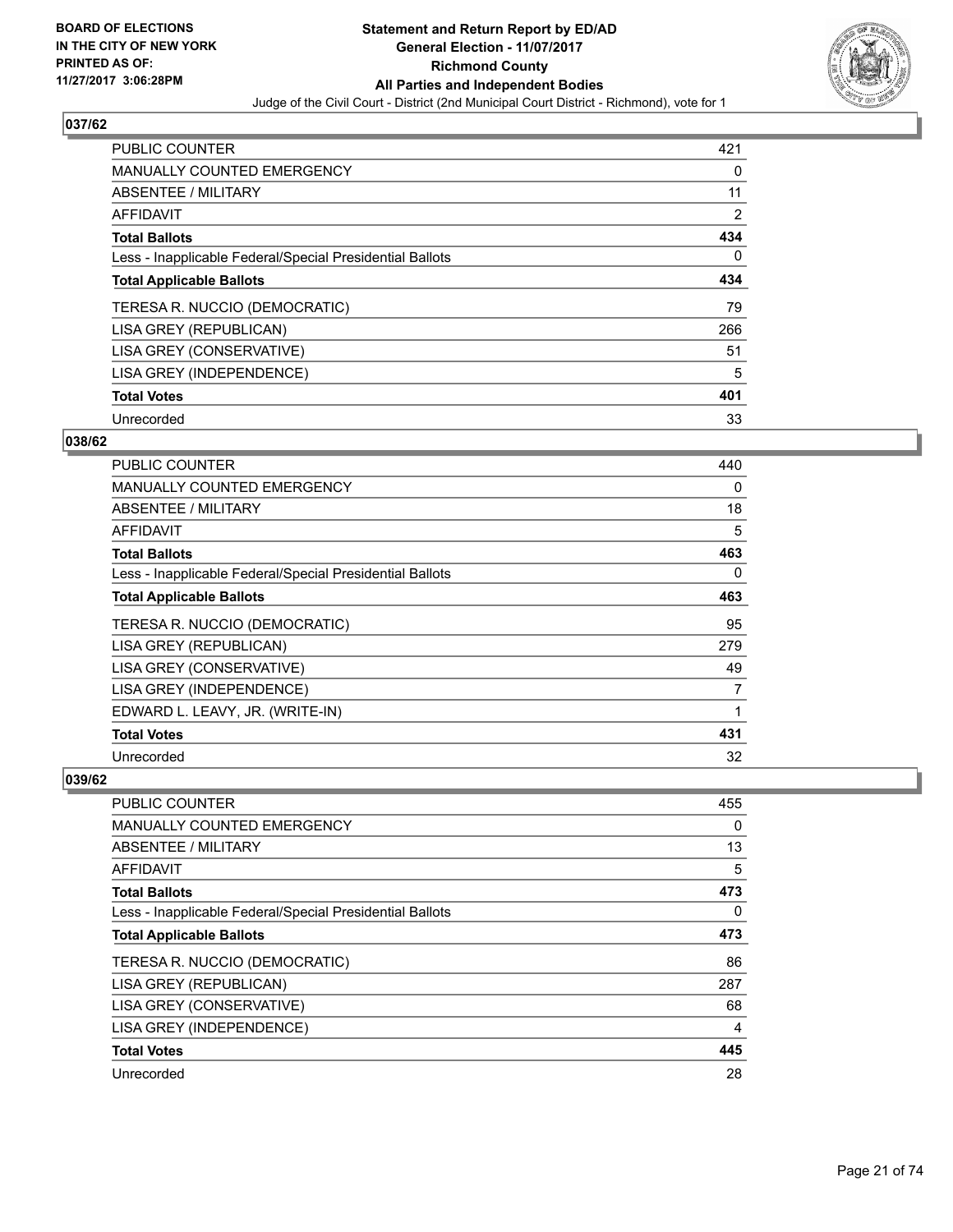

| <b>PUBLIC COUNTER</b>                                    | 403 |
|----------------------------------------------------------|-----|
| <b>MANUALLY COUNTED EMERGENCY</b>                        | 0   |
| ABSENTEE / MILITARY                                      | 16  |
| <b>AFFIDAVIT</b>                                         | 7   |
| <b>Total Ballots</b>                                     | 426 |
| Less - Inapplicable Federal/Special Presidential Ballots | 0   |
| <b>Total Applicable Ballots</b>                          | 426 |
| TERESA R. NUCCIO (DEMOCRATIC)                            | 86  |
| LISA GREY (REPUBLICAN)                                   | 261 |
| LISA GREY (CONSERVATIVE)                                 | 44  |
| LISA GREY (INDEPENDENCE)                                 | 6   |
| <b>Total Votes</b>                                       | 397 |
| Unrecorded                                               | 29  |

## **041/62**

| <b>PUBLIC COUNTER</b>                                    | 363            |
|----------------------------------------------------------|----------------|
| <b>MANUALLY COUNTED EMERGENCY</b>                        | 0              |
| <b>ABSENTEE / MILITARY</b>                               | 25             |
| <b>AFFIDAVIT</b>                                         |                |
| <b>Total Ballots</b>                                     | 389            |
| Less - Inapplicable Federal/Special Presidential Ballots | 0              |
| <b>Total Applicable Ballots</b>                          | 389            |
| TERESA R. NUCCIO (DEMOCRATIC)                            | 86             |
| LISA GREY (REPUBLICAN)                                   | 242            |
| LISA GREY (CONSERVATIVE)                                 | 35             |
| LISA GREY (INDEPENDENCE)                                 | 4              |
| ALAN CATANEO (WRITE-IN)                                  | $\overline{2}$ |
| UNATTRIBUTABLE WRITE-IN (WRITE-IN)                       | 1              |
| <b>Total Votes</b>                                       | 370            |
| Unrecorded                                               | 19             |

| <b>PUBLIC COUNTER</b>                                    | 392            |
|----------------------------------------------------------|----------------|
| <b>MANUALLY COUNTED EMERGENCY</b>                        | 0              |
| <b>ABSENTEE / MILITARY</b>                               | 12             |
| AFFIDAVIT                                                | $\overline{2}$ |
| <b>Total Ballots</b>                                     | 406            |
| Less - Inapplicable Federal/Special Presidential Ballots | 0              |
| <b>Total Applicable Ballots</b>                          | 406            |
| TERESA R. NUCCIO (DEMOCRATIC)                            | 104            |
| LISA GREY (REPUBLICAN)                                   | 227            |
| LISA GREY (CONSERVATIVE)                                 | 43             |
| LISA GREY (INDEPENDENCE)                                 | 8              |
| UNATTRIBUTABLE WRITE-IN (WRITE-IN)                       | 1              |
| <b>Total Votes</b>                                       | 383            |
| Unrecorded                                               | 23             |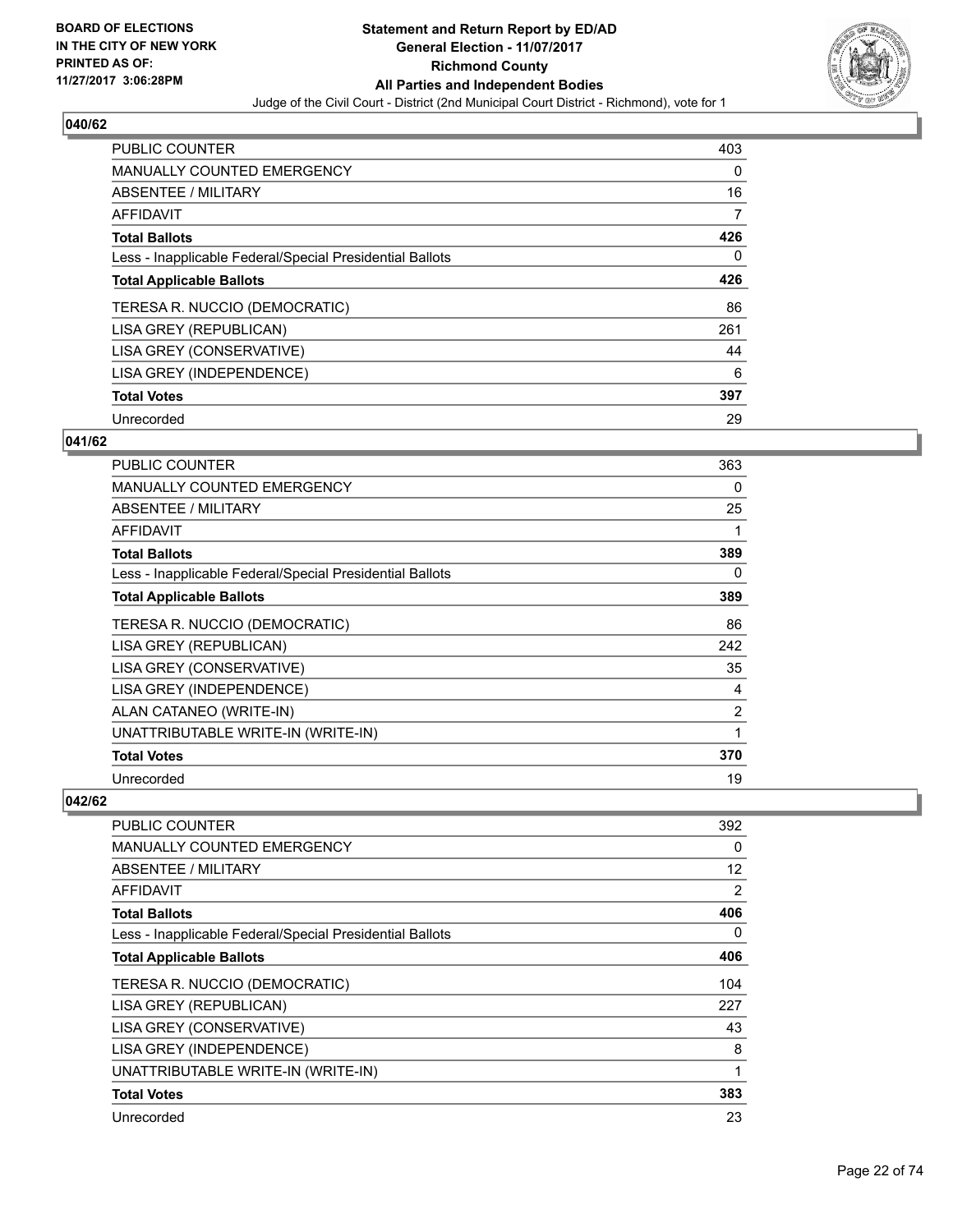

| <b>PUBLIC COUNTER</b>                                    | 387 |
|----------------------------------------------------------|-----|
| <b>MANUALLY COUNTED EMERGENCY</b>                        | 0   |
| ABSENTEE / MILITARY                                      | 11  |
| AFFIDAVIT                                                | 3   |
| <b>Total Ballots</b>                                     | 401 |
| Less - Inapplicable Federal/Special Presidential Ballots | 0   |
| <b>Total Applicable Ballots</b>                          | 401 |
| TERESA R. NUCCIO (DEMOCRATIC)                            | 75  |
| LISA GREY (REPUBLICAN)                                   | 257 |
| LISA GREY (CONSERVATIVE)                                 | 33  |
| LISA GREY (INDEPENDENCE)                                 | 11  |
| MATTHEW HESS (WRITE-IN)                                  | 1   |
| MIKE GORGA (WRITE-IN)                                    | 1   |
| <b>VLADIMIR PUTIN (WRITE-IN)</b>                         | 1   |
| <b>Total Votes</b>                                       | 379 |
| Unrecorded                                               | 22  |

| <b>PUBLIC COUNTER</b>                                    | 370 |
|----------------------------------------------------------|-----|
| <b>MANUALLY COUNTED EMERGENCY</b>                        | 0   |
| ABSENTEE / MILITARY                                      | 11  |
| AFFIDAVIT                                                | 8   |
| <b>Total Ballots</b>                                     | 389 |
| Less - Inapplicable Federal/Special Presidential Ballots | 0   |
| <b>Total Applicable Ballots</b>                          | 389 |
| TERESA R. NUCCIO (DEMOCRATIC)                            | 89  |
| LISA GREY (REPUBLICAN)                                   | 229 |
| LISA GREY (CONSERVATIVE)                                 | 43  |
| LISA GREY (INDEPENDENCE)                                 | 3   |
| <b>Total Votes</b>                                       | 364 |
| Unrecorded                                               | 25  |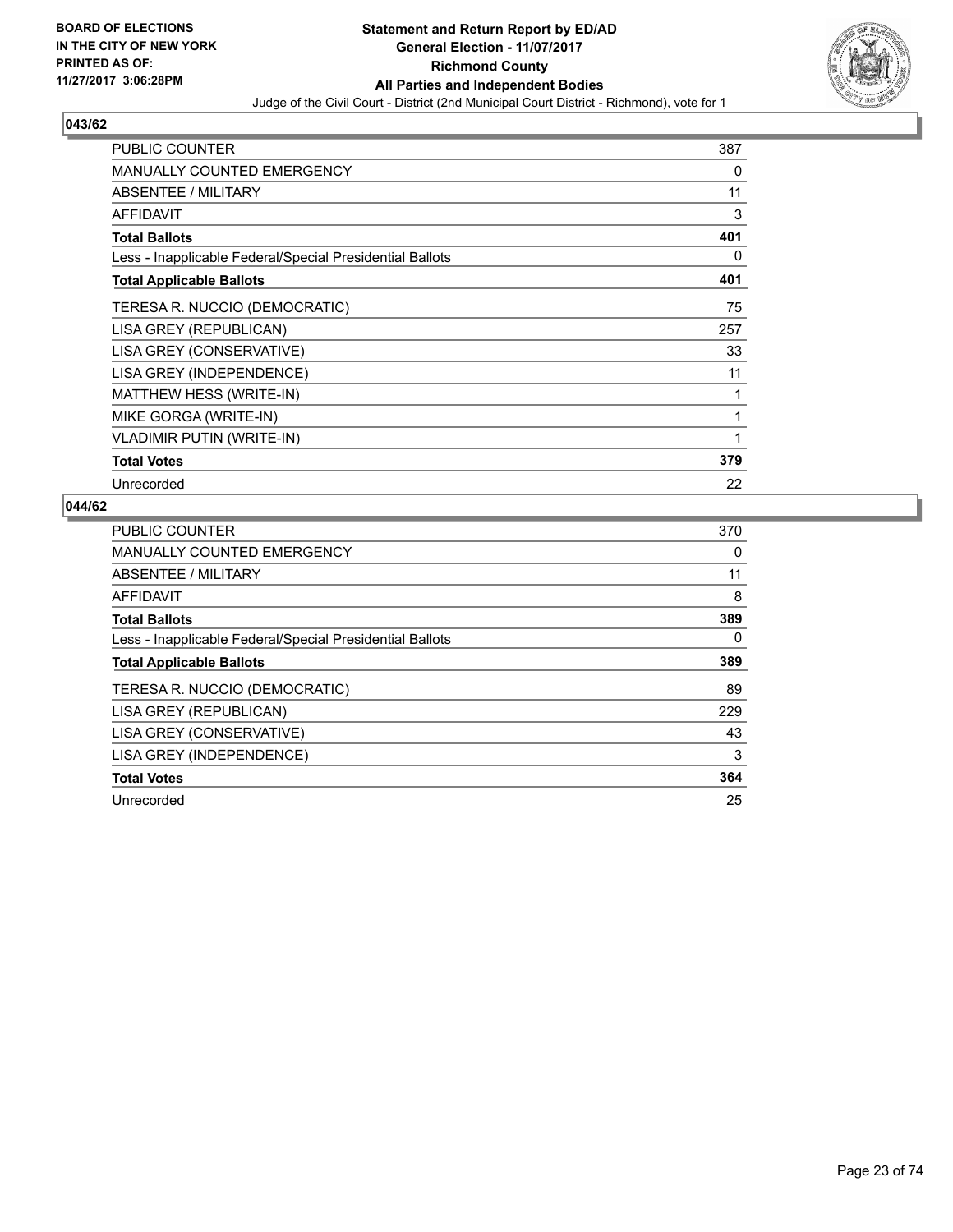

| <b>PUBLIC COUNTER</b>                                    | 341 |
|----------------------------------------------------------|-----|
| <b>MANUALLY COUNTED EMERGENCY</b>                        | 0   |
| ABSENTEE / MILITARY                                      | 10  |
| AFFIDAVIT                                                | 3   |
| <b>Total Ballots</b>                                     | 354 |
| Less - Inapplicable Federal/Special Presidential Ballots | 0   |
| <b>Total Applicable Ballots</b>                          | 354 |
| TERESA R. NUCCIO (DEMOCRATIC)                            | 54  |
| LISA GREY (REPUBLICAN)                                   | 237 |
| LISA GREY (CONSERVATIVE)                                 | 23  |
| LISA GREY (INDEPENDENCE)                                 | 5   |
| JOHN VUOLO (WRITE-IN)                                    | 1   |
| UNATTRIBUTABLE WRITE-IN (WRITE-IN)                       | 2   |
| ZACHARY GLUSS (WRITE-IN)                                 | 1   |
| <b>Total Votes</b>                                       | 323 |
| Unrecorded                                               | 31  |

# **046/62**

| <b>PUBLIC COUNTER</b>                                    | 469 |
|----------------------------------------------------------|-----|
| MANUALLY COUNTED EMERGENCY                               | 0   |
| ABSENTEE / MILITARY                                      | 8   |
| AFFIDAVIT                                                | 6   |
| <b>Total Ballots</b>                                     | 483 |
| Less - Inapplicable Federal/Special Presidential Ballots | 0   |
| <b>Total Applicable Ballots</b>                          | 483 |
| TERESA R. NUCCIO (DEMOCRATIC)                            | 108 |
| LISA GREY (REPUBLICAN)                                   | 301 |
| LISA GREY (CONSERVATIVE)                                 | 35  |
| LISA GREY (INDEPENDENCE)                                 | 6   |
| <b>Total Votes</b>                                       | 450 |
| Unrecorded                                               | 33  |

| <b>PUBLIC COUNTER</b>                                    | 400 |
|----------------------------------------------------------|-----|
| <b>MANUALLY COUNTED EMERGENCY</b>                        | 0   |
| ABSENTEE / MILITARY                                      | 13  |
| AFFIDAVIT                                                | 7   |
| <b>Total Ballots</b>                                     | 420 |
| Less - Inapplicable Federal/Special Presidential Ballots | 0   |
| <b>Total Applicable Ballots</b>                          | 420 |
| TERESA R. NUCCIO (DEMOCRATIC)                            | 83  |
| LISA GREY (REPUBLICAN)                                   | 256 |
| LISA GREY (CONSERVATIVE)                                 | 52  |
| LISA GREY (INDEPENDENCE)                                 | 5   |
| <b>Total Votes</b>                                       | 396 |
| Unrecorded                                               | 24  |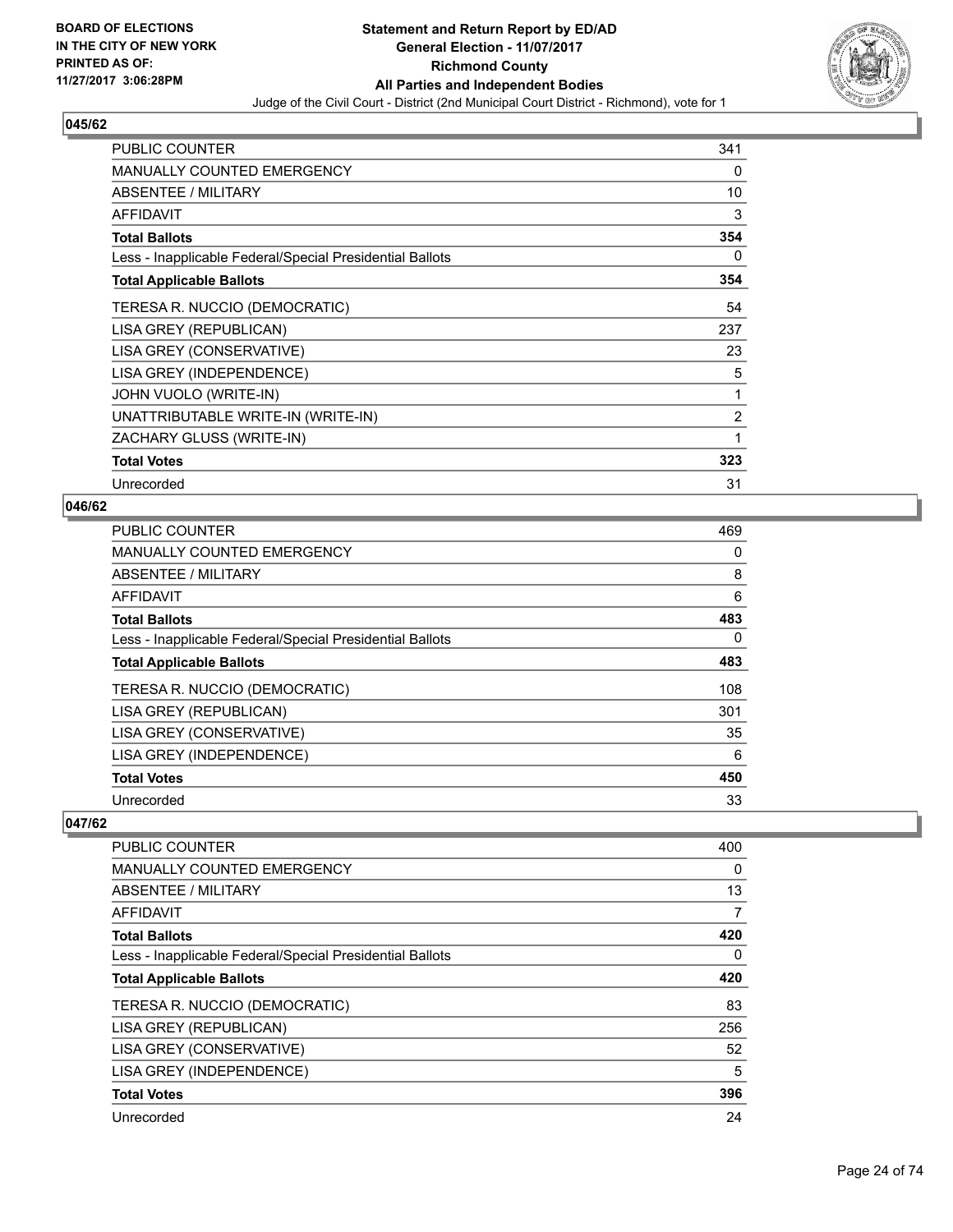

| <b>PUBLIC COUNTER</b>                                    | 331            |
|----------------------------------------------------------|----------------|
| <b>MANUALLY COUNTED EMERGENCY</b>                        | 0              |
| ABSENTEE / MILITARY                                      | 6              |
| AFFIDAVIT                                                | $\overline{2}$ |
| <b>Total Ballots</b>                                     | 339            |
| Less - Inapplicable Federal/Special Presidential Ballots | 0              |
| <b>Total Applicable Ballots</b>                          | 339            |
| TERESA R. NUCCIO (DEMOCRATIC)                            | 75             |
| LISA GREY (REPUBLICAN)                                   | 202            |
| LISA GREY (CONSERVATIVE)                                 | 33             |
| LISA GREY (INDEPENDENCE)                                 | 3              |
| RICHARD MCCLUSKEY (WRITE-IN)                             | 1              |
| <b>Total Votes</b>                                       | 314            |
| Unrecorded                                               | 25             |

# **049/62**

| <b>PUBLIC COUNTER</b>                                    | 422 |
|----------------------------------------------------------|-----|
| <b>MANUALLY COUNTED EMERGENCY</b>                        | 0   |
| ABSENTEE / MILITARY                                      | 15  |
| <b>AFFIDAVIT</b>                                         | 5   |
| <b>Total Ballots</b>                                     | 442 |
| Less - Inapplicable Federal/Special Presidential Ballots | 0   |
| <b>Total Applicable Ballots</b>                          | 442 |
| TERESA R. NUCCIO (DEMOCRATIC)                            | 117 |
| LISA GREY (REPUBLICAN)                                   | 259 |
| LISA GREY (CONSERVATIVE)                                 | 46  |
| LISA GREY (INDEPENDENCE)                                 | 2   |
| <b>Total Votes</b>                                       | 424 |
| Unrecorded                                               | 18  |

| <b>PUBLIC COUNTER</b>                                    | 443 |
|----------------------------------------------------------|-----|
| <b>MANUALLY COUNTED EMERGENCY</b>                        | 0   |
| ABSENTEE / MILITARY                                      | 16  |
| AFFIDAVIT                                                | 0   |
| <b>Total Ballots</b>                                     | 459 |
| Less - Inapplicable Federal/Special Presidential Ballots | 0   |
| <b>Total Applicable Ballots</b>                          | 459 |
| TERESA R. NUCCIO (DEMOCRATIC)                            | 87  |
| LISA GREY (REPUBLICAN)                                   | 300 |
| LISA GREY (CONSERVATIVE)                                 | 43  |
| LISA GREY (INDEPENDENCE)                                 | 4   |
| <b>Total Votes</b>                                       | 434 |
| Unrecorded                                               | 25  |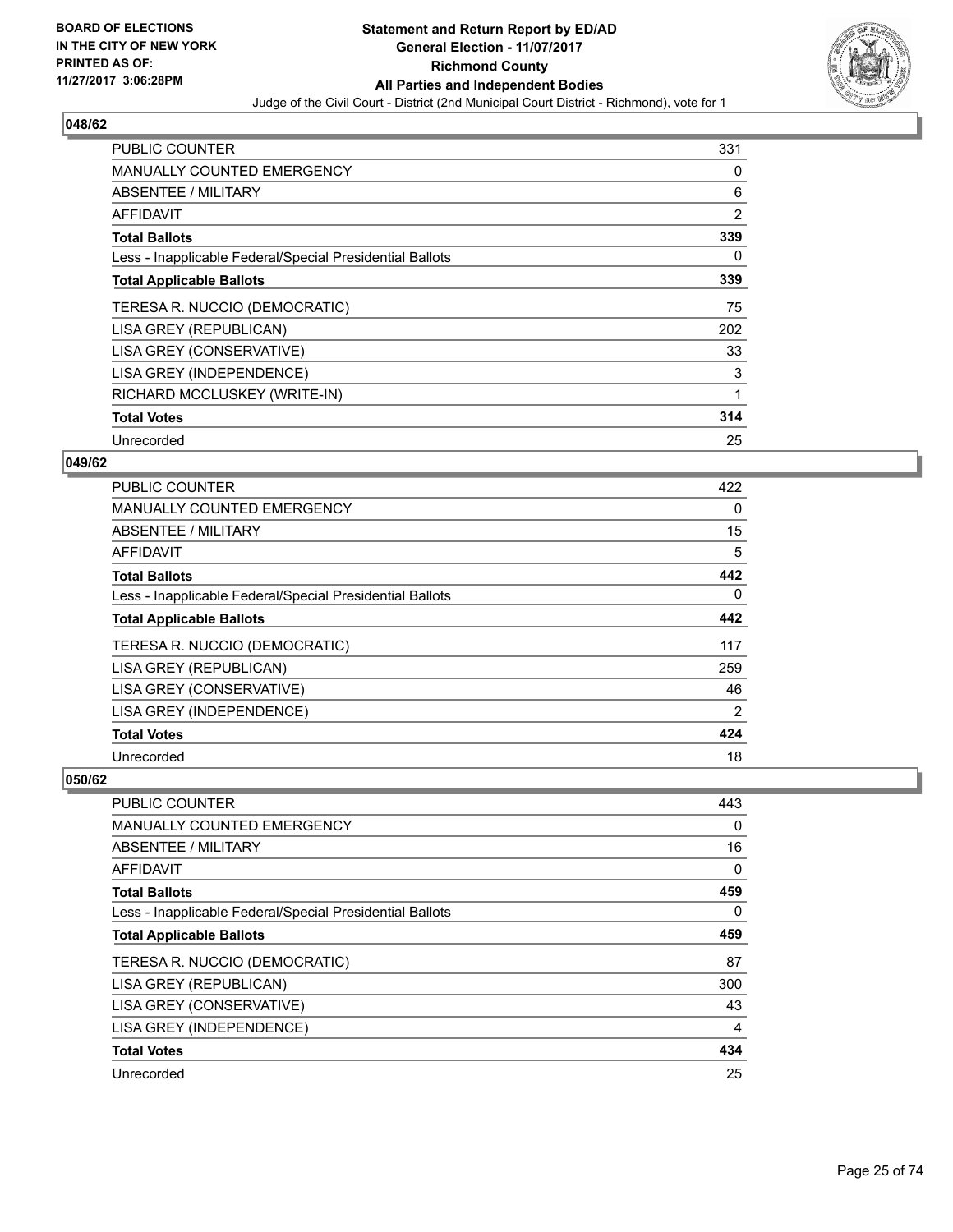

| <b>PUBLIC COUNTER</b>                                    | 386 |
|----------------------------------------------------------|-----|
| <b>MANUALLY COUNTED EMERGENCY</b>                        | 0   |
| ABSENTEE / MILITARY                                      | 14  |
| <b>AFFIDAVIT</b>                                         | 2   |
| <b>Total Ballots</b>                                     | 402 |
| Less - Inapplicable Federal/Special Presidential Ballots | 0   |
| <b>Total Applicable Ballots</b>                          | 402 |
| TERESA R. NUCCIO (DEMOCRATIC)                            | 120 |
| LISA GREY (REPUBLICAN)                                   | 220 |
| LISA GREY (CONSERVATIVE)                                 | 31  |
| LISA GREY (INDEPENDENCE)                                 | 6   |
| <b>Total Votes</b>                                       | 377 |
| Unrecorded                                               | 25  |

| <b>PUBLIC COUNTER</b>                                    | 451 |
|----------------------------------------------------------|-----|
| <b>MANUALLY COUNTED EMERGENCY</b>                        | 0   |
| <b>ABSENTEE / MILITARY</b>                               | 10  |
| <b>AFFIDAVIT</b>                                         | 3   |
| <b>Total Ballots</b>                                     | 464 |
| Less - Inapplicable Federal/Special Presidential Ballots | 0   |
| <b>Total Applicable Ballots</b>                          | 464 |
| TERESA R. NUCCIO (DEMOCRATIC)                            | 103 |
| LISA GREY (REPUBLICAN)                                   | 272 |
| LISA GREY (CONSERVATIVE)                                 | 50  |
| LISA GREY (INDEPENDENCE)                                 | 7   |
| ARTHUR KRUSCI (WRITE-IN)                                 | 1   |
| DAVID BALL (WRITE-IN)                                    | 1   |
| <b>JOSEPH MIONE (WRITE-IN)</b>                           | 1   |
| NICO GONZALEZ (WRITE-IN)                                 | 1   |
| <b>Total Votes</b>                                       | 436 |
| Unrecorded                                               | 28  |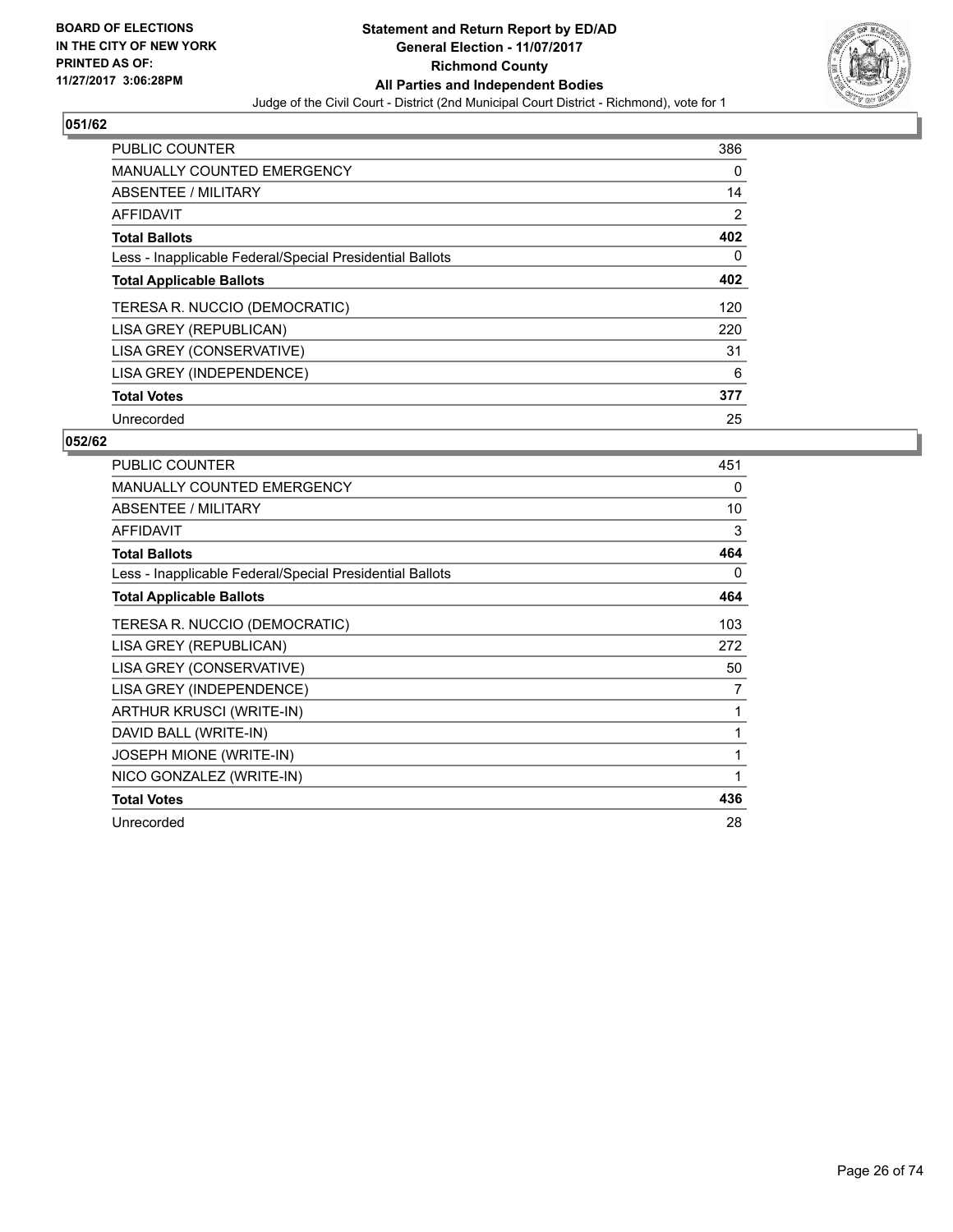

| <b>PUBLIC COUNTER</b>                                    | 452 |
|----------------------------------------------------------|-----|
| <b>MANUALLY COUNTED EMERGENCY</b>                        | 0   |
| <b>ABSENTEE / MILITARY</b>                               | 9   |
| AFFIDAVIT                                                | 4   |
| <b>Total Ballots</b>                                     | 465 |
| Less - Inapplicable Federal/Special Presidential Ballots | 0   |
| <b>Total Applicable Ballots</b>                          | 465 |
| TERESA R. NUCCIO (DEMOCRATIC)                            | 109 |
| LISA GREY (REPUBLICAN)                                   | 299 |
| LISA GREY (CONSERVATIVE)                                 | 28  |
| LISA GREY (INDEPENDENCE)                                 | 5   |
| UNATTRIBUTABLE WRITE-IN (WRITE-IN)                       | 1   |
| <b>Total Votes</b>                                       | 442 |
| Unrecorded                                               | 23  |

# **054/62**

| <b>PUBLIC COUNTER</b>                                    | 352 |
|----------------------------------------------------------|-----|
| <b>MANUALLY COUNTED EMERGENCY</b>                        | 0   |
| ABSENTEE / MILITARY                                      | 10  |
| AFFIDAVIT                                                |     |
| <b>Total Ballots</b>                                     | 363 |
| Less - Inapplicable Federal/Special Presidential Ballots | 0   |
| <b>Total Applicable Ballots</b>                          | 363 |
| TERESA R. NUCCIO (DEMOCRATIC)                            | 92  |
| LISA GREY (REPUBLICAN)                                   | 223 |
| LISA GREY (CONSERVATIVE)                                 | 27  |
| LISA GREY (INDEPENDENCE)                                 | 6   |
| DONALD J. TRUMP, JR. (WRITE-IN)                          | 1   |
| <b>Total Votes</b>                                       | 349 |
| Unrecorded                                               | 14  |

| <b>PUBLIC COUNTER</b>                                    | 444 |
|----------------------------------------------------------|-----|
| <b>MANUALLY COUNTED EMERGENCY</b>                        | 0   |
| ABSENTEE / MILITARY                                      | 17  |
| AFFIDAVIT                                                | 4   |
| <b>Total Ballots</b>                                     | 465 |
| Less - Inapplicable Federal/Special Presidential Ballots | 0   |
| <b>Total Applicable Ballots</b>                          | 465 |
| TERESA R. NUCCIO (DEMOCRATIC)                            | 95  |
| LISA GREY (REPUBLICAN)                                   | 286 |
| LISA GREY (CONSERVATIVE)                                 | 53  |
| LISA GREY (INDEPENDENCE)                                 | 5   |
| <b>Total Votes</b>                                       | 439 |
| Unrecorded                                               | 26  |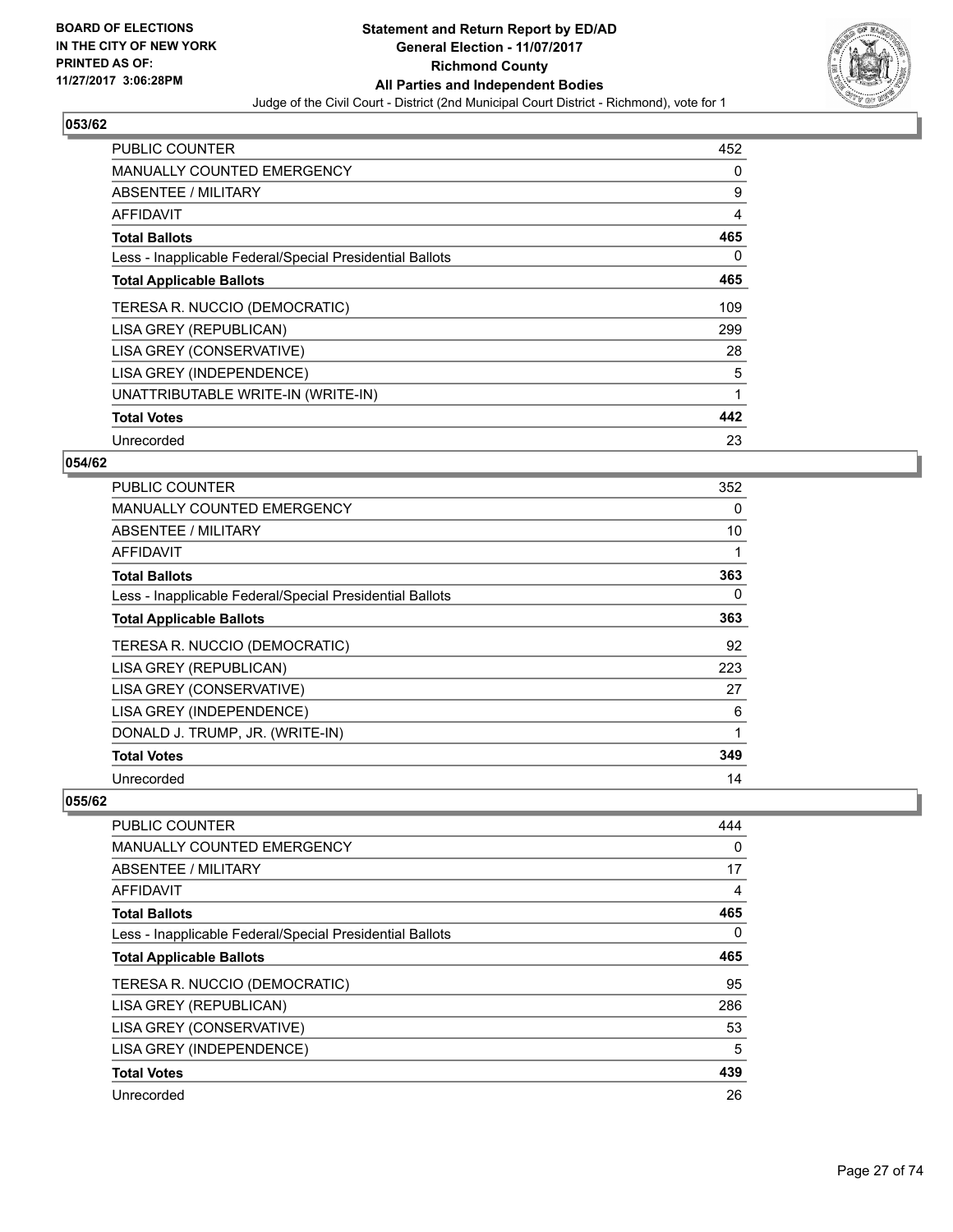

| <b>PUBLIC COUNTER</b>                                    | 352 |
|----------------------------------------------------------|-----|
| <b>MANUALLY COUNTED EMERGENCY</b>                        | 0   |
| ABSENTEE / MILITARY                                      | 4   |
| AFFIDAVIT                                                | 2   |
| <b>Total Ballots</b>                                     | 358 |
| Less - Inapplicable Federal/Special Presidential Ballots | 0   |
| <b>Total Applicable Ballots</b>                          | 358 |
| TERESA R. NUCCIO (DEMOCRATIC)                            | 93  |
| LISA GREY (REPUBLICAN)                                   | 199 |
| LISA GREY (CONSERVATIVE)                                 | 33  |
| LISA GREY (INDEPENDENCE)                                 | 7   |
| <b>Total Votes</b>                                       | 332 |
| Unrecorded                                               | 26  |

# **057/62**

| <b>PUBLIC COUNTER</b>                                    | 417 |
|----------------------------------------------------------|-----|
| <b>MANUALLY COUNTED EMERGENCY</b>                        | 0   |
| ABSENTEE / MILITARY                                      | 13  |
| <b>AFFIDAVIT</b>                                         |     |
| <b>Total Ballots</b>                                     | 431 |
| Less - Inapplicable Federal/Special Presidential Ballots | 0   |
| <b>Total Applicable Ballots</b>                          | 431 |
| TERESA R. NUCCIO (DEMOCRATIC)                            | 97  |
| LISA GREY (REPUBLICAN)                                   | 260 |
| LISA GREY (CONSERVATIVE)                                 | 47  |
| LISA GREY (INDEPENDENCE)                                 | 8   |
| <b>Total Votes</b>                                       | 412 |
| Unrecorded                                               | 19  |

| <b>PUBLIC COUNTER</b>                                    | 402 |
|----------------------------------------------------------|-----|
| <b>MANUALLY COUNTED EMERGENCY</b>                        | 0   |
| ABSENTEE / MILITARY                                      | 14  |
| AFFIDAVIT                                                | 2   |
| <b>Total Ballots</b>                                     | 418 |
| Less - Inapplicable Federal/Special Presidential Ballots | 0   |
| <b>Total Applicable Ballots</b>                          | 418 |
| TERESA R. NUCCIO (DEMOCRATIC)                            | 89  |
| LISA GREY (REPUBLICAN)                                   | 259 |
| LISA GREY (CONSERVATIVE)                                 | 37  |
| LISA GREY (INDEPENDENCE)                                 | 9   |
| <b>Total Votes</b>                                       | 394 |
| Unrecorded                                               | 24  |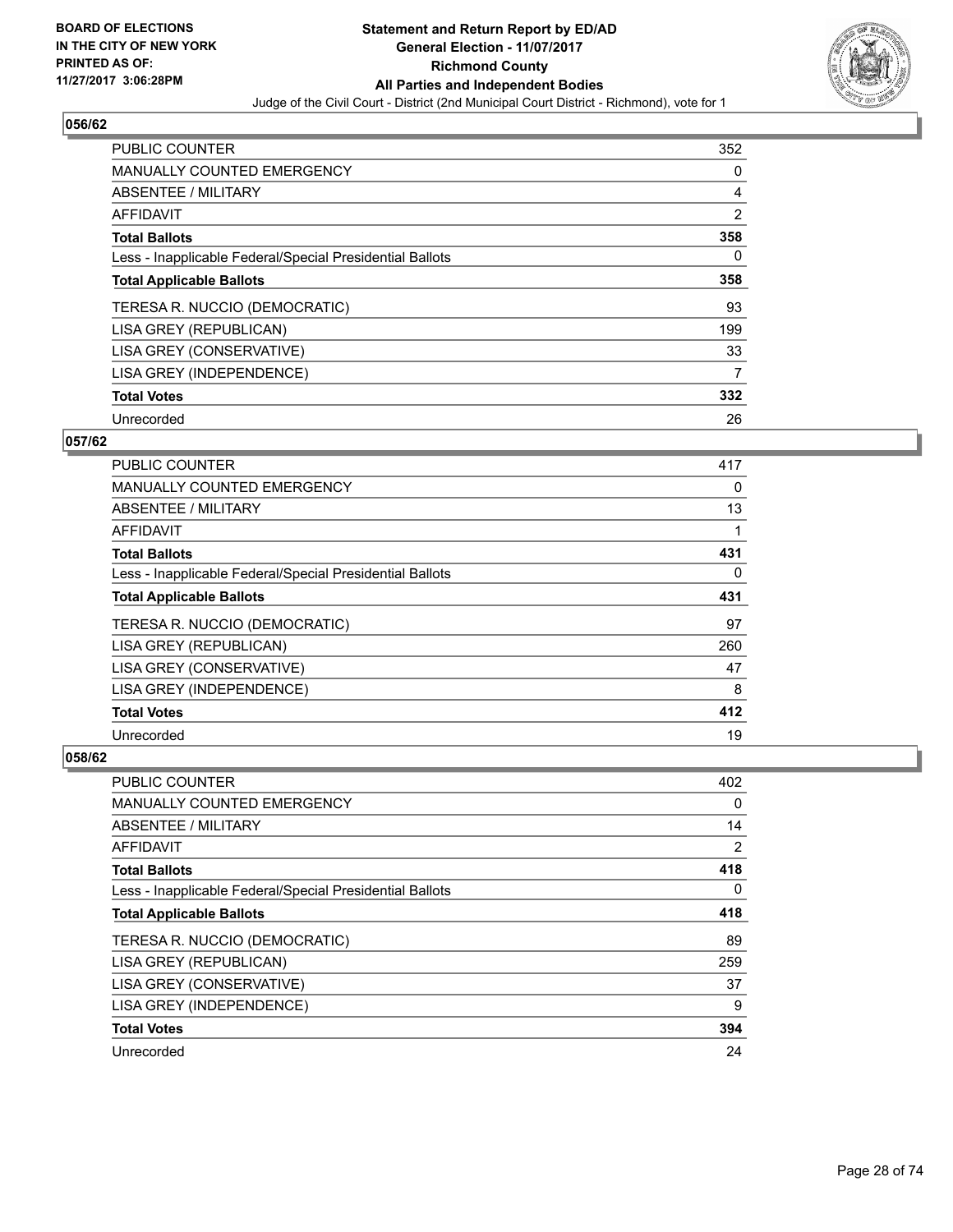

| <b>PUBLIC COUNTER</b>                                    | 333 |
|----------------------------------------------------------|-----|
| <b>MANUALLY COUNTED EMERGENCY</b>                        | 0   |
| ABSENTEE / MILITARY                                      | 21  |
| AFFIDAVIT                                                | 4   |
| <b>Total Ballots</b>                                     | 358 |
| Less - Inapplicable Federal/Special Presidential Ballots | 0   |
| <b>Total Applicable Ballots</b>                          | 358 |
| TERESA R. NUCCIO (DEMOCRATIC)                            | 78  |
| LISA GREY (REPUBLICAN)                                   | 221 |
| LISA GREY (CONSERVATIVE)                                 | 33  |
| LISA GREY (INDEPENDENCE)                                 | 10  |
| <b>Total Votes</b>                                       | 342 |
| Unrecorded                                               | 16  |

# **060/62**

| <b>PUBLIC COUNTER</b>                                    | 424 |
|----------------------------------------------------------|-----|
| <b>MANUALLY COUNTED EMERGENCY</b>                        | 0   |
| ABSENTEE / MILITARY                                      | 10  |
| <b>AFFIDAVIT</b>                                         | 7   |
| <b>Total Ballots</b>                                     | 441 |
| Less - Inapplicable Federal/Special Presidential Ballots | 0   |
| <b>Total Applicable Ballots</b>                          | 441 |
| TERESA R. NUCCIO (DEMOCRATIC)                            | 118 |
| LISA GREY (REPUBLICAN)                                   | 258 |
| LISA GREY (CONSERVATIVE)                                 | 31  |
| LISA GREY (INDEPENDENCE)                                 | 10  |
| <b>Total Votes</b>                                       | 417 |
| Unrecorded                                               | 24  |

| <b>PUBLIC COUNTER</b>                                    | 465 |
|----------------------------------------------------------|-----|
| MANUALLY COUNTED EMERGENCY                               | 0   |
| ABSENTEE / MILITARY                                      | 9   |
| AFFIDAVIT                                                | 5   |
| <b>Total Ballots</b>                                     | 479 |
| Less - Inapplicable Federal/Special Presidential Ballots | 0   |
| <b>Total Applicable Ballots</b>                          | 479 |
| TERESA R. NUCCIO (DEMOCRATIC)                            | 102 |
| LISA GREY (REPUBLICAN)                                   | 287 |
| LISA GREY (CONSERVATIVE)                                 | 44  |
| LISA GREY (INDEPENDENCE)                                 | 10  |
| UNATTRIBUTABLE WRITE-IN (WRITE-IN)                       | 1   |
| <b>Total Votes</b>                                       | 444 |
| Unrecorded                                               | 35  |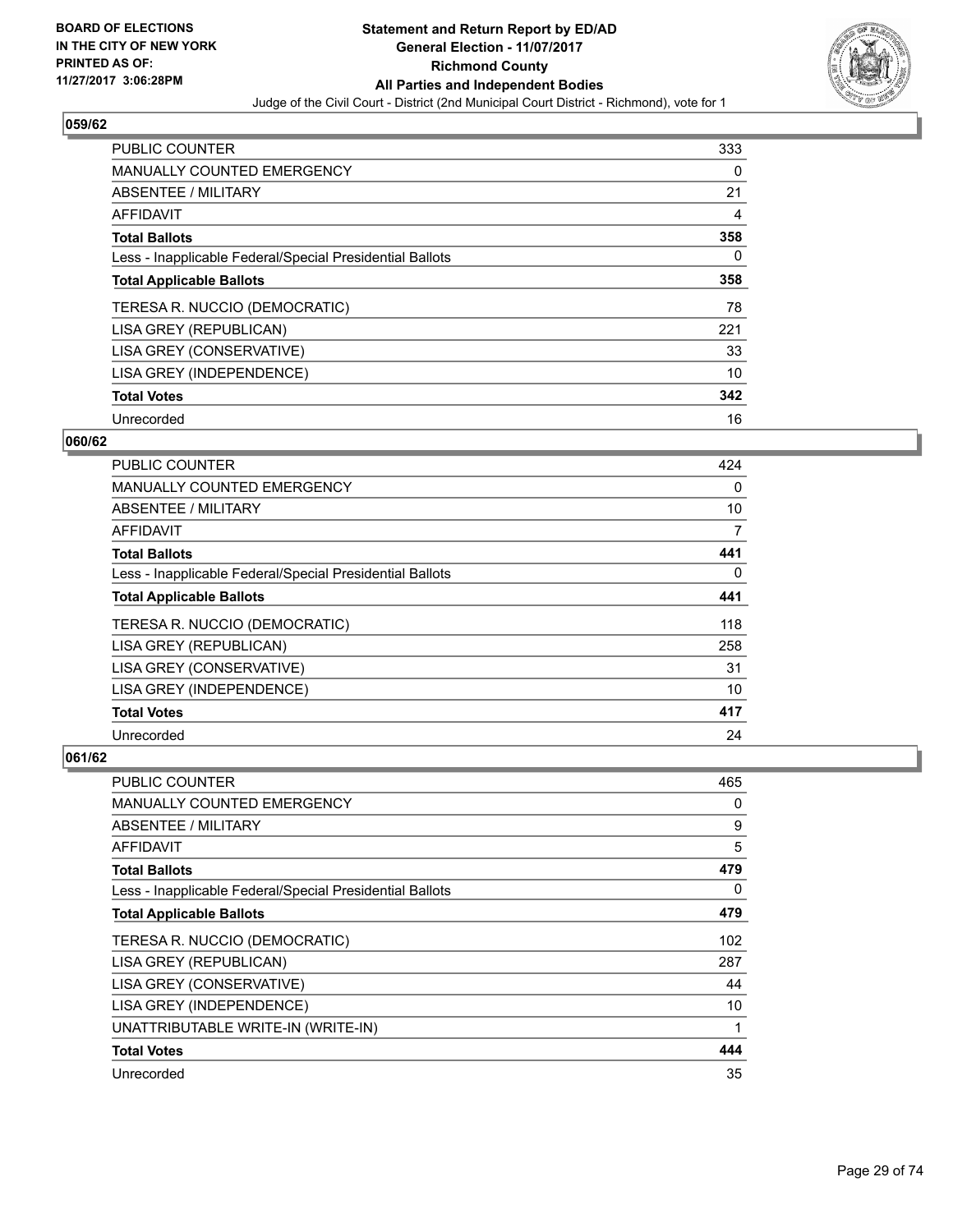

| <b>PUBLIC COUNTER</b>                                    | 418 |
|----------------------------------------------------------|-----|
| <b>MANUALLY COUNTED EMERGENCY</b>                        | 0   |
| ABSENTEE / MILITARY                                      | 14  |
| <b>AFFIDAVIT</b>                                         |     |
| <b>Total Ballots</b>                                     | 433 |
| Less - Inapplicable Federal/Special Presidential Ballots | 0   |
| <b>Total Applicable Ballots</b>                          | 433 |
| TERESA R. NUCCIO (DEMOCRATIC)                            | 76  |
| LISA GREY (REPUBLICAN)                                   | 281 |
| LISA GREY (CONSERVATIVE)                                 | 39  |
| LISA GREY (INDEPENDENCE)                                 | 11  |
| <b>Total Votes</b>                                       | 407 |
| Unrecorded                                               | 26  |

# **063/62**

| <b>PUBLIC COUNTER</b>                                    | 274            |
|----------------------------------------------------------|----------------|
| <b>MANUALLY COUNTED EMERGENCY</b>                        | 0              |
| ABSENTEE / MILITARY                                      | $\overline{7}$ |
| AFFIDAVIT                                                | 0              |
| <b>Total Ballots</b>                                     | 281            |
| Less - Inapplicable Federal/Special Presidential Ballots | 0              |
| <b>Total Applicable Ballots</b>                          | 281            |
| TERESA R. NUCCIO (DEMOCRATIC)                            | 77             |
| LISA GREY (REPUBLICAN)                                   | 165            |
| LISA GREY (CONSERVATIVE)                                 | 22             |
| LISA GREY (INDEPENDENCE)                                 | 4              |
| <b>Total Votes</b>                                       | 268            |
| Unrecorded                                               | 13             |

| <b>PUBLIC COUNTER</b>                                    | 454 |
|----------------------------------------------------------|-----|
| <b>MANUALLY COUNTED EMERGENCY</b>                        | 0   |
| ABSENTEE / MILITARY                                      | 17  |
| AFFIDAVIT                                                | 5   |
| <b>Total Ballots</b>                                     | 476 |
| Less - Inapplicable Federal/Special Presidential Ballots | 0   |
| <b>Total Applicable Ballots</b>                          | 476 |
| TERESA R. NUCCIO (DEMOCRATIC)                            | 114 |
| LISA GREY (REPUBLICAN)                                   | 288 |
| LISA GREY (CONSERVATIVE)                                 | 45  |
| LISA GREY (INDEPENDENCE)                                 | 3   |
| <b>Total Votes</b>                                       | 450 |
| Unrecorded                                               | 26  |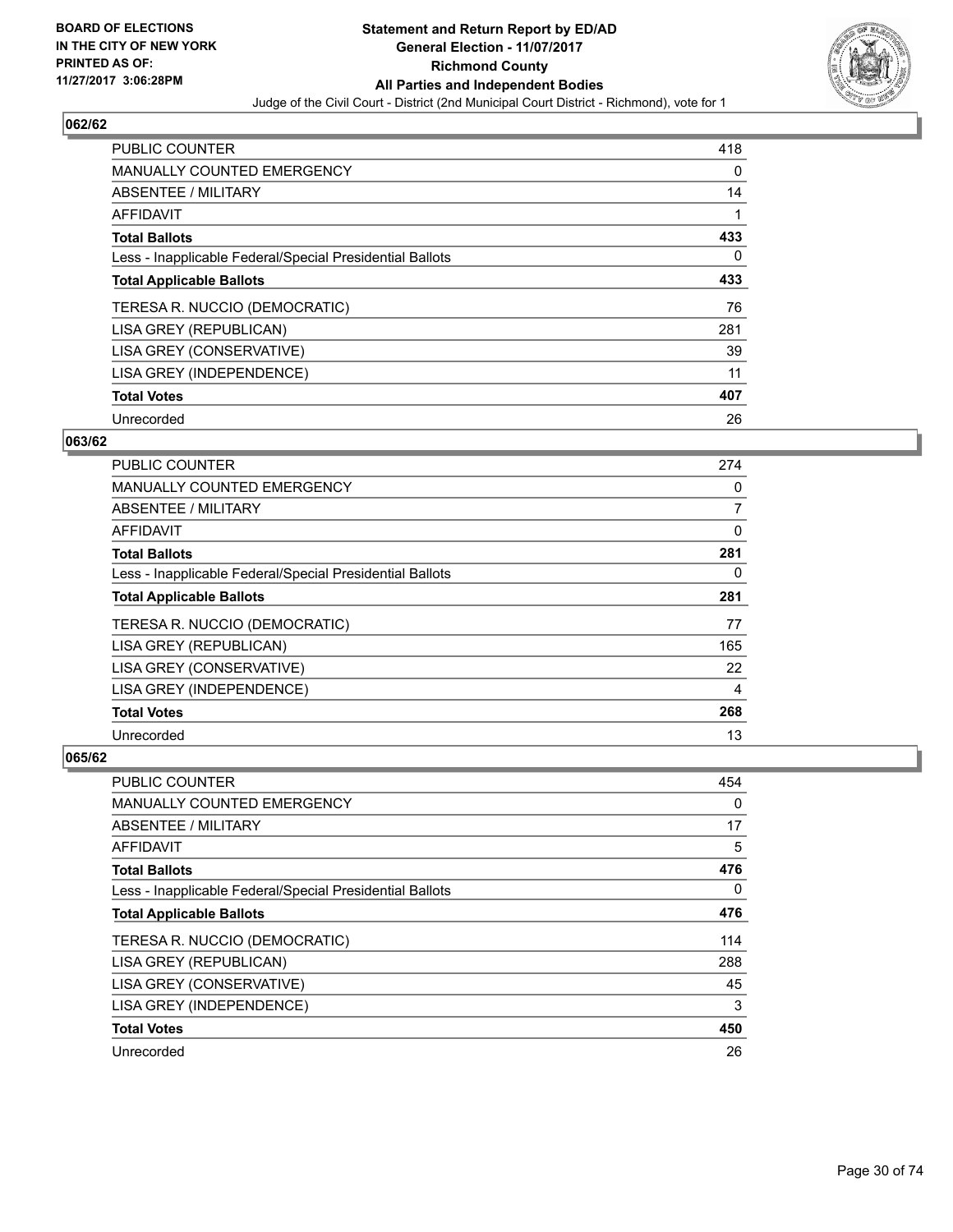

| <b>PUBLIC COUNTER</b>                                    | 399 |
|----------------------------------------------------------|-----|
| <b>MANUALLY COUNTED EMERGENCY</b>                        | 0   |
| ABSENTEE / MILITARY                                      | 12  |
| AFFIDAVIT                                                | 1   |
| <b>Total Ballots</b>                                     | 412 |
| Less - Inapplicable Federal/Special Presidential Ballots | 0   |
| <b>Total Applicable Ballots</b>                          | 412 |
| TERESA R. NUCCIO (DEMOCRATIC)                            | 76  |
| LISA GREY (REPUBLICAN)                                   | 254 |
| LISA GREY (CONSERVATIVE)                                 | 32  |
| LISA GREY (INDEPENDENCE)                                 | 11  |
| THOMAS LA GUIDICE (WRITE-IN)                             | 1   |
| UNATTRIBUTABLE WRITE-IN (WRITE-IN)                       | 1   |
| <b>Total Votes</b>                                       | 375 |
| Unrecorded                                               | 37  |

# **067/62**

| <b>PUBLIC COUNTER</b>                                    | 433 |
|----------------------------------------------------------|-----|
| <b>MANUALLY COUNTED EMERGENCY</b>                        | 0   |
| ABSENTEE / MILITARY                                      | 16  |
| AFFIDAVIT                                                | 1   |
| <b>Total Ballots</b>                                     | 450 |
| Less - Inapplicable Federal/Special Presidential Ballots | 0   |
| <b>Total Applicable Ballots</b>                          | 450 |
| TERESA R. NUCCIO (DEMOCRATIC)                            | 104 |
| LISA GREY (REPUBLICAN)                                   | 272 |
| LISA GREY (CONSERVATIVE)                                 | 34  |
| LISA GREY (INDEPENDENCE)                                 | 6   |
| <b>Total Votes</b>                                       | 416 |
| Unrecorded                                               | 34  |

| <b>PUBLIC COUNTER</b>                                    | 382 |
|----------------------------------------------------------|-----|
| <b>MANUALLY COUNTED EMERGENCY</b>                        | 0   |
| ABSENTEE / MILITARY                                      | 17  |
| <b>AFFIDAVIT</b>                                         |     |
| <b>Total Ballots</b>                                     | 400 |
| Less - Inapplicable Federal/Special Presidential Ballots | 0   |
| <b>Total Applicable Ballots</b>                          | 400 |
| TERESA R. NUCCIO (DEMOCRATIC)                            | 102 |
| LISA GREY (REPUBLICAN)                                   | 232 |
| LISA GREY (CONSERVATIVE)                                 | 43  |
| LISA GREY (INDEPENDENCE)                                 | 6   |
| <b>Total Votes</b>                                       | 383 |
| Unrecorded                                               | 17  |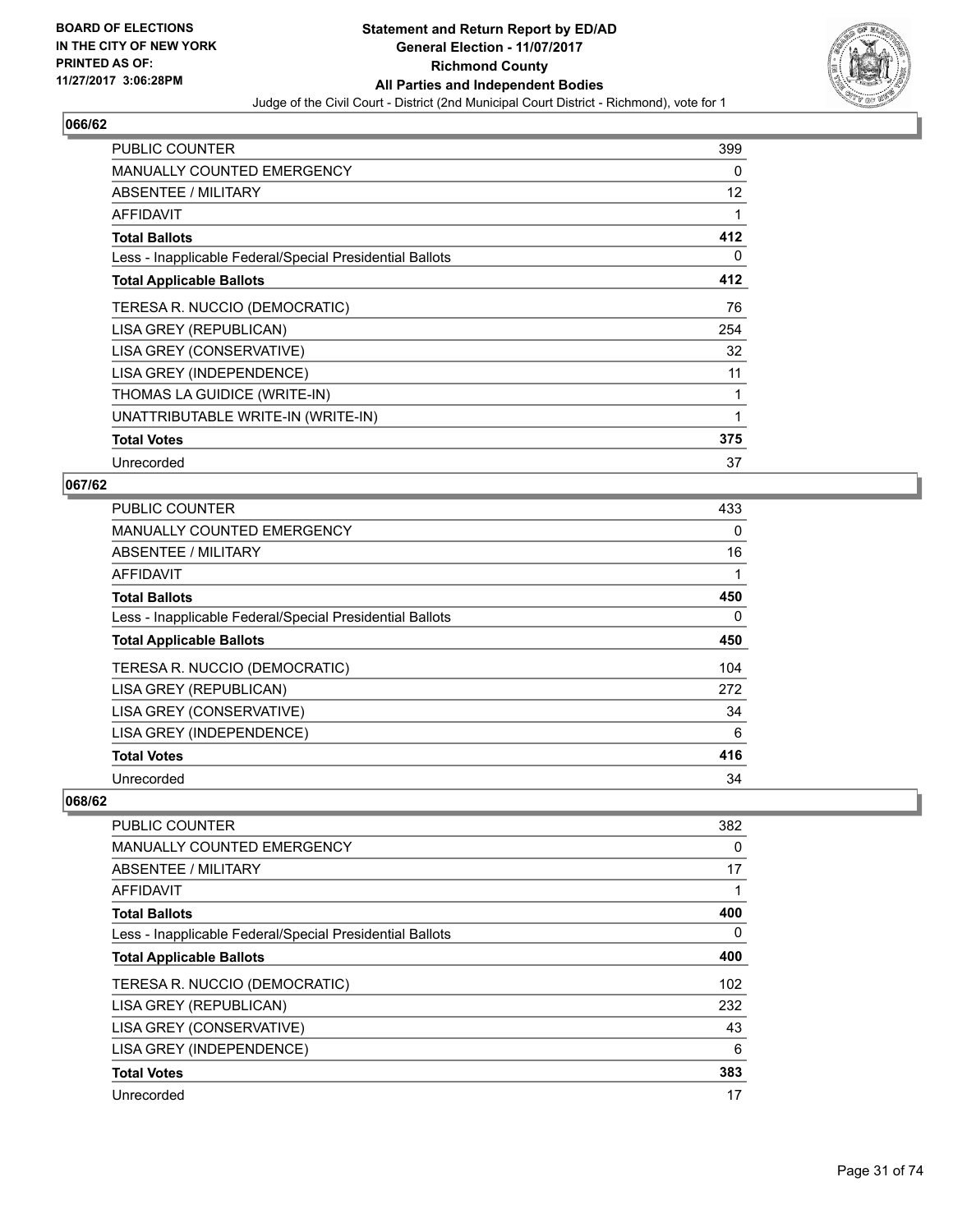

| <b>PUBLIC COUNTER</b>                                    | 323 |
|----------------------------------------------------------|-----|
| <b>MANUALLY COUNTED EMERGENCY</b>                        | 0   |
| ABSENTEE / MILITARY                                      | 19  |
| AFFIDAVIT                                                | 6   |
| <b>Total Ballots</b>                                     | 348 |
| Less - Inapplicable Federal/Special Presidential Ballots | 0   |
| <b>Total Applicable Ballots</b>                          | 348 |
| TERESA R. NUCCIO (DEMOCRATIC)                            | 84  |
| LISA GREY (REPUBLICAN)                                   | 201 |
| LISA GREY (CONSERVATIVE)                                 | 29  |
| LISA GREY (INDEPENDENCE)                                 | 5   |
| <b>Total Votes</b>                                       | 319 |
| Unrecorded                                               | 29  |

# **070/62**

| PUBLIC COUNTER                                           | 212 |
|----------------------------------------------------------|-----|
| <b>MANUALLY COUNTED EMERGENCY</b>                        | 0   |
| ABSENTEE / MILITARY                                      | 7   |
| AFFIDAVIT                                                | 0   |
| <b>Total Ballots</b>                                     | 219 |
| Less - Inapplicable Federal/Special Presidential Ballots | 0   |
| <b>Total Applicable Ballots</b>                          | 219 |
| TERESA R. NUCCIO (DEMOCRATIC)                            | 48  |
| LISA GREY (REPUBLICAN)                                   | 126 |
| LISA GREY (CONSERVATIVE)                                 | 21  |
| LISA GREY (INDEPENDENCE)                                 | 3   |
| <b>Total Votes</b>                                       | 198 |
| Unrecorded                                               | 21  |

| <b>PUBLIC COUNTER</b>                                    | 372 |
|----------------------------------------------------------|-----|
| <b>MANUALLY COUNTED EMERGENCY</b>                        | 0   |
| ABSENTEE / MILITARY                                      | 18  |
| AFFIDAVIT                                                | 3   |
| <b>Total Ballots</b>                                     | 393 |
| Less - Inapplicable Federal/Special Presidential Ballots | 0   |
| <b>Total Applicable Ballots</b>                          | 393 |
| TERESA R. NUCCIO (DEMOCRATIC)                            | 76  |
| LISA GREY (REPUBLICAN)                                   | 243 |
| LISA GREY (CONSERVATIVE)                                 | 45  |
| LISA GREY (INDEPENDENCE)                                 | 5   |
| <b>Total Votes</b>                                       | 369 |
| Unrecorded                                               | 24  |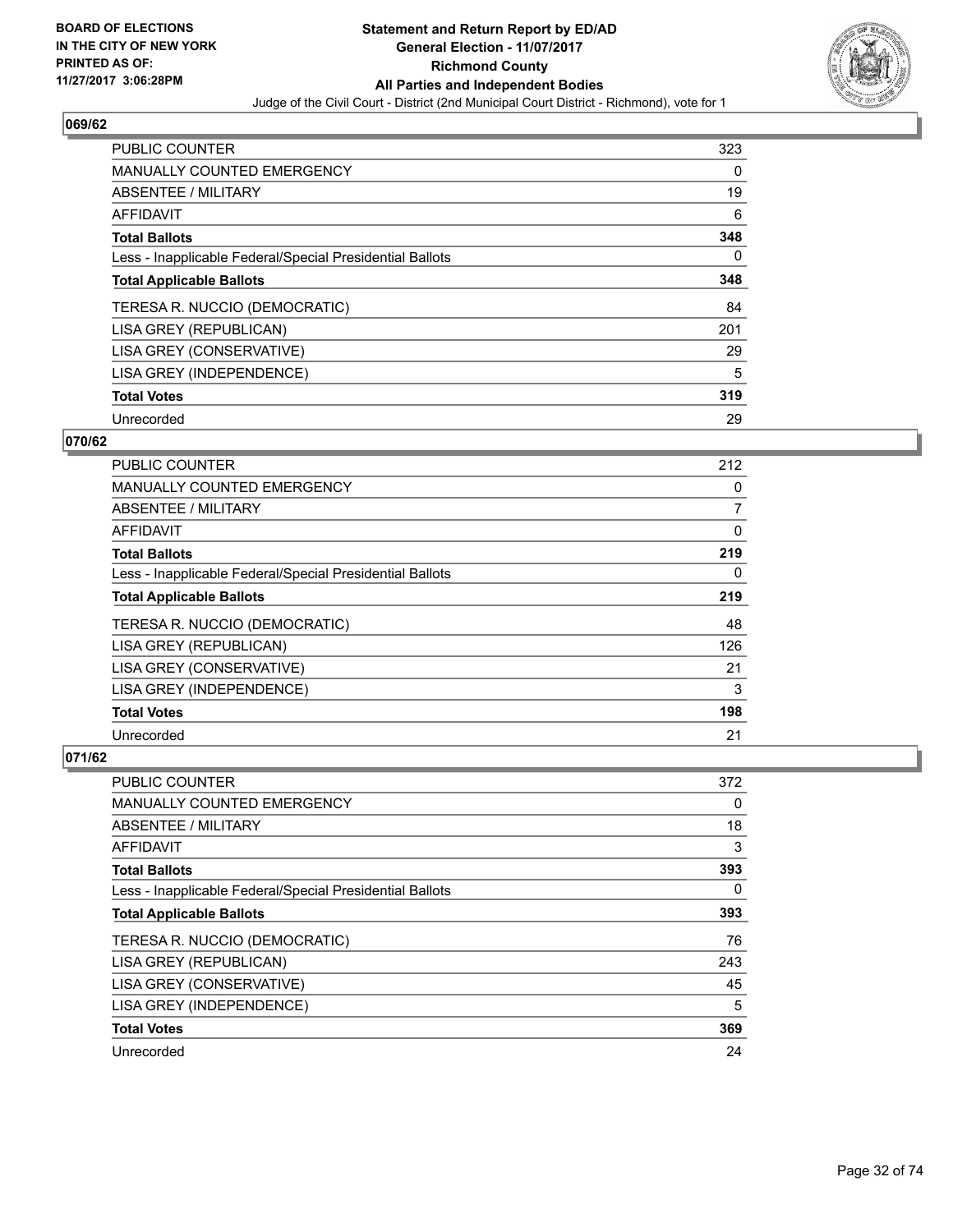

| <b>PUBLIC COUNTER</b>                                    | 288 |
|----------------------------------------------------------|-----|
| <b>MANUALLY COUNTED EMERGENCY</b>                        | 0   |
| ABSENTEE / MILITARY                                      | 5   |
| <b>AFFIDAVIT</b>                                         | 3   |
| <b>Total Ballots</b>                                     | 296 |
| Less - Inapplicable Federal/Special Presidential Ballots | 0   |
| <b>Total Applicable Ballots</b>                          | 296 |
| TERESA R. NUCCIO (DEMOCRATIC)                            | 52  |
| LISA GREY (REPUBLICAN)                                   | 215 |
| LISA GREY (CONSERVATIVE)                                 | 21  |
| LISA GREY (INDEPENDENCE)                                 |     |
| <b>Total Votes</b>                                       | 289 |
| Unrecorded                                               |     |

# **073/62**

| <b>PUBLIC COUNTER</b>                                    | 375 |
|----------------------------------------------------------|-----|
| MANUALLY COUNTED EMERGENCY                               | 0   |
| ABSENTEE / MILITARY                                      | 17  |
| AFFIDAVIT                                                |     |
| <b>Total Ballots</b>                                     | 393 |
| Less - Inapplicable Federal/Special Presidential Ballots | 0   |
| <b>Total Applicable Ballots</b>                          | 393 |
| TERESA R. NUCCIO (DEMOCRATIC)                            | 103 |
| LISA GREY (REPUBLICAN)                                   | 227 |
| LISA GREY (CONSERVATIVE)                                 | 34  |
| LISA GREY (INDEPENDENCE)                                 | 6   |
| <b>Total Votes</b>                                       | 370 |
| Unrecorded                                               | 23  |

| <b>PUBLIC COUNTER</b>                                    | 457 |
|----------------------------------------------------------|-----|
| <b>MANUALLY COUNTED EMERGENCY</b>                        | 0   |
| ABSENTEE / MILITARY                                      | 16  |
| <b>AFFIDAVIT</b>                                         | 5   |
| <b>Total Ballots</b>                                     | 478 |
| Less - Inapplicable Federal/Special Presidential Ballots | 0   |
| <b>Total Applicable Ballots</b>                          | 478 |
| TERESA R. NUCCIO (DEMOCRATIC)                            | 69  |
| LISA GREY (REPUBLICAN)                                   | 329 |
| LISA GREY (CONSERVATIVE)                                 | 48  |
| LISA GREY (INDEPENDENCE)                                 | 4   |
| UNATTRIBUTABLE WRITE-IN (WRITE-IN)                       | 1   |
| <b>Total Votes</b>                                       | 451 |
| Unrecorded                                               | 27  |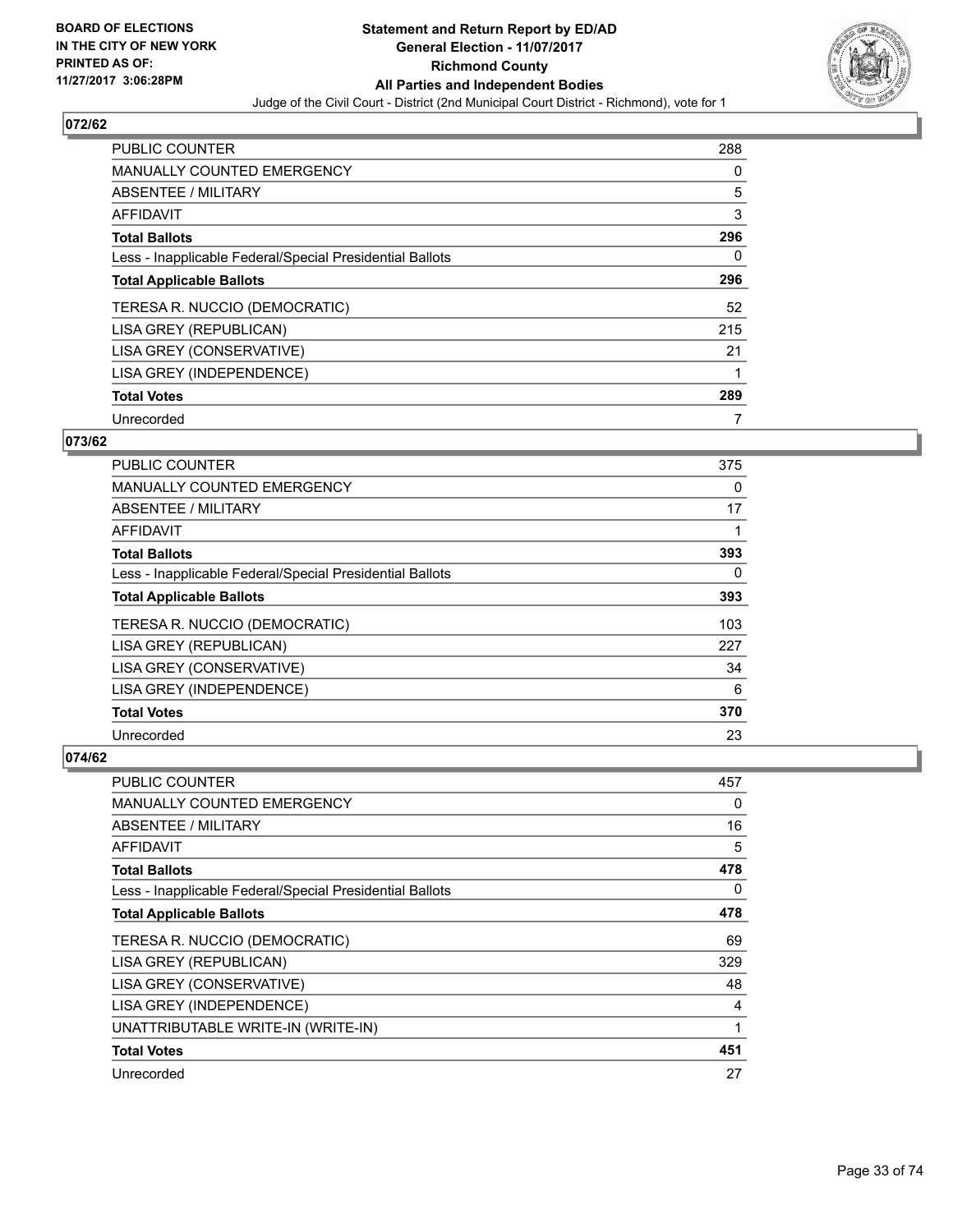

| <b>PUBLIC COUNTER</b>                                    | 346            |
|----------------------------------------------------------|----------------|
| <b>MANUALLY COUNTED EMERGENCY</b>                        | 0              |
| ABSENTEE / MILITARY                                      | $\overline{7}$ |
| <b>AFFIDAVIT</b>                                         | $\overline{2}$ |
| <b>Total Ballots</b>                                     | 355            |
| Less - Inapplicable Federal/Special Presidential Ballots | 0              |
| <b>Total Applicable Ballots</b>                          | 355            |
| TERESA R. NUCCIO (DEMOCRATIC)                            | 75             |
| LISA GREY (REPUBLICAN)                                   | 218            |
| LISA GREY (CONSERVATIVE)                                 | 36             |
| LISA GREY (INDEPENDENCE)                                 | 7              |
| <b>Total Votes</b>                                       | 336            |
| Unrecorded                                               | 19             |

# **076/62**

| <b>PUBLIC COUNTER</b>                                    | 365 |
|----------------------------------------------------------|-----|
| <b>MANUALLY COUNTED EMERGENCY</b>                        | 0   |
| ABSENTEE / MILITARY                                      | 4   |
| AFFIDAVIT                                                | 4   |
| <b>Total Ballots</b>                                     | 373 |
| Less - Inapplicable Federal/Special Presidential Ballots | 0   |
| <b>Total Applicable Ballots</b>                          | 373 |
| TERESA R. NUCCIO (DEMOCRATIC)                            | 54  |
| LISA GREY (REPUBLICAN)                                   | 246 |
| LISA GREY (CONSERVATIVE)                                 | 48  |
| LISA GREY (INDEPENDENCE)                                 | 6   |
| <b>Total Votes</b>                                       | 354 |
| Unrecorded                                               | 19  |

| <b>PUBLIC COUNTER</b>                                    | 409 |
|----------------------------------------------------------|-----|
| <b>MANUALLY COUNTED EMERGENCY</b>                        | 0   |
| ABSENTEE / MILITARY                                      | 15  |
| AFFIDAVIT                                                | 1   |
| <b>Total Ballots</b>                                     | 425 |
| Less - Inapplicable Federal/Special Presidential Ballots | 0   |
| <b>Total Applicable Ballots</b>                          | 425 |
| TERESA R. NUCCIO (DEMOCRATIC)                            | 70  |
| LISA GREY (REPUBLICAN)                                   | 275 |
| LISA GREY (CONSERVATIVE)                                 | 51  |
| LISA GREY (INDEPENDENCE)                                 | 4   |
| <b>Total Votes</b>                                       | 400 |
| Unrecorded                                               | 25  |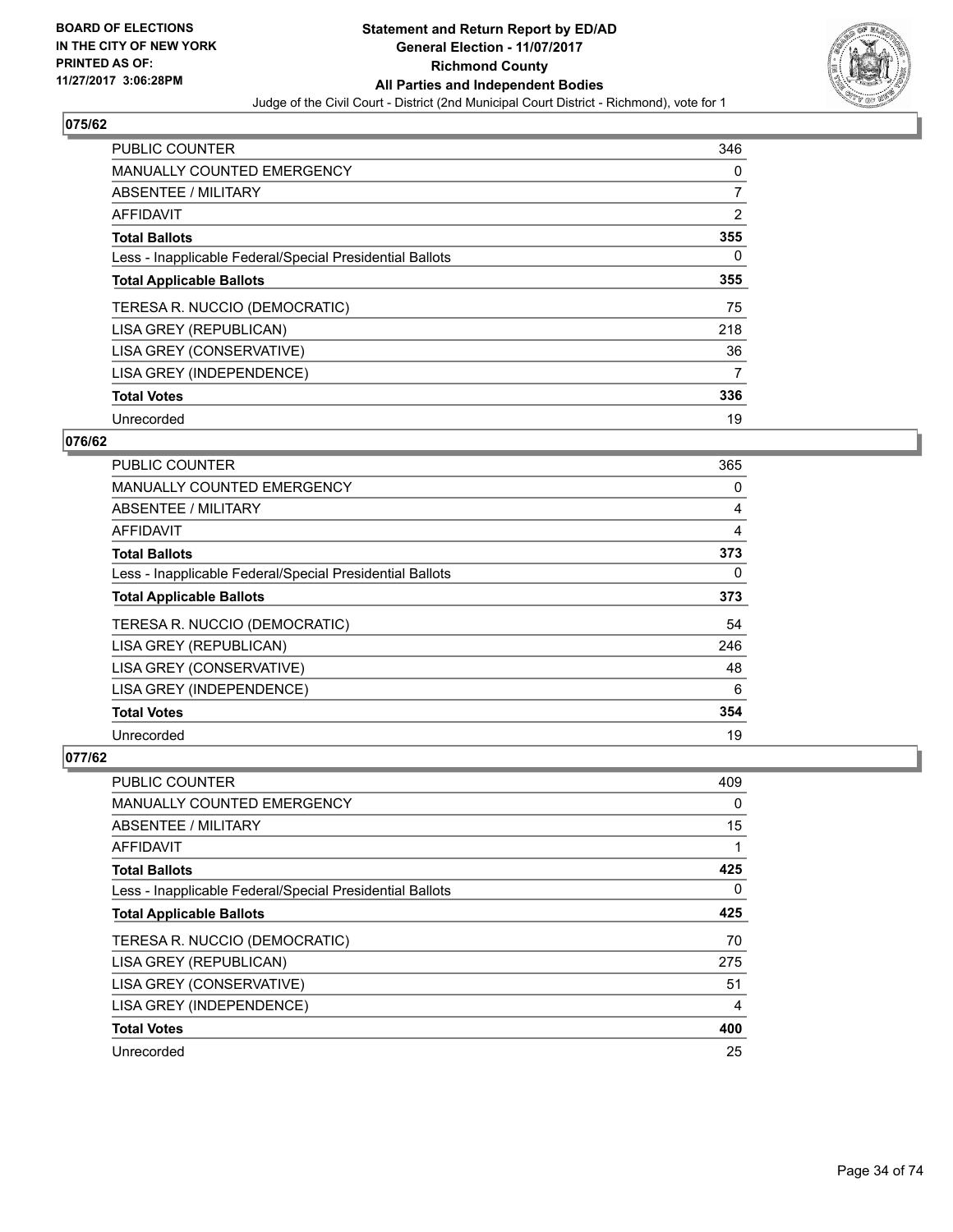

| <b>PUBLIC COUNTER</b>                                    | 389 |
|----------------------------------------------------------|-----|
| <b>MANUALLY COUNTED EMERGENCY</b>                        | 0   |
| ABSENTEE / MILITARY                                      | 10  |
| AFFIDAVIT                                                | 2   |
| <b>Total Ballots</b>                                     | 401 |
| Less - Inapplicable Federal/Special Presidential Ballots | 0   |
| <b>Total Applicable Ballots</b>                          | 401 |
| TERESA R. NUCCIO (DEMOCRATIC)                            | 64  |
| LISA GREY (REPUBLICAN)                                   | 272 |
| LISA GREY (CONSERVATIVE)                                 | 37  |
| LISA GREY (INDEPENDENCE)                                 | 3   |
| CLIFFORD HAGEN (WRITE-IN)                                |     |
| <b>Total Votes</b>                                       | 377 |
| Unrecorded                                               | 24  |

# **079/62**

| <b>PUBLIC COUNTER</b>                                    | 210 |
|----------------------------------------------------------|-----|
| <b>MANUALLY COUNTED EMERGENCY</b>                        | 0   |
| ABSENTEE / MILITARY                                      | 4   |
| <b>AFFIDAVIT</b>                                         | 3   |
| <b>Total Ballots</b>                                     | 217 |
| Less - Inapplicable Federal/Special Presidential Ballots | 0   |
| <b>Total Applicable Ballots</b>                          | 217 |
| TERESA R. NUCCIO (DEMOCRATIC)                            | 39  |
| LISA GREY (REPUBLICAN)                                   | 146 |
| LISA GREY (CONSERVATIVE)                                 | 13  |
| LISA GREY (INDEPENDENCE)                                 | 3   |
| <b>Total Votes</b>                                       | 201 |
| Unrecorded                                               | 16  |

| <b>PUBLIC COUNTER</b>                                    | 340 |
|----------------------------------------------------------|-----|
| MANUALLY COUNTED EMERGENCY                               | 0   |
| ABSENTEE / MILITARY                                      | 4   |
| AFFIDAVIT                                                | 5   |
| <b>Total Ballots</b>                                     | 349 |
| Less - Inapplicable Federal/Special Presidential Ballots | 0   |
| <b>Total Applicable Ballots</b>                          | 349 |
| TERESA R. NUCCIO (DEMOCRATIC)                            | 72  |
| LISA GREY (REPUBLICAN)                                   | 228 |
| LISA GREY (CONSERVATIVE)                                 | 22  |
| LISA GREY (INDEPENDENCE)                                 | 5   |
| <b>Total Votes</b>                                       | 327 |
| Unrecorded                                               | 22  |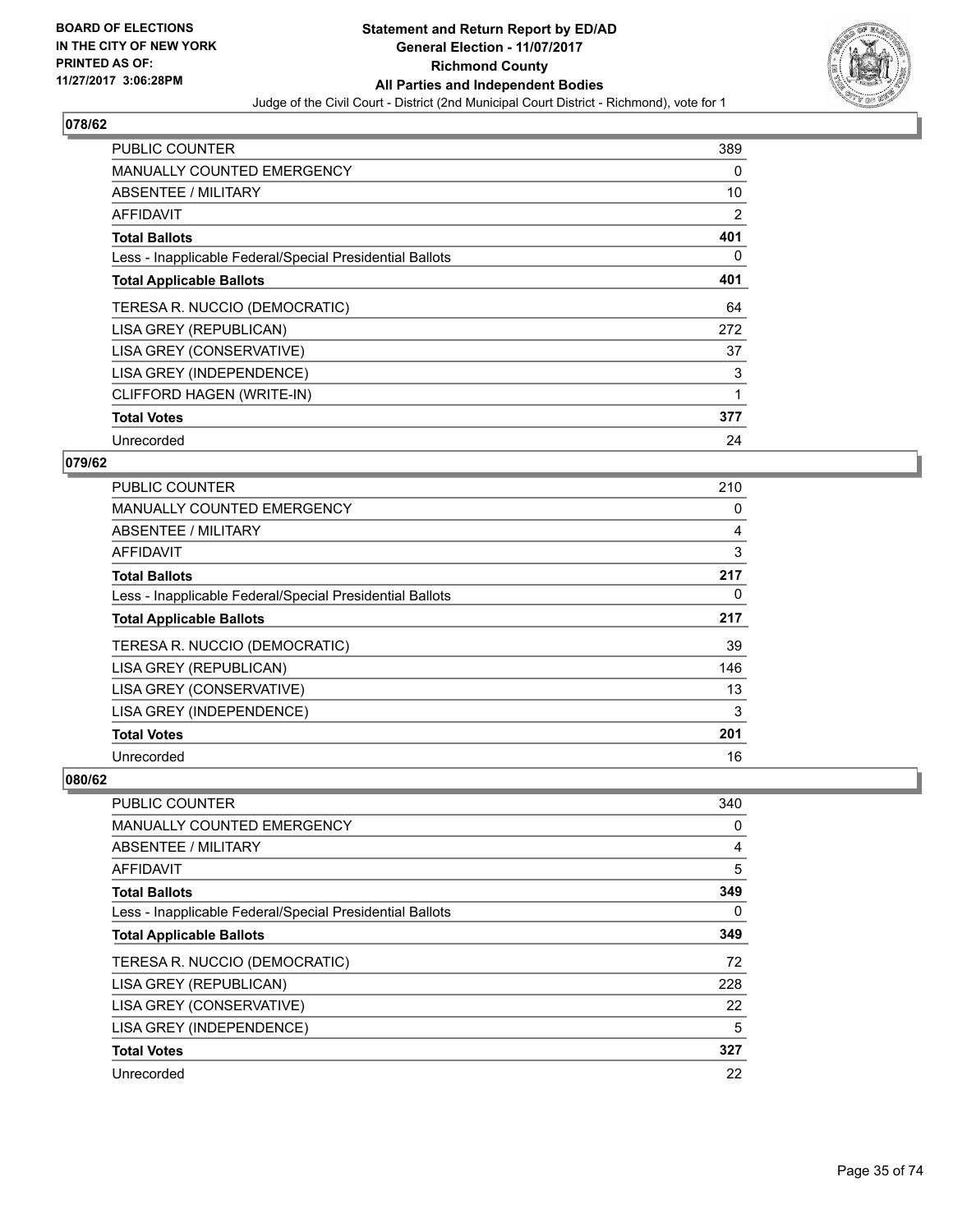

| <b>PUBLIC COUNTER</b>                                    | 336 |
|----------------------------------------------------------|-----|
| MANUALLY COUNTED EMERGENCY                               | 0   |
| ABSENTEE / MILITARY                                      | 12  |
| AFFIDAVIT                                                | 4   |
| <b>Total Ballots</b>                                     | 352 |
| Less - Inapplicable Federal/Special Presidential Ballots | 0   |
| <b>Total Applicable Ballots</b>                          | 352 |
| TERESA R. NUCCIO (DEMOCRATIC)                            | 64  |
| LISA GREY (REPUBLICAN)                                   | 233 |
| LISA GREY (CONSERVATIVE)                                 | 21  |
| LISA GREY (INDEPENDENCE)                                 | 6   |
| <b>Total Votes</b>                                       | 324 |
| Unrecorded                                               | 28  |

# **082/62**

| <b>PUBLIC COUNTER</b>                                    | 374 |
|----------------------------------------------------------|-----|
| <b>MANUALLY COUNTED EMERGENCY</b>                        | 0   |
| ABSENTEE / MILITARY                                      | 9   |
| AFFIDAVIT                                                | 5   |
| <b>Total Ballots</b>                                     | 388 |
| Less - Inapplicable Federal/Special Presidential Ballots | 0   |
| <b>Total Applicable Ballots</b>                          | 388 |
| TERESA R. NUCCIO (DEMOCRATIC)                            | 84  |
| LISA GREY (REPUBLICAN)                                   | 234 |
| LISA GREY (CONSERVATIVE)                                 | 42  |
| LISA GREY (INDEPENDENCE)                                 | 6   |
| <b>Total Votes</b>                                       | 366 |
| Unrecorded                                               | 22  |

| PUBLIC COUNTER                                           | 349 |
|----------------------------------------------------------|-----|
| <b>MANUALLY COUNTED EMERGENCY</b>                        | 0   |
| ABSENTEE / MILITARY                                      | 3   |
| AFFIDAVIT                                                | 7   |
| <b>Total Ballots</b>                                     | 359 |
| Less - Inapplicable Federal/Special Presidential Ballots | 0   |
| <b>Total Applicable Ballots</b>                          | 359 |
| TERESA R. NUCCIO (DEMOCRATIC)                            | 67  |
| LISA GREY (REPUBLICAN)                                   | 237 |
| LISA GREY (CONSERVATIVE)                                 | 31  |
| LISA GREY (INDEPENDENCE)                                 | 5   |
| UNATTRIBUTABLE WRITE-IN (WRITE-IN)                       | 1   |
| <b>Total Votes</b>                                       | 341 |
| Unrecorded                                               | 18  |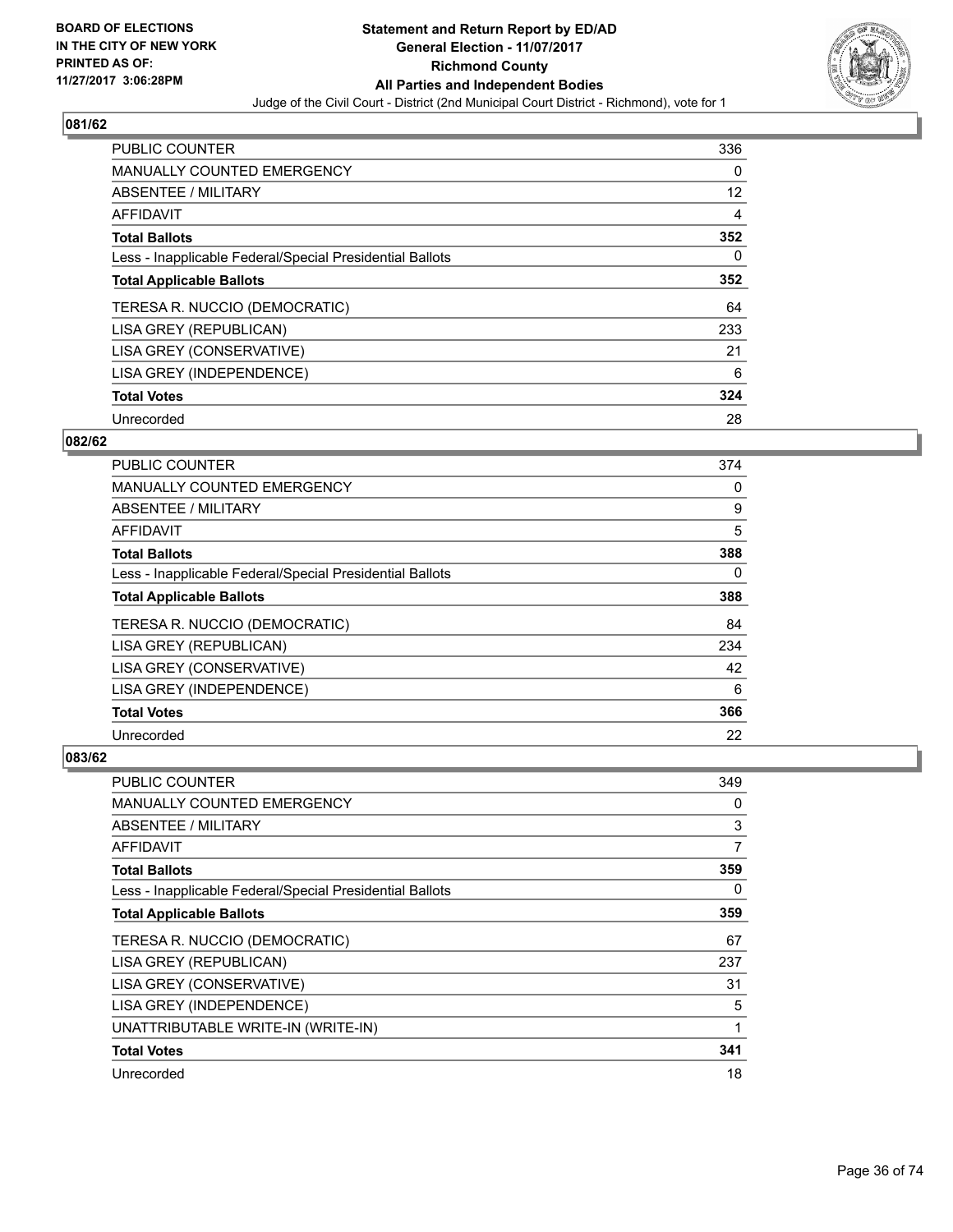

| <b>PUBLIC COUNTER</b>                                    | 395 |
|----------------------------------------------------------|-----|
| <b>MANUALLY COUNTED EMERGENCY</b>                        | 0   |
| ABSENTEE / MILITARY                                      | 9   |
| AFFIDAVIT                                                | 1   |
| <b>Total Ballots</b>                                     | 405 |
| Less - Inapplicable Federal/Special Presidential Ballots | 0   |
| <b>Total Applicable Ballots</b>                          | 405 |
| TERESA R. NUCCIO (DEMOCRATIC)                            | 69  |
| LISA GREY (REPUBLICAN)                                   | 256 |
| LISA GREY (CONSERVATIVE)                                 | 50  |
| LISA GREY (INDEPENDENCE)                                 | 6   |
| PATRICK THOMPSON (WRITE-IN)                              | 1   |
| <b>Total Votes</b>                                       | 382 |
| Unrecorded                                               | 23  |

## **085/62**

| <b>PUBLIC COUNTER</b>                                    | 332 |
|----------------------------------------------------------|-----|
| <b>MANUALLY COUNTED EMERGENCY</b>                        | 0   |
| ABSENTEE / MILITARY                                      | 15  |
| <b>AFFIDAVIT</b>                                         | 4   |
| <b>Total Ballots</b>                                     | 351 |
| Less - Inapplicable Federal/Special Presidential Ballots | 0   |
| <b>Total Applicable Ballots</b>                          | 351 |
| TERESA R. NUCCIO (DEMOCRATIC)                            | 98  |
| LISA GREY (REPUBLICAN)                                   | 209 |
| LISA GREY (CONSERVATIVE)                                 | 19  |
| LISA GREY (INDEPENDENCE)                                 | 7   |
| MICHAEL J. GRIFFITH (WRITE-IN)                           |     |
| <b>Total Votes</b>                                       | 334 |
| Unrecorded                                               | 17  |

| <b>PUBLIC COUNTER</b>                                    | 332 |
|----------------------------------------------------------|-----|
| <b>MANUALLY COUNTED EMERGENCY</b>                        | 0   |
| ABSENTEE / MILITARY                                      | 19  |
| <b>AFFIDAVIT</b>                                         | 5   |
| <b>Total Ballots</b>                                     | 356 |
| Less - Inapplicable Federal/Special Presidential Ballots | 0   |
| <b>Total Applicable Ballots</b>                          | 356 |
| TERESA R. NUCCIO (DEMOCRATIC)                            | 88  |
| LISA GREY (REPUBLICAN)                                   | 218 |
| LISA GREY (CONSERVATIVE)                                 | 23  |
| LISA GREY (INDEPENDENCE)                                 | 6   |
| NICHOLAS DEFONDE (WRITE-IN)                              | 1   |
| <b>Total Votes</b>                                       | 336 |
| Unrecorded                                               | 20  |
| 088/62 COMBINED into: 009/63                             |     |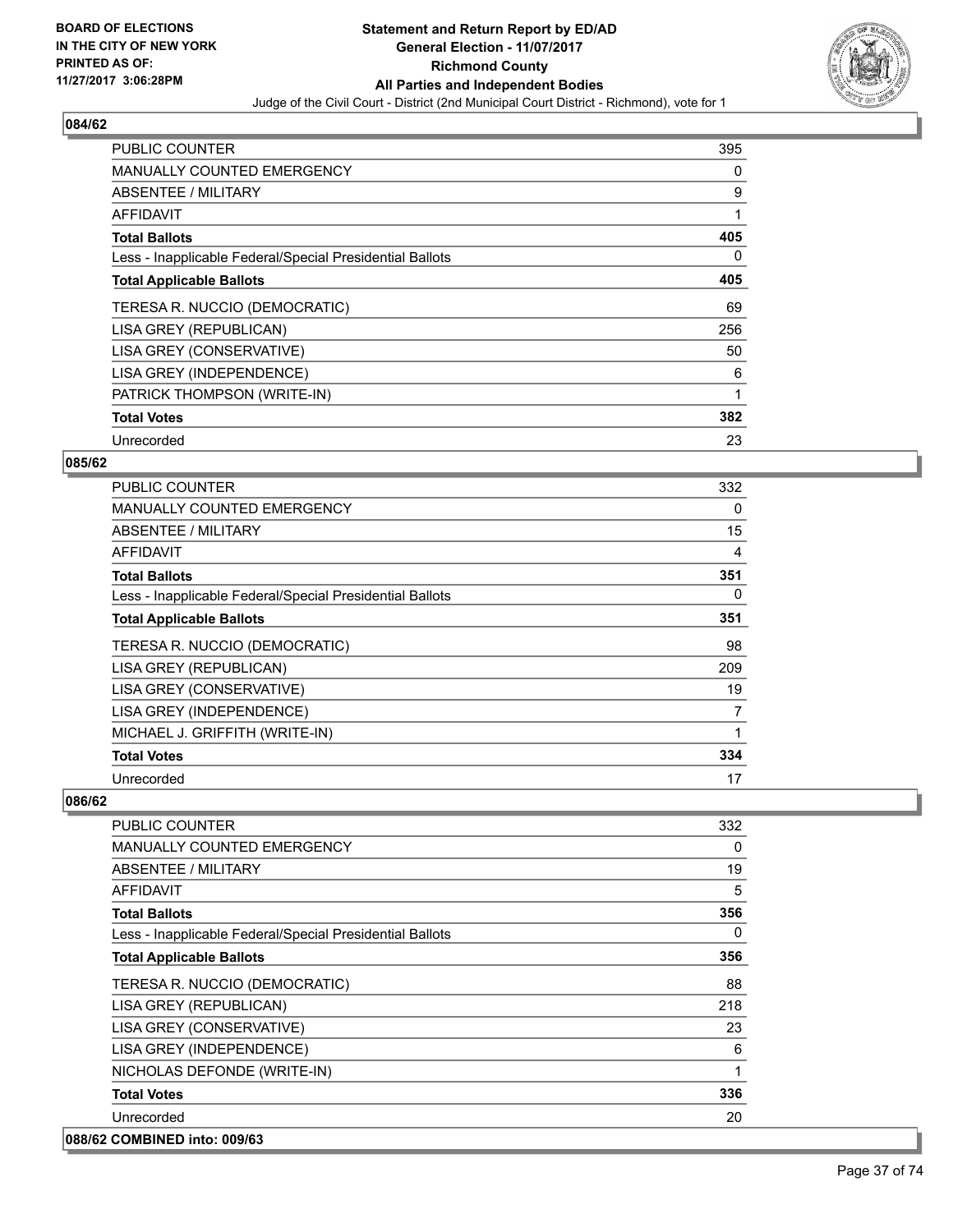

| <b>PUBLIC COUNTER</b>                                    | 405 |
|----------------------------------------------------------|-----|
| <b>MANUALLY COUNTED EMERGENCY</b>                        | 0   |
| ABSENTEE / MILITARY                                      | 9   |
| AFFIDAVIT                                                | 2   |
| <b>Total Ballots</b>                                     | 416 |
| Less - Inapplicable Federal/Special Presidential Ballots | 0   |
| <b>Total Applicable Ballots</b>                          | 416 |
| TERESA R. NUCCIO (DEMOCRATIC)                            | 118 |
| LISA GREY (REPUBLICAN)                                   | 231 |
| LISA GREY (CONSERVATIVE)                                 | 31  |
| LISA GREY (INDEPENDENCE)                                 | 6   |
| UNATTRIBUTABLE WRITE-IN (WRITE-IN)                       | 1   |
| <b>Total Votes</b>                                       | 387 |
| Unrecorded                                               | 29  |

## **002/63**

| PUBLIC COUNTER                                           | 353 |
|----------------------------------------------------------|-----|
| <b>MANUALLY COUNTED EMERGENCY</b>                        | 0   |
| ABSENTEE / MILITARY                                      | 10  |
| AFFIDAVIT                                                | 2   |
| <b>Total Ballots</b>                                     | 365 |
| Less - Inapplicable Federal/Special Presidential Ballots | 0   |
| <b>Total Applicable Ballots</b>                          | 365 |
| TERESA R. NUCCIO (DEMOCRATIC)                            | 154 |
| LISA GREY (REPUBLICAN)                                   | 160 |
| LISA GREY (CONSERVATIVE)                                 | 17  |
| LISA GREY (INDEPENDENCE)                                 | 6   |
| <b>Total Votes</b>                                       | 337 |
| Unrecorded                                               | 28  |

| <b>PUBLIC COUNTER</b>                                    | 263 |
|----------------------------------------------------------|-----|
| <b>MANUALLY COUNTED EMERGENCY</b>                        | 0   |
| ABSENTEE / MILITARY                                      | 10  |
| AFFIDAVIT                                                |     |
| <b>Total Ballots</b>                                     | 274 |
| Less - Inapplicable Federal/Special Presidential Ballots | 0   |
| <b>Total Applicable Ballots</b>                          | 274 |
| TERESA R. NUCCIO (DEMOCRATIC)                            | 126 |
| LISA GREY (REPUBLICAN)                                   | 109 |
| LISA GREY (CONSERVATIVE)                                 | 9   |
| LISA GREY (INDEPENDENCE)                                 | 5   |
| <b>Total Votes</b>                                       | 249 |
| Unrecorded                                               | 25  |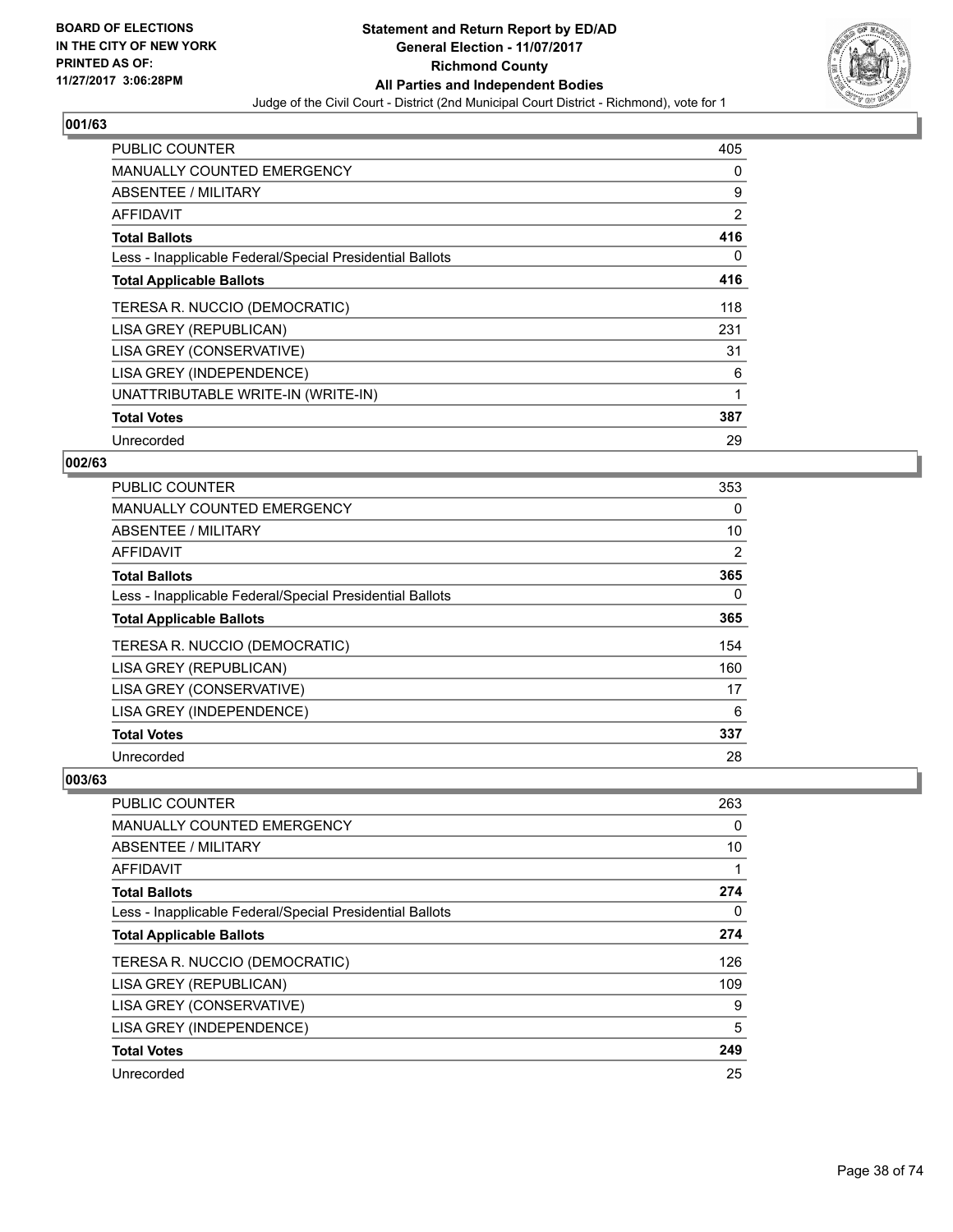

| <b>PUBLIC COUNTER</b>                                    | 369 |
|----------------------------------------------------------|-----|
| <b>MANUALLY COUNTED EMERGENCY</b>                        | 0   |
| ABSENTEE / MILITARY                                      | 19  |
| <b>AFFIDAVIT</b>                                         | 3   |
| <b>Total Ballots</b>                                     | 391 |
| Less - Inapplicable Federal/Special Presidential Ballots | 0   |
| <b>Total Applicable Ballots</b>                          | 391 |
| TERESA R. NUCCIO (DEMOCRATIC)                            | 93  |
| LISA GREY (REPUBLICAN)                                   | 239 |
| LISA GREY (CONSERVATIVE)                                 | 26  |
| LISA GREY (INDEPENDENCE)                                 | 3   |
| <b>Total Votes</b>                                       | 361 |
| Unrecorded                                               | 30  |

## **005/63**

| <b>PUBLIC COUNTER</b>                                    | 336 |
|----------------------------------------------------------|-----|
| <b>MANUALLY COUNTED EMERGENCY</b>                        | 0   |
| ABSENTEE / MILITARY                                      | 9   |
| AFFIDAVIT                                                | 2   |
| <b>Total Ballots</b>                                     | 347 |
| Less - Inapplicable Federal/Special Presidential Ballots | 0   |
| <b>Total Applicable Ballots</b>                          | 347 |
| TERESA R. NUCCIO (DEMOCRATIC)                            | 93  |
| LISA GREY (REPUBLICAN)                                   | 206 |
| LISA GREY (CONSERVATIVE)                                 | 21  |
| LISA GREY (INDEPENDENCE)                                 | 4   |
| <b>Total Votes</b>                                       | 324 |
| Unrecorded                                               | 23  |

| <b>PUBLIC COUNTER</b>                                    | 349 |
|----------------------------------------------------------|-----|
| <b>MANUALLY COUNTED EMERGENCY</b>                        | 0   |
| ABSENTEE / MILITARY                                      | 16  |
| AFFIDAVIT                                                | 0   |
| <b>Total Ballots</b>                                     | 365 |
| Less - Inapplicable Federal/Special Presidential Ballots | 0   |
| <b>Total Applicable Ballots</b>                          | 365 |
| TERESA R. NUCCIO (DEMOCRATIC)                            | 113 |
| LISA GREY (REPUBLICAN)                                   | 183 |
| LISA GREY (CONSERVATIVE)                                 | 36  |
| LISA GREY (INDEPENDENCE)                                 | 4   |
| <b>Total Votes</b>                                       | 336 |
| Unrecorded                                               | 29  |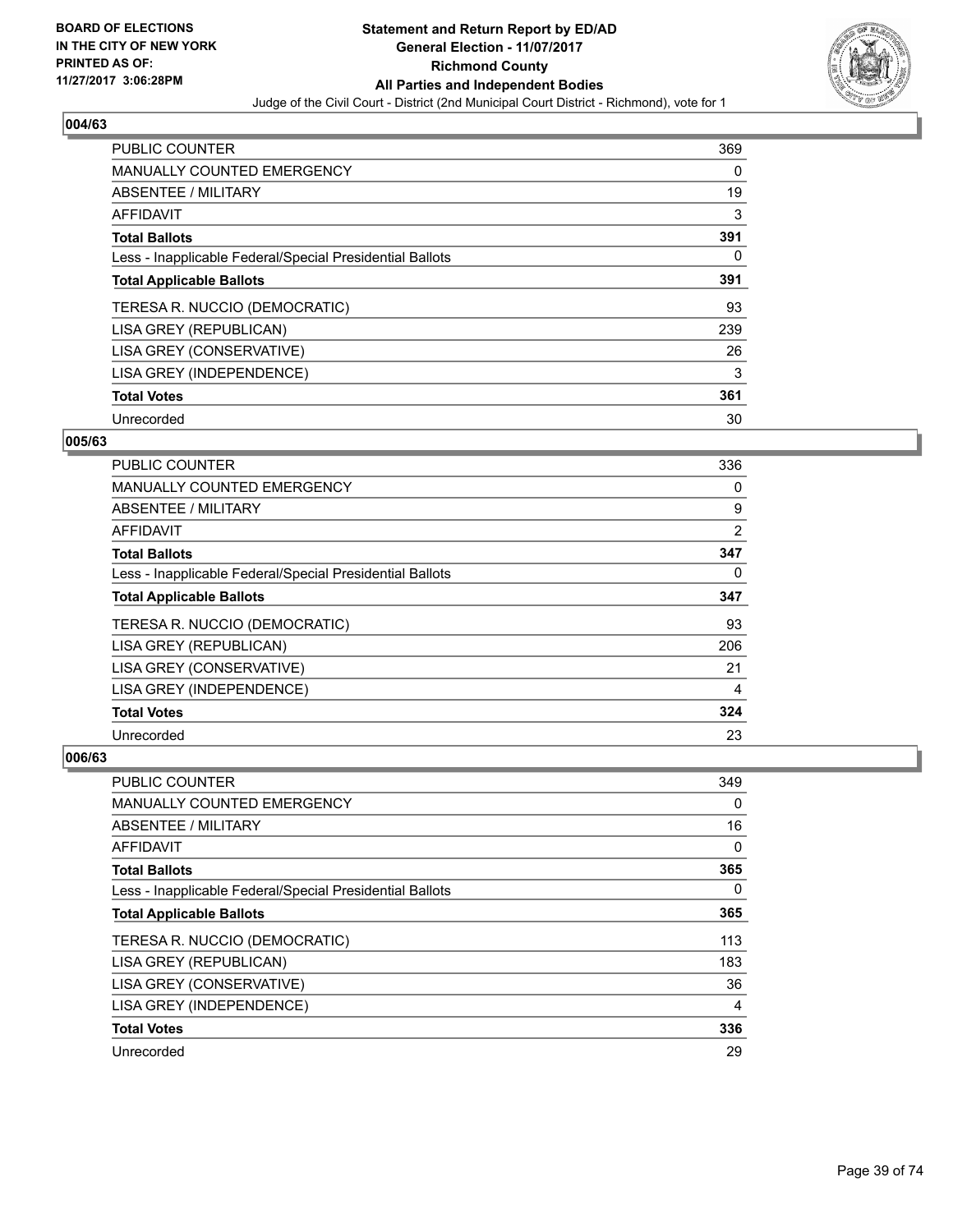

| <b>PUBLIC COUNTER</b>                                    | 226 |
|----------------------------------------------------------|-----|
| <b>MANUALLY COUNTED EMERGENCY</b>                        | 0   |
| <b>ABSENTEE / MILITARY</b>                               | 7   |
| AFFIDAVIT                                                | 1   |
| <b>Total Ballots</b>                                     | 234 |
| Less - Inapplicable Federal/Special Presidential Ballots | 0   |
| <b>Total Applicable Ballots</b>                          | 234 |
| TERESA R. NUCCIO (DEMOCRATIC)                            | 95  |
| LISA GREY (REPUBLICAN)                                   | 105 |
| LISA GREY (CONSERVATIVE)                                 | 17  |
| LISA GREY (INDEPENDENCE)                                 | 3   |
| UNATTRIBUTABLE WRITE-IN (WRITE-IN)                       | 1   |
| <b>Total Votes</b>                                       | 221 |
| Unrecorded                                               | 13  |

| <b>PUBLIC COUNTER</b>                                    | 279          |
|----------------------------------------------------------|--------------|
| MANUALLY COUNTED EMERGENCY                               | 0            |
| ABSENTEE / MILITARY                                      | 11           |
| <b>AFFIDAVIT</b>                                         | 7            |
| <b>Total Ballots</b>                                     | 297          |
| Less - Inapplicable Federal/Special Presidential Ballots | 0            |
| <b>Total Applicable Ballots</b>                          | 297          |
| TERESA R. NUCCIO (DEMOCRATIC)                            | 85           |
| LISA GREY (REPUBLICAN)                                   | 168          |
| LISA GREY (CONSERVATIVE)                                 | 17           |
| LISA GREY (INDEPENDENCE)                                 | 5            |
| AARON JUDGE (WRITE-IN)                                   | 1            |
| EMIL BORG (WRITE-IN)                                     | 1            |
| MAYLEE BORG (WRITE-IN)                                   | $\mathbf{1}$ |
| NICK MCERLEAN (WRITE-IN)                                 | 1            |
| <b>Total Votes</b>                                       | 279          |
| Unrecorded                                               | 18           |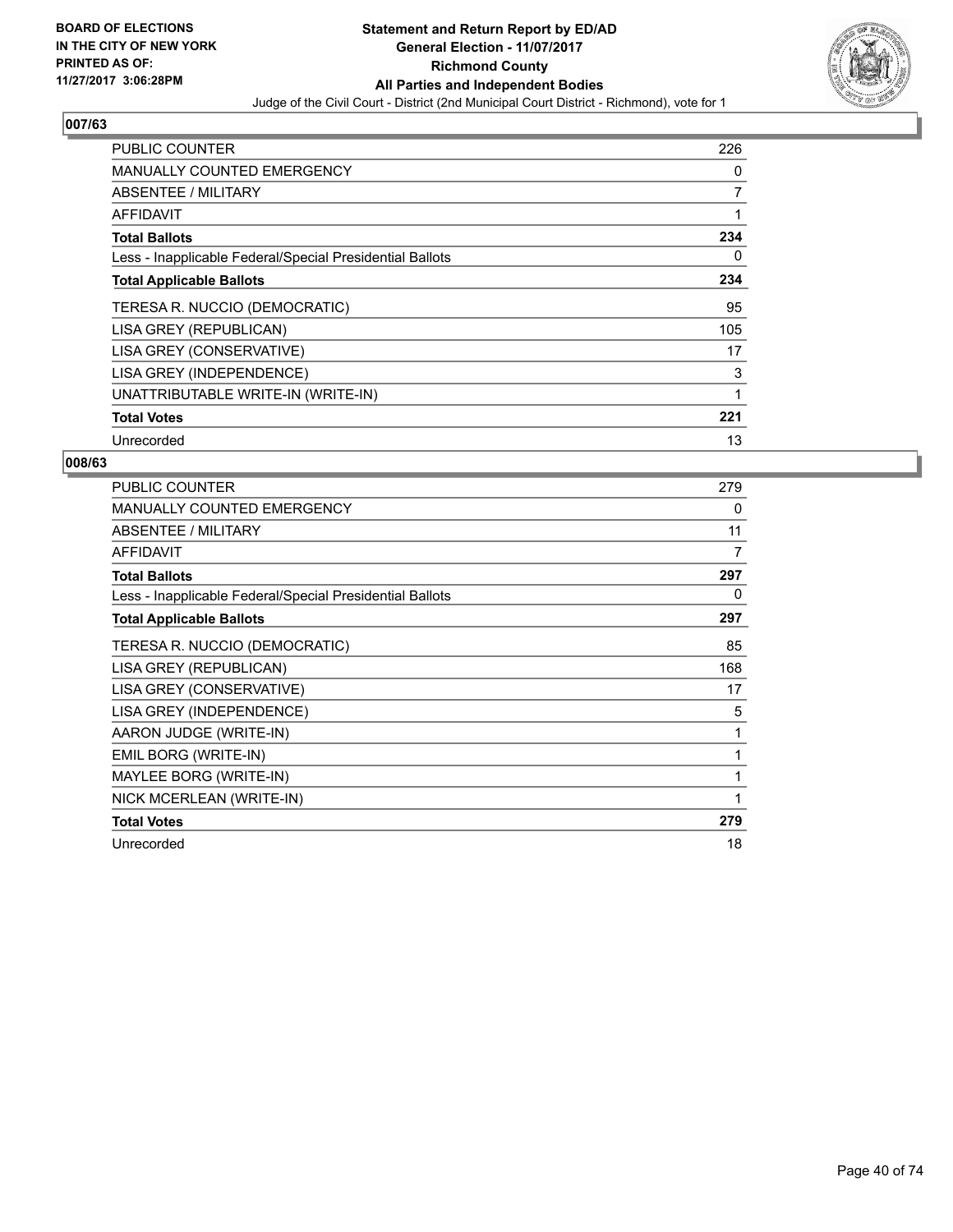

| <b>PUBLIC COUNTER</b>                                    | 25             |
|----------------------------------------------------------|----------------|
| <b>MANUALLY COUNTED EMERGENCY</b>                        | 0              |
| ABSENTEE / MILITARY                                      | 3              |
| <b>AFFIDAVIT</b>                                         |                |
| <b>Total Ballots</b>                                     | 29             |
| Less - Inapplicable Federal/Special Presidential Ballots | 0              |
| <b>Total Applicable Ballots</b>                          | 29             |
| TERESA R. NUCCIO (DEMOCRATIC)                            | 3              |
| LISA GREY (REPUBLICAN)                                   | 23             |
| LISA GREY (CONSERVATIVE)                                 |                |
| LISA GREY (INDEPENDENCE)                                 | 0              |
| <b>Total Votes</b>                                       | 27             |
| Unrecorded                                               | $\overline{2}$ |

## **010/63**

| <b>PUBLIC COUNTER</b>                                    | 172 |
|----------------------------------------------------------|-----|
| <b>MANUALLY COUNTED EMERGENCY</b>                        | 0   |
| ABSENTEE / MILITARY                                      | 8   |
| AFFIDAVIT                                                | 0   |
| <b>Total Ballots</b>                                     | 180 |
| Less - Inapplicable Federal/Special Presidential Ballots | 0   |
| <b>Total Applicable Ballots</b>                          | 180 |
| TERESA R. NUCCIO (DEMOCRATIC)                            | 97  |
| LISA GREY (REPUBLICAN)                                   | 63  |
| LISA GREY (CONSERVATIVE)                                 | 6   |
| LISA GREY (INDEPENDENCE)                                 | 2   |
| <b>Total Votes</b>                                       | 168 |
| Unrecorded                                               | 12  |

| PUBLIC COUNTER                                           | 96       |
|----------------------------------------------------------|----------|
| <b>MANUALLY COUNTED EMERGENCY</b>                        | 0        |
| ABSENTEE / MILITARY                                      | 8        |
| AFFIDAVIT                                                | 3        |
| <b>Total Ballots</b>                                     | 107      |
| Less - Inapplicable Federal/Special Presidential Ballots | 0        |
| <b>Total Applicable Ballots</b>                          | 107      |
| TERESA R. NUCCIO (DEMOCRATIC)                            | 43       |
| LISA GREY (REPUBLICAN)                                   | 43       |
| LISA GREY (CONSERVATIVE)                                 | 13       |
| LISA GREY (INDEPENDENCE)                                 | $\Omega$ |
| <b>Total Votes</b>                                       | 99       |
| Unrecorded                                               | 8        |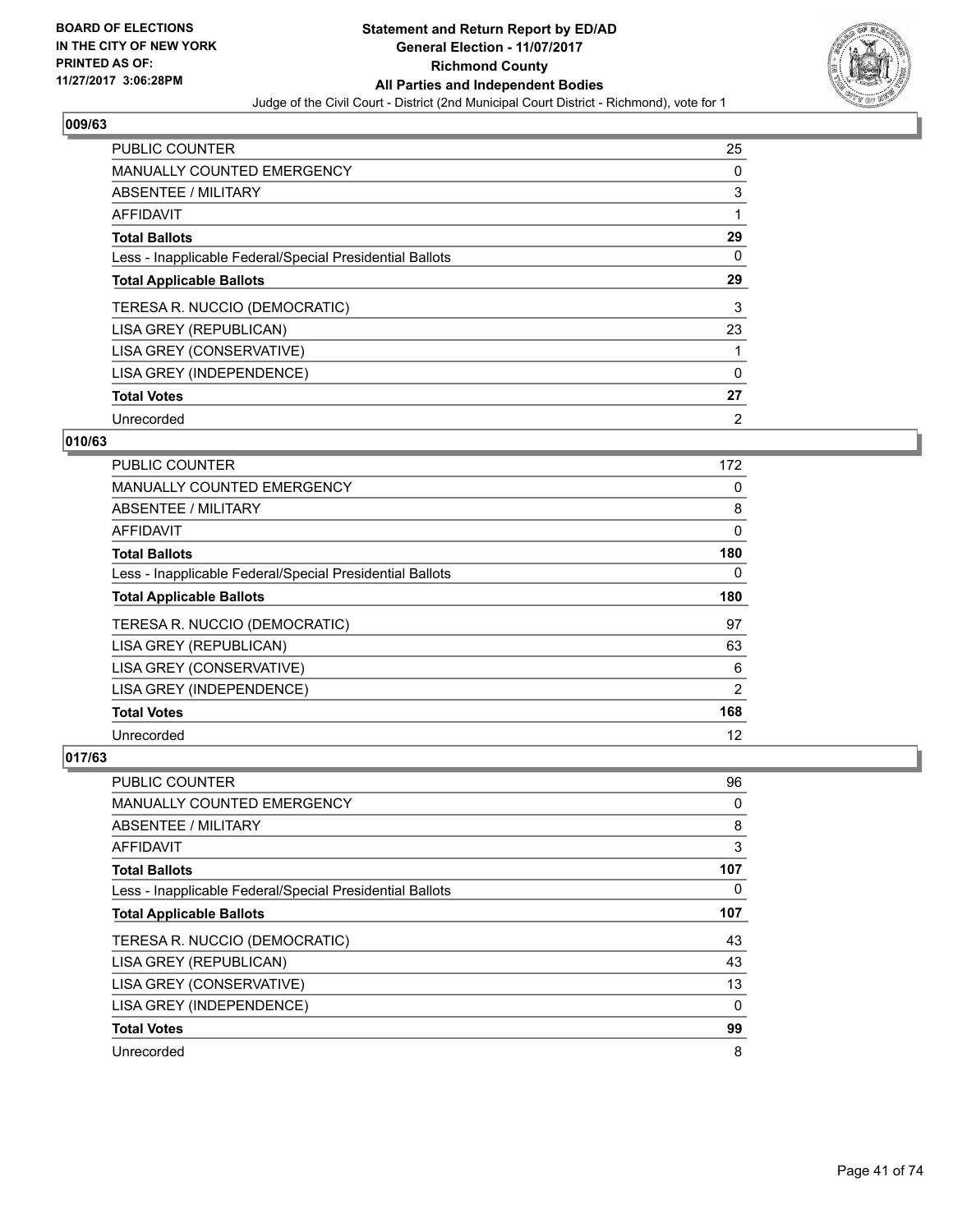

| <b>PUBLIC COUNTER</b>                                    | 414 |
|----------------------------------------------------------|-----|
| <b>MANUALLY COUNTED EMERGENCY</b>                        | 0   |
| <b>ABSENTEE / MILITARY</b>                               | 17  |
| <b>AFFIDAVIT</b>                                         | 5   |
| <b>Total Ballots</b>                                     | 436 |
| Less - Inapplicable Federal/Special Presidential Ballots | 0   |
| <b>Total Applicable Ballots</b>                          | 436 |
| TERESA R. NUCCIO (DEMOCRATIC)                            | 160 |
| LISA GREY (REPUBLICAN)                                   | 204 |
| LISA GREY (CONSERVATIVE)                                 | 39  |
| LISA GREY (INDEPENDENCE)                                 | 8   |
| FRANCIS ROGERS II (WRITE-IN)                             | 1   |
| TOM SIPP (WRITE-IN)                                      | 1   |
| <b>Total Votes</b>                                       | 413 |
| Unrecorded                                               | 23  |

## **046/63**

| <b>PUBLIC COUNTER</b>                                    | 353 |
|----------------------------------------------------------|-----|
| <b>MANUALLY COUNTED EMERGENCY</b>                        | 0   |
| ABSENTEE / MILITARY                                      | 13  |
| <b>AFFIDAVIT</b>                                         | 2   |
| <b>Total Ballots</b>                                     | 368 |
| Less - Inapplicable Federal/Special Presidential Ballots | 0   |
| <b>Total Applicable Ballots</b>                          | 368 |
| TERESA R. NUCCIO (DEMOCRATIC)                            | 91  |
| LISA GREY (REPUBLICAN)                                   | 210 |
| LISA GREY (CONSERVATIVE)                                 | 41  |
| LISA GREY (INDEPENDENCE)                                 | 8   |
| <b>Total Votes</b>                                       | 350 |
| Unrecorded                                               | 18  |

| <b>PUBLIC COUNTER</b>                                    | 321      |
|----------------------------------------------------------|----------|
| MANUALLY COUNTED EMERGENCY                               | 0        |
| ABSENTEE / MILITARY                                      | 18       |
| AFFIDAVIT                                                | 5        |
| <b>Total Ballots</b>                                     | 344      |
| Less - Inapplicable Federal/Special Presidential Ballots | $\Omega$ |
| <b>Total Applicable Ballots</b>                          | 344      |
| TERESA R. NUCCIO (DEMOCRATIC)                            | 100      |
| LISA GREY (REPUBLICAN)                                   | 179      |
| LISA GREY (CONSERVATIVE)                                 | 36       |
| LISA GREY (INDEPENDENCE)                                 | 4        |
| <b>Total Votes</b>                                       | 319      |
| Unrecorded                                               | 25       |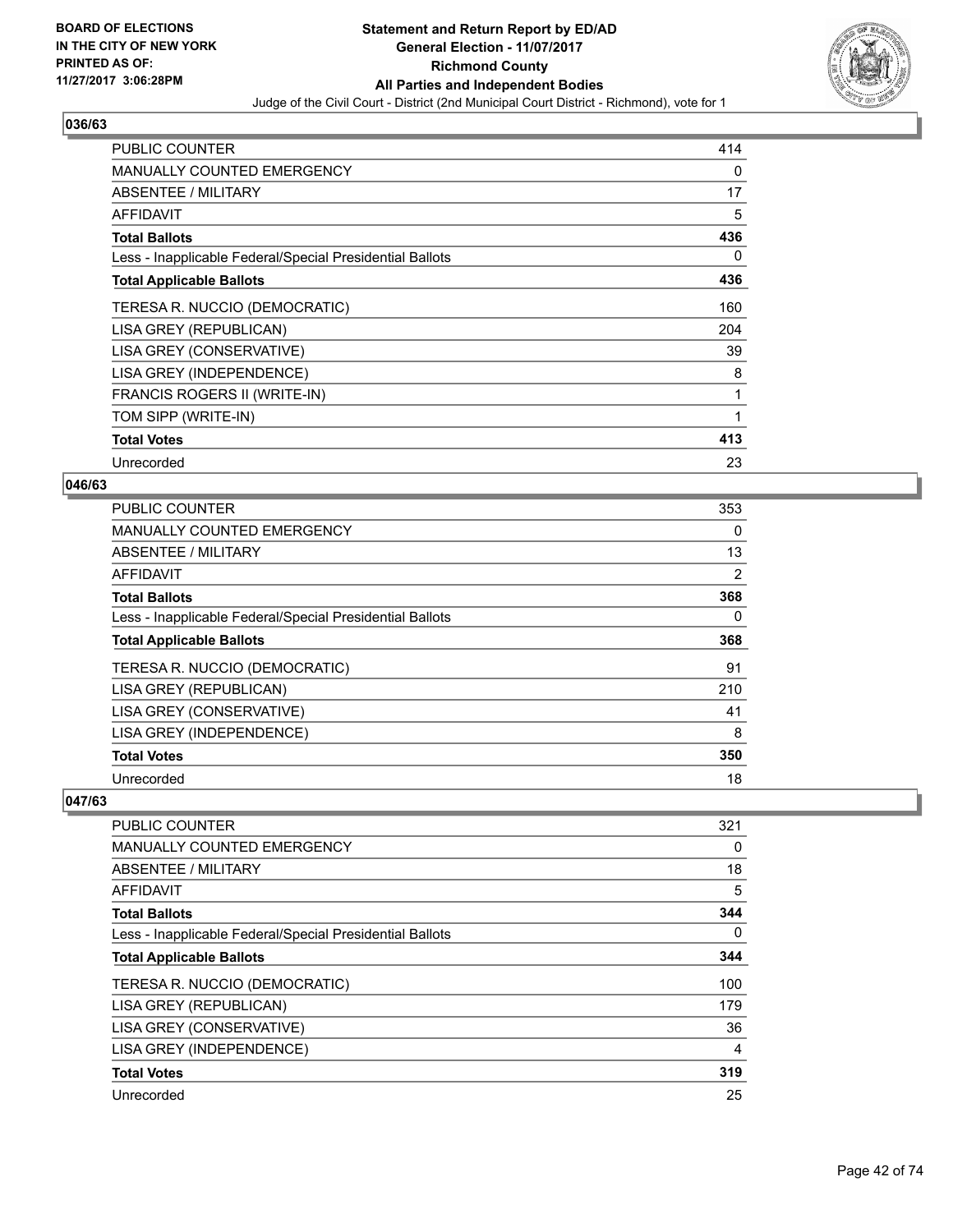

| <b>PUBLIC COUNTER</b>                                    | 311 |
|----------------------------------------------------------|-----|
| <b>MANUALLY COUNTED EMERGENCY</b>                        | 0   |
| ABSENTEE / MILITARY                                      | 9   |
| <b>AFFIDAVIT</b>                                         |     |
| <b>Total Ballots</b>                                     | 321 |
| Less - Inapplicable Federal/Special Presidential Ballots | 0   |
| <b>Total Applicable Ballots</b>                          | 321 |
| TERESA R. NUCCIO (DEMOCRATIC)                            | 93  |
| LISA GREY (REPUBLICAN)                                   | 189 |
| LISA GREY (CONSERVATIVE)                                 | 25  |
| LISA GREY (INDEPENDENCE)                                 | 2   |
| <b>Total Votes</b>                                       | 309 |
| Unrecorded                                               | 12  |

## **049/63**

| <b>PUBLIC COUNTER</b>                                    | 359 |
|----------------------------------------------------------|-----|
| MANUALLY COUNTED EMERGENCY                               | 0   |
| ABSENTEE / MILITARY                                      | 27  |
| <b>AFFIDAVIT</b>                                         | 5   |
| <b>Total Ballots</b>                                     | 391 |
| Less - Inapplicable Federal/Special Presidential Ballots | 0   |
| <b>Total Applicable Ballots</b>                          | 391 |
| TERESA R. NUCCIO (DEMOCRATIC)                            | 98  |
| LISA GREY (REPUBLICAN)                                   | 222 |
| LISA GREY (CONSERVATIVE)                                 | 40  |
| LISA GREY (INDEPENDENCE)                                 | 12  |
| CHERYL GONZALES (WRITE-IN)                               | 1   |
| <b>Total Votes</b>                                       | 373 |
| Unrecorded                                               | 18  |

| <b>PUBLIC COUNTER</b>                                    | 330 |
|----------------------------------------------------------|-----|
| MANUALLY COUNTED EMERGENCY                               | 0   |
| ABSENTEE / MILITARY                                      | 10  |
| <b>AFFIDAVIT</b>                                         | 3   |
| <b>Total Ballots</b>                                     | 343 |
| Less - Inapplicable Federal/Special Presidential Ballots | 0   |
| <b>Total Applicable Ballots</b>                          | 343 |
| TERESA R. NUCCIO (DEMOCRATIC)                            | 111 |
| LISA GREY (REPUBLICAN)                                   | 172 |
| LISA GREY (CONSERVATIVE)                                 | 29  |
| LISA GREY (INDEPENDENCE)                                 | 5   |
| INNA ZALTSMAN (WRITE-IN)                                 | 1   |
| <b>Total Votes</b>                                       | 318 |
| Unrecorded                                               | 25  |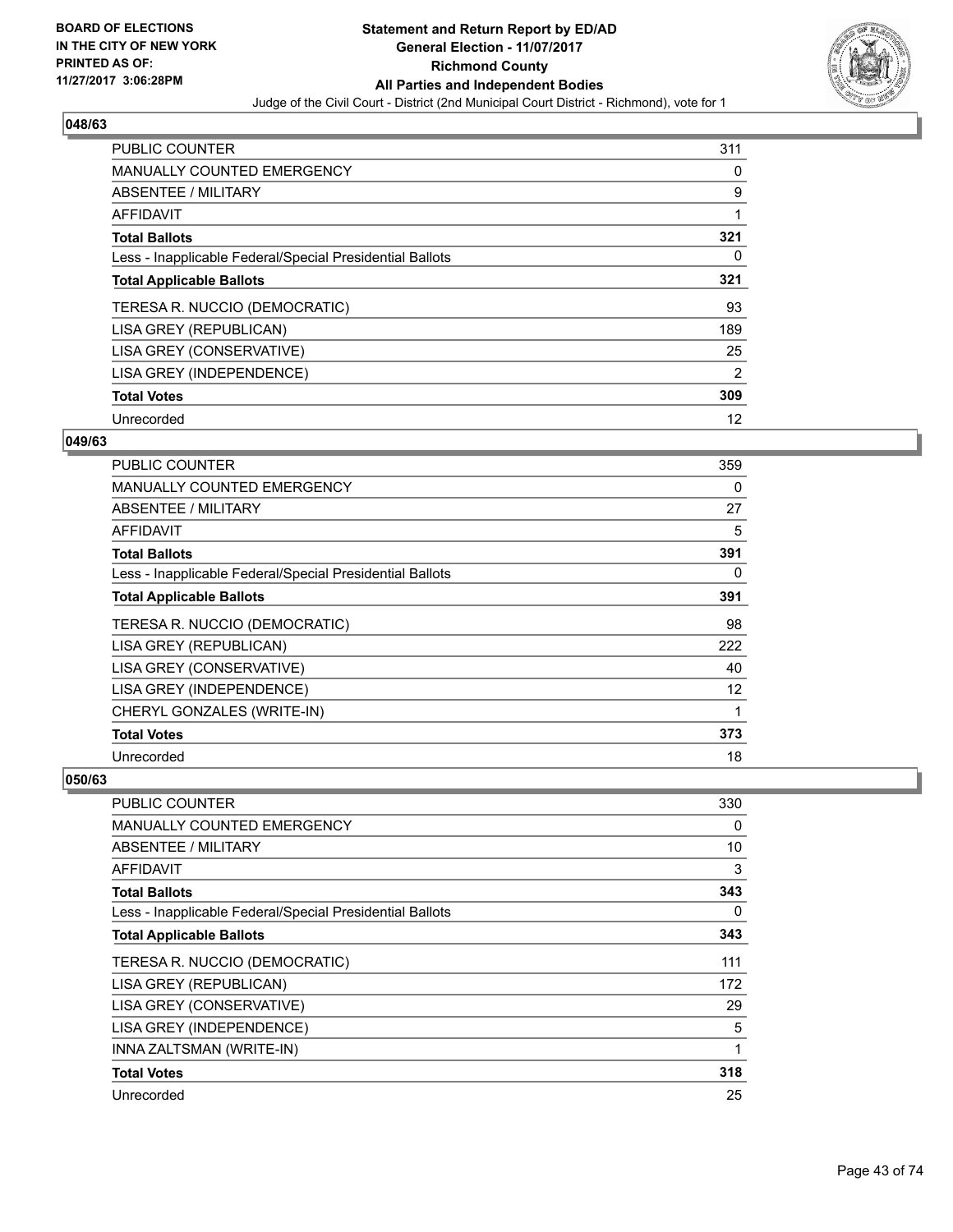

| PUBLIC COUNTER                                           | 305 |
|----------------------------------------------------------|-----|
| <b>MANUALLY COUNTED EMERGENCY</b>                        | 0   |
| ABSENTEE / MILITARY                                      | 26  |
| <b>AFFIDAVIT</b>                                         | 0   |
| <b>Total Ballots</b>                                     | 331 |
| Less - Inapplicable Federal/Special Presidential Ballots | 0   |
| <b>Total Applicable Ballots</b>                          | 331 |
| TERESA R. NUCCIO (DEMOCRATIC)                            | 101 |
| LISA GREY (REPUBLICAN)                                   | 179 |
| LISA GREY (CONSERVATIVE)                                 | 27  |
| LISA GREY (INDEPENDENCE)                                 |     |
| EFTHIMIA JOHANIDES (WRITE-IN)                            |     |
| <b>Total Votes</b>                                       | 309 |
| Unrecorded                                               | 22  |

## **052/63**

| <b>PUBLIC COUNTER</b>                                    | 242 |
|----------------------------------------------------------|-----|
| <b>MANUALLY COUNTED EMERGENCY</b>                        | 0   |
| ABSENTEE / MILITARY                                      | 11  |
| AFFIDAVIT                                                | 0   |
| <b>Total Ballots</b>                                     | 253 |
| Less - Inapplicable Federal/Special Presidential Ballots | 0   |
| <b>Total Applicable Ballots</b>                          | 253 |
| TERESA R. NUCCIO (DEMOCRATIC)                            | 68  |
| LISA GREY (REPUBLICAN)                                   | 132 |
| LISA GREY (CONSERVATIVE)                                 | 23  |
| LISA GREY (INDEPENDENCE)                                 | 3   |
| <b>GERAND AMBROSIE (WRITE-IN)</b>                        | 1   |
| <b>Total Votes</b>                                       | 227 |
| Unrecorded                                               | 26  |

| <b>PUBLIC COUNTER</b>                                    | 307 |
|----------------------------------------------------------|-----|
| <b>MANUALLY COUNTED EMERGENCY</b>                        | 0   |
| <b>ABSENTEE / MILITARY</b>                               | 11  |
| <b>AFFIDAVIT</b>                                         | 5   |
| <b>Total Ballots</b>                                     | 323 |
| Less - Inapplicable Federal/Special Presidential Ballots | 0   |
| <b>Total Applicable Ballots</b>                          | 323 |
| TERESA R. NUCCIO (DEMOCRATIC)                            | 119 |
| LISA GREY (REPUBLICAN)                                   | 154 |
| LISA GREY (CONSERVATIVE)                                 | 26  |
| LISA GREY (INDEPENDENCE)                                 | 6   |
| UNATTRIBUTABLE WRITE-IN (WRITE-IN)                       | 1   |
| <b>Total Votes</b>                                       | 306 |
| Unrecorded                                               | 17  |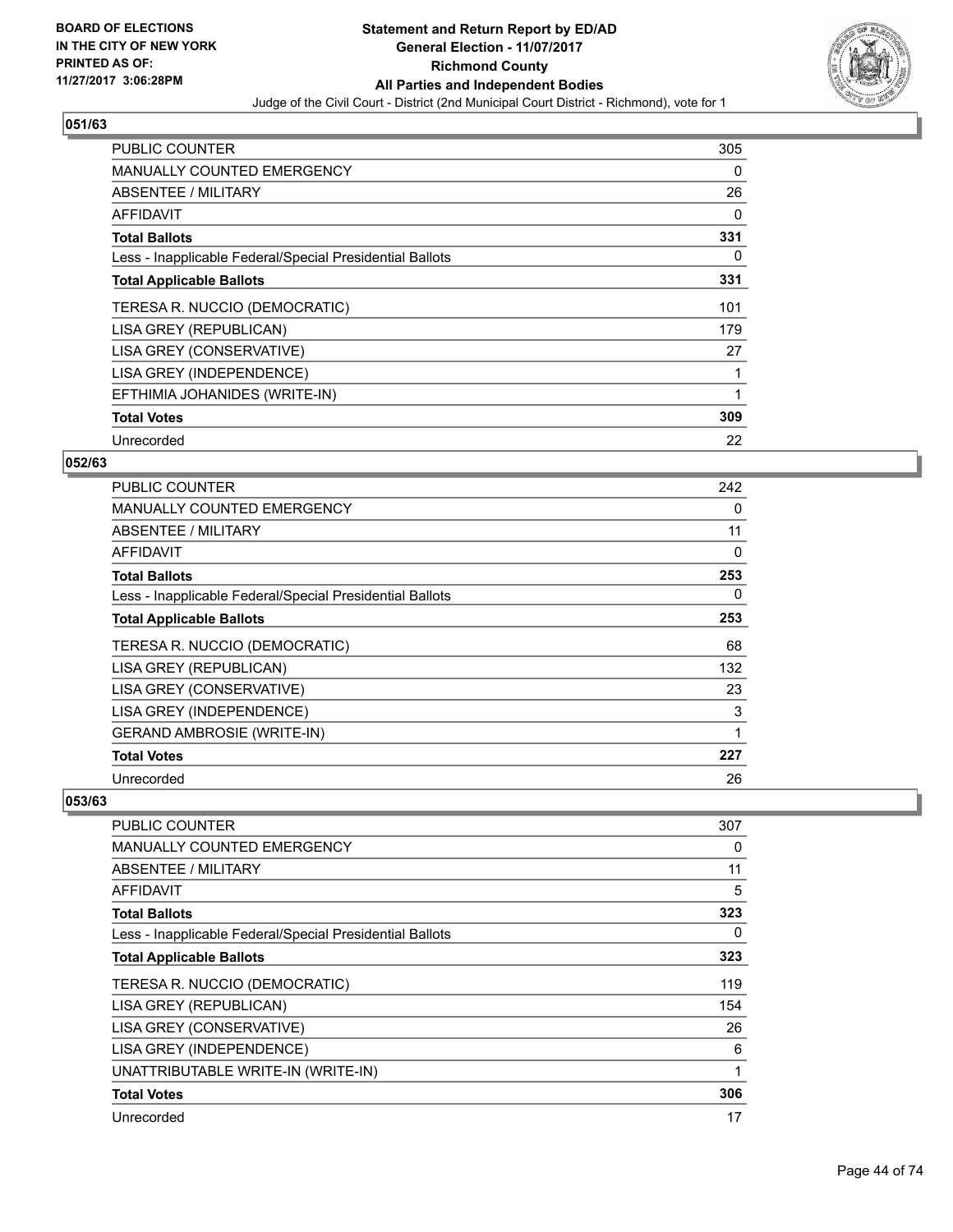

| <b>PUBLIC COUNTER</b>                                    | 321 |
|----------------------------------------------------------|-----|
| <b>MANUALLY COUNTED EMERGENCY</b>                        | 0   |
| <b>ABSENTEE / MILITARY</b>                               | 43  |
| <b>AFFIDAVIT</b>                                         | 0   |
| <b>Total Ballots</b>                                     | 364 |
| Less - Inapplicable Federal/Special Presidential Ballots | 0   |
| <b>Total Applicable Ballots</b>                          | 364 |
| TERESA R. NUCCIO (DEMOCRATIC)                            | 137 |
| LISA GREY (REPUBLICAN)                                   | 181 |
| LISA GREY (CONSERVATIVE)                                 | 26  |
| LISA GREY (INDEPENDENCE)                                 | 6   |
| <b>TERRY CREWS (WRITE-IN)</b>                            |     |
| <b>Total Votes</b>                                       | 351 |
| Unrecorded                                               | 13  |

## **055/63**

| <b>PUBLIC COUNTER</b>                                    | 269 |
|----------------------------------------------------------|-----|
| <b>MANUALLY COUNTED EMERGENCY</b>                        | 0   |
| ABSENTEE / MILITARY                                      | 11  |
| AFFIDAVIT                                                | 5   |
| <b>Total Ballots</b>                                     | 285 |
| Less - Inapplicable Federal/Special Presidential Ballots | 0   |
| <b>Total Applicable Ballots</b>                          | 285 |
| TERESA R. NUCCIO (DEMOCRATIC)                            | 89  |
| LISA GREY (REPUBLICAN)                                   | 137 |
| LISA GREY (CONSERVATIVE)                                 | 28  |
| LISA GREY (INDEPENDENCE)                                 | 7   |
| <b>Total Votes</b>                                       | 261 |
| Unrecorded                                               | 24  |

| PUBLIC COUNTER                                           | 216 |
|----------------------------------------------------------|-----|
| <b>MANUALLY COUNTED EMERGENCY</b>                        | 0   |
| ABSENTEE / MILITARY                                      | 3   |
| AFFIDAVIT                                                | 4   |
| <b>Total Ballots</b>                                     | 223 |
| Less - Inapplicable Federal/Special Presidential Ballots | 0   |
| <b>Total Applicable Ballots</b>                          | 223 |
| TERESA R. NUCCIO (DEMOCRATIC)                            | 94  |
| LISA GREY (REPUBLICAN)                                   | 93  |
| LISA GREY (CONSERVATIVE)                                 | 14  |
| LISA GREY (INDEPENDENCE)                                 | 5   |
| <b>Total Votes</b>                                       | 206 |
| Unrecorded                                               | 17  |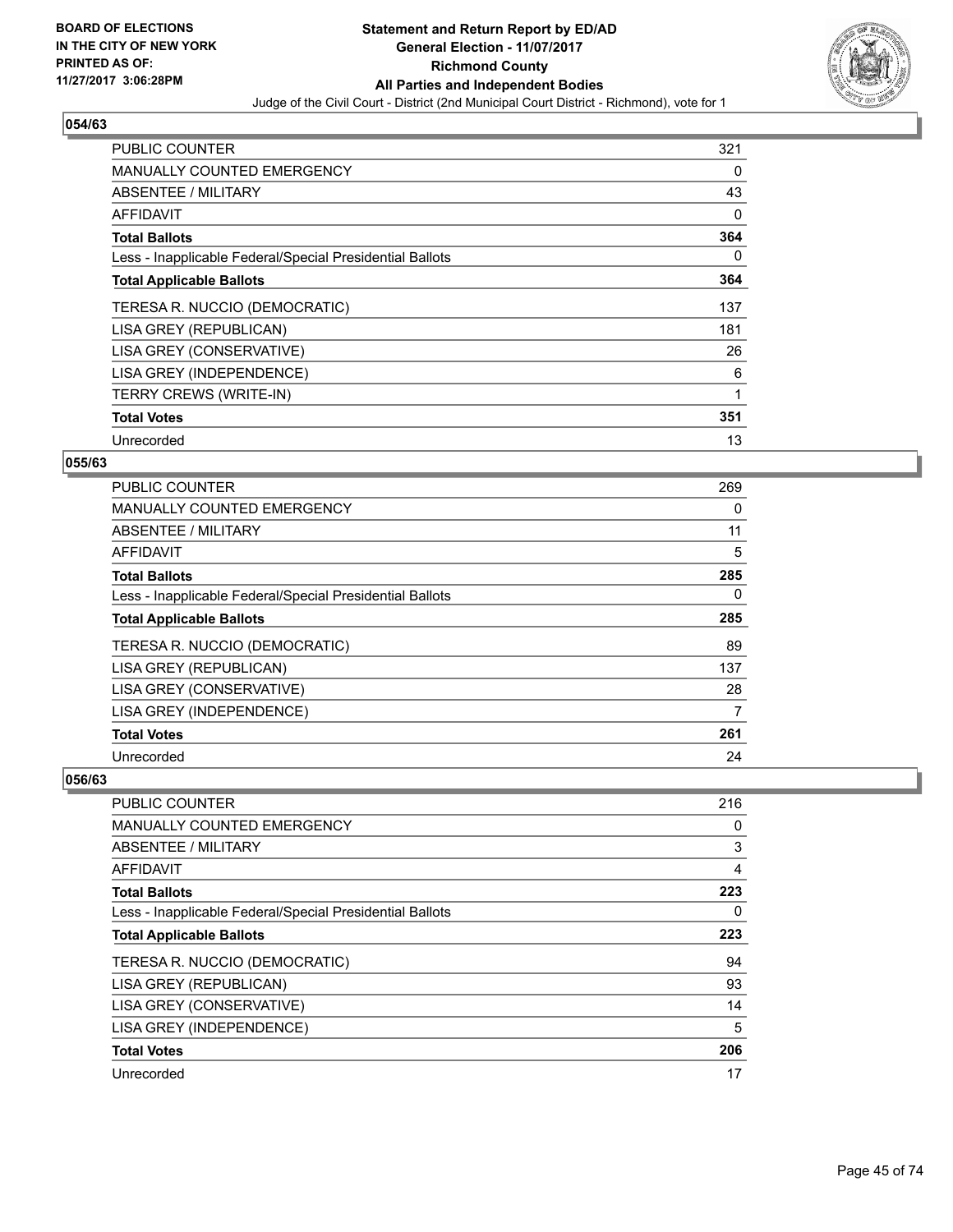

| <b>PUBLIC COUNTER</b>                                    | 356 |
|----------------------------------------------------------|-----|
| <b>MANUALLY COUNTED EMERGENCY</b>                        | 0   |
| ABSENTEE / MILITARY                                      | 8   |
| AFFIDAVIT                                                |     |
| <b>Total Ballots</b>                                     | 365 |
| Less - Inapplicable Federal/Special Presidential Ballots | 0   |
| <b>Total Applicable Ballots</b>                          | 365 |
| TERESA R. NUCCIO (DEMOCRATIC)                            | 115 |
| LISA GREY (REPUBLICAN)                                   | 199 |
| LISA GREY (CONSERVATIVE)                                 | 22  |
| LISA GREY (INDEPENDENCE)                                 | 5   |
| <b>Total Votes</b>                                       | 341 |
| Unrecorded                                               | 24  |

## **058/63**

| <b>PUBLIC COUNTER</b>                                    | 314 |
|----------------------------------------------------------|-----|
| MANUALLY COUNTED EMERGENCY                               | 0   |
| ABSENTEE / MILITARY                                      | 15  |
| AFFIDAVIT                                                | 3   |
| <b>Total Ballots</b>                                     | 332 |
| Less - Inapplicable Federal/Special Presidential Ballots | 0   |
| <b>Total Applicable Ballots</b>                          | 332 |
| TERESA R. NUCCIO (DEMOCRATIC)                            | 115 |
| LISA GREY (REPUBLICAN)                                   | 156 |
| LISA GREY (CONSERVATIVE)                                 | 34  |
| LISA GREY (INDEPENDENCE)                                 | 6   |
| <b>Total Votes</b>                                       | 311 |
| Unrecorded                                               | 21  |

| <b>PUBLIC COUNTER</b>                                    | 347 |
|----------------------------------------------------------|-----|
| <b>MANUALLY COUNTED EMERGENCY</b>                        | 0   |
| ABSENTEE / MILITARY                                      | 12  |
| AFFIDAVIT                                                | 5   |
| <b>Total Ballots</b>                                     | 364 |
| Less - Inapplicable Federal/Special Presidential Ballots | 0   |
| <b>Total Applicable Ballots</b>                          | 364 |
| TERESA R. NUCCIO (DEMOCRATIC)                            | 107 |
| LISA GREY (REPUBLICAN)                                   | 200 |
| LISA GREY (CONSERVATIVE)                                 | 30  |
| LISA GREY (INDEPENDENCE)                                 | 3   |
| <b>Total Votes</b>                                       | 340 |
| Unrecorded                                               | 24  |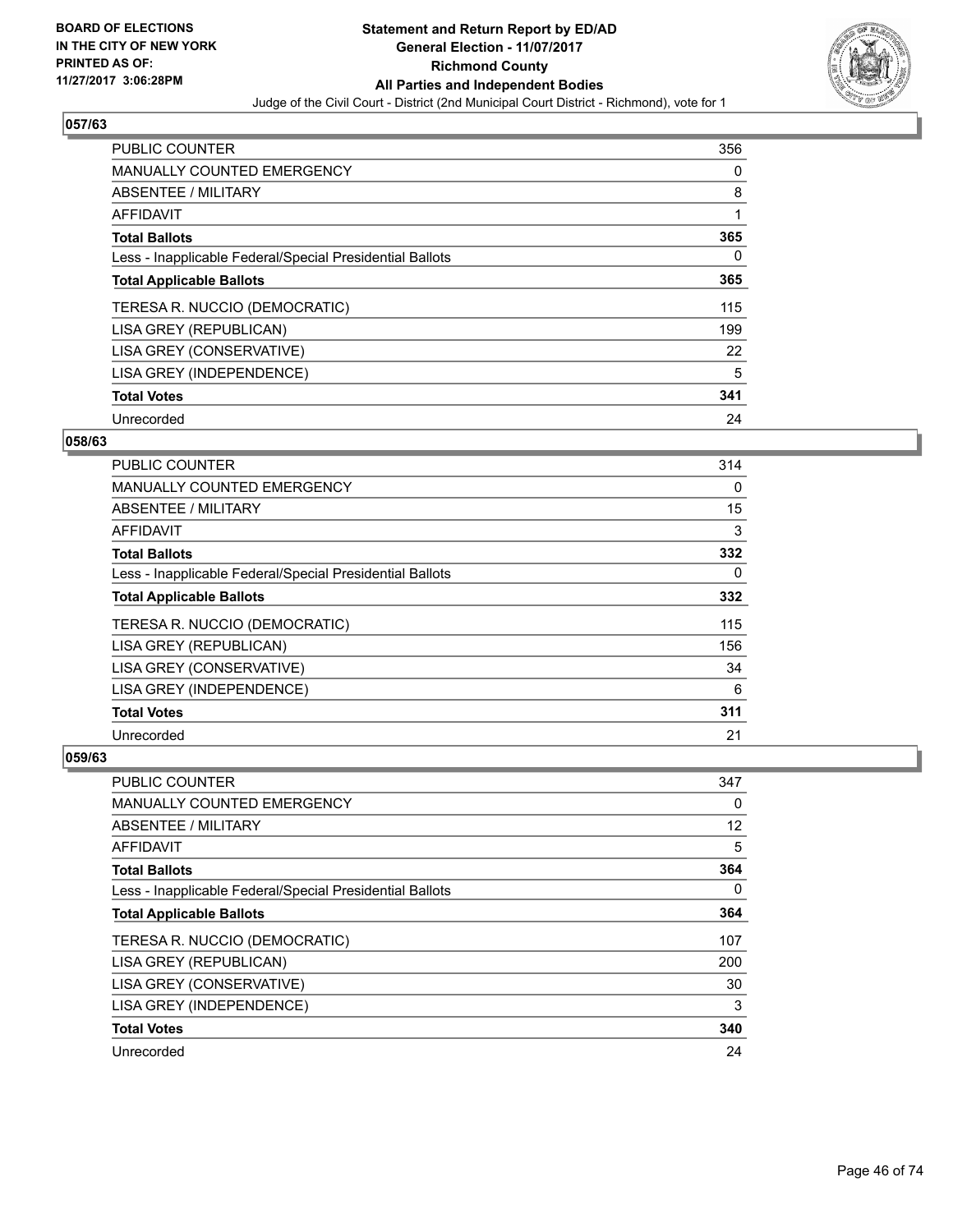

| <b>PUBLIC COUNTER</b>                                    | 226 |
|----------------------------------------------------------|-----|
| <b>MANUALLY COUNTED EMERGENCY</b>                        | 0   |
| <b>ABSENTEE / MILITARY</b>                               | 9   |
| <b>AFFIDAVIT</b>                                         |     |
| <b>Total Ballots</b>                                     | 236 |
| Less - Inapplicable Federal/Special Presidential Ballots | 0   |
| <b>Total Applicable Ballots</b>                          | 236 |
| TERESA R. NUCCIO (DEMOCRATIC)                            | 70  |
| LISA GREY (REPUBLICAN)                                   | 126 |
| LISA GREY (CONSERVATIVE)                                 | 16  |
| LISA GREY (INDEPENDENCE)                                 | 4   |
| <b>Total Votes</b>                                       | 216 |
| Unrecorded                                               | 20  |

## **068/63**

| <b>PUBLIC COUNTER</b>                                    | 78 |
|----------------------------------------------------------|----|
| <b>MANUALLY COUNTED EMERGENCY</b>                        | 0  |
| ABSENTEE / MILITARY                                      | 11 |
| AFFIDAVIT                                                |    |
| <b>Total Ballots</b>                                     | 90 |
| Less - Inapplicable Federal/Special Presidential Ballots | 0  |
| <b>Total Applicable Ballots</b>                          | 90 |
| TERESA R. NUCCIO (DEMOCRATIC)                            | 47 |
| LISA GREY (REPUBLICAN)                                   | 26 |
| LISA GREY (CONSERVATIVE)                                 | 2  |
| LISA GREY (INDEPENDENCE)                                 |    |
| <b>Total Votes</b>                                       | 76 |
| Unrecorded                                               | 14 |

| <b>PUBLIC COUNTER</b>                                    | 257 |
|----------------------------------------------------------|-----|
| <b>MANUALLY COUNTED EMERGENCY</b>                        | 0   |
| ABSENTEE / MILITARY                                      | 41  |
| AFFIDAVIT                                                | 4   |
| <b>Total Ballots</b>                                     | 302 |
| Less - Inapplicable Federal/Special Presidential Ballots | 0   |
| <b>Total Applicable Ballots</b>                          | 302 |
| TERESA R. NUCCIO (DEMOCRATIC)                            | 85  |
| LISA GREY (REPUBLICAN)                                   | 146 |
| LISA GREY (CONSERVATIVE)                                 | 39  |
| LISA GREY (INDEPENDENCE)                                 | 4   |
| <b>Total Votes</b>                                       | 274 |
| Unrecorded                                               | 28  |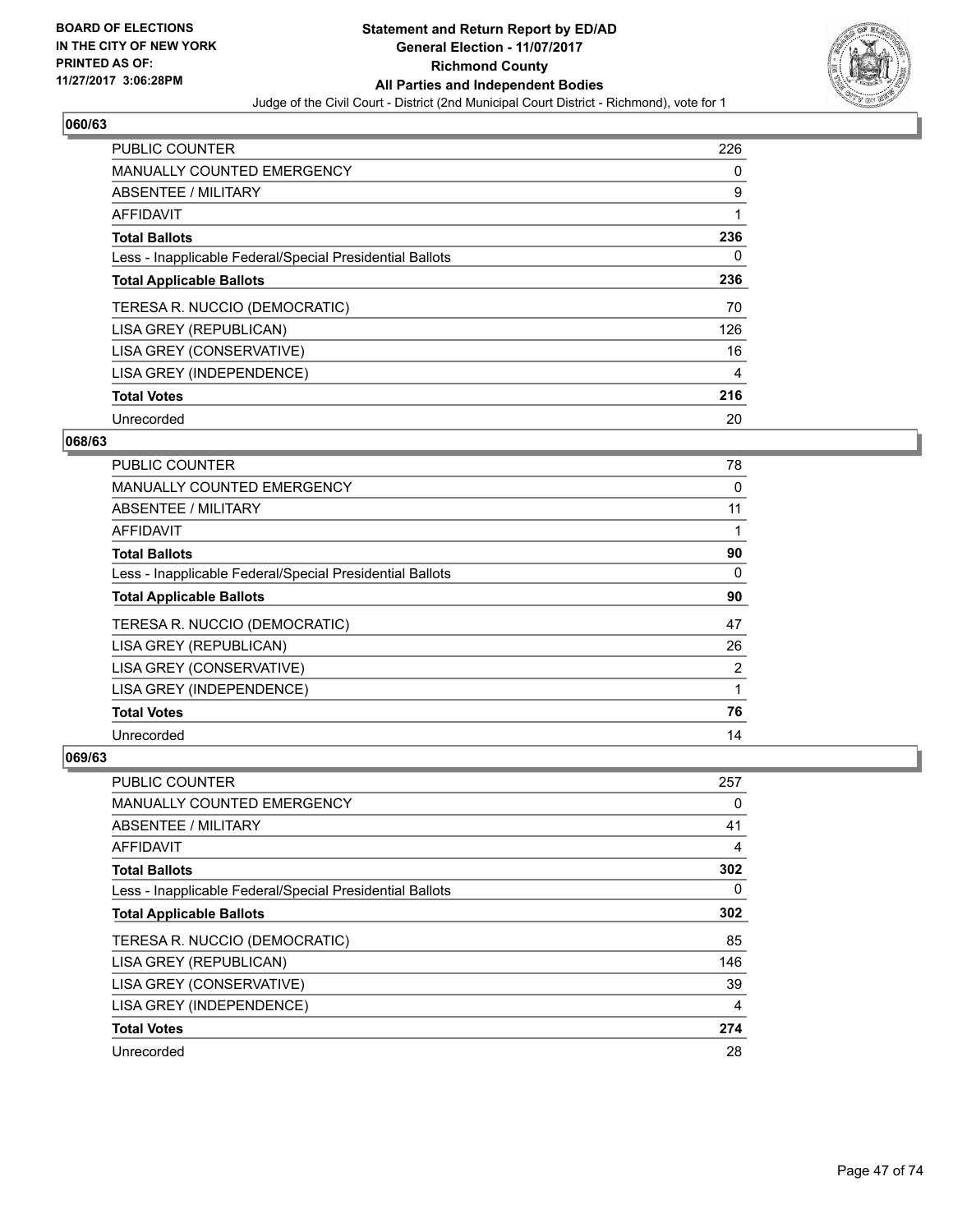

| <b>PUBLIC COUNTER</b>                                    | 177 |
|----------------------------------------------------------|-----|
| MANUALLY COUNTED EMERGENCY                               | 0   |
| ABSENTEE / MILITARY                                      | 4   |
| <b>AFFIDAVIT</b>                                         |     |
| <b>Total Ballots</b>                                     | 182 |
| Less - Inapplicable Federal/Special Presidential Ballots | 0   |
| <b>Total Applicable Ballots</b>                          | 182 |
| TERESA R. NUCCIO (DEMOCRATIC)                            | 55  |
| LISA GREY (REPUBLICAN)                                   | 99  |
| LISA GREY (CONSERVATIVE)                                 | 16  |
| LISA GREY (INDEPENDENCE)                                 | 4   |
| <b>Total Votes</b>                                       | 174 |
| Unrecorded                                               | 8   |

## **071/63**

| <b>PUBLIC COUNTER</b>                                    | 176 |
|----------------------------------------------------------|-----|
| <b>MANUALLY COUNTED EMERGENCY</b>                        | 0   |
| ABSENTEE / MILITARY                                      | 9   |
| <b>AFFIDAVIT</b>                                         | 2   |
| <b>Total Ballots</b>                                     | 187 |
| Less - Inapplicable Federal/Special Presidential Ballots | 0   |
| <b>Total Applicable Ballots</b>                          | 187 |
| TERESA R. NUCCIO (DEMOCRATIC)                            | 133 |
| LISA GREY (REPUBLICAN)                                   | 31  |
| LISA GREY (CONSERVATIVE)                                 | 4   |
| LISA GREY (INDEPENDENCE)                                 | 2   |
| <b>Total Votes</b>                                       | 170 |
| Unrecorded                                               | 17  |

| <b>PUBLIC COUNTER</b>                                    | 357 |
|----------------------------------------------------------|-----|
| <b>MANUALLY COUNTED EMERGENCY</b>                        | 0   |
| ABSENTEE / MILITARY                                      | 15  |
| AFFIDAVIT                                                | 0   |
| <b>Total Ballots</b>                                     | 372 |
| Less - Inapplicable Federal/Special Presidential Ballots | 0   |
| <b>Total Applicable Ballots</b>                          | 372 |
| TERESA R. NUCCIO (DEMOCRATIC)                            | 107 |
| LISA GREY (REPUBLICAN)                                   | 188 |
| LISA GREY (CONSERVATIVE)                                 | 36  |
| LISA GREY (INDEPENDENCE)                                 | 8   |
| <b>Total Votes</b>                                       | 339 |
| Unrecorded                                               | 33  |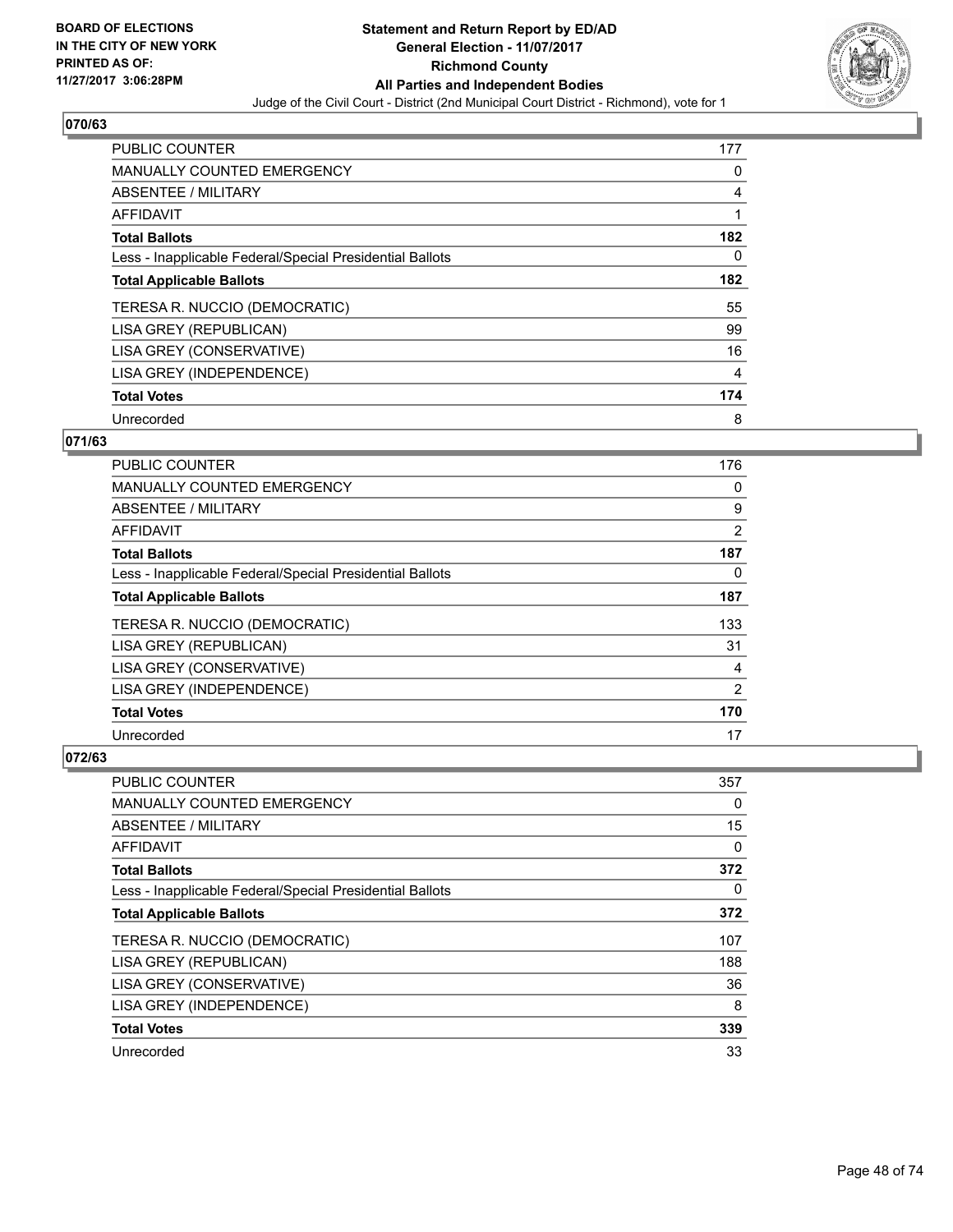

| <b>PUBLIC COUNTER</b>                                    | 335 |
|----------------------------------------------------------|-----|
| <b>MANUALLY COUNTED EMERGENCY</b>                        | 0   |
| ABSENTEE / MILITARY                                      | 12  |
| AFFIDAVIT                                                | 2   |
| <b>Total Ballots</b>                                     | 349 |
| Less - Inapplicable Federal/Special Presidential Ballots | 0   |
| <b>Total Applicable Ballots</b>                          | 349 |
| TERESA R. NUCCIO (DEMOCRATIC)                            | 128 |
| LISA GREY (REPUBLICAN)                                   | 156 |
| LISA GREY (CONSERVATIVE)                                 | 33  |
| LISA GREY (INDEPENDENCE)                                 | 7   |
| JAMES HANLEY (WRITE-IN)                                  |     |
| <b>Total Votes</b>                                       | 325 |
| Unrecorded                                               | 24  |

### **075/63**

| PUBLIC COUNTER                                           | 159 |
|----------------------------------------------------------|-----|
| <b>MANUALLY COUNTED EMERGENCY</b>                        | 0   |
| ABSENTEE / MILITARY                                      | 12  |
| AFFIDAVIT                                                | 1   |
| <b>Total Ballots</b>                                     | 172 |
| Less - Inapplicable Federal/Special Presidential Ballots | 0   |
| <b>Total Applicable Ballots</b>                          | 172 |
| TERESA R. NUCCIO (DEMOCRATIC)                            | 97  |
| LISA GREY (REPUBLICAN)                                   | 42  |
| LISA GREY (CONSERVATIVE)                                 | 6   |
| LISA GREY (INDEPENDENCE)                                 | 6   |
| <b>Total Votes</b>                                       | 151 |
| Unrecorded                                               | 21  |

| <b>PUBLIC COUNTER</b>                                    | 218 |
|----------------------------------------------------------|-----|
| <b>MANUALLY COUNTED EMERGENCY</b>                        | 0   |
| ABSENTEE / MILITARY                                      | 10  |
| AFFIDAVIT                                                |     |
| <b>Total Ballots</b>                                     | 229 |
| Less - Inapplicable Federal/Special Presidential Ballots | 0   |
| <b>Total Applicable Ballots</b>                          | 229 |
| TERESA R. NUCCIO (DEMOCRATIC)                            | 65  |
| LISA GREY (REPUBLICAN)                                   | 135 |
| LISA GREY (CONSERVATIVE)                                 | 17  |
| LISA GREY (INDEPENDENCE)                                 | 3   |
| DINO RUSSO (WRITE-IN)                                    | 1   |
| <b>Total Votes</b>                                       | 221 |
| Unrecorded                                               | 8   |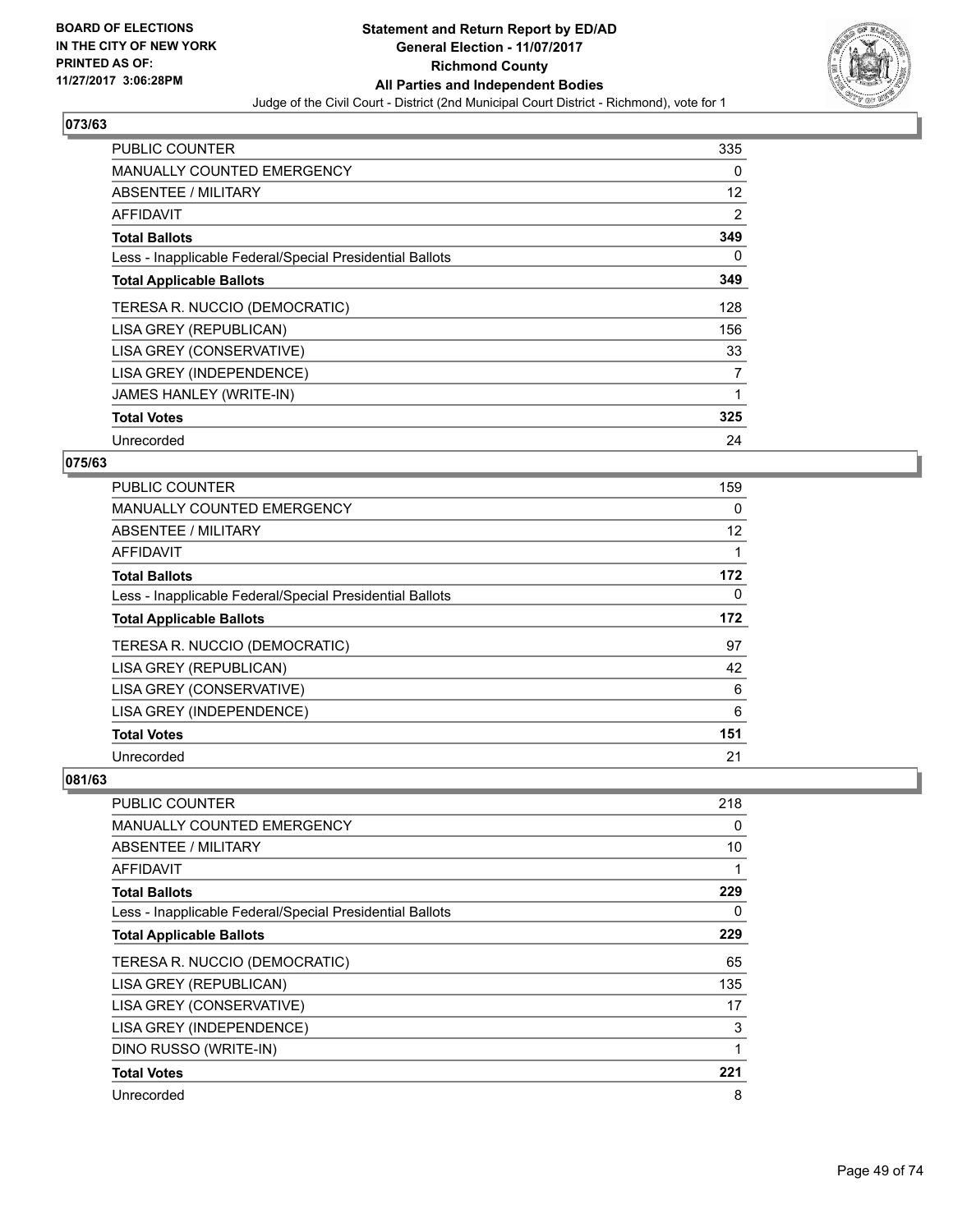

| <b>PUBLIC COUNTER</b>                                    | 196 |
|----------------------------------------------------------|-----|
| <b>MANUALLY COUNTED EMERGENCY</b>                        | 0   |
| ABSENTEE / MILITARY                                      | 15  |
| AFFIDAVIT                                                | 0   |
| <b>Total Ballots</b>                                     | 211 |
| Less - Inapplicable Federal/Special Presidential Ballots | 0   |
| <b>Total Applicable Ballots</b>                          | 211 |
| TERESA R. NUCCIO (DEMOCRATIC)                            | 72  |
| LISA GREY (REPUBLICAN)                                   | 96  |
| LISA GREY (CONSERVATIVE)                                 | 24  |
| LISA GREY (INDEPENDENCE)                                 | 4   |
| <b>Total Votes</b>                                       | 196 |
| Unrecorded                                               | 15  |

## **083/63**

| <b>PUBLIC COUNTER</b>                                    | 249 |
|----------------------------------------------------------|-----|
| MANUALLY COUNTED EMERGENCY                               | 0   |
| ABSENTEE / MILITARY                                      | 6   |
| <b>AFFIDAVIT</b>                                         |     |
| <b>Total Ballots</b>                                     | 256 |
| Less - Inapplicable Federal/Special Presidential Ballots | 0   |
| <b>Total Applicable Ballots</b>                          | 256 |
| TERESA R. NUCCIO (DEMOCRATIC)                            | 143 |
| LISA GREY (REPUBLICAN)                                   | 74  |
| LISA GREY (CONSERVATIVE)                                 | 18  |
| LISA GREY (INDEPENDENCE)                                 |     |
| <b>Total Votes</b>                                       | 236 |
| Unrecorded                                               | 20  |

| <b>PUBLIC COUNTER</b>                                    | 258 |
|----------------------------------------------------------|-----|
| <b>MANUALLY COUNTED EMERGENCY</b>                        | 0   |
| ABSENTEE / MILITARY                                      | 2   |
| AFFIDAVIT                                                | 3   |
| <b>Total Ballots</b>                                     | 263 |
| Less - Inapplicable Federal/Special Presidential Ballots | 0   |
| <b>Total Applicable Ballots</b>                          | 263 |
| TERESA R. NUCCIO (DEMOCRATIC)                            | 81  |
| LISA GREY (REPUBLICAN)                                   | 148 |
| LISA GREY (CONSERVATIVE)                                 | 15  |
| LISA GREY (INDEPENDENCE)                                 | 2   |
| NICK MASAA (WRITE-IN)                                    | 1   |
| <b>Total Votes</b>                                       | 247 |
| Unrecorded                                               | 16  |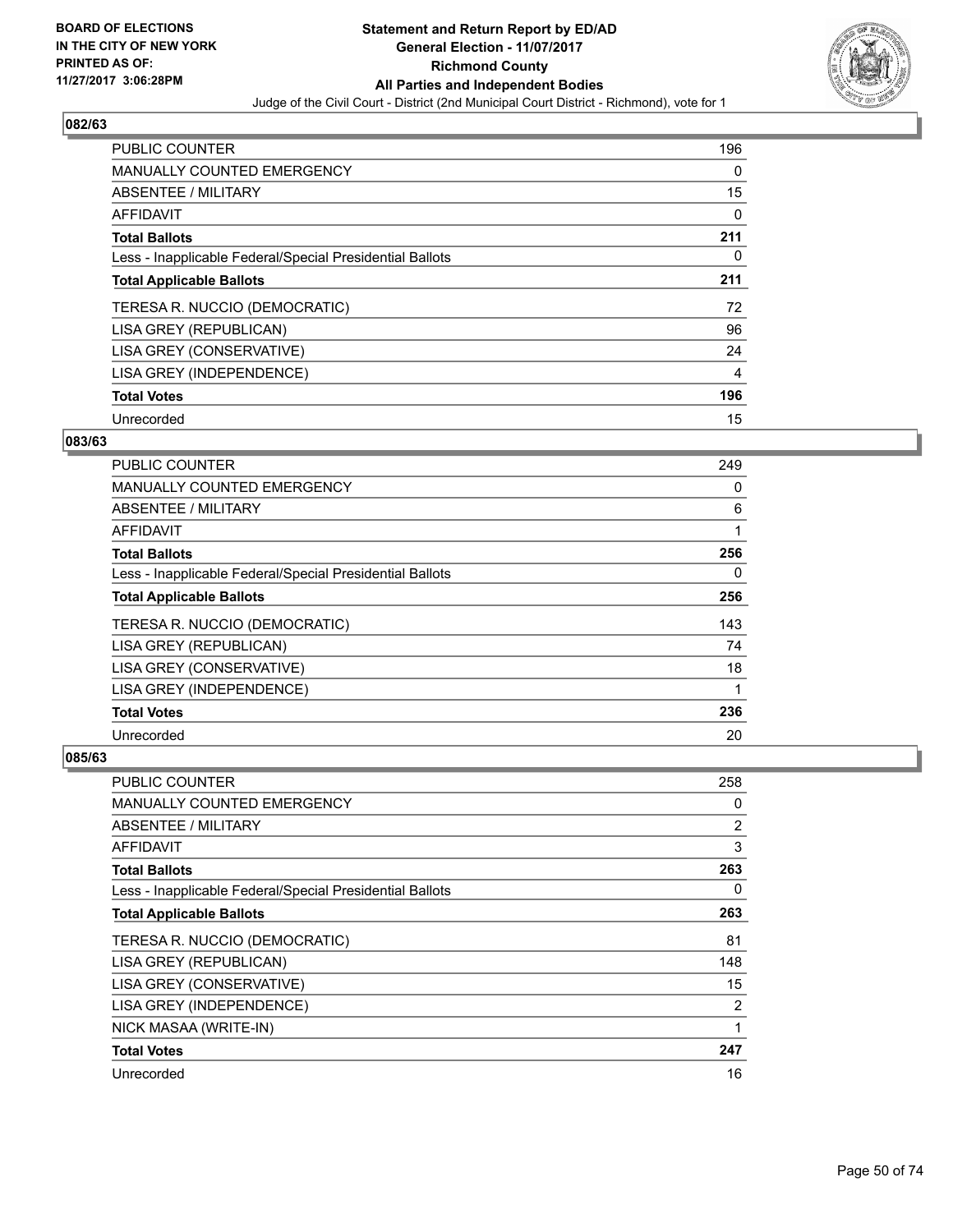

| <b>PUBLIC COUNTER</b>                                    | 0 |
|----------------------------------------------------------|---|
| <b>MANUALLY COUNTED EMERGENCY</b>                        | 0 |
| ABSENTEE / MILITARY                                      | 0 |
| <b>AFFIDAVIT</b>                                         | 0 |
| <b>Total Ballots</b>                                     | 0 |
| Less - Inapplicable Federal/Special Presidential Ballots | 0 |
|                                                          |   |
| <b>Total Applicable Ballots</b>                          | 0 |
| TERESA R. NUCCIO (DEMOCRATIC)                            | 0 |
| LISA GREY (REPUBLICAN)                                   | 0 |
| LISA GREY (CONSERVATIVE)                                 | 0 |
| LISA GREY (INDEPENDENCE)                                 | 0 |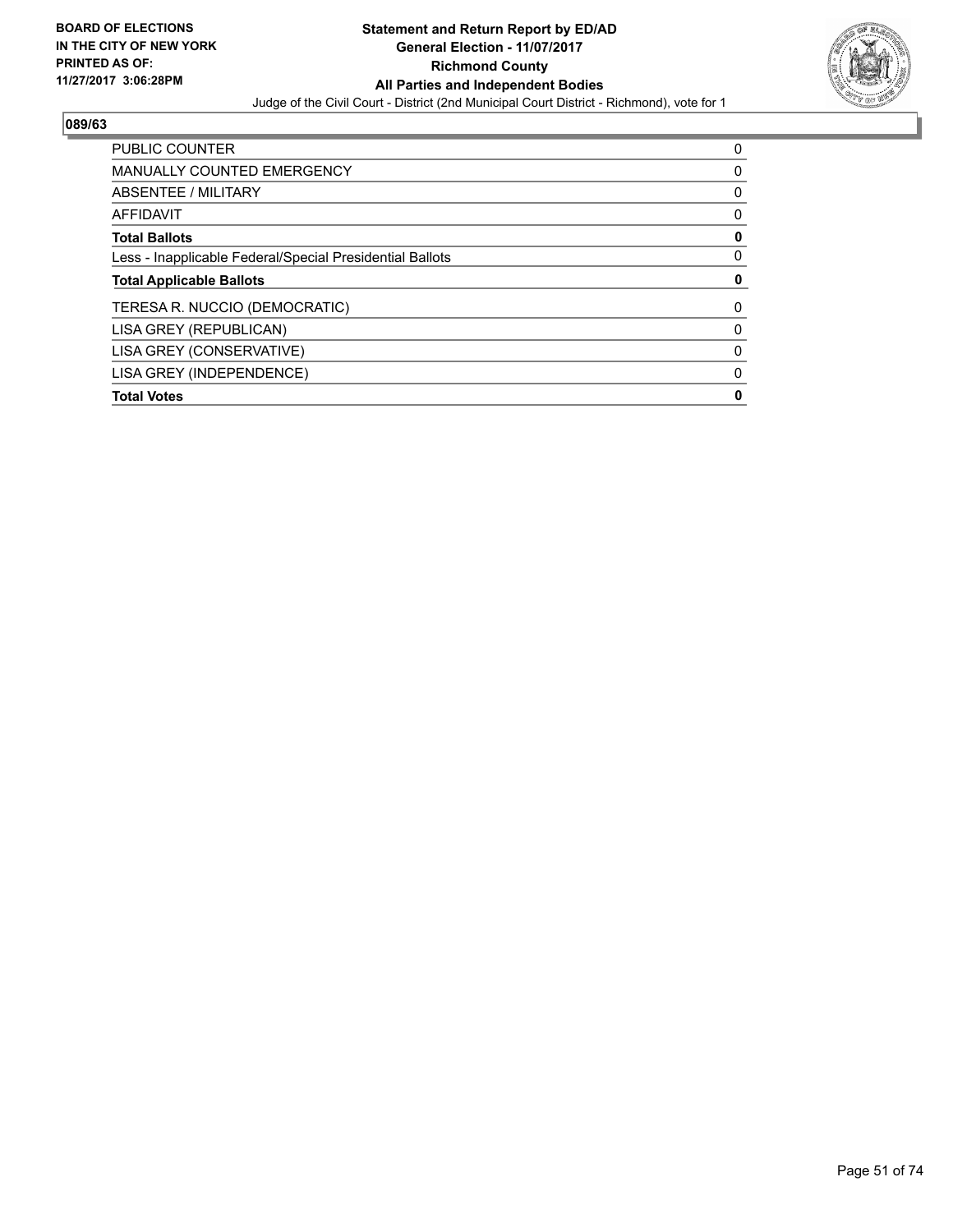

| <b>PUBLIC COUNTER</b>                                    | 313 |
|----------------------------------------------------------|-----|
| <b>MANUALLY COUNTED EMERGENCY</b>                        | 0   |
| ABSENTEE / MILITARY                                      | 13  |
| AFFIDAVIT                                                | 2   |
| <b>Total Ballots</b>                                     | 328 |
| Less - Inapplicable Federal/Special Presidential Ballots | 0   |
| <b>Total Applicable Ballots</b>                          | 328 |
| TERESA R. NUCCIO (DEMOCRATIC)                            | 77  |
| LISA GREY (REPUBLICAN)                                   | 188 |
| LISA GREY (CONSERVATIVE)                                 | 34  |
| LISA GREY (INDEPENDENCE)                                 | 6   |
| <b>Total Votes</b>                                       | 305 |
| Unrecorded                                               | 23  |

## **002/64**

| <b>PUBLIC COUNTER</b>                                    | 404 |
|----------------------------------------------------------|-----|
| MANUALLY COUNTED EMERGENCY                               | 0   |
| ABSENTEE / MILITARY                                      | 22  |
| <b>AFFIDAVIT</b>                                         | 5   |
| <b>Total Ballots</b>                                     | 431 |
| Less - Inapplicable Federal/Special Presidential Ballots | 0   |
| <b>Total Applicable Ballots</b>                          | 431 |
| TERESA R. NUCCIO (DEMOCRATIC)                            | 78  |
| LISA GREY (REPUBLICAN)                                   | 267 |
| LISA GREY (CONSERVATIVE)                                 | 51  |
| LISA GREY (INDEPENDENCE)                                 | 6   |
| JOHN SZELUGA (WRITE-IN)                                  | 1   |
| <b>Total Votes</b>                                       | 403 |
| Unrecorded                                               | 28  |

| <b>PUBLIC COUNTER</b>                                    | 394 |
|----------------------------------------------------------|-----|
| MANUALLY COUNTED EMERGENCY                               | 0   |
| ABSENTEE / MILITARY                                      | 21  |
| AFFIDAVIT                                                | 2   |
| <b>Total Ballots</b>                                     | 417 |
| Less - Inapplicable Federal/Special Presidential Ballots | 0   |
| <b>Total Applicable Ballots</b>                          | 417 |
| TERESA R. NUCCIO (DEMOCRATIC)                            | 70  |
| LISA GREY (REPUBLICAN)                                   | 254 |
| LISA GREY (CONSERVATIVE)                                 | 52  |
| LISA GREY (INDEPENDENCE)                                 | 11  |
| PETER COLEMAN (WRITE-IN)                                 |     |
| <b>Total Votes</b>                                       | 388 |
| Unrecorded                                               | 29  |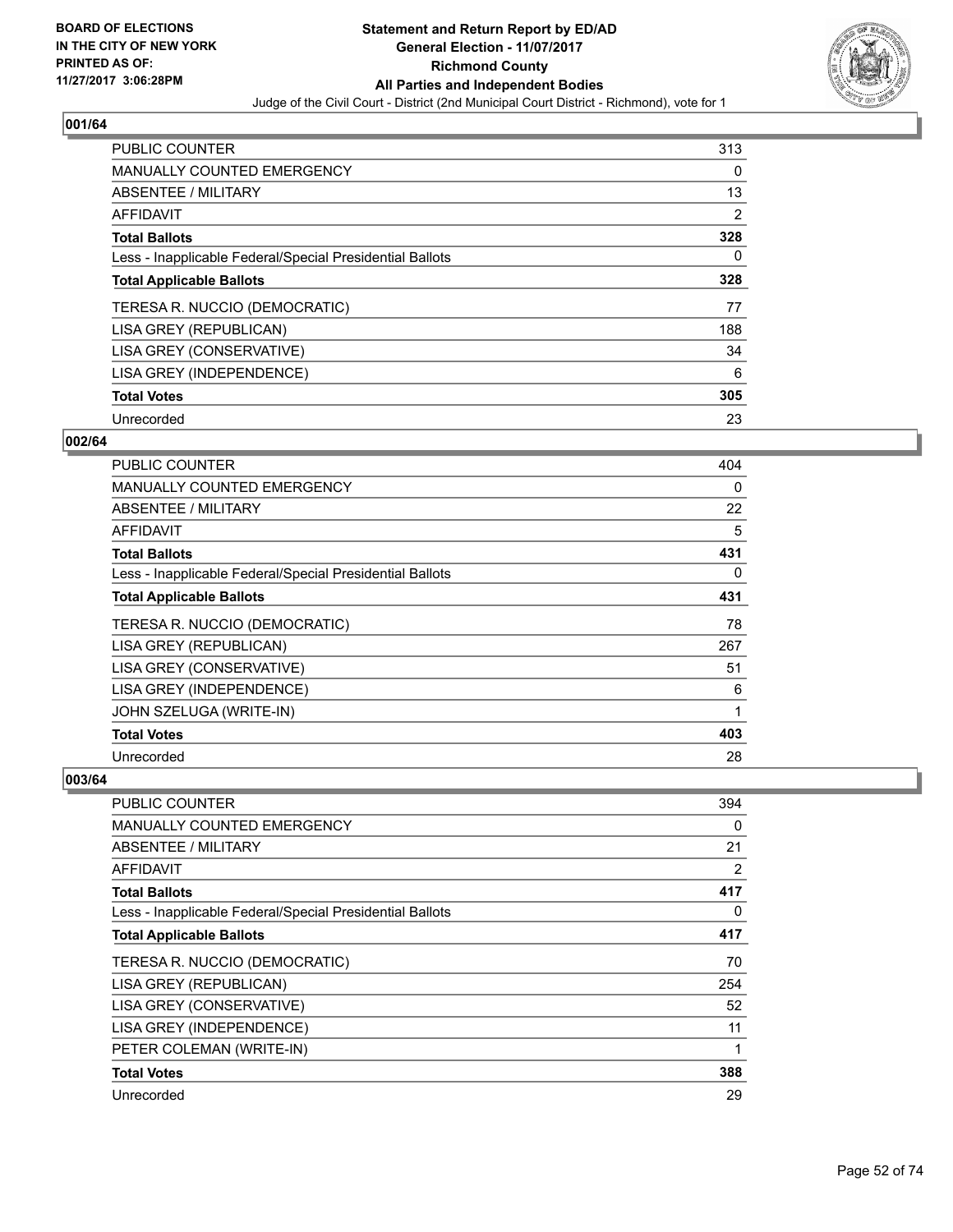

| <b>PUBLIC COUNTER</b>                                    | 307 |
|----------------------------------------------------------|-----|
| <b>MANUALLY COUNTED EMERGENCY</b>                        | 0   |
| ABSENTEE / MILITARY                                      | 11  |
| AFFIDAVIT                                                | 0   |
| <b>Total Ballots</b>                                     | 318 |
| Less - Inapplicable Federal/Special Presidential Ballots | 0   |
| <b>Total Applicable Ballots</b>                          | 318 |
| TERESA R. NUCCIO (DEMOCRATIC)                            | 56  |
| LISA GREY (REPUBLICAN)                                   | 195 |
| LISA GREY (CONSERVATIVE)                                 | 47  |
| LISA GREY (INDEPENDENCE)                                 | 4   |
| <b>Total Votes</b>                                       | 302 |
| Unrecorded                                               | 16  |

## **005/64**

| <b>PUBLIC COUNTER</b>                                    | 416 |
|----------------------------------------------------------|-----|
| <b>MANUALLY COUNTED EMERGENCY</b>                        | 0   |
| ABSENTEE / MILITARY                                      | 18  |
| <b>AFFIDAVIT</b>                                         | 4   |
| <b>Total Ballots</b>                                     | 438 |
| Less - Inapplicable Federal/Special Presidential Ballots | 0   |
| <b>Total Applicable Ballots</b>                          | 438 |
| TERESA R. NUCCIO (DEMOCRATIC)                            | 96  |
| LISA GREY (REPUBLICAN)                                   | 273 |
| LISA GREY (CONSERVATIVE)                                 | 40  |
| LISA GREY (INDEPENDENCE)                                 | 10  |
| <b>Total Votes</b>                                       | 419 |
| Unrecorded                                               | 19  |

| <b>PUBLIC COUNTER</b>                                    | 426 |
|----------------------------------------------------------|-----|
| <b>MANUALLY COUNTED EMERGENCY</b>                        | 0   |
| ABSENTEE / MILITARY                                      | 16  |
| AFFIDAVIT                                                | 6   |
| <b>Total Ballots</b>                                     | 448 |
| Less - Inapplicable Federal/Special Presidential Ballots | 0   |
| <b>Total Applicable Ballots</b>                          | 448 |
| TERESA R. NUCCIO (DEMOCRATIC)                            | 87  |
| LISA GREY (REPUBLICAN)                                   | 267 |
| LISA GREY (CONSERVATIVE)                                 | 58  |
| LISA GREY (INDEPENDENCE)                                 | 14  |
| <b>Total Votes</b>                                       | 426 |
| Unrecorded                                               | 22  |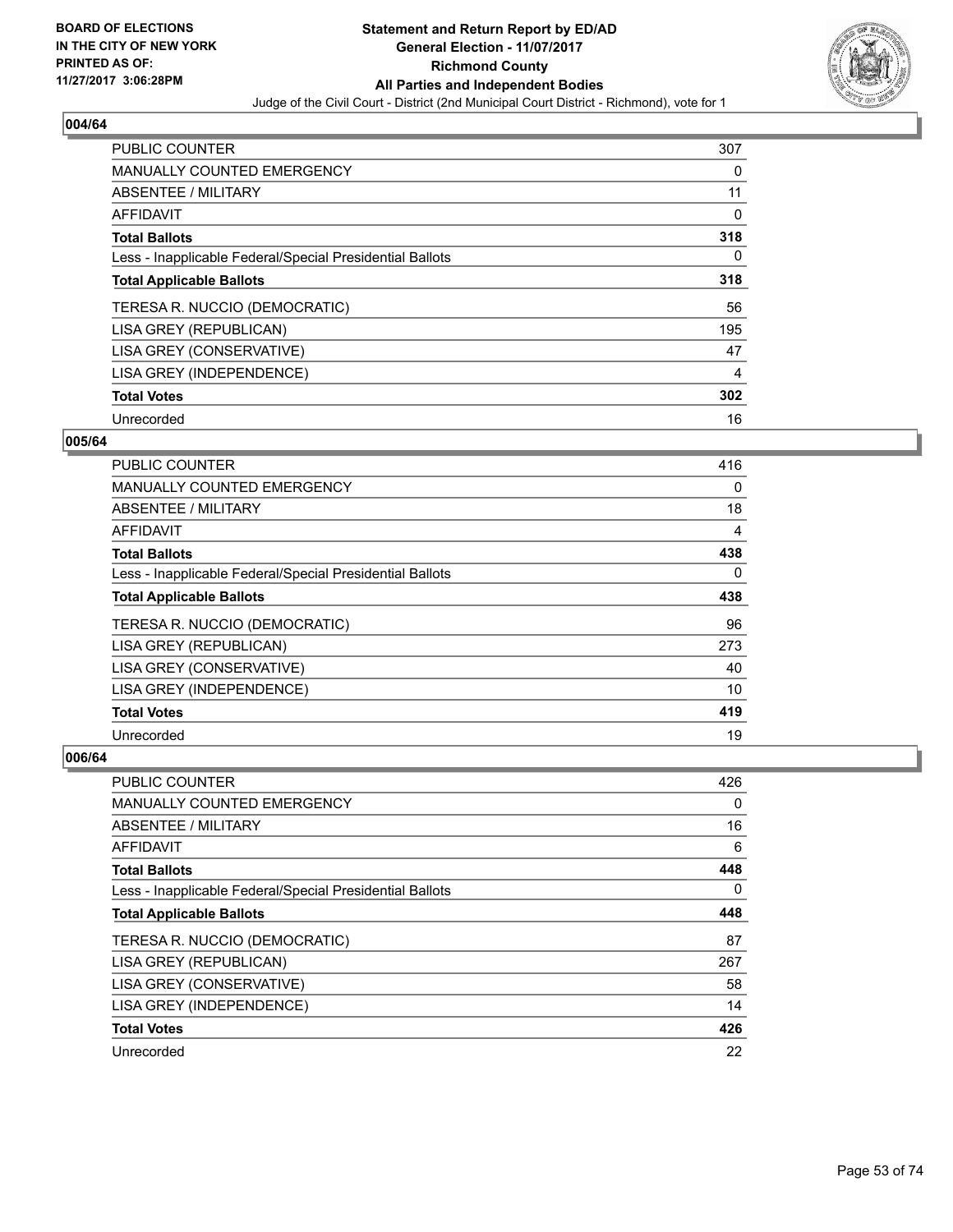

| <b>PUBLIC COUNTER</b>                                    | 427 |
|----------------------------------------------------------|-----|
| <b>MANUALLY COUNTED EMERGENCY</b>                        | 0   |
| ABSENTEE / MILITARY                                      | 13  |
| AFFIDAVIT                                                | 2   |
| <b>Total Ballots</b>                                     | 442 |
| Less - Inapplicable Federal/Special Presidential Ballots | 0   |
| <b>Total Applicable Ballots</b>                          | 442 |
| TERESA R. NUCCIO (DEMOCRATIC)                            | 80  |
| LISA GREY (REPUBLICAN)                                   | 282 |
| LISA GREY (CONSERVATIVE)                                 | 52  |
| LISA GREY (INDEPENDENCE)                                 | 6   |
| RALPH NADER (WRITE-IN)                                   | 1   |
| <b>Total Votes</b>                                       | 421 |
| Unrecorded                                               | 21  |

## **008/64**

| <b>PUBLIC COUNTER</b>                                    | 332 |
|----------------------------------------------------------|-----|
| <b>MANUALLY COUNTED EMERGENCY</b>                        | 0   |
| ABSENTEE / MILITARY                                      | 20  |
| AFFIDAVIT                                                | 3   |
| <b>Total Ballots</b>                                     | 355 |
| Less - Inapplicable Federal/Special Presidential Ballots | 0   |
| <b>Total Applicable Ballots</b>                          | 355 |
| TERESA R. NUCCIO (DEMOCRATIC)                            | 86  |
| LISA GREY (REPUBLICAN)                                   | 213 |
| LISA GREY (CONSERVATIVE)                                 | 33  |
| LISA GREY (INDEPENDENCE)                                 | 5   |
| <b>Total Votes</b>                                       | 337 |
| Unrecorded                                               | 18  |

| <b>PUBLIC COUNTER</b>                                    | 317 |
|----------------------------------------------------------|-----|
| <b>MANUALLY COUNTED EMERGENCY</b>                        | 0   |
| ABSENTEE / MILITARY                                      | 8   |
| AFFIDAVIT                                                |     |
| <b>Total Ballots</b>                                     | 326 |
| Less - Inapplicable Federal/Special Presidential Ballots | 0   |
| <b>Total Applicable Ballots</b>                          | 326 |
| TERESA R. NUCCIO (DEMOCRATIC)                            | 67  |
| LISA GREY (REPUBLICAN)                                   | 188 |
| LISA GREY (CONSERVATIVE)                                 | 44  |
| LISA GREY (INDEPENDENCE)                                 | 2   |
| <b>Total Votes</b>                                       | 301 |
| Unrecorded                                               | 25  |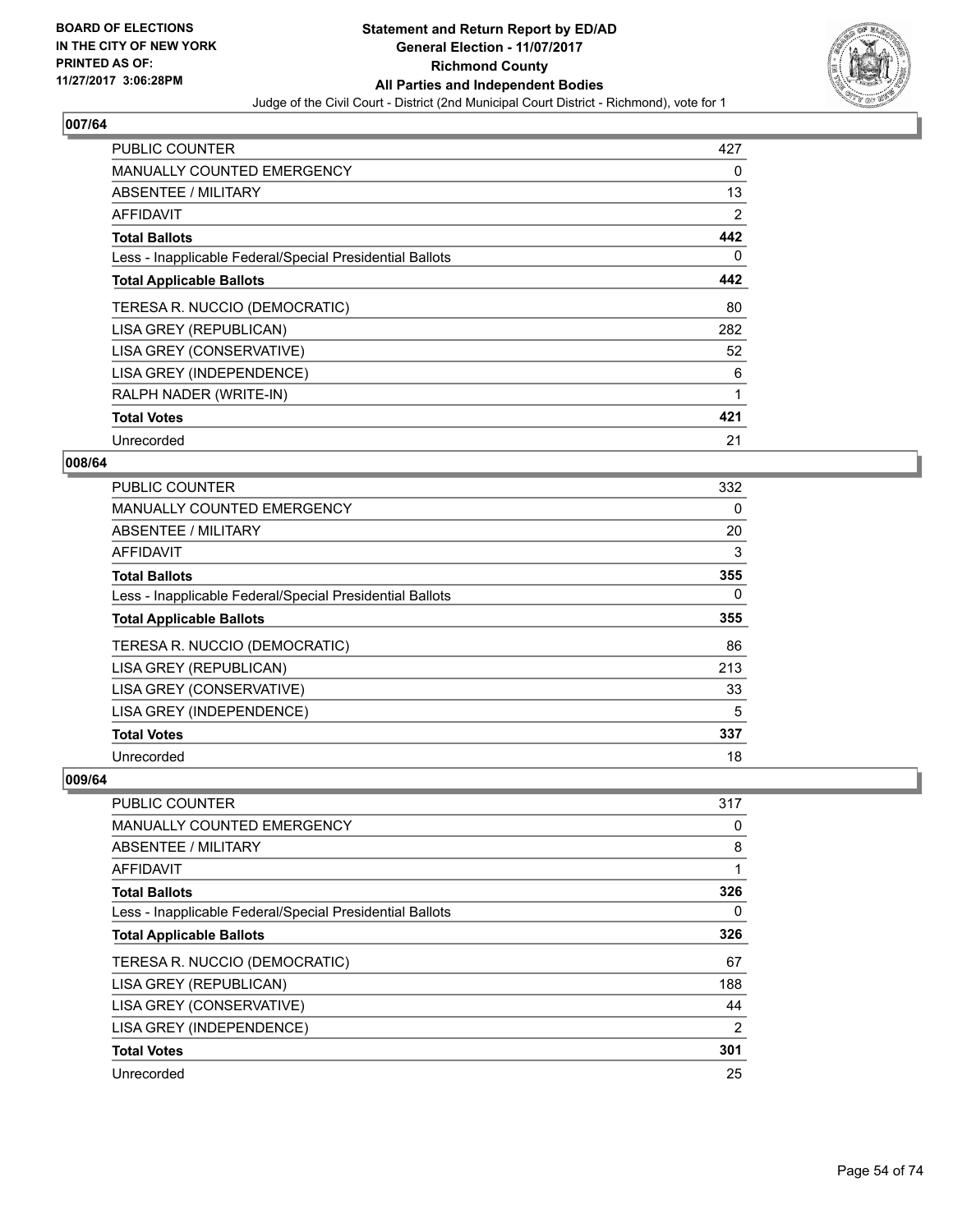

| <b>PUBLIC COUNTER</b>                                    | 318 |
|----------------------------------------------------------|-----|
| <b>MANUALLY COUNTED EMERGENCY</b>                        | 0   |
| ABSENTEE / MILITARY                                      | 8   |
| <b>AFFIDAVIT</b>                                         | 6   |
| <b>Total Ballots</b>                                     | 332 |
| Less - Inapplicable Federal/Special Presidential Ballots | 0   |
| <b>Total Applicable Ballots</b>                          | 332 |
| TERESA R. NUCCIO (DEMOCRATIC)                            | 53  |
| LISA GREY (REPUBLICAN)                                   | 229 |
| LISA GREY (CONSERVATIVE)                                 | 36  |
| LISA GREY (INDEPENDENCE)                                 | 2   |
| <b>Total Votes</b>                                       | 320 |
| Unrecorded                                               | 12  |

## **011/64**

| <b>PUBLIC COUNTER</b>                                    | 145 |
|----------------------------------------------------------|-----|
| MANUALLY COUNTED EMERGENCY                               | 0   |
| ABSENTEE / MILITARY                                      | 11  |
| AFFIDAVIT                                                | 0   |
| <b>Total Ballots</b>                                     | 156 |
| Less - Inapplicable Federal/Special Presidential Ballots | 0   |
| <b>Total Applicable Ballots</b>                          | 156 |
| TERESA R. NUCCIO (DEMOCRATIC)                            | 24  |
| LISA GREY (REPUBLICAN)                                   | 101 |
| LISA GREY (CONSERVATIVE)                                 | 21  |
| LISA GREY (INDEPENDENCE)                                 | 5   |
| <b>Total Votes</b>                                       | 151 |
| Unrecorded                                               | 5   |

| <b>PUBLIC COUNTER</b>                                    | 293 |
|----------------------------------------------------------|-----|
| <b>MANUALLY COUNTED EMERGENCY</b>                        | 0   |
| ABSENTEE / MILITARY                                      | 13  |
| AFFIDAVIT                                                | 3   |
| <b>Total Ballots</b>                                     | 309 |
| Less - Inapplicable Federal/Special Presidential Ballots | 0   |
| <b>Total Applicable Ballots</b>                          | 309 |
| TERESA R. NUCCIO (DEMOCRATIC)                            | 61  |
| LISA GREY (REPUBLICAN)                                   | 205 |
| LISA GREY (CONSERVATIVE)                                 | 17  |
| LISA GREY (INDEPENDENCE)                                 | 6   |
| <b>Total Votes</b>                                       | 289 |
| Unrecorded                                               | 20  |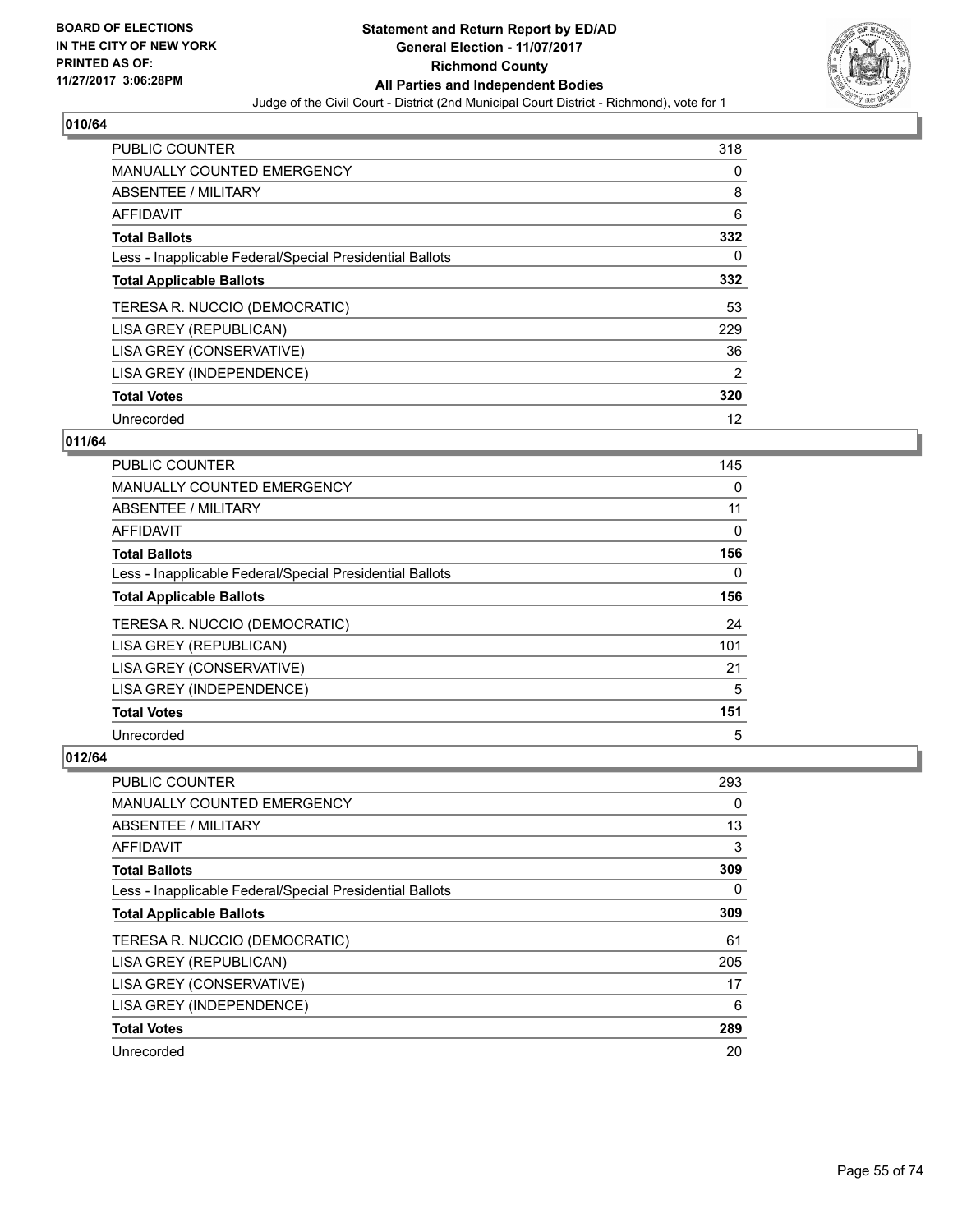

| <b>PUBLIC COUNTER</b>                                    | 148      |
|----------------------------------------------------------|----------|
| <b>MANUALLY COUNTED EMERGENCY</b>                        | 0        |
| ABSENTEE / MILITARY                                      | 4        |
| <b>AFFIDAVIT</b>                                         |          |
| <b>Total Ballots</b>                                     | 153      |
| Less - Inapplicable Federal/Special Presidential Ballots | $\Omega$ |
| <b>Total Applicable Ballots</b>                          | 153      |
| TERESA R. NUCCIO (DEMOCRATIC)                            | 43       |
| LISA GREY (REPUBLICAN)                                   | 86       |
| LISA GREY (CONSERVATIVE)                                 | 16       |
| LISA GREY (INDEPENDENCE)                                 |          |
| <b>Total Votes</b>                                       | 146      |
| Unrecorded                                               |          |

## **014/64**

| <b>PUBLIC COUNTER</b>                                    | 379 |
|----------------------------------------------------------|-----|
| <b>MANUALLY COUNTED EMERGENCY</b>                        | 0   |
| ABSENTEE / MILITARY                                      | 12  |
| AFFIDAVIT                                                | 2   |
| <b>Total Ballots</b>                                     | 393 |
| Less - Inapplicable Federal/Special Presidential Ballots | 0   |
| <b>Total Applicable Ballots</b>                          | 393 |
| TERESA R. NUCCIO (DEMOCRATIC)                            | 79  |
| LISA GREY (REPUBLICAN)                                   | 257 |
| LISA GREY (CONSERVATIVE)                                 | 19  |
| LISA GREY (INDEPENDENCE)                                 | 8   |
| <b>Total Votes</b>                                       | 363 |
| Unrecorded                                               | 30  |

| <b>PUBLIC COUNTER</b>                                    | 439 |
|----------------------------------------------------------|-----|
| <b>MANUALLY COUNTED EMERGENCY</b>                        | 0   |
| ABSENTEE / MILITARY                                      | 12  |
| AFFIDAVIT                                                | 2   |
| <b>Total Ballots</b>                                     | 453 |
| Less - Inapplicable Federal/Special Presidential Ballots | 0   |
| <b>Total Applicable Ballots</b>                          | 453 |
| TERESA R. NUCCIO (DEMOCRATIC)                            | 85  |
| LISA GREY (REPUBLICAN)                                   | 292 |
| LISA GREY (CONSERVATIVE)                                 | 35  |
| LISA GREY (INDEPENDENCE)                                 | 6   |
| <b>Total Votes</b>                                       | 418 |
| Unrecorded                                               | 35  |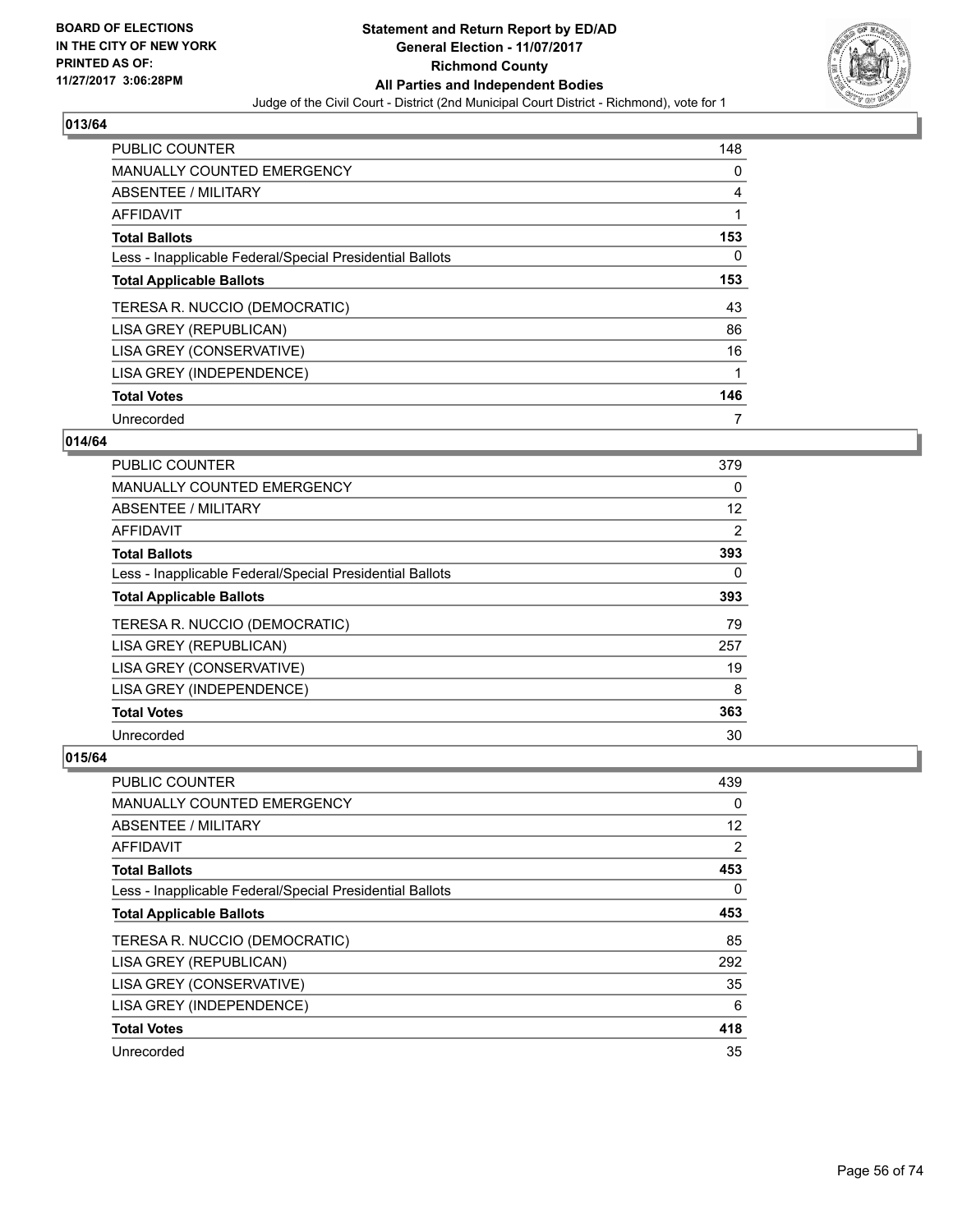

| <b>PUBLIC COUNTER</b>                                    | 356 |
|----------------------------------------------------------|-----|
| <b>MANUALLY COUNTED EMERGENCY</b>                        | 0   |
| ABSENTEE / MILITARY                                      | 13  |
| AFFIDAVIT                                                | 4   |
| <b>Total Ballots</b>                                     | 373 |
| Less - Inapplicable Federal/Special Presidential Ballots | 0   |
| <b>Total Applicable Ballots</b>                          | 373 |
| TERESA R. NUCCIO (DEMOCRATIC)                            | 85  |
| LISA GREY (REPUBLICAN)                                   | 209 |
| LISA GREY (CONSERVATIVE)                                 | 45  |
| LISA GREY (INDEPENDENCE)                                 | 6   |
| <b>Total Votes</b>                                       | 345 |
| Unrecorded                                               | 28  |

## **017/64**

| <b>PUBLIC COUNTER</b>                                    | 368 |
|----------------------------------------------------------|-----|
| MANUALLY COUNTED EMERGENCY                               | 0   |
| ABSENTEE / MILITARY                                      | 31  |
| <b>AFFIDAVIT</b>                                         | 2   |
| <b>Total Ballots</b>                                     | 401 |
| Less - Inapplicable Federal/Special Presidential Ballots | 0   |
| <b>Total Applicable Ballots</b>                          | 401 |
| TERESA R. NUCCIO (DEMOCRATIC)                            | 90  |
| LISA GREY (REPUBLICAN)                                   | 224 |
| LISA GREY (CONSERVATIVE)                                 | 43  |
| LISA GREY (INDEPENDENCE)                                 | 8   |
| MICHAEL J. FOX (WRITE-IN)                                | 1   |
| <b>Total Votes</b>                                       | 366 |
| Unrecorded                                               | 35  |

| <b>PUBLIC COUNTER</b>                                    | 270 |
|----------------------------------------------------------|-----|
| MANUALLY COUNTED EMERGENCY                               | 0   |
| ABSENTEE / MILITARY                                      | 14  |
| <b>AFFIDAVIT</b>                                         | 0   |
| <b>Total Ballots</b>                                     | 284 |
| Less - Inapplicable Federal/Special Presidential Ballots | 0   |
| <b>Total Applicable Ballots</b>                          | 284 |
| TERESA R. NUCCIO (DEMOCRATIC)                            | 76  |
| LISA GREY (REPUBLICAN)                                   | 152 |
| LISA GREY (CONSERVATIVE)                                 | 23  |
| LISA GREY (INDEPENDENCE)                                 | 13  |
| INNA PORELMOTER (WRITE-IN)                               |     |
| <b>Total Votes</b>                                       | 265 |
| Unrecorded                                               | 19  |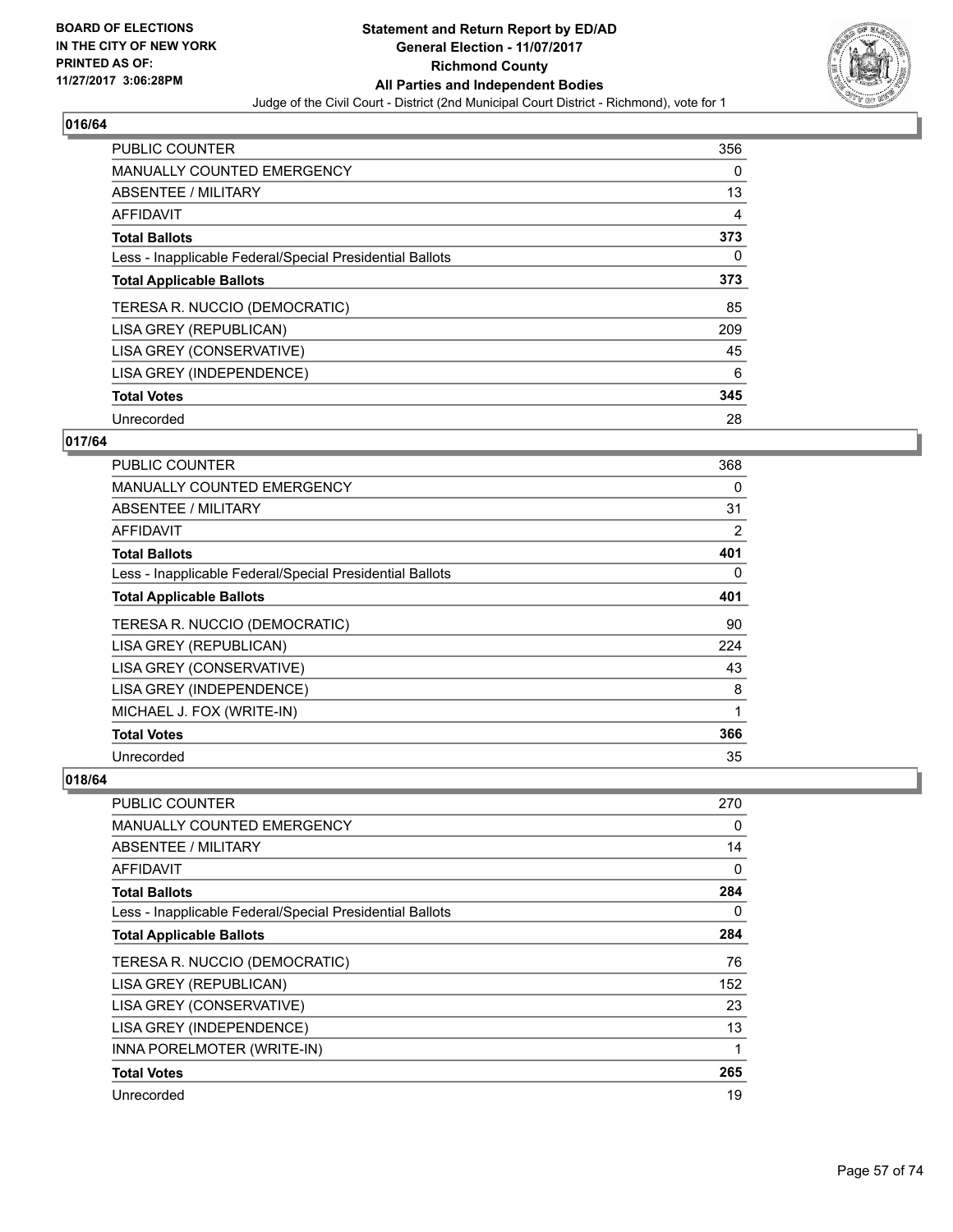

| <b>PUBLIC COUNTER</b>                                    | 200 |
|----------------------------------------------------------|-----|
| <b>MANUALLY COUNTED EMERGENCY</b>                        | 0   |
| ABSENTEE / MILITARY                                      | 35  |
| <b>AFFIDAVIT</b>                                         | 2   |
| <b>Total Ballots</b>                                     | 237 |
| Less - Inapplicable Federal/Special Presidential Ballots | 0   |
| <b>Total Applicable Ballots</b>                          | 237 |
| TERESA R. NUCCIO (DEMOCRATIC)                            | 124 |
| LISA GREY (REPUBLICAN)                                   | 87  |
| LISA GREY (CONSERVATIVE)                                 | 10  |
| LISA GREY (INDEPENDENCE)                                 | 3   |
| <b>Total Votes</b>                                       | 224 |
| Unrecorded                                               | 13  |

## **020/64**

| PUBLIC COUNTER                                           | 303            |
|----------------------------------------------------------|----------------|
| <b>MANUALLY COUNTED EMERGENCY</b>                        | 0              |
| ABSENTEE / MILITARY                                      | 11             |
| AFFIDAVIT                                                | $\overline{2}$ |
| <b>Total Ballots</b>                                     | 316            |
| Less - Inapplicable Federal/Special Presidential Ballots | 0              |
| <b>Total Applicable Ballots</b>                          | 316            |
| TERESA R. NUCCIO (DEMOCRATIC)                            | 87             |
| LISA GREY (REPUBLICAN)                                   | 181            |
| LISA GREY (CONSERVATIVE)                                 | 20             |
| LISA GREY (INDEPENDENCE)                                 | 6              |
| UNATTRIBUTABLE WRITE-IN (WRITE-IN)                       | 1              |
| <b>Total Votes</b>                                       | 295            |
| Unrecorded                                               | 21             |

| <b>PUBLIC COUNTER</b>                                    | 327 |
|----------------------------------------------------------|-----|
| <b>MANUALLY COUNTED EMERGENCY</b>                        | 0   |
| ABSENTEE / MILITARY                                      | 8   |
| AFFIDAVIT                                                | 2   |
| <b>Total Ballots</b>                                     | 337 |
| Less - Inapplicable Federal/Special Presidential Ballots | 0   |
| <b>Total Applicable Ballots</b>                          | 337 |
| TERESA R. NUCCIO (DEMOCRATIC)                            | 88  |
| LISA GREY (REPUBLICAN)                                   | 190 |
| LISA GREY (CONSERVATIVE)                                 | 28  |
| LISA GREY (INDEPENDENCE)                                 | 9   |
| UNATTRIBUTABLE WRITE-IN (WRITE-IN)                       | 1   |
| <b>Total Votes</b>                                       | 316 |
| Unrecorded                                               | 21  |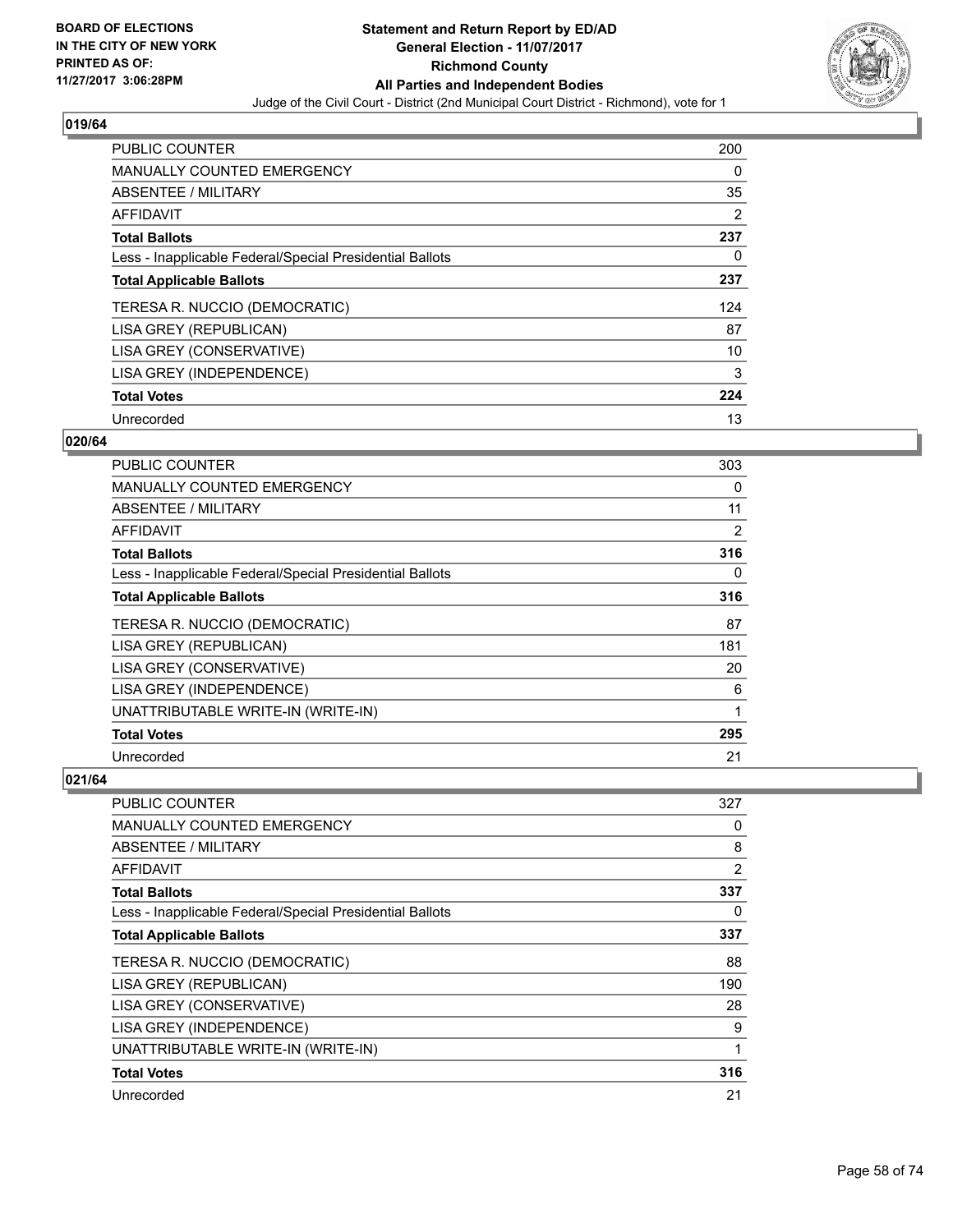

| <b>PUBLIC COUNTER</b>                                    | 362 |
|----------------------------------------------------------|-----|
| <b>MANUALLY COUNTED EMERGENCY</b>                        | 0   |
| ABSENTEE / MILITARY                                      | 22  |
| AFFIDAVIT                                                | 4   |
| <b>Total Ballots</b>                                     | 388 |
| Less - Inapplicable Federal/Special Presidential Ballots | 0   |
| <b>Total Applicable Ballots</b>                          | 388 |
| TERESA R. NUCCIO (DEMOCRATIC)                            | 107 |
| LISA GREY (REPUBLICAN)                                   | 201 |
| LISA GREY (CONSERVATIVE)                                 | 40  |
| LISA GREY (INDEPENDENCE)                                 | 11  |
| JOSEPH C. BORELLI (WRITE-IN)                             |     |
| <b>Total Votes</b>                                       | 360 |
| Unrecorded                                               | 28  |

## **023/64**

| <b>PUBLIC COUNTER</b>                                    | 317 |
|----------------------------------------------------------|-----|
| <b>MANUALLY COUNTED EMERGENCY</b>                        | 0   |
| ABSENTEE / MILITARY                                      | 15  |
| AFFIDAVIT                                                | 7   |
| <b>Total Ballots</b>                                     | 339 |
| Less - Inapplicable Federal/Special Presidential Ballots | 0   |
| <b>Total Applicable Ballots</b>                          | 339 |
| TERESA R. NUCCIO (DEMOCRATIC)                            | 77  |
| LISA GREY (REPUBLICAN)                                   | 201 |
| LISA GREY (CONSERVATIVE)                                 | 30  |
| LISA GREY (INDEPENDENCE)                                 | 8   |
| ANTHONY HESS (WRITE-IN)                                  | 1   |
| <b>Total Votes</b>                                       | 317 |
| Unrecorded                                               | 22  |

| PUBLIC COUNTER                                           | 315 |
|----------------------------------------------------------|-----|
| <b>MANUALLY COUNTED EMERGENCY</b>                        | 0   |
| ABSENTEE / MILITARY                                      | 4   |
| AFFIDAVIT                                                |     |
| <b>Total Ballots</b>                                     | 320 |
| Less - Inapplicable Federal/Special Presidential Ballots | 0   |
| <b>Total Applicable Ballots</b>                          | 320 |
| TERESA R. NUCCIO (DEMOCRATIC)                            | 88  |
| LISA GREY (REPUBLICAN)                                   | 168 |
| LISA GREY (CONSERVATIVE)                                 | 39  |
| LISA GREY (INDEPENDENCE)                                 | 7   |
| <b>Total Votes</b>                                       | 302 |
| Unrecorded                                               | 18  |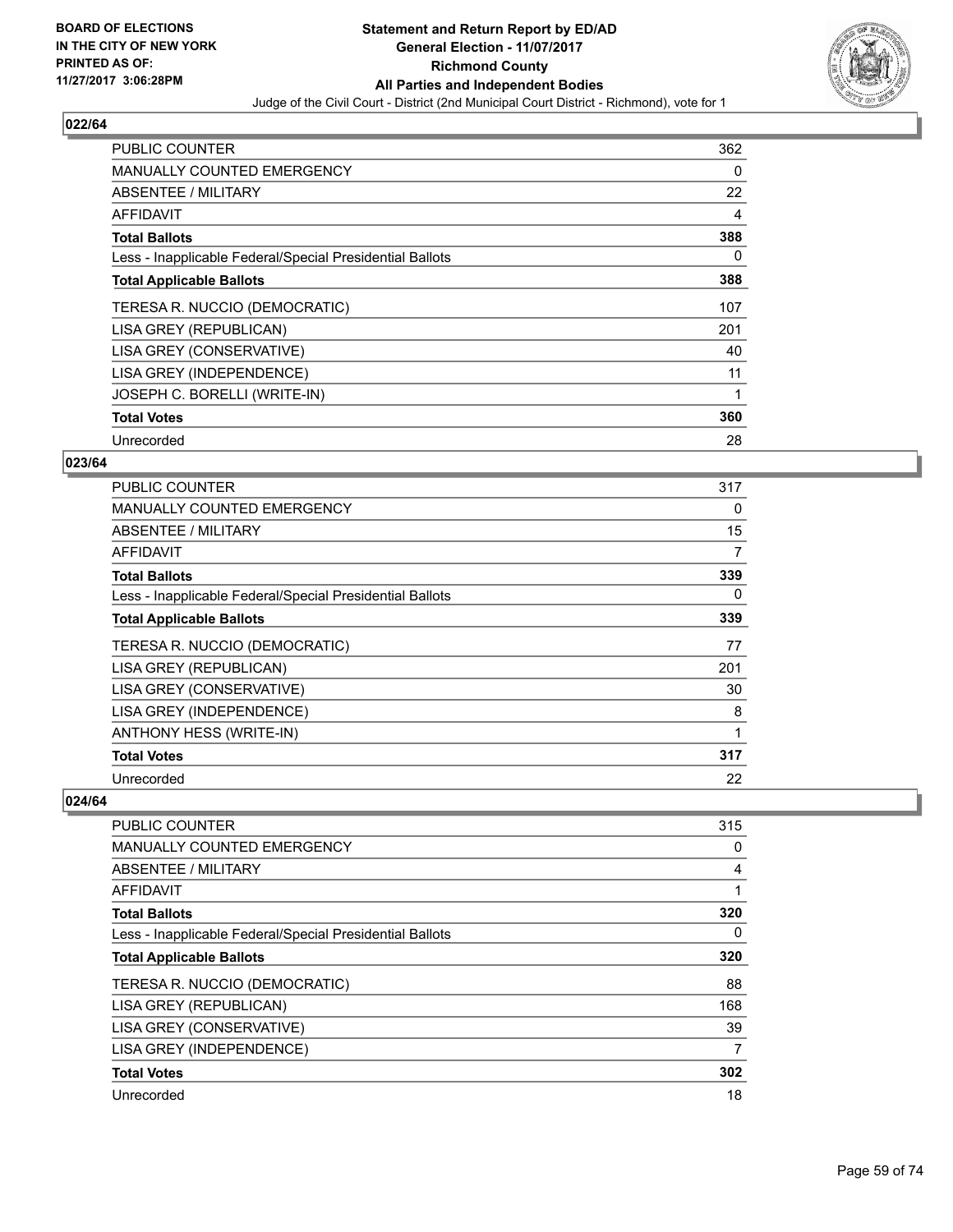

| <b>PUBLIC COUNTER</b>                                    | 303 |
|----------------------------------------------------------|-----|
| <b>MANUALLY COUNTED EMERGENCY</b>                        | 0   |
| ABSENTEE / MILITARY                                      | 18  |
| <b>AFFIDAVIT</b>                                         | 5   |
| <b>Total Ballots</b>                                     | 326 |
| Less - Inapplicable Federal/Special Presidential Ballots | 0   |
| <b>Total Applicable Ballots</b>                          | 326 |
| TERESA R. NUCCIO (DEMOCRATIC)                            | 72  |
| LISA GREY (REPUBLICAN)                                   | 178 |
| LISA GREY (CONSERVATIVE)                                 | 33  |
| LISA GREY (INDEPENDENCE)                                 | 8   |
| <b>Total Votes</b>                                       | 291 |
| Unrecorded                                               | 35  |

## **026/64**

| <b>PUBLIC COUNTER</b>                                    | 315 |
|----------------------------------------------------------|-----|
| <b>MANUALLY COUNTED EMERGENCY</b>                        | 0   |
| ABSENTEE / MILITARY                                      | 10  |
| <b>AFFIDAVIT</b>                                         |     |
| <b>Total Ballots</b>                                     | 326 |
| Less - Inapplicable Federal/Special Presidential Ballots | 0   |
| <b>Total Applicable Ballots</b>                          | 326 |
| TERESA R. NUCCIO (DEMOCRATIC)                            | 84  |
| LISA GREY (REPUBLICAN)                                   | 181 |
| LISA GREY (CONSERVATIVE)                                 | 27  |
| LISA GREY (INDEPENDENCE)                                 | 12  |
| <b>Total Votes</b>                                       | 304 |
| Unrecorded                                               | 22  |

| <b>PUBLIC COUNTER</b>                                    | 278 |
|----------------------------------------------------------|-----|
| <b>MANUALLY COUNTED EMERGENCY</b>                        | 0   |
| ABSENTEE / MILITARY                                      | 7   |
| AFFIDAVIT                                                | 1   |
| <b>Total Ballots</b>                                     | 286 |
| Less - Inapplicable Federal/Special Presidential Ballots | 0   |
| <b>Total Applicable Ballots</b>                          | 286 |
| TERESA R. NUCCIO (DEMOCRATIC)                            | 80  |
| LISA GREY (REPUBLICAN)                                   | 140 |
| LISA GREY (CONSERVATIVE)                                 | 42  |
| LISA GREY (INDEPENDENCE)                                 | 6   |
| <b>Total Votes</b>                                       | 268 |
| Unrecorded                                               | 18  |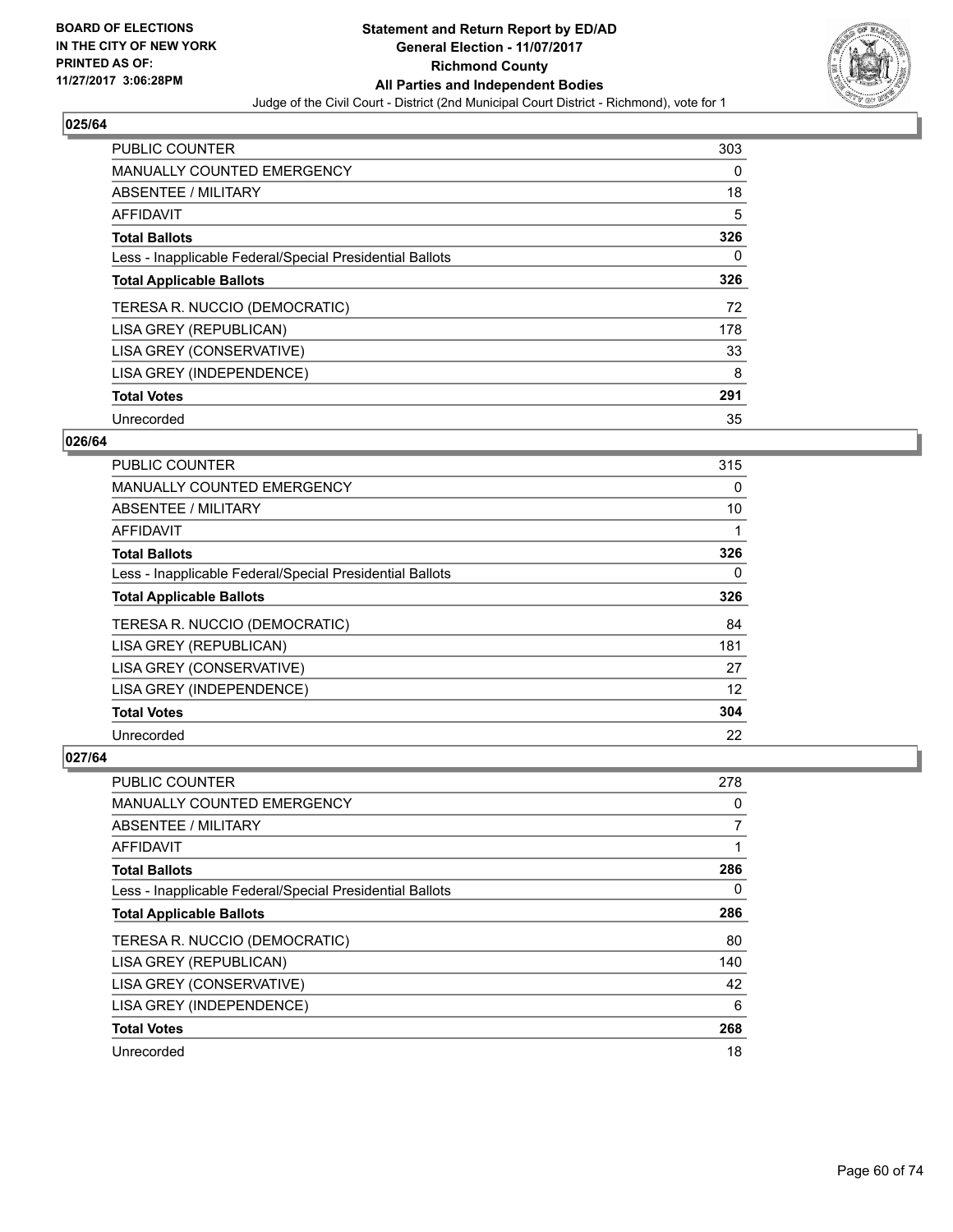

| <b>PUBLIC COUNTER</b>                                    | 201 |
|----------------------------------------------------------|-----|
| <b>MANUALLY COUNTED EMERGENCY</b>                        | 0   |
| ABSENTEE / MILITARY                                      | 3   |
| <b>AFFIDAVIT</b>                                         | 0   |
| <b>Total Ballots</b>                                     | 204 |
| Less - Inapplicable Federal/Special Presidential Ballots | 0   |
| <b>Total Applicable Ballots</b>                          | 204 |
| TERESA R. NUCCIO (DEMOCRATIC)                            | 36  |
| LISA GREY (REPUBLICAN)                                   | 138 |
| LISA GREY (CONSERVATIVE)                                 | 12  |
| LISA GREY (INDEPENDENCE)                                 | 2   |
| <b>Total Votes</b>                                       | 188 |
| Unrecorded                                               | 16  |

# **029/64**

| <b>PUBLIC COUNTER</b>                                    | 347 |
|----------------------------------------------------------|-----|
| MANUALLY COUNTED EMERGENCY                               | 0   |
| ABSENTEE / MILITARY                                      | 9   |
| AFFIDAVIT                                                | 0   |
| <b>Total Ballots</b>                                     | 356 |
| Less - Inapplicable Federal/Special Presidential Ballots | 0   |
| <b>Total Applicable Ballots</b>                          | 356 |
| TERESA R. NUCCIO (DEMOCRATIC)                            | 72  |
| LISA GREY (REPUBLICAN)                                   | 217 |
| LISA GREY (CONSERVATIVE)                                 | 34  |
| LISA GREY (INDEPENDENCE)                                 | 7   |
| <b>Total Votes</b>                                       | 330 |
| Unrecorded                                               | 26  |

| <b>PUBLIC COUNTER</b>                                    | 297 |
|----------------------------------------------------------|-----|
| <b>MANUALLY COUNTED EMERGENCY</b>                        | 0   |
| ABSENTEE / MILITARY                                      | 5   |
| AFFIDAVIT                                                | 1   |
| <b>Total Ballots</b>                                     | 303 |
| Less - Inapplicable Federal/Special Presidential Ballots | 0   |
| <b>Total Applicable Ballots</b>                          | 303 |
| TERESA R. NUCCIO (DEMOCRATIC)                            | 76  |
| LISA GREY (REPUBLICAN)                                   | 184 |
| LISA GREY (CONSERVATIVE)                                 | 20  |
| LISA GREY (INDEPENDENCE)                                 | 7   |
| <b>Total Votes</b>                                       | 287 |
| Unrecorded                                               | 16  |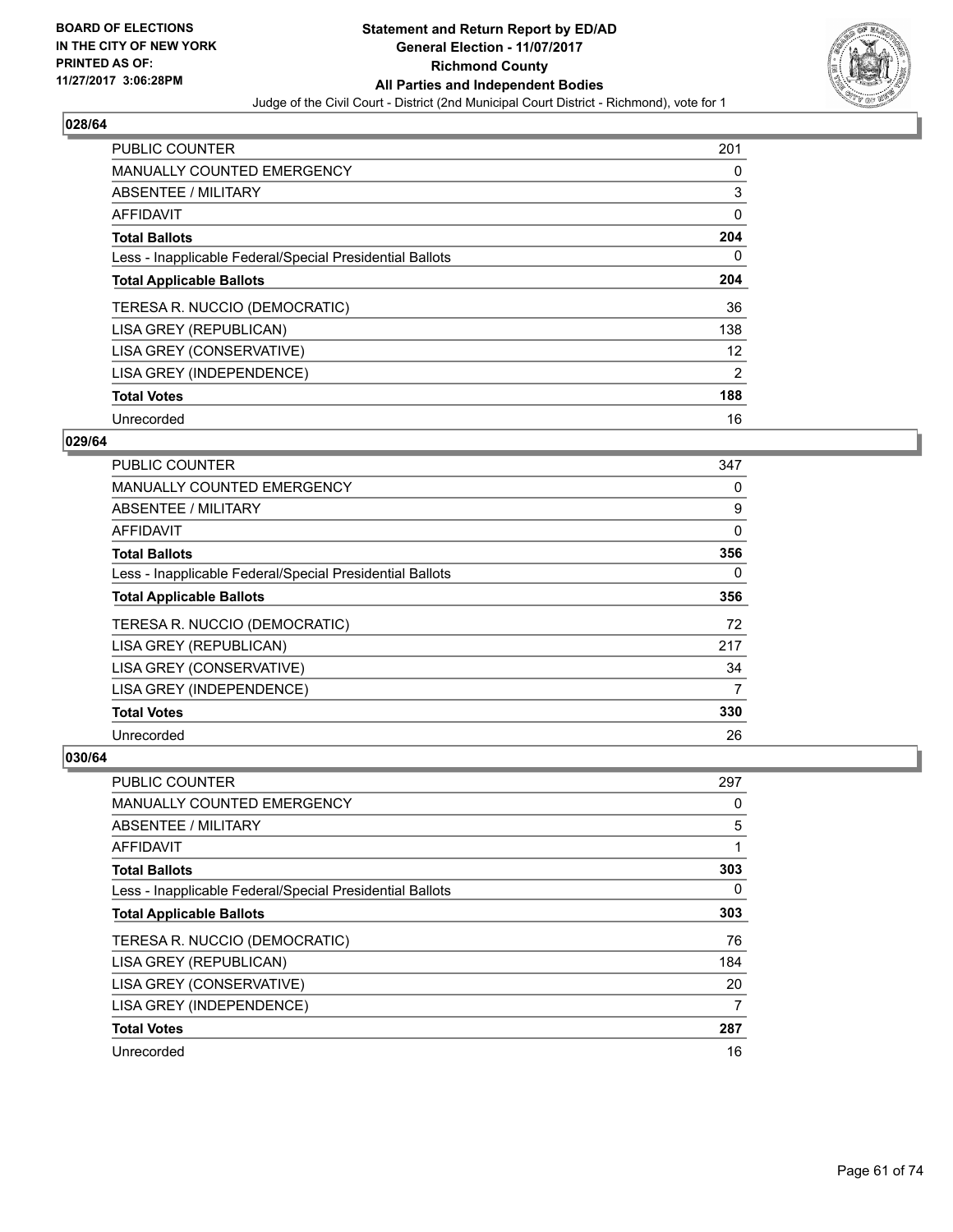

| <b>PUBLIC COUNTER</b>                                    | 289            |
|----------------------------------------------------------|----------------|
| <b>MANUALLY COUNTED EMERGENCY</b>                        | 0              |
| ABSENTEE / MILITARY                                      | 3              |
| AFFIDAVIT                                                | $\overline{2}$ |
| <b>Total Ballots</b>                                     | 294            |
| Less - Inapplicable Federal/Special Presidential Ballots | 0              |
| <b>Total Applicable Ballots</b>                          | 294            |
| TERESA R. NUCCIO (DEMOCRATIC)                            | 77             |
| LISA GREY (REPUBLICAN)                                   | 178            |
| LISA GREY (CONSERVATIVE)                                 | 17             |
| LISA GREY (INDEPENDENCE)                                 | 4              |
| <b>Total Votes</b>                                       | 276            |
| Unrecorded                                               | 18             |

# **032/64**

| <b>PUBLIC COUNTER</b>                                    | 336 |
|----------------------------------------------------------|-----|
| MANUALLY COUNTED EMERGENCY                               | 0   |
| ABSENTEE / MILITARY                                      | 12  |
| <b>AFFIDAVIT</b>                                         | 1   |
| <b>Total Ballots</b>                                     | 349 |
| Less - Inapplicable Federal/Special Presidential Ballots | 0   |
| <b>Total Applicable Ballots</b>                          | 349 |
| TERESA R. NUCCIO (DEMOCRATIC)                            | 108 |
| LISA GREY (REPUBLICAN)                                   | 175 |
| LISA GREY (CONSERVATIVE)                                 | 36  |
| LISA GREY (INDEPENDENCE)                                 | 9   |
| JOSEPH STALIN (WRITE-IN)                                 | 1   |
| <b>Total Votes</b>                                       | 329 |
| Unrecorded                                               | 20  |

| <b>PUBLIC COUNTER</b>                                    | 286 |
|----------------------------------------------------------|-----|
| <b>MANUALLY COUNTED EMERGENCY</b>                        | 0   |
| ABSENTEE / MILITARY                                      | 14  |
| AFFIDAVIT                                                |     |
| <b>Total Ballots</b>                                     | 301 |
| Less - Inapplicable Federal/Special Presidential Ballots | 0   |
| <b>Total Applicable Ballots</b>                          | 301 |
| TERESA R. NUCCIO (DEMOCRATIC)                            | 61  |
| LISA GREY (REPUBLICAN)                                   | 192 |
| LISA GREY (CONSERVATIVE)                                 | 32  |
| LISA GREY (INDEPENDENCE)                                 | 6   |
| <b>Total Votes</b>                                       | 291 |
| Unrecorded                                               | 10  |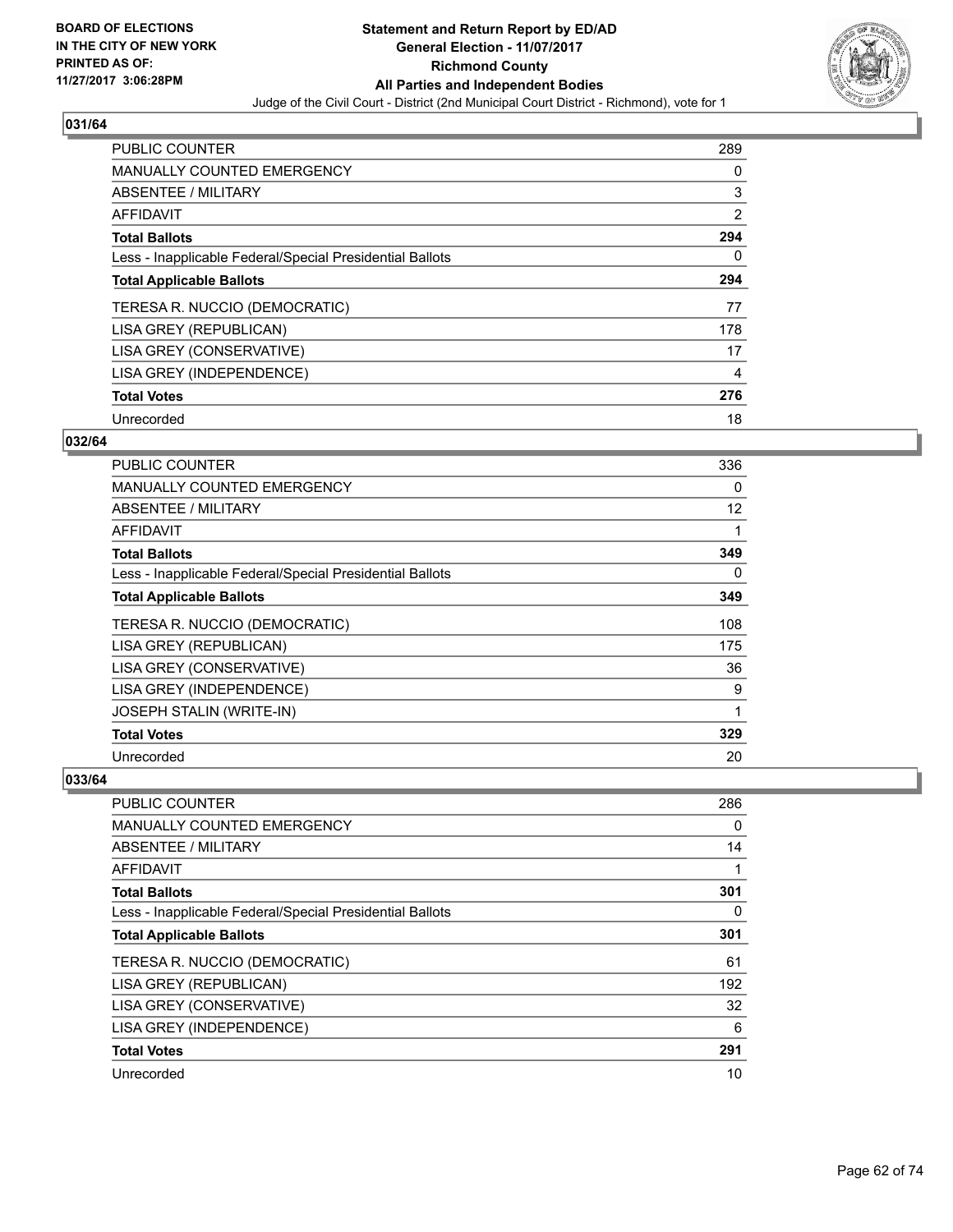

| <b>PUBLIC COUNTER</b>                                    | 320 |
|----------------------------------------------------------|-----|
| <b>MANUALLY COUNTED EMERGENCY</b>                        | 0   |
| ABSENTEE / MILITARY                                      | 44  |
| AFFIDAVIT                                                | 8   |
| <b>Total Ballots</b>                                     | 372 |
| Less - Inapplicable Federal/Special Presidential Ballots | 0   |
| <b>Total Applicable Ballots</b>                          | 372 |
| TERESA R. NUCCIO (DEMOCRATIC)                            | 100 |
| LISA GREY (REPUBLICAN)                                   | 208 |
| LISA GREY (CONSERVATIVE)                                 | 29  |
| LISA GREY (INDEPENDENCE)                                 | 6   |
| <b>Total Votes</b>                                       | 343 |
| Unrecorded                                               | 29  |

## **035/64**

| <b>PUBLIC COUNTER</b>                                    | 307 |
|----------------------------------------------------------|-----|
| MANUALLY COUNTED EMERGENCY                               | 0   |
| ABSENTEE / MILITARY                                      | 20  |
| <b>AFFIDAVIT</b>                                         | 0   |
| <b>Total Ballots</b>                                     | 327 |
| Less - Inapplicable Federal/Special Presidential Ballots | 0   |
| <b>Total Applicable Ballots</b>                          | 327 |
| TERESA R. NUCCIO (DEMOCRATIC)                            | 84  |
| LISA GREY (REPUBLICAN)                                   | 177 |
| LISA GREY (CONSERVATIVE)                                 | 35  |
| LISA GREY (INDEPENDENCE)                                 | 5   |
| <b>Total Votes</b>                                       | 301 |
| Unrecorded                                               | 26  |

| <b>PUBLIC COUNTER</b>                                    | 349 |
|----------------------------------------------------------|-----|
| <b>MANUALLY COUNTED EMERGENCY</b>                        | 0   |
| ABSENTEE / MILITARY                                      | 9   |
| AFFIDAVIT                                                | 4   |
| <b>Total Ballots</b>                                     | 362 |
| Less - Inapplicable Federal/Special Presidential Ballots | 0   |
| <b>Total Applicable Ballots</b>                          | 362 |
| TERESA R. NUCCIO (DEMOCRATIC)                            | 123 |
| LISA GREY (REPUBLICAN)                                   | 171 |
| LISA GREY (CONSERVATIVE)                                 | 41  |
| LISA GREY (INDEPENDENCE)                                 | 4   |
| <b>Total Votes</b>                                       | 339 |
| Unrecorded                                               | 23  |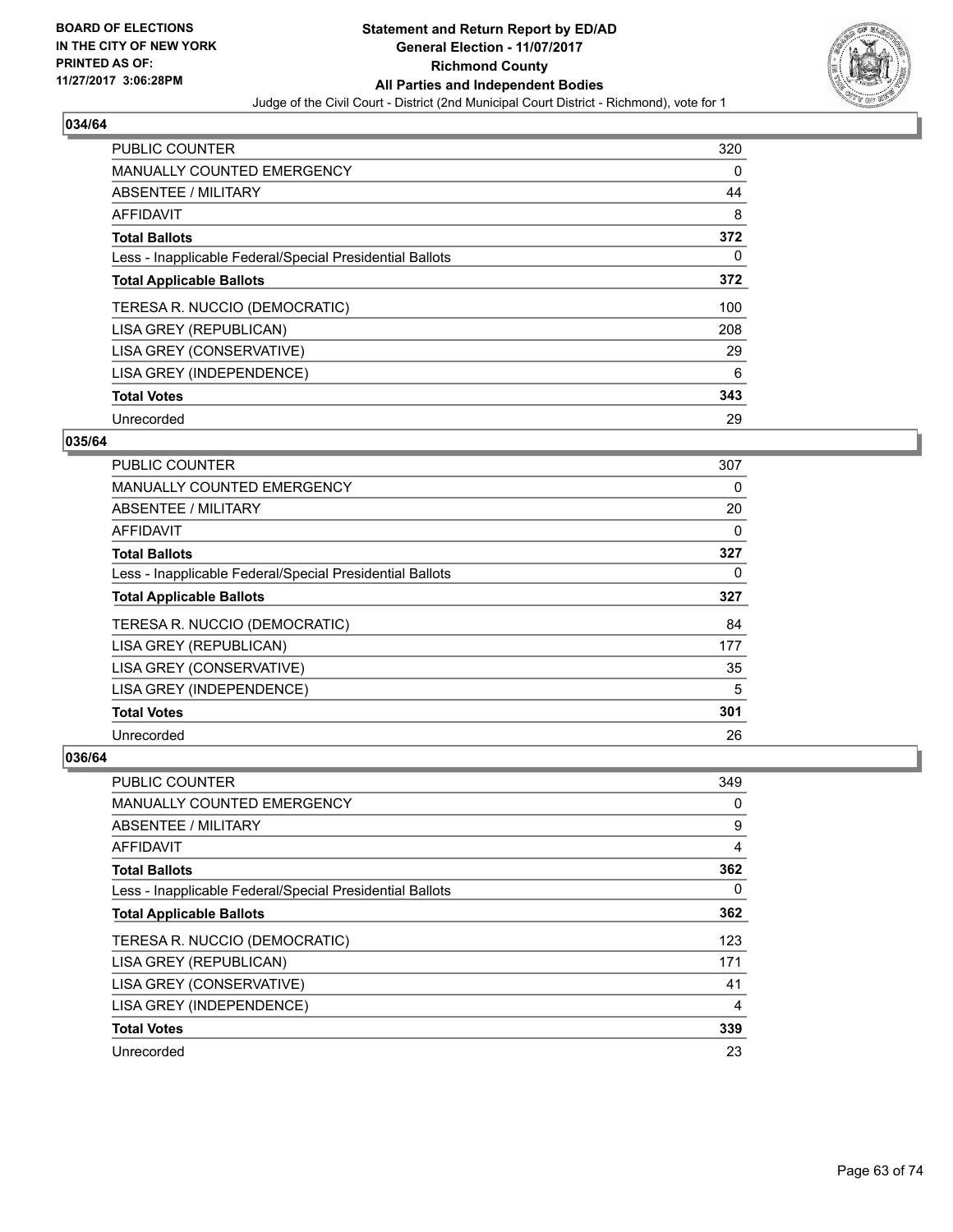

| <b>PUBLIC COUNTER</b>                                    | 283 |
|----------------------------------------------------------|-----|
| <b>MANUALLY COUNTED EMERGENCY</b>                        | 0   |
| ABSENTEE / MILITARY                                      | 12  |
| <b>AFFIDAVIT</b>                                         |     |
| <b>Total Ballots</b>                                     | 296 |
| Less - Inapplicable Federal/Special Presidential Ballots | 0   |
| <b>Total Applicable Ballots</b>                          | 296 |
| TERESA R. NUCCIO (DEMOCRATIC)                            | 87  |
| LISA GREY (REPUBLICAN)                                   | 168 |
| LISA GREY (CONSERVATIVE)                                 | 26  |
| LISA GREY (INDEPENDENCE)                                 |     |
| UNATTRIBUTABLE WRITE-IN (WRITE-IN)                       | 1   |
| <b>Total Votes</b>                                       | 283 |
| Unrecorded                                               | 13  |

## **038/64**

| <b>PUBLIC COUNTER</b>                                    | 280 |
|----------------------------------------------------------|-----|
| <b>MANUALLY COUNTED EMERGENCY</b>                        | 0   |
| ABSENTEE / MILITARY                                      | 18  |
| AFFIDAVIT                                                | 0   |
| <b>Total Ballots</b>                                     | 298 |
| Less - Inapplicable Federal/Special Presidential Ballots | 0   |
| <b>Total Applicable Ballots</b>                          | 298 |
| TERESA R. NUCCIO (DEMOCRATIC)                            | 85  |
| LISA GREY (REPUBLICAN)                                   | 167 |
| LISA GREY (CONSERVATIVE)                                 | 20  |
| LISA GREY (INDEPENDENCE)                                 | 9   |
| <b>Total Votes</b>                                       | 281 |
| Unrecorded                                               | 17  |

| <b>PUBLIC COUNTER</b>                                    | 272 |
|----------------------------------------------------------|-----|
| <b>MANUALLY COUNTED EMERGENCY</b>                        | 0   |
| ABSENTEE / MILITARY                                      | 7   |
| AFFIDAVIT                                                | 0   |
| <b>Total Ballots</b>                                     | 279 |
| Less - Inapplicable Federal/Special Presidential Ballots | 0   |
| <b>Total Applicable Ballots</b>                          | 279 |
| TERESA R. NUCCIO (DEMOCRATIC)                            | 80  |
| LISA GREY (REPUBLICAN)                                   | 143 |
| LISA GREY (CONSERVATIVE)                                 | 21  |
| LISA GREY (INDEPENDENCE)                                 | 8   |
| <b>Total Votes</b>                                       | 252 |
| Unrecorded                                               | 27  |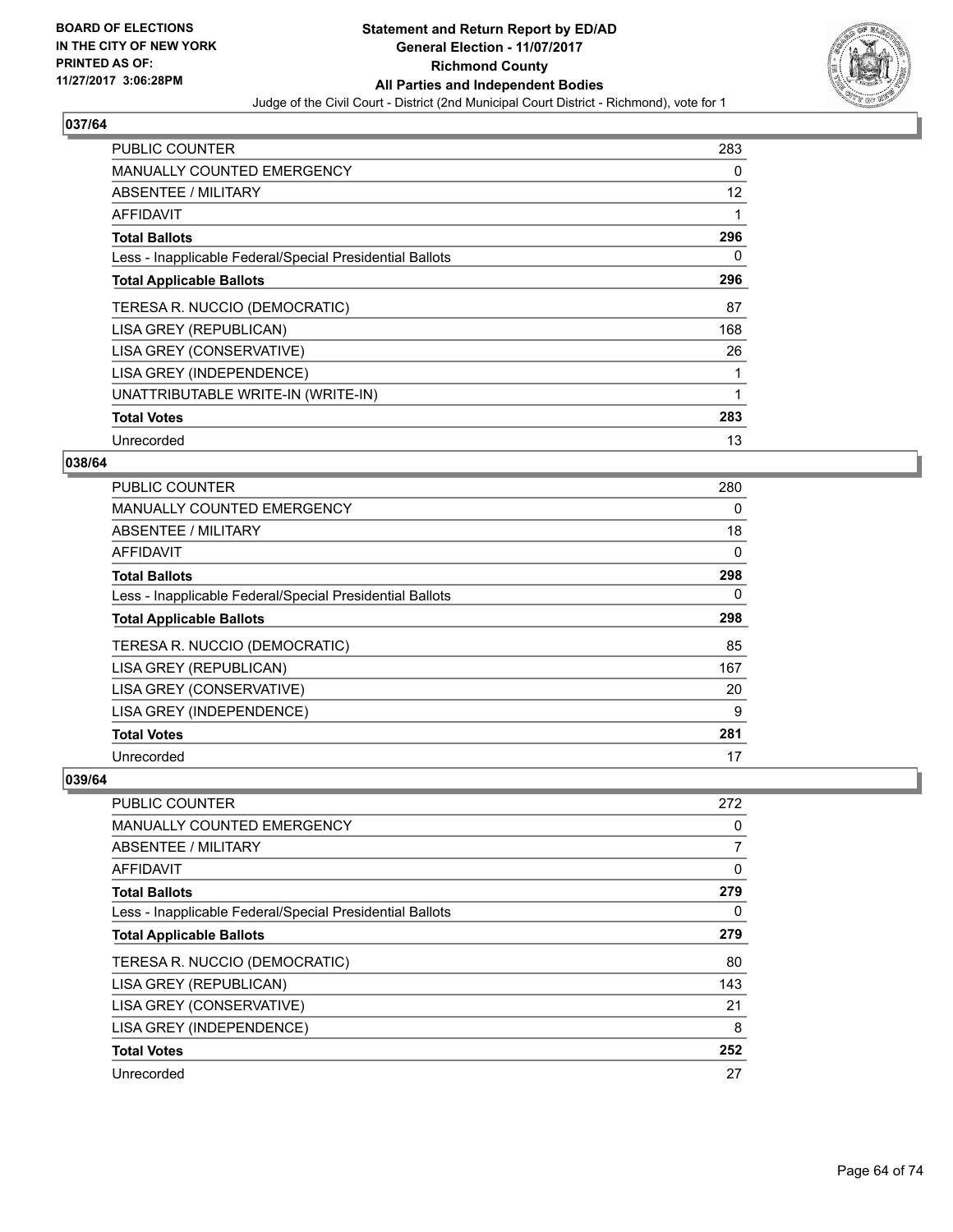

| <b>PUBLIC COUNTER</b>                                    | 211 |
|----------------------------------------------------------|-----|
| <b>MANUALLY COUNTED EMERGENCY</b>                        | 0   |
| ABSENTEE / MILITARY                                      | 14  |
| AFFIDAVIT                                                | 7   |
| <b>Total Ballots</b>                                     | 232 |
| Less - Inapplicable Federal/Special Presidential Ballots | 0   |
| <b>Total Applicable Ballots</b>                          | 232 |
| TERESA R. NUCCIO (DEMOCRATIC)                            | 119 |
| LISA GREY (REPUBLICAN)                                   | 84  |
| LISA GREY (CONSERVATIVE)                                 | 11  |
| LISA GREY (INDEPENDENCE)                                 | 2   |
| <b>Total Votes</b>                                       | 216 |
| Unrecorded                                               | 16  |

## **041/64**

| <b>PUBLIC COUNTER</b>                                    | 238 |
|----------------------------------------------------------|-----|
| <b>MANUALLY COUNTED EMERGENCY</b>                        | 0   |
| ABSENTEE / MILITARY                                      | 2   |
| AFFIDAVIT                                                | 2   |
| <b>Total Ballots</b>                                     | 242 |
| Less - Inapplicable Federal/Special Presidential Ballots | 0   |
| <b>Total Applicable Ballots</b>                          | 242 |
| TERESA R. NUCCIO (DEMOCRATIC)                            | 68  |
| LISA GREY (REPUBLICAN)                                   | 127 |
| LISA GREY (CONSERVATIVE)                                 | 18  |
| LISA GREY (INDEPENDENCE)                                 | 1   |
| <b>JAMES MCKAY (WRITE-IN)</b>                            | 1   |
| <b>Total Votes</b>                                       | 215 |
| Unrecorded                                               | 27  |

| PUBLIC COUNTER                                           | 238 |
|----------------------------------------------------------|-----|
| <b>MANUALLY COUNTED EMERGENCY</b>                        | 0   |
| ABSENTEE / MILITARY                                      | 14  |
| AFFIDAVIT                                                | 3   |
| <b>Total Ballots</b>                                     | 255 |
| Less - Inapplicable Federal/Special Presidential Ballots | 0   |
| <b>Total Applicable Ballots</b>                          | 255 |
| TERESA R. NUCCIO (DEMOCRATIC)                            | 103 |
| LISA GREY (REPUBLICAN)                                   | 103 |
| LISA GREY (CONSERVATIVE)                                 | 14  |
| LISA GREY (INDEPENDENCE)                                 | 7   |
| UNATTRIBUTABLE WRITE-IN (WRITE-IN)                       | 2   |
| <b>Total Votes</b>                                       | 229 |
| Unrecorded                                               | 26  |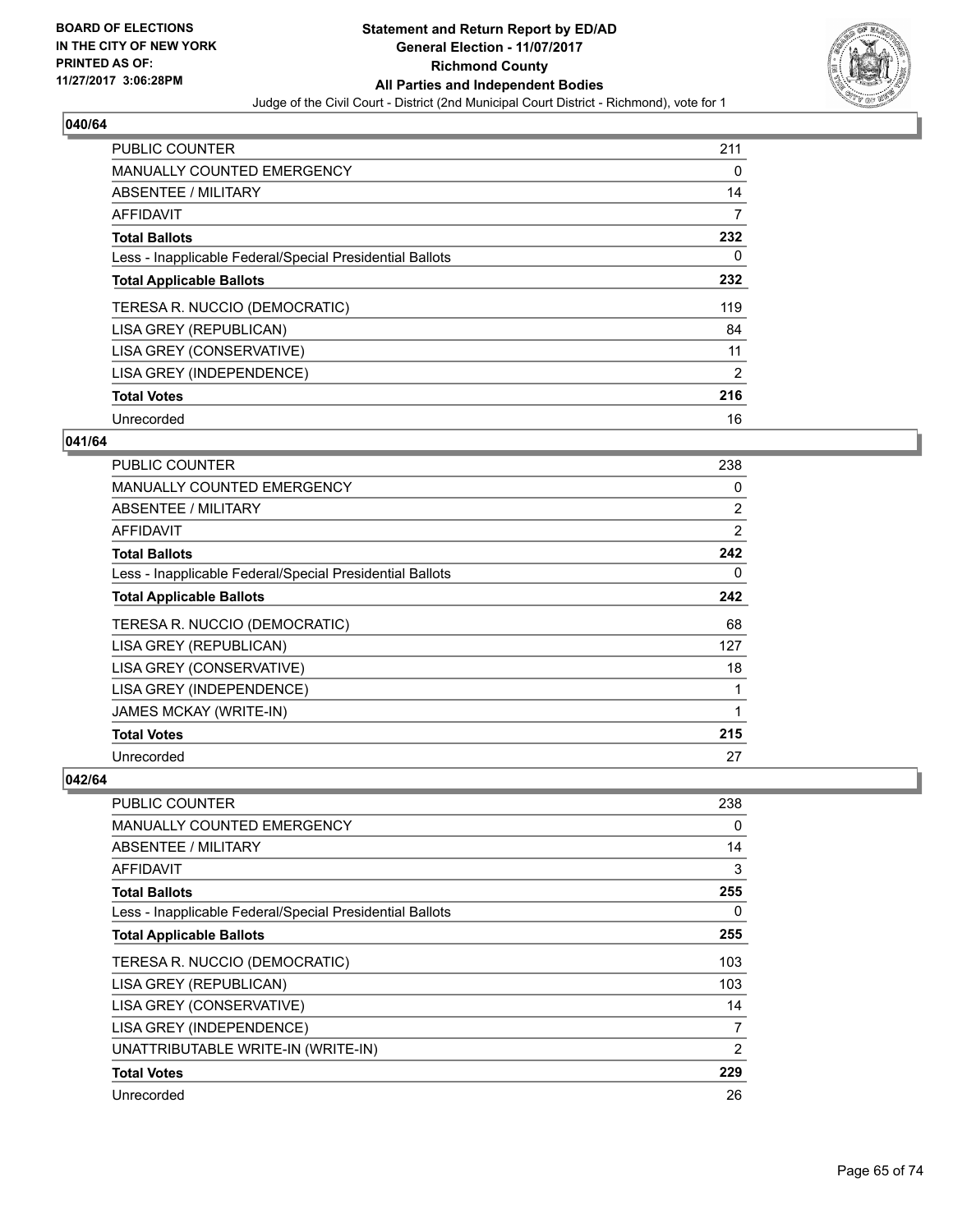

| <b>PUBLIC COUNTER</b>                                    | 153            |
|----------------------------------------------------------|----------------|
| <b>MANUALLY COUNTED EMERGENCY</b>                        | 0              |
| ABSENTEE / MILITARY                                      | 5              |
| AFFIDAVIT                                                | 2              |
| <b>Total Ballots</b>                                     | 160            |
| Less - Inapplicable Federal/Special Presidential Ballots | 0              |
| <b>Total Applicable Ballots</b>                          | 160            |
| TERESA R. NUCCIO (DEMOCRATIC)                            | 47             |
| LISA GREY (REPUBLICAN)                                   | 92             |
| LISA GREY (CONSERVATIVE)                                 | $\overline{7}$ |
| LISA GREY (INDEPENDENCE)                                 | 2              |
| <b>Total Votes</b>                                       | 148            |
| Unrecorded                                               | 12             |

## **044/64**

| PUBLIC COUNTER                                           | 284         |
|----------------------------------------------------------|-------------|
| <b>MANUALLY COUNTED EMERGENCY</b>                        | 0           |
| ABSENTEE / MILITARY                                      | 9           |
| AFFIDAVIT                                                | 1           |
| <b>Total Ballots</b>                                     | 294         |
| Less - Inapplicable Federal/Special Presidential Ballots | 0           |
| <b>Total Applicable Ballots</b>                          | 294         |
| TERESA R. NUCCIO (DEMOCRATIC)                            | 105         |
| LISA GREY (REPUBLICAN)                                   | 136         |
| LISA GREY (CONSERVATIVE)                                 | 17          |
| LISA GREY (INDEPENDENCE)                                 | 12          |
| <b>CHARLES RICHARDS (WRITE-IN)</b>                       |             |
| ESTEBAN E. GONZALEZ (WRITE-IN)                           | $\mathbf 1$ |
| <b>Total Votes</b>                                       | 272         |
| Unrecorded                                               | 22          |

| <b>PUBLIC COUNTER</b>                                    | 244 |
|----------------------------------------------------------|-----|
| <b>MANUALLY COUNTED EMERGENCY</b>                        | 0   |
| <b>ABSENTEE / MILITARY</b>                               | 13  |
| AFFIDAVIT                                                | 0   |
| <b>Total Ballots</b>                                     | 257 |
| Less - Inapplicable Federal/Special Presidential Ballots | 0   |
| <b>Total Applicable Ballots</b>                          | 257 |
| TERESA R. NUCCIO (DEMOCRATIC)                            | 95  |
| LISA GREY (REPUBLICAN)                                   | 121 |
| LISA GREY (CONSERVATIVE)                                 | 25  |
| LISA GREY (INDEPENDENCE)                                 | 3   |
| UNATTRIBUTABLE WRITE-IN (WRITE-IN)                       |     |
| <b>Total Votes</b>                                       | 245 |
| Unrecorded                                               | 12  |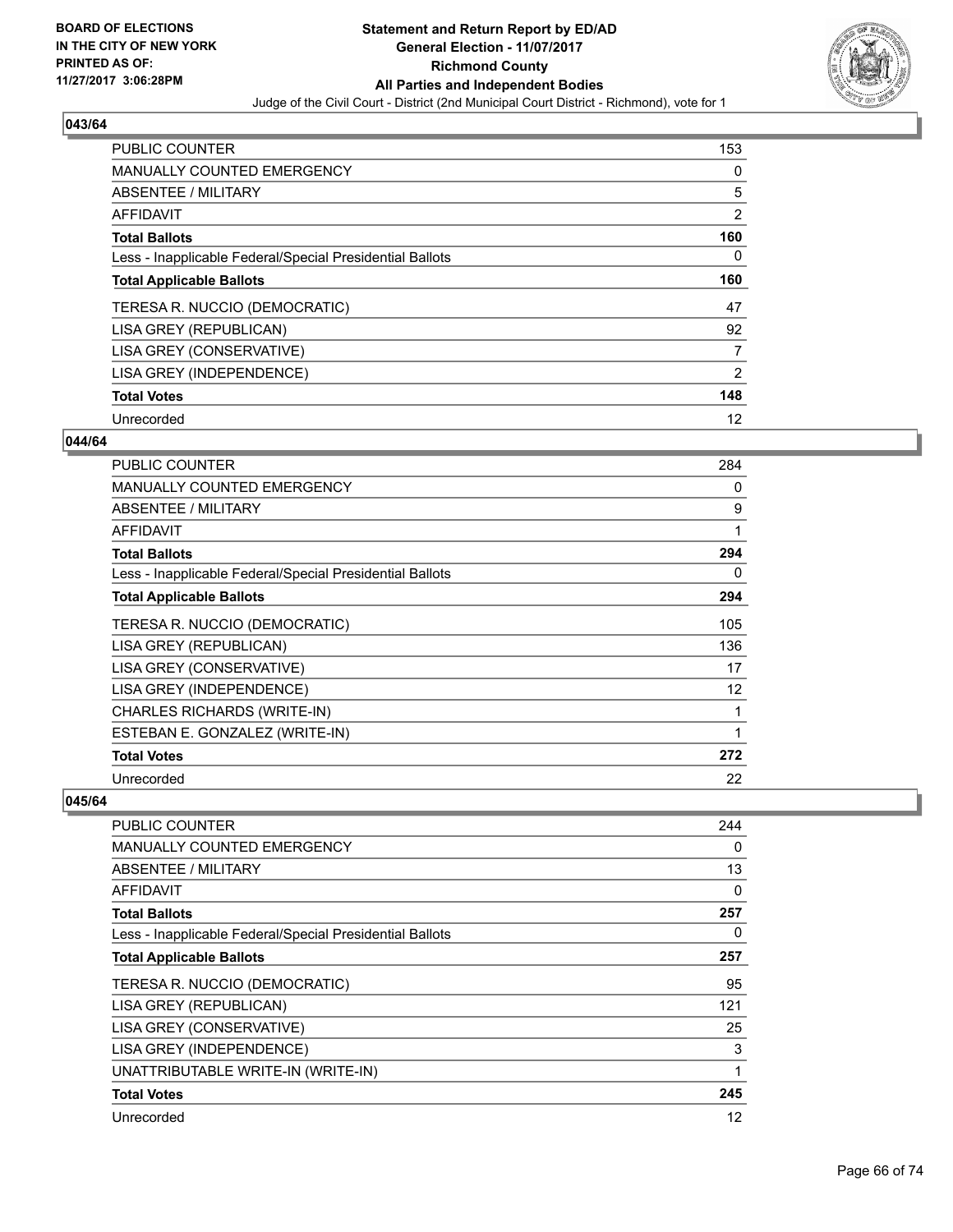

| <b>PUBLIC COUNTER</b>                                    | 254 |
|----------------------------------------------------------|-----|
| MANUALLY COUNTED EMERGENCY                               | 0   |
| <b>ABSENTEE / MILITARY</b>                               | 6   |
| AFFIDAVIT                                                | 0   |
| <b>Total Ballots</b>                                     | 260 |
| Less - Inapplicable Federal/Special Presidential Ballots | 0   |
| <b>Total Applicable Ballots</b>                          | 260 |
| TERESA R. NUCCIO (DEMOCRATIC)                            | 92  |
| LISA GREY (REPUBLICAN)                                   | 102 |
| LISA GREY (CONSERVATIVE)                                 | 40  |
| LISA GREY (INDEPENDENCE)                                 | 10  |
| UNATTRIBUTABLE WRITE-IN (WRITE-IN)                       | 1   |
| <b>Total Votes</b>                                       | 245 |
| Unrecorded                                               | 15  |

## **047/64**

| <b>PUBLIC COUNTER</b>                                    | 309 |
|----------------------------------------------------------|-----|
| <b>MANUALLY COUNTED EMERGENCY</b>                        | 0   |
| ABSENTEE / MILITARY                                      | 17  |
| AFFIDAVIT                                                |     |
| <b>Total Ballots</b>                                     | 327 |
| Less - Inapplicable Federal/Special Presidential Ballots | 0   |
| <b>Total Applicable Ballots</b>                          | 327 |
| TERESA R. NUCCIO (DEMOCRATIC)                            | 122 |
| LISA GREY (REPUBLICAN)                                   | 151 |
| LISA GREY (CONSERVATIVE)                                 | 29  |
| LISA GREY (INDEPENDENCE)                                 | 7   |
| MARK CASNER (WRITE-IN)                                   |     |
| <b>Total Votes</b>                                       | 310 |
| Unrecorded                                               | 17  |

| <b>PUBLIC COUNTER</b>                                    | 377 |
|----------------------------------------------------------|-----|
| <b>MANUALLY COUNTED EMERGENCY</b>                        | 0   |
| ABSENTEE / MILITARY                                      | 15  |
| AFFIDAVIT                                                | 2   |
| <b>Total Ballots</b>                                     | 394 |
| Less - Inapplicable Federal/Special Presidential Ballots | 0   |
| <b>Total Applicable Ballots</b>                          | 394 |
| TERESA R. NUCCIO (DEMOCRATIC)                            | 83  |
| LISA GREY (REPUBLICAN)                                   | 230 |
| LISA GREY (CONSERVATIVE)                                 | 46  |
| LISA GREY (INDEPENDENCE)                                 | 7   |
| <b>Total Votes</b>                                       | 366 |
| Unrecorded                                               | 28  |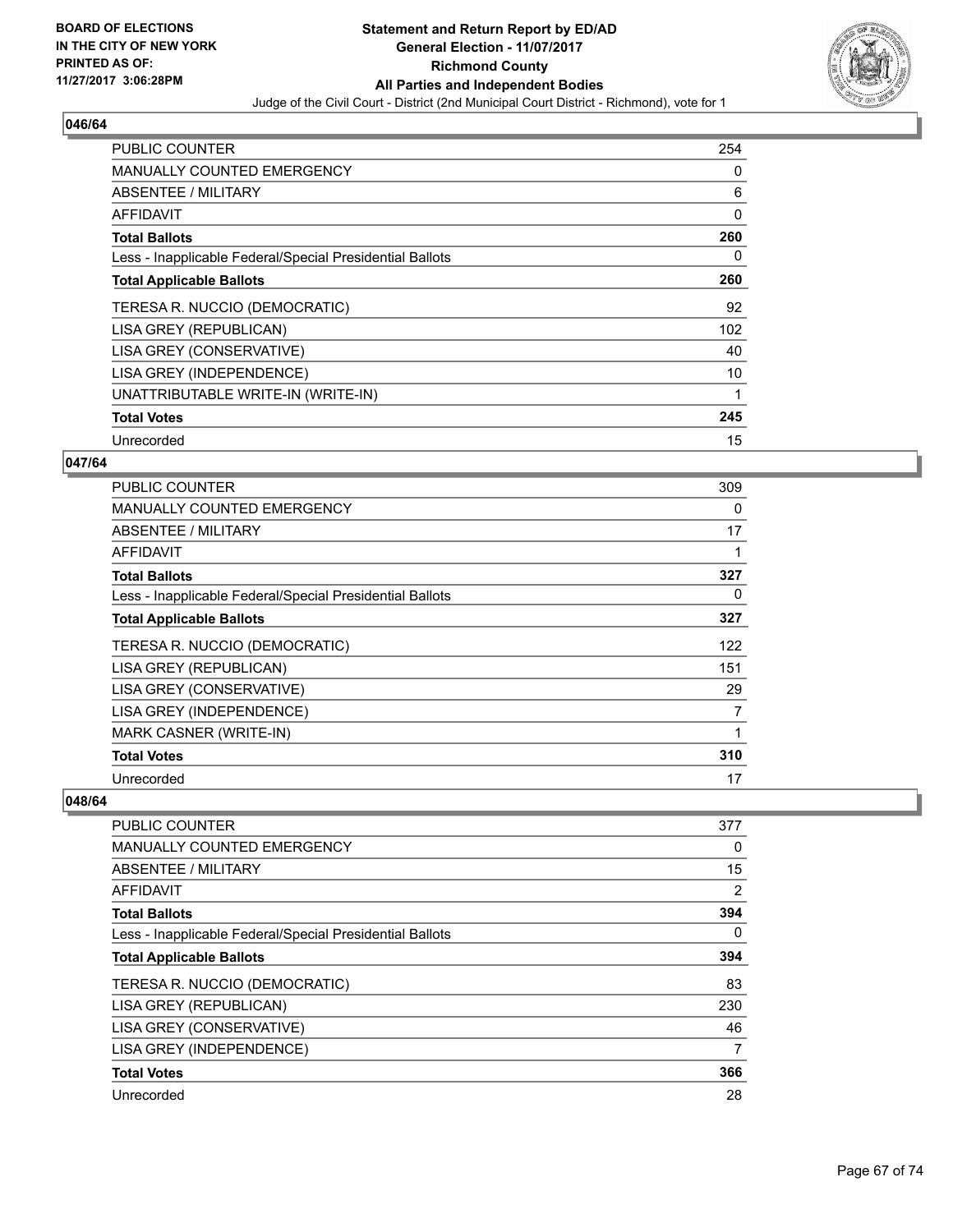

| <b>PUBLIC COUNTER</b>                                    | 299 |
|----------------------------------------------------------|-----|
| <b>MANUALLY COUNTED EMERGENCY</b>                        | 0   |
| ABSENTEE / MILITARY                                      | 35  |
| <b>AFFIDAVIT</b>                                         | 4   |
| <b>Total Ballots</b>                                     | 338 |
| Less - Inapplicable Federal/Special Presidential Ballots | 0   |
| <b>Total Applicable Ballots</b>                          | 338 |
| TERESA R. NUCCIO (DEMOCRATIC)                            | 146 |
| LISA GREY (REPUBLICAN)                                   | 134 |
| LISA GREY (CONSERVATIVE)                                 | 27  |
| LISA GREY (INDEPENDENCE)                                 | 7   |
| <b>Total Votes</b>                                       | 314 |
| Unrecorded                                               | 24  |

## **050/64**

| <b>PUBLIC COUNTER</b>                                    | 275 |
|----------------------------------------------------------|-----|
| MANUALLY COUNTED EMERGENCY                               | 0   |
| ABSENTEE / MILITARY                                      | 13  |
| <b>AFFIDAVIT</b>                                         | 5   |
| <b>Total Ballots</b>                                     | 293 |
| Less - Inapplicable Federal/Special Presidential Ballots | 0   |
| <b>Total Applicable Ballots</b>                          | 293 |
| TERESA R. NUCCIO (DEMOCRATIC)                            | 116 |
| LISA GREY (REPUBLICAN)                                   | 124 |
| LISA GREY (CONSERVATIVE)                                 | 27  |
| LISA GREY (INDEPENDENCE)                                 | 6   |
| <b>Total Votes</b>                                       | 273 |
| Unrecorded                                               | 20  |

| <b>PUBLIC COUNTER</b>                                    | 237 |
|----------------------------------------------------------|-----|
| <b>MANUALLY COUNTED EMERGENCY</b>                        | 0   |
| ABSENTEE / MILITARY                                      | 4   |
| AFFIDAVIT                                                | 2   |
| <b>Total Ballots</b>                                     | 243 |
| Less - Inapplicable Federal/Special Presidential Ballots | 0   |
| <b>Total Applicable Ballots</b>                          | 243 |
| TERESA R. NUCCIO (DEMOCRATIC)                            | 114 |
| LISA GREY (REPUBLICAN)                                   | 89  |
| LISA GREY (CONSERVATIVE)                                 | 25  |
| LISA GREY (INDEPENDENCE)                                 | 1   |
| <b>Total Votes</b>                                       | 229 |
| Unrecorded                                               | 14  |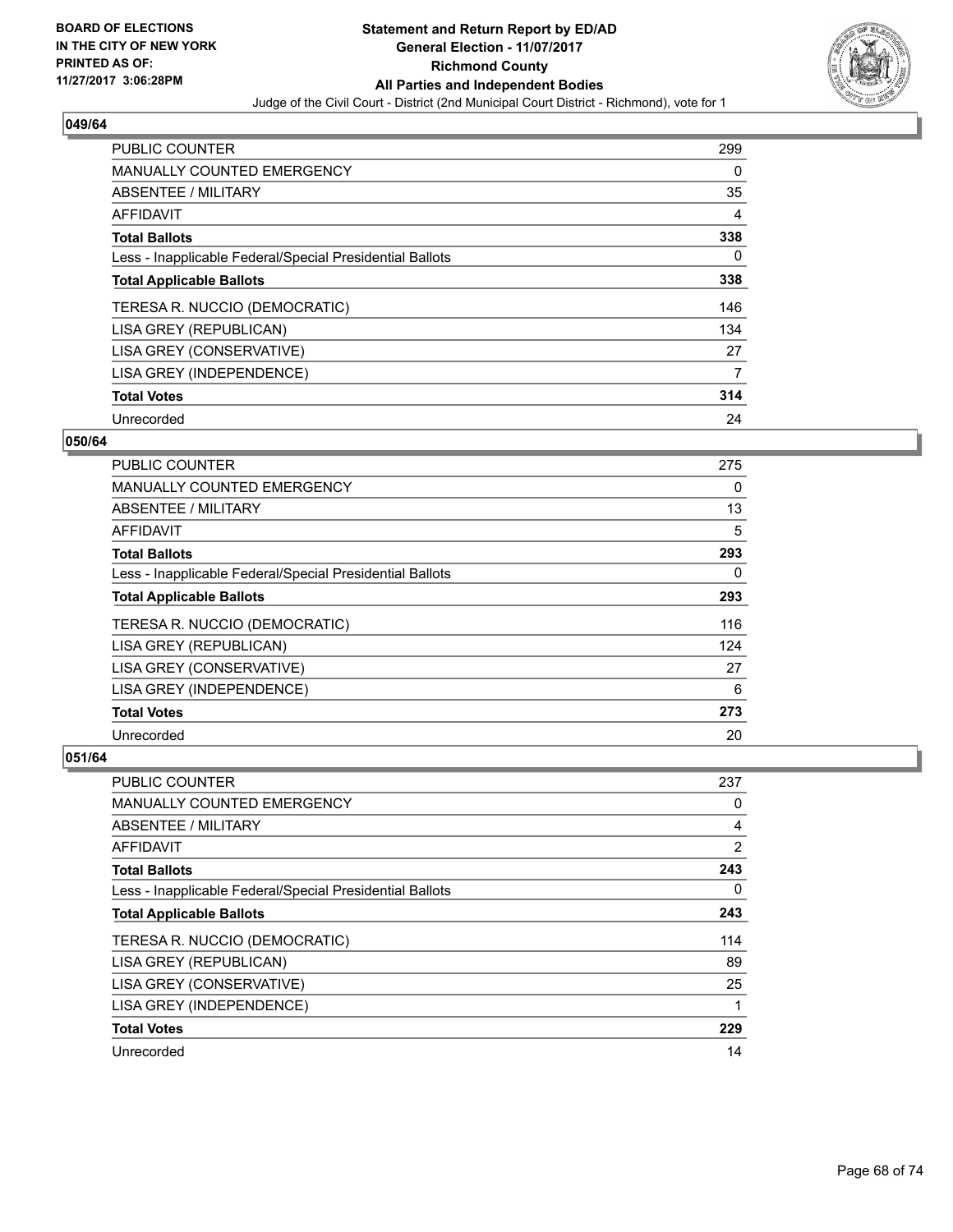

| <b>PUBLIC COUNTER</b>                                    | 276 |
|----------------------------------------------------------|-----|
| <b>MANUALLY COUNTED EMERGENCY</b>                        | 0   |
| ABSENTEE / MILITARY                                      | 9   |
| <b>AFFIDAVIT</b>                                         |     |
| <b>Total Ballots</b>                                     | 286 |
| Less - Inapplicable Federal/Special Presidential Ballots | 0   |
| <b>Total Applicable Ballots</b>                          | 286 |
| TERESA R. NUCCIO (DEMOCRATIC)                            | 102 |
| LISA GREY (REPUBLICAN)                                   | 146 |
| LISA GREY (CONSERVATIVE)                                 | 15  |
| LISA GREY (INDEPENDENCE)                                 | 9   |
| <b>Total Votes</b>                                       | 272 |
| Unrecorded                                               | 14  |

## **053/64**

| <b>PUBLIC COUNTER</b>                                    | 276 |
|----------------------------------------------------------|-----|
| <b>MANUALLY COUNTED EMERGENCY</b>                        | 0   |
| ABSENTEE / MILITARY                                      | 14  |
| AFFIDAVIT                                                | 2   |
| <b>Total Ballots</b>                                     | 292 |
| Less - Inapplicable Federal/Special Presidential Ballots | 0   |
| <b>Total Applicable Ballots</b>                          | 292 |
| TERESA R. NUCCIO (DEMOCRATIC)                            | 124 |
| LISA GREY (REPUBLICAN)                                   | 130 |
| LISA GREY (CONSERVATIVE)                                 | 17  |
| LISA GREY (INDEPENDENCE)                                 | 7   |
| <b>Total Votes</b>                                       | 278 |
| Unrecorded                                               | 14  |

| <b>PUBLIC COUNTER</b>                                    | 373 |
|----------------------------------------------------------|-----|
| <b>MANUALLY COUNTED EMERGENCY</b>                        | 0   |
| ABSENTEE / MILITARY                                      | 12  |
| AFFIDAVIT                                                | 5   |
| <b>Total Ballots</b>                                     | 390 |
| Less - Inapplicable Federal/Special Presidential Ballots | 0   |
| <b>Total Applicable Ballots</b>                          | 390 |
| TERESA R. NUCCIO (DEMOCRATIC)                            | 91  |
| LISA GREY (REPUBLICAN)                                   | 235 |
| LISA GREY (CONSERVATIVE)                                 | 40  |
| LISA GREY (INDEPENDENCE)                                 | 11  |
| <b>Total Votes</b>                                       | 377 |
| Unrecorded                                               | 13  |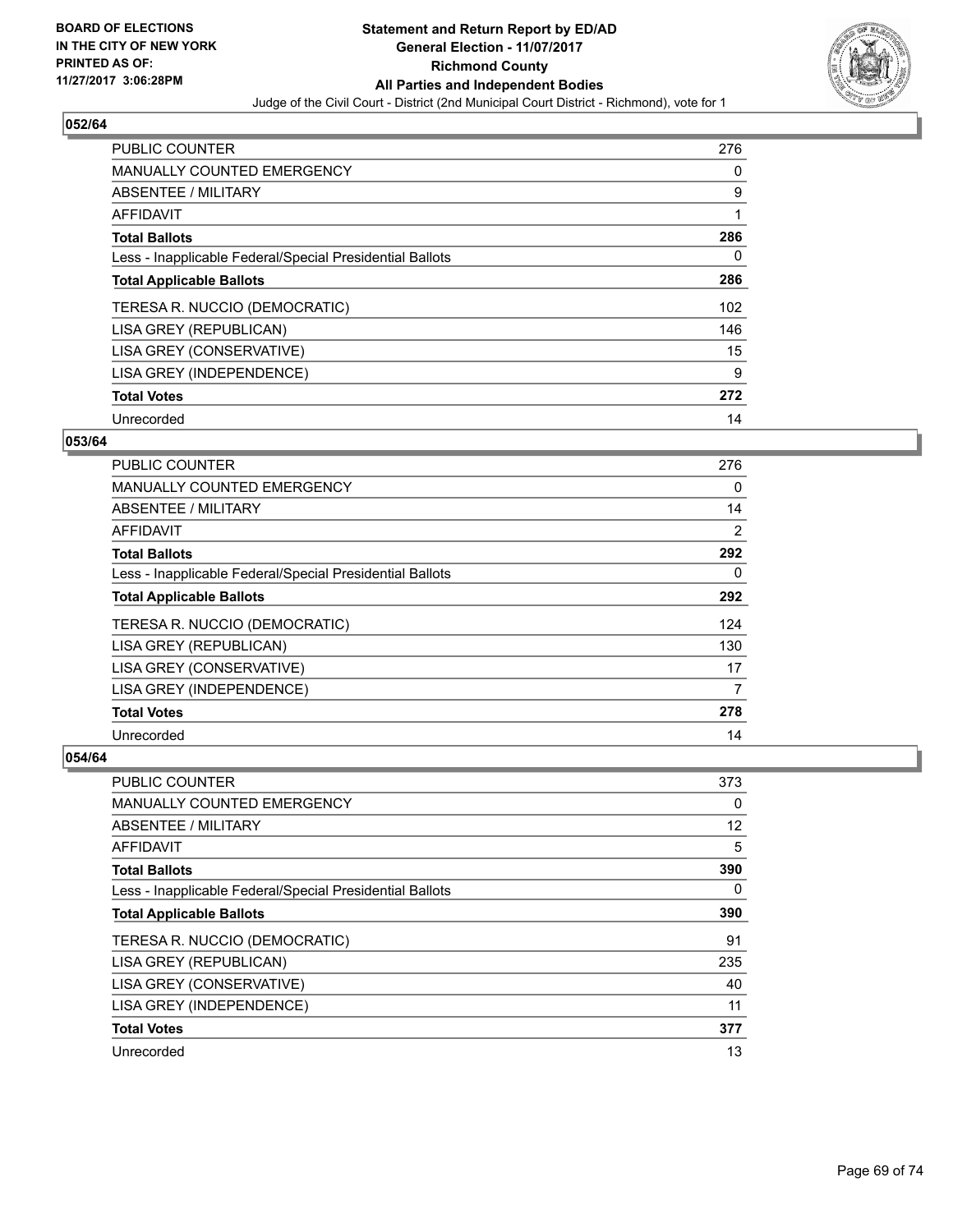

| PUBLIC COUNTER                                           | 341 |
|----------------------------------------------------------|-----|
| <b>MANUALLY COUNTED EMERGENCY</b>                        | 0   |
| ABSENTEE / MILITARY                                      | 11  |
| <b>AFFIDAVIT</b>                                         |     |
| <b>Total Ballots</b>                                     | 353 |
| Less - Inapplicable Federal/Special Presidential Ballots | 0   |
| <b>Total Applicable Ballots</b>                          | 353 |
| TERESA R. NUCCIO (DEMOCRATIC)                            | 102 |
| LISA GREY (REPUBLICAN)                                   | 198 |
| LISA GREY (CONSERVATIVE)                                 | 33  |
| LISA GREY (INDEPENDENCE)                                 | 2   |
| UNATTRIBUTABLE WRITE-IN (WRITE-IN)                       | 1   |
| <b>Total Votes</b>                                       | 336 |
| Unrecorded                                               | 17  |

## **056/64**

| <b>PUBLIC COUNTER</b>                                    | 358            |
|----------------------------------------------------------|----------------|
| MANUALLY COUNTED EMERGENCY                               | 0              |
| ABSENTEE / MILITARY                                      | 23             |
| AFFIDAVIT                                                | $\overline{2}$ |
| <b>Total Ballots</b>                                     | 383            |
| Less - Inapplicable Federal/Special Presidential Ballots | 0              |
| <b>Total Applicable Ballots</b>                          | 383            |
| TERESA R. NUCCIO (DEMOCRATIC)                            | 87             |
| LISA GREY (REPUBLICAN)                                   | 228            |
| LISA GREY (CONSERVATIVE)                                 | 40             |
| LISA GREY (INDEPENDENCE)                                 | 5              |
| <b>Total Votes</b>                                       | 360            |
| Unrecorded                                               | 23             |

| PUBLIC COUNTER                                           | 214            |
|----------------------------------------------------------|----------------|
| <b>MANUALLY COUNTED EMERGENCY</b>                        | 0              |
| ABSENTEE / MILITARY                                      | $\overline{7}$ |
| AFFIDAVIT                                                |                |
| <b>Total Ballots</b>                                     | 222            |
| Less - Inapplicable Federal/Special Presidential Ballots | 0              |
| <b>Total Applicable Ballots</b>                          | 222            |
| TERESA R. NUCCIO (DEMOCRATIC)                            | 72             |
| LISA GREY (REPUBLICAN)                                   | 120            |
| LISA GREY (CONSERVATIVE)                                 | 20             |
| LISA GREY (INDEPENDENCE)                                 | 5              |
| <b>Total Votes</b>                                       | 217            |
| Unrecorded                                               | 5              |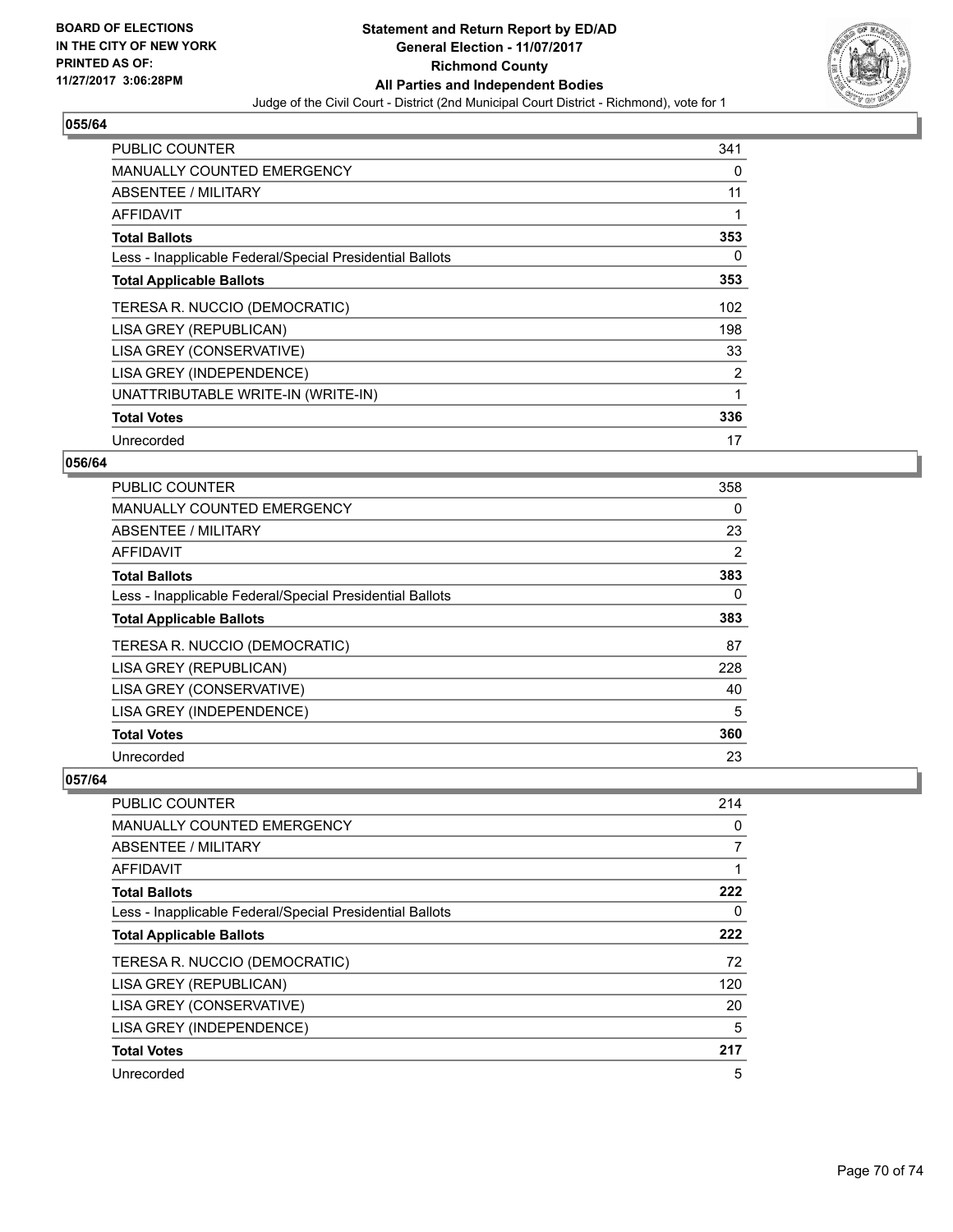

| PUBLIC COUNTER                                           | 341 |
|----------------------------------------------------------|-----|
| <b>MANUALLY COUNTED EMERGENCY</b>                        | 0   |
| ABSENTEE / MILITARY                                      | 10  |
| AFFIDAVIT                                                | 7   |
| <b>Total Ballots</b>                                     | 358 |
| Less - Inapplicable Federal/Special Presidential Ballots | 0   |
| <b>Total Applicable Ballots</b>                          | 358 |
| TERESA R. NUCCIO (DEMOCRATIC)                            | 66  |
| LISA GREY (REPUBLICAN)                                   | 231 |
| LISA GREY (CONSERVATIVE)                                 | 41  |
| LISA GREY (INDEPENDENCE)                                 | 4   |
| <b>Total Votes</b>                                       | 342 |
| Unrecorded                                               | 16  |

## **059/64**

| PUBLIC COUNTER                                           | 273 |
|----------------------------------------------------------|-----|
| <b>MANUALLY COUNTED EMERGENCY</b>                        | 0   |
| ABSENTEE / MILITARY                                      | 11  |
| AFFIDAVIT                                                | 1   |
| <b>Total Ballots</b>                                     | 285 |
| Less - Inapplicable Federal/Special Presidential Ballots | 0   |
| <b>Total Applicable Ballots</b>                          | 285 |
| TERESA R. NUCCIO (DEMOCRATIC)                            | 75  |
| LISA GREY (REPUBLICAN)                                   | 165 |
| LISA GREY (CONSERVATIVE)                                 | 21  |
| LISA GREY (INDEPENDENCE)                                 | 4   |
| JILL STEIN (WRITE-IN)                                    | 1   |
| <b>Total Votes</b>                                       | 266 |
| Unrecorded                                               | 19  |

| <b>PUBLIC COUNTER</b>                                    | 189 |
|----------------------------------------------------------|-----|
| <b>MANUALLY COUNTED EMERGENCY</b>                        | 0   |
| ABSENTEE / MILITARY                                      | 9   |
| AFFIDAVIT                                                |     |
| <b>Total Ballots</b>                                     | 199 |
| Less - Inapplicable Federal/Special Presidential Ballots | 0   |
| <b>Total Applicable Ballots</b>                          | 199 |
| TERESA R. NUCCIO (DEMOCRATIC)                            | 59  |
| LISA GREY (REPUBLICAN)                                   | 110 |
| LISA GREY (CONSERVATIVE)                                 | 19  |
| LISA GREY (INDEPENDENCE)                                 | 5   |
| <b>Total Votes</b>                                       | 193 |
| Unrecorded                                               | 6   |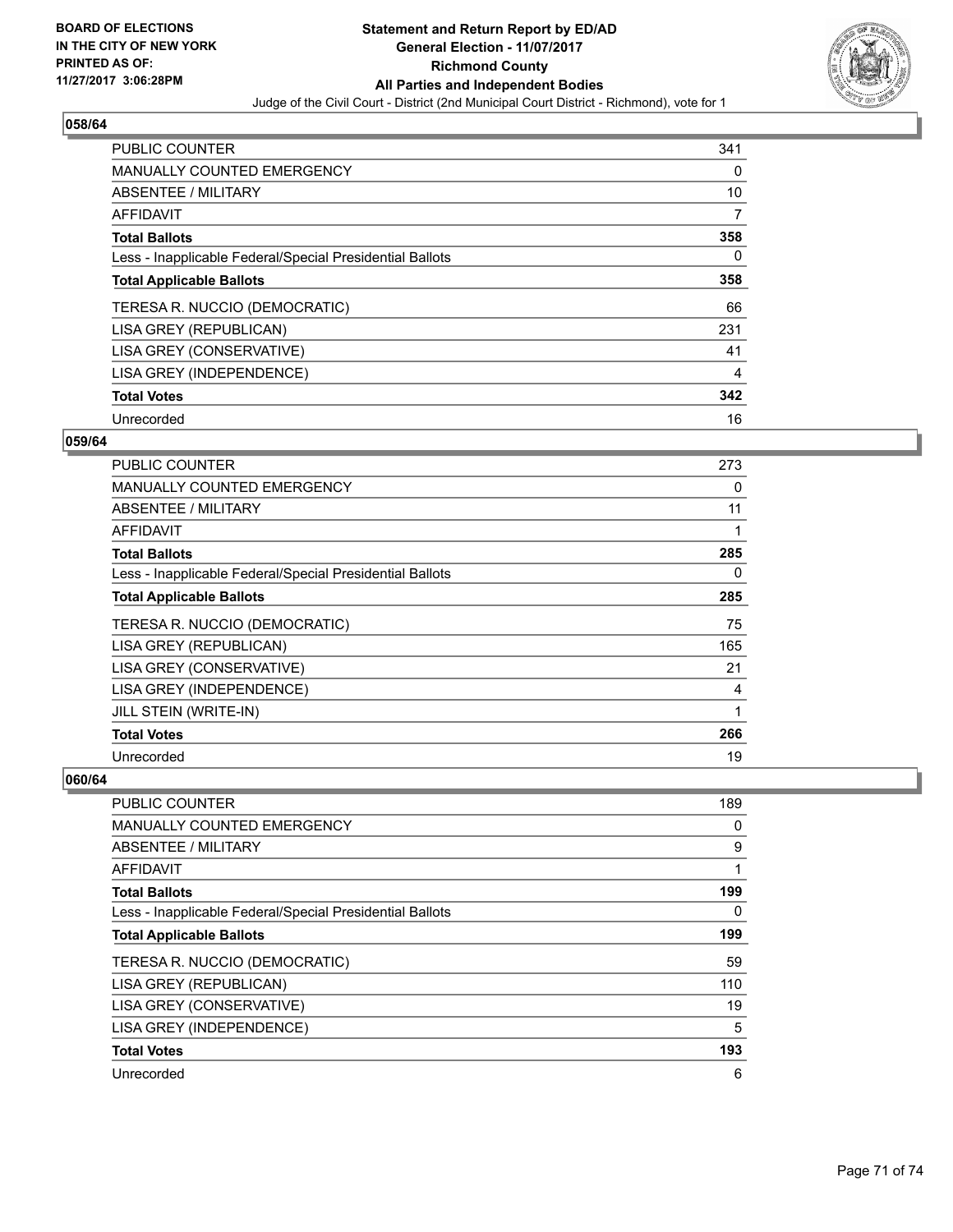

| <b>PUBLIC COUNTER</b>                                    | 215          |
|----------------------------------------------------------|--------------|
| <b>MANUALLY COUNTED EMERGENCY</b>                        | 0            |
| ABSENTEE / MILITARY                                      | 2            |
| AFFIDAVIT                                                | 0            |
| <b>Total Ballots</b>                                     | 217          |
| Less - Inapplicable Federal/Special Presidential Ballots | 0            |
| <b>Total Applicable Ballots</b>                          | 217          |
| TERESA R. NUCCIO (DEMOCRATIC)                            | 108          |
| LISA GREY (REPUBLICAN)                                   | 78           |
| LISA GREY (CONSERVATIVE)                                 | 15           |
| LISA GREY (INDEPENDENCE)                                 | 1            |
| UNATTRIBUTABLE WRITE-IN (WRITE-IN)                       | $\mathbf{1}$ |
| <b>Total Votes</b>                                       | 203          |
|                                                          |              |

## **062/64**

| <b>PUBLIC COUNTER</b>                                    | 278 |
|----------------------------------------------------------|-----|
| MANUALLY COUNTED EMERGENCY                               | 0   |
| ABSENTEE / MILITARY                                      | 28  |
| AFFIDAVIT                                                |     |
| <b>Total Ballots</b>                                     | 307 |
| Less - Inapplicable Federal/Special Presidential Ballots | 0   |
| <b>Total Applicable Ballots</b>                          | 307 |
| TERESA R. NUCCIO (DEMOCRATIC)                            | 87  |
| LISA GREY (REPUBLICAN)                                   | 167 |
| LISA GREY (CONSERVATIVE)                                 | 26  |
| LISA GREY (INDEPENDENCE)                                 | 5   |
| <b>Total Votes</b>                                       | 285 |
| Unrecorded                                               | 22  |

| <b>PUBLIC COUNTER</b>                                    | 268 |
|----------------------------------------------------------|-----|
| <b>MANUALLY COUNTED EMERGENCY</b>                        | 0   |
| ABSENTEE / MILITARY                                      | 5   |
| <b>AFFIDAVIT</b>                                         | 4   |
| <b>Total Ballots</b>                                     | 277 |
| Less - Inapplicable Federal/Special Presidential Ballots | 0   |
| <b>Total Applicable Ballots</b>                          | 277 |
| TERESA R. NUCCIO (DEMOCRATIC)                            | 78  |
| LISA GREY (REPUBLICAN)                                   | 148 |
| LISA GREY (CONSERVATIVE)                                 | 22  |
| LISA GREY (INDEPENDENCE)                                 | 7   |
| UNATTRIBUTABLE WRITE-IN (WRITE-IN)                       |     |
| <b>Total Votes</b>                                       | 256 |
| Unrecorded                                               | 21  |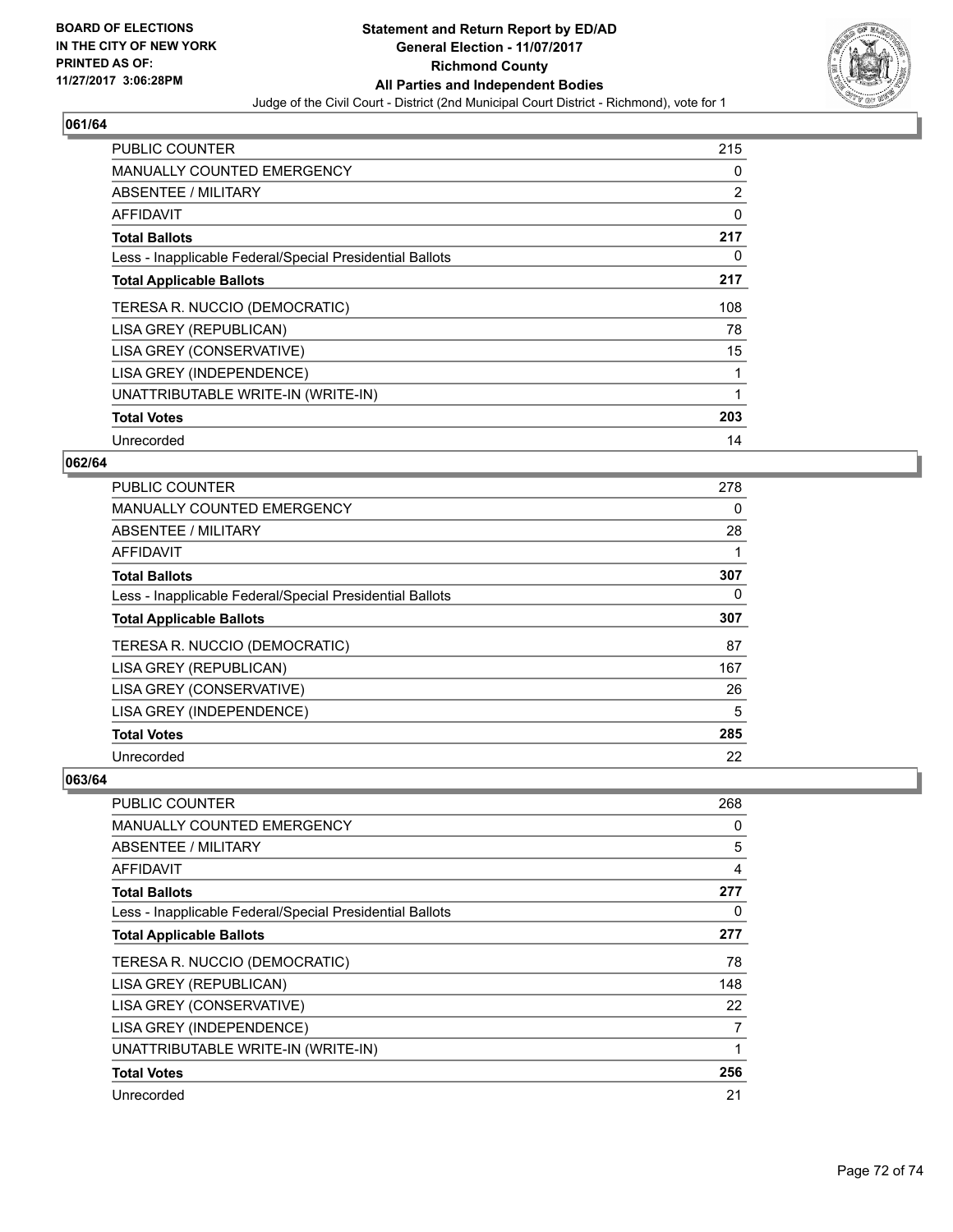

## **064/64**

| <b>PUBLIC COUNTER</b>                                    | 0 |
|----------------------------------------------------------|---|
| <b>MANUALLY COUNTED EMERGENCY</b>                        | 0 |
| ABSENTEE / MILITARY                                      | 0 |
| AFFIDAVIT                                                | 0 |
| <b>Total Ballots</b>                                     | 0 |
| Less - Inapplicable Federal/Special Presidential Ballots | 0 |
| <b>Total Applicable Ballots</b>                          | 0 |
| TERESA R. NUCCIO (DEMOCRATIC)                            | 0 |
| LISA GREY (REPUBLICAN)                                   | 0 |
| LISA GREY (CONSERVATIVE)                                 | 0 |
|                                                          |   |
| LISA GREY (INDEPENDENCE)                                 | 0 |

## **068/64**

| <b>Total Votes</b>                                       | 0 |
|----------------------------------------------------------|---|
| LISA GREY (INDEPENDENCE)                                 | 0 |
| LISA GREY (CONSERVATIVE)                                 | 0 |
| LISA GREY (REPUBLICAN)                                   | 0 |
| TERESA R. NUCCIO (DEMOCRATIC)                            | 0 |
| <b>Total Applicable Ballots</b>                          | 0 |
| Less - Inapplicable Federal/Special Presidential Ballots | 0 |
| <b>Total Ballots</b>                                     | 0 |
| AFFIDAVIT                                                | 0 |
| ABSENTEE / MILITARY                                      | 0 |
| <b>MANUALLY COUNTED EMERGENCY</b>                        | 0 |
| PUBLIC COUNTER                                           | 0 |

## **070/64**

| 0 |
|---|
| 0 |
| 0 |
| 0 |
| 0 |
| 0 |
| 0 |
| 0 |
| 0 |
| 0 |
| 0 |
| 0 |
|   |